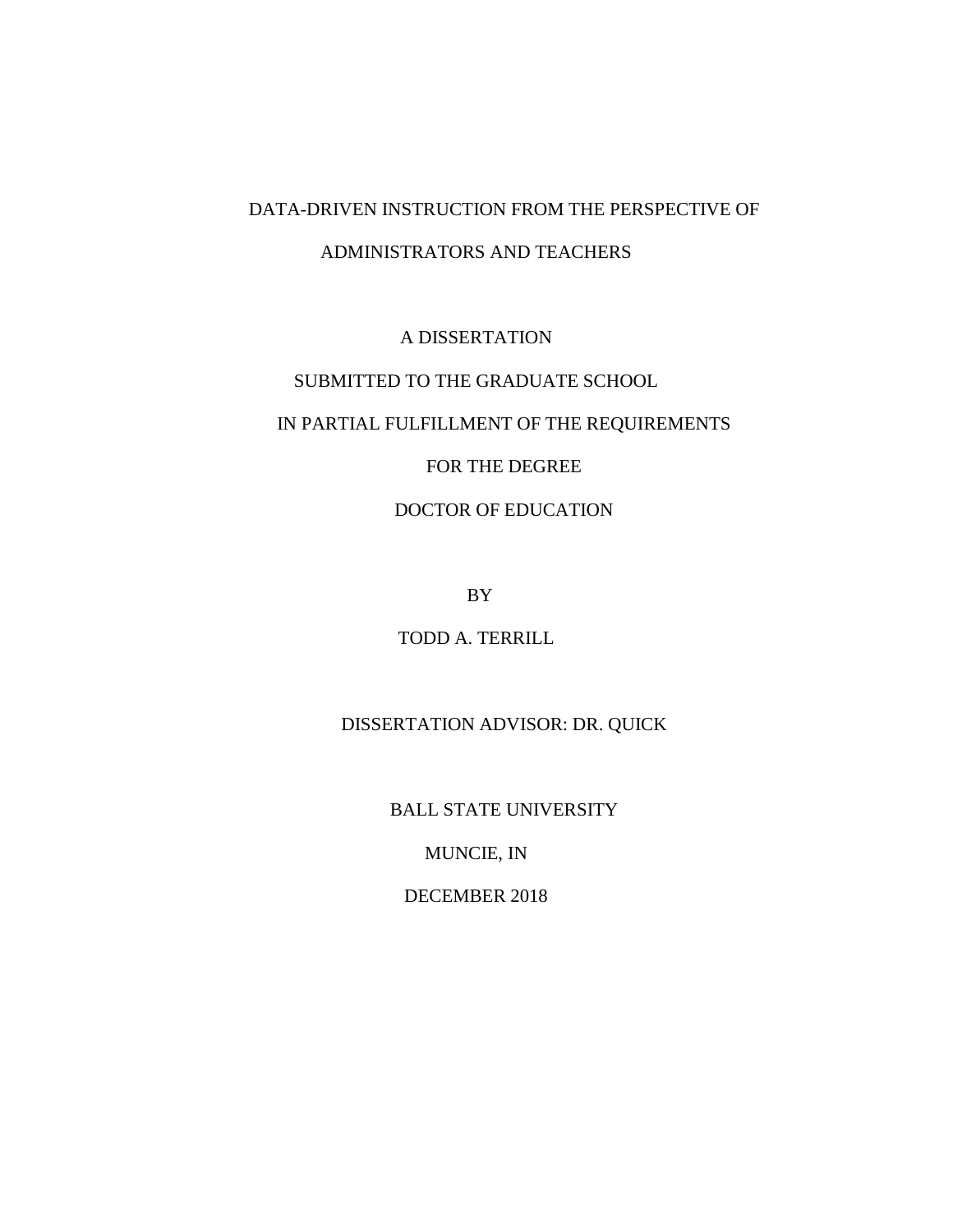DATA DRIVEN INSTRUCTION FROM THE PERSPECTIVE OF ADMINISTRATORS AND

**TEACHERS** 

# SIGNATURE PAGE

# DATA-DRIVEN INSTRUCTION FROM THE PERSPECTIVE OF ADMINISTRATORS AND **TEACHERS**

# A DISSERATION SUBMITTED TO THE GRADUATE SCHOOL IN PARTIAL FULFILLMENT OF THE REQUIREMENTS FOR THE DEGREE DOCTOR OF EDUCATION BY TODD ALAN TERRILL

# DISSERTATION ADVISOR: DR. MARILYNN MARKS QUICK

\_\_\_\_\_\_\_\_\_\_\_\_\_\_\_\_\_\_\_\_\_\_\_\_\_\_\_\_\_\_\_\_\_\_\_\_\_\_\_\_\_\_\_ \_\_\_\_\_\_\_\_\_\_\_\_\_\_\_\_\_\_\_

APPROVED BY:

Committee Chairperson Date

\_\_\_\_\_\_\_\_\_\_\_\_\_\_\_\_\_\_\_\_\_\_\_\_\_\_\_\_\_\_\_\_\_\_\_\_\_\_\_\_\_\_\_ \_\_\_\_\_\_\_\_\_\_\_\_\_\_\_\_\_\_\_ **Committee Member Date** 

\_\_\_\_\_\_\_\_\_\_\_\_\_\_\_\_\_\_\_\_\_\_\_\_\_\_\_\_\_\_\_\_\_\_\_\_\_\_\_\_\_\_\_ \_\_\_\_\_\_\_\_\_\_\_\_\_\_\_\_\_\_\_ **Committee Member Date** 

\_\_\_\_\_\_\_\_\_\_\_\_\_\_\_\_\_\_\_\_\_\_\_\_\_\_\_\_\_\_\_\_\_\_\_\_\_\_\_\_\_\_\_ \_\_\_\_\_\_\_\_\_\_\_\_\_\_\_\_\_\_\_ **Committee Member Date** 

Dean of the Graduate School Date

BALL STATE UNIVERSITY MUNCIE, INDIANA DECEMBER 2018

\_\_\_\_\_\_\_\_\_\_\_\_\_\_\_\_\_\_\_\_\_\_\_\_\_\_\_\_\_\_\_\_\_\_\_\_\_\_\_\_\_\_\_ \_\_\_\_\_\_\_\_\_\_\_\_\_\_\_\_\_\_\_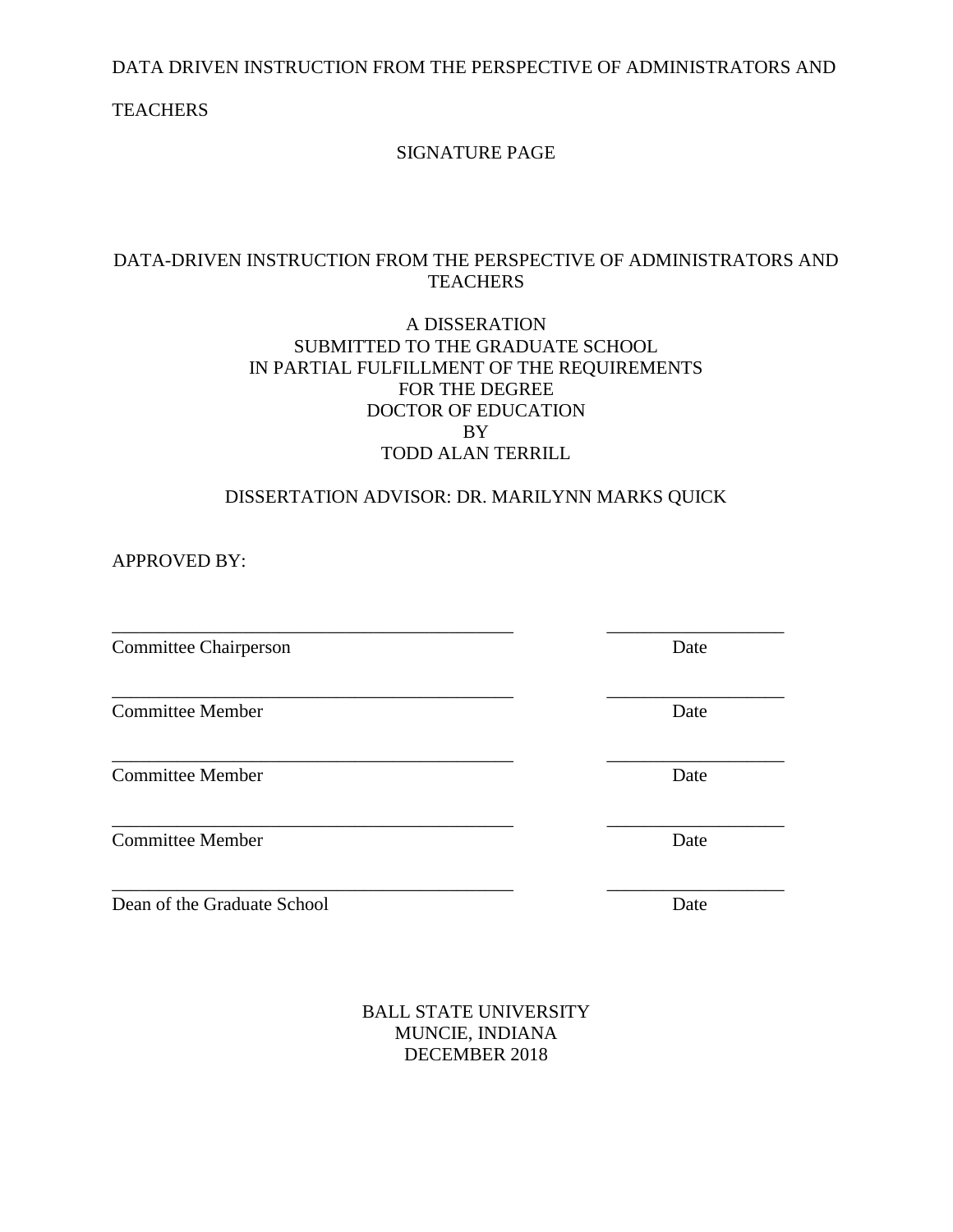# ACKNOWLEDGEMENTS

<span id="page-2-0"></span>Dr. Boyland, Dr. Elam, and Dr. Jones, thank you for serving on my dissertation committee and providing me with your expertise and guidance.

Dr. Quick, I appreciate your continued guidance throughout this process. I began this journey with my principal licensure work and you supervised my principal internship. At that time, I never would have thought I would pursue my doctorate and you would be my committee chair. Your patience and persistence have been greatly appreciated.

I want to recognize Miss Diane Westphall, my  $6<sup>th</sup>$  grade teacher, for her dedication and willingness to push me to be better and not accept just getting by. Your constant direction is the only thing that kept me from having to repeat  $6<sup>th</sup>$  grade.

To my Parents Donna and the late Jerry Terrill, I appreciate all that you did for us as a family and your approach to parenting. You both always encouraged me to pursue my interest and supported me in every venture even the ones that took me across the country and away from home. Dad, I appreciate the example you were to me as an educator and the importance you placed on loving people. Your example drives me every day, I Peter 2:15.

Caytlin and Zachary, may this be a testament to you that you can do anything you set your mind to do. Be willing to go through doors as God opens them and allow him to change your interest and goals and then pursue them with everything you have within you.

Finally, my wife Christy I love you with all my heart and I appreciate your support through both master's degrees and now my doctorate. I realize doing all this while being an assistant principal, principal, district administrator, and superintendent, meant you spent many nights alone or pulling double duty with the kids. I could not have accomplished this without you and I thank you for continually encouraging me and believing in me. Thank you and I love you.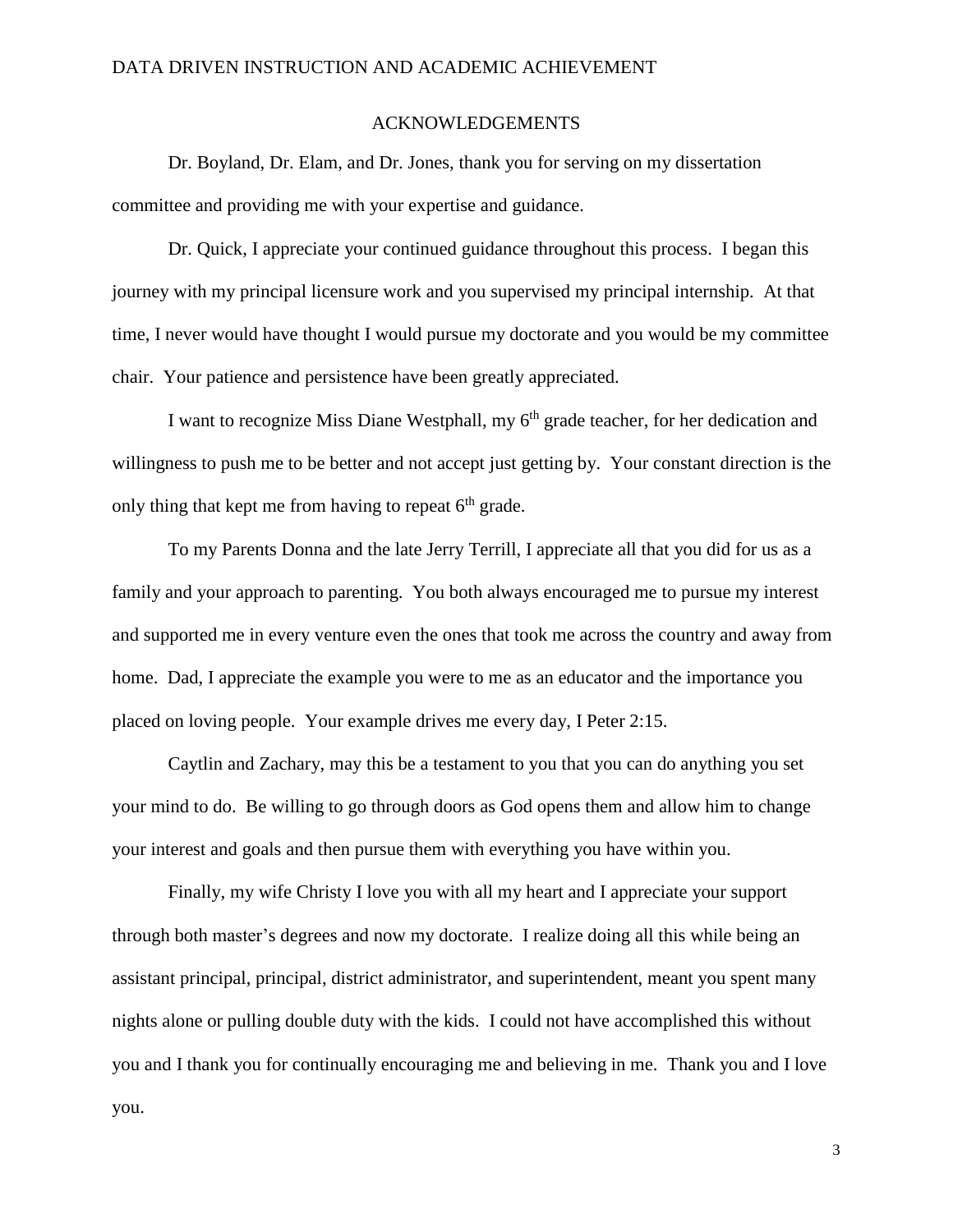#### ABSTRACT

DISSERTATION PROJECT: Data-Driven Instruction from the Perspective of Administrators and Teachers STUDENT: Todd Alan Terrill COLLEGE: Teachers

DATE: December 2018

PAGES: 114

This study took place in an urban high school that implemented the data-driven school improvement plan after it received a grade of "F" in 2010. This school experienced significant growth during the next three years and received a letter grade of "C" in 2011, "B" in 2012, and "A" in 2013. I examined the role of the school administrators and teachers in implementing a school improvement plan that utilized a data-based decision-making model as well as strengths and weaknesses of the implementation. I specifically studied the principals' relationship to the teachers, the teachers' relationships to each other, and the teachers' relationships with the students when they were using data to drive the instructional process. I also examined the expectations and processes the administrators established to ensure the appropriate use of data. The qualitative data was collected from teacher learning log meeting agendas and administrator interviews utilizing the data analysis software NVivo as a tool to organize and sort the data. The data-driven decision-making process presented in this study provided examples of teachers and administrators working together to meet the needs of students. The process provided a nonthreatening culture where student achievement and educational practices aligned to ensure that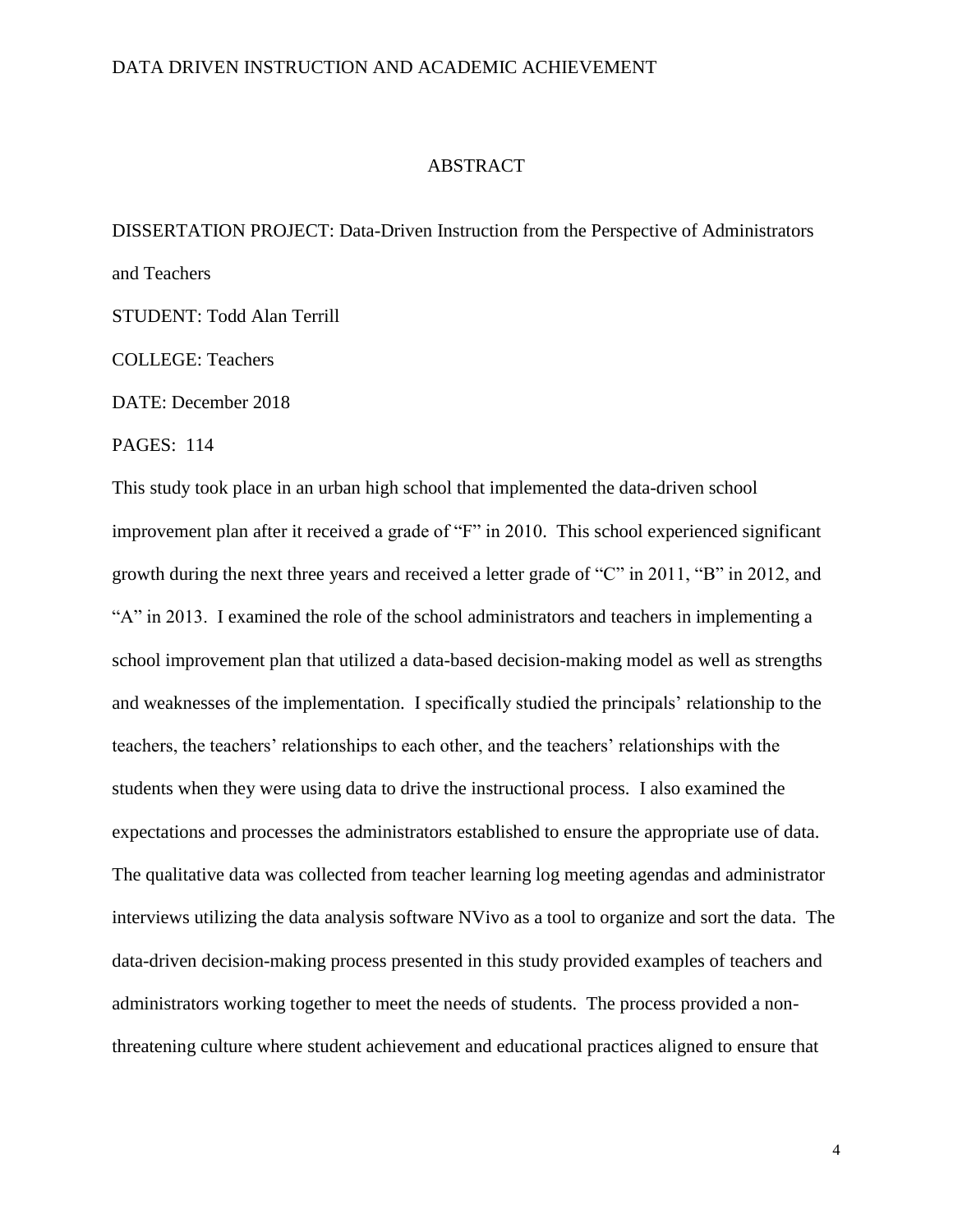student needs were addressed at their individual levels and educational leadership and collaboration thrived among educators.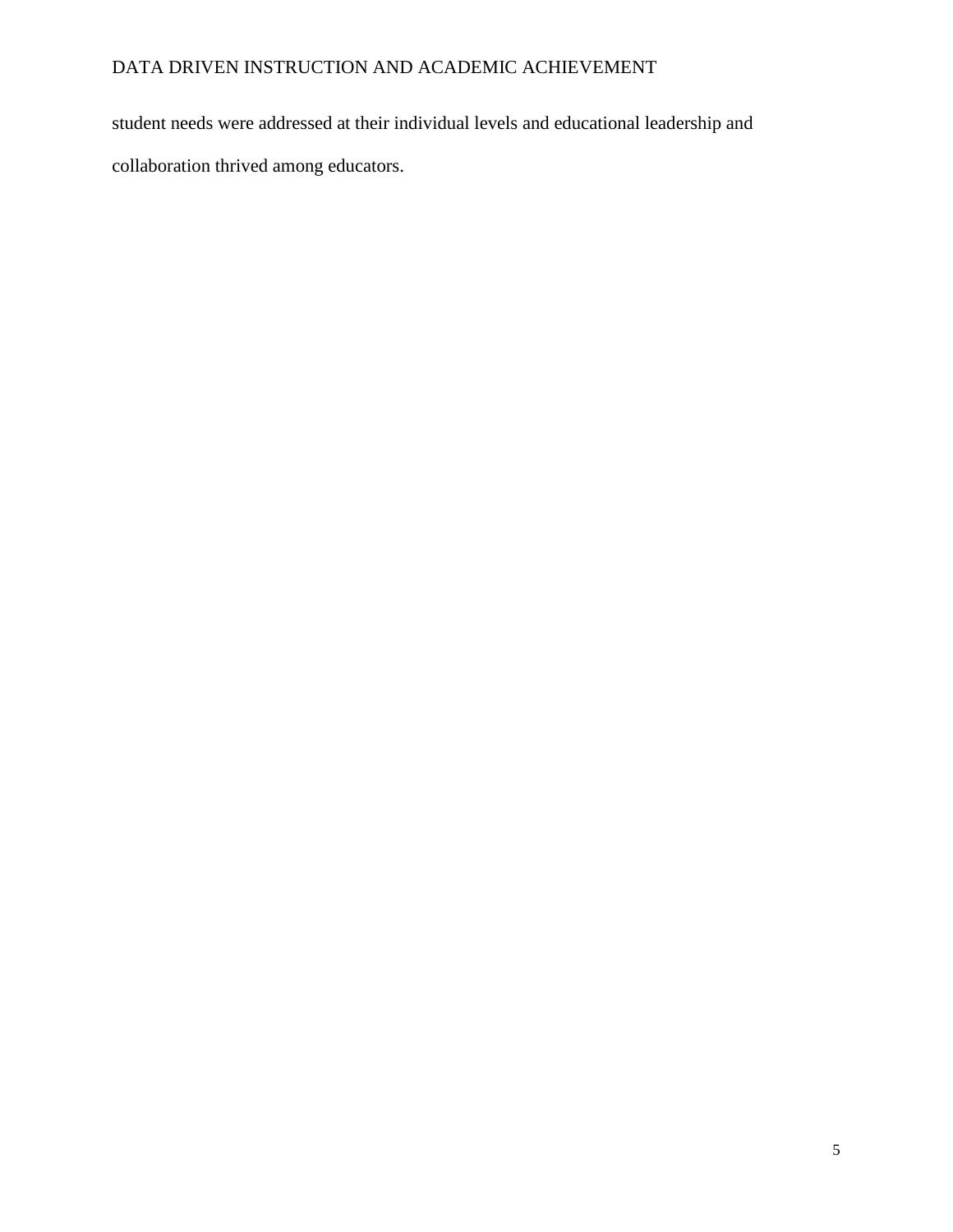# TABLE OF CONTENTS

| Definition of Terms The key terms used throughout the dissertation are defined below:  14 |
|-------------------------------------------------------------------------------------------|
|                                                                                           |
|                                                                                           |
|                                                                                           |
|                                                                                           |
|                                                                                           |
|                                                                                           |
|                                                                                           |
|                                                                                           |
|                                                                                           |
|                                                                                           |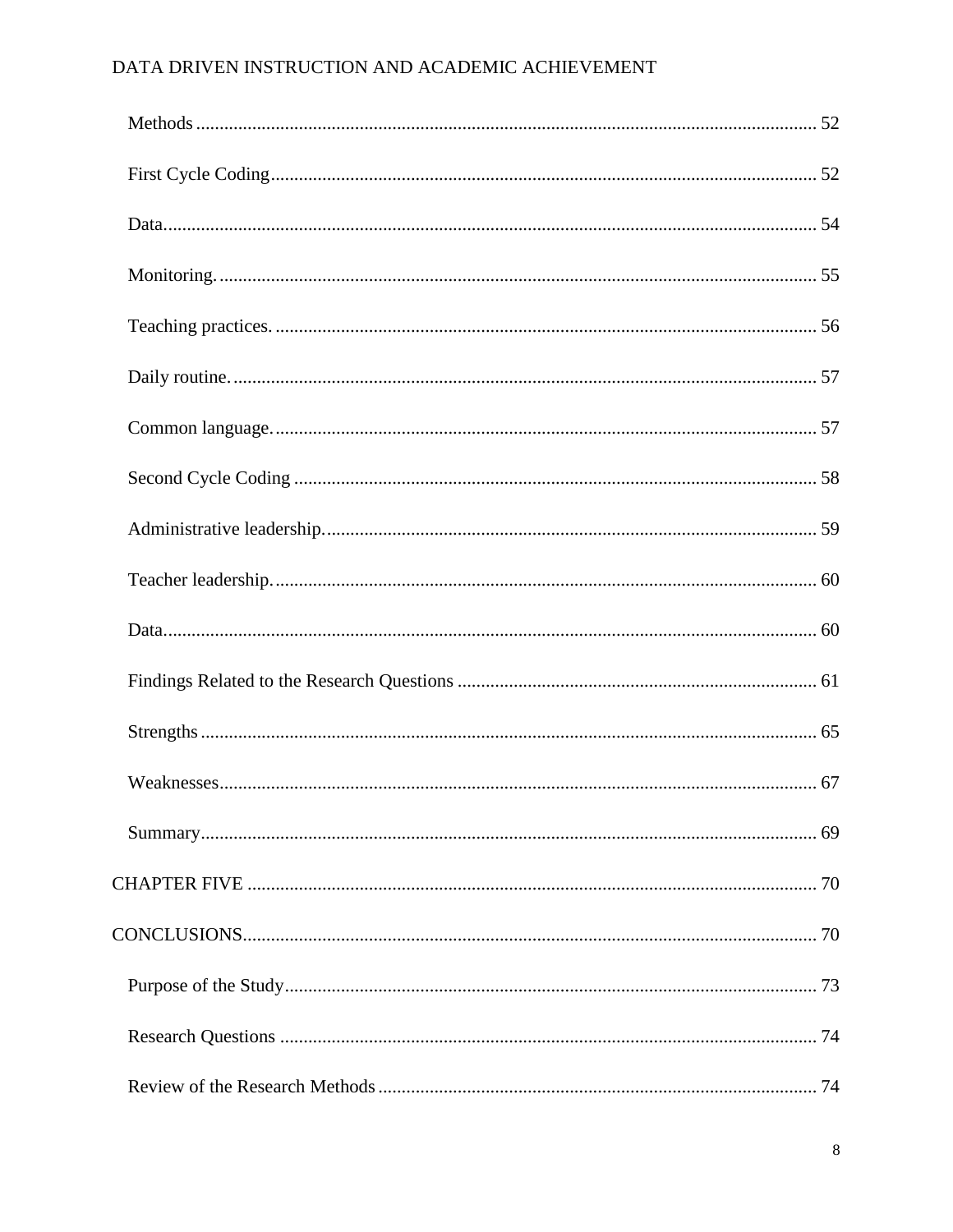| Summation of Major Findings and Findings Related to Literature Review 75 |  |
|--------------------------------------------------------------------------|--|
|                                                                          |  |
|                                                                          |  |
|                                                                          |  |
|                                                                          |  |
|                                                                          |  |
|                                                                          |  |
|                                                                          |  |
|                                                                          |  |
|                                                                          |  |
|                                                                          |  |
|                                                                          |  |
|                                                                          |  |
|                                                                          |  |
|                                                                          |  |
|                                                                          |  |
|                                                                          |  |
|                                                                          |  |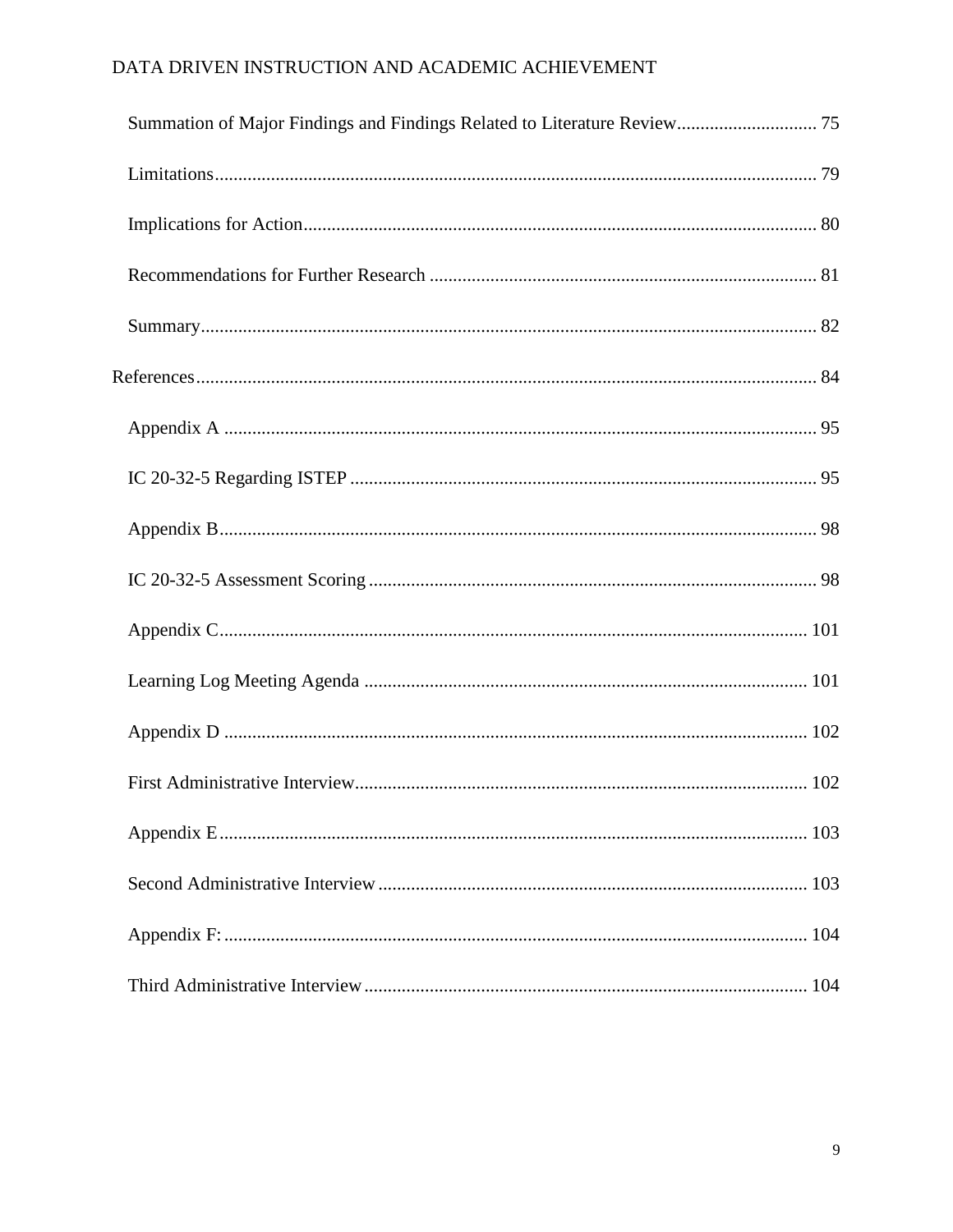# LIST OF TABLES

<span id="page-9-0"></span>

| Table 1. Number of Students Who Took IMAST and the Percent Passing22 |  |
|----------------------------------------------------------------------|--|
|                                                                      |  |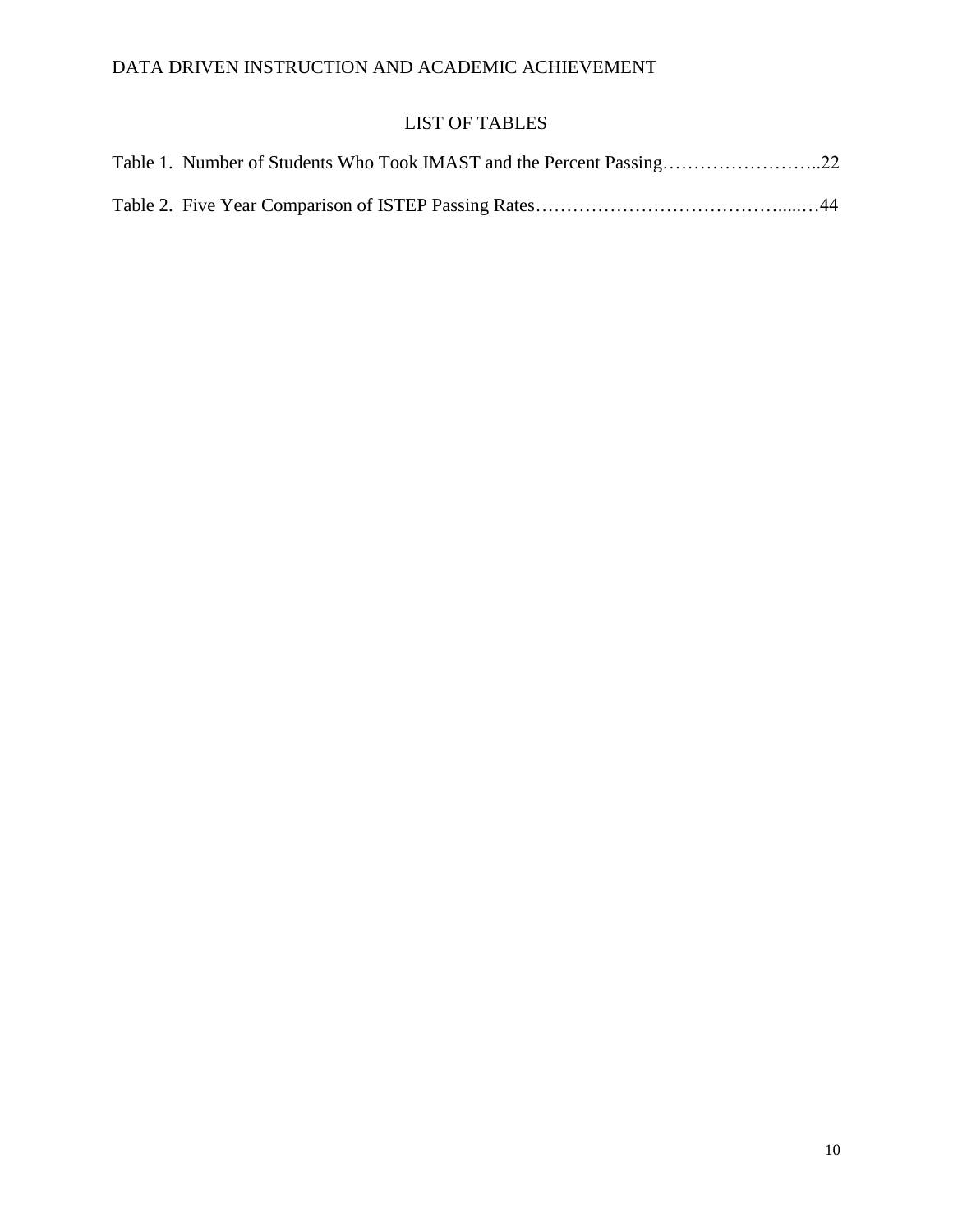# LIST OF FIGURES

<span id="page-10-0"></span>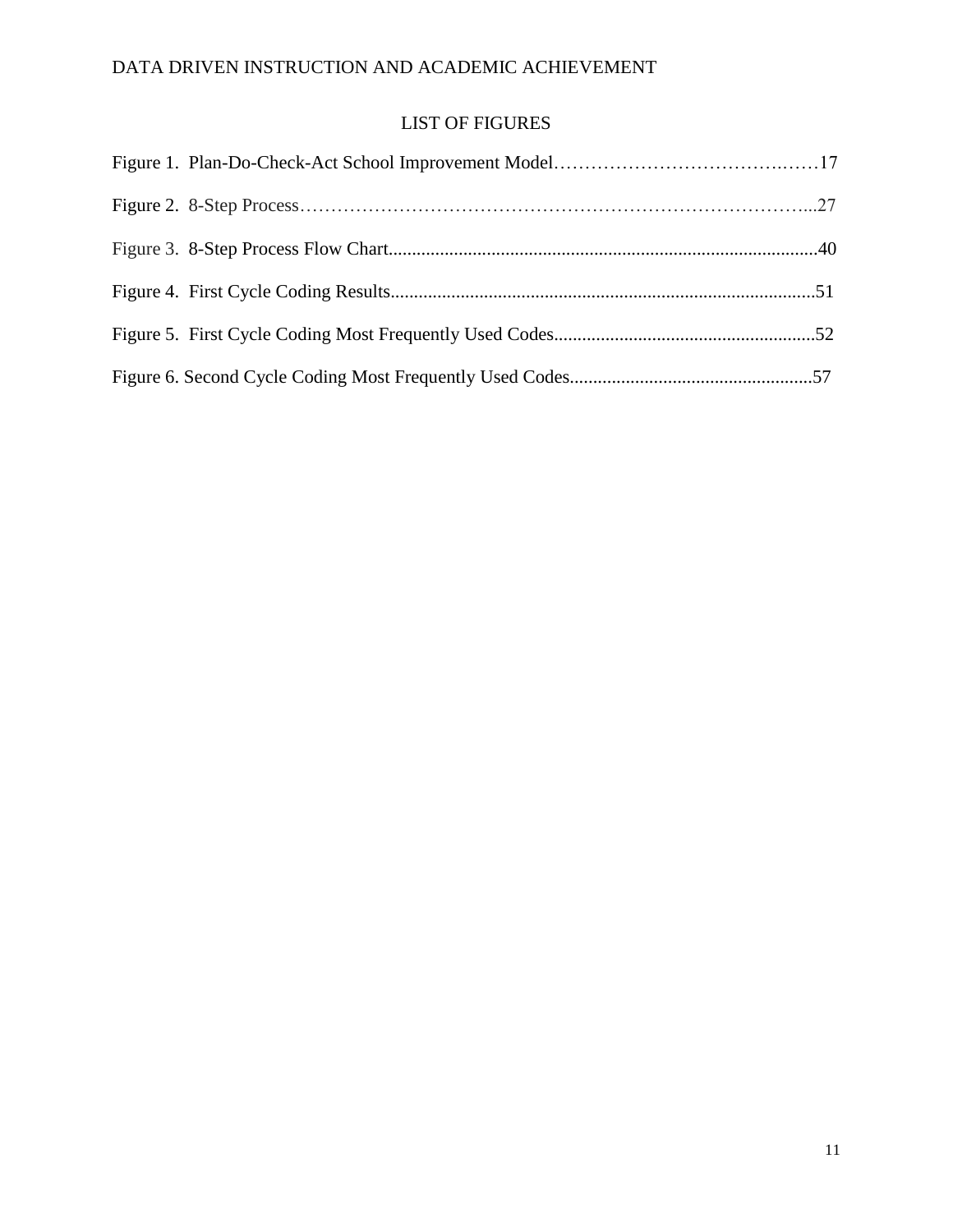# **CHAPTER 1**

# **INTRODUCTION**

<span id="page-11-1"></span><span id="page-11-0"></span>As a veteran educator of 25 years, I have personally witnessed the change in school accountability based on high stakes testing and student academic performance. As school accountability has increased, so has the need to ensure that every student is achieving at his or her highest level. This led to many school improvement models and multiple initiatives aimed at raising student achievement. Educators attempt to reach students by using different instructional strategies and methods to address the different learning styles. One of the growing trends in school improvement strategies is data-driven instruction. Data-driven instruction is the use of student data to drive the instructional practices, which are used daily in the classroom, to ensure that every student's individual learning style and needs are addressed (Laffee, Dawson, Alwin, & Yeagley, 2002). This is what it means to be a data-driven school (Mandinach & Honey, 2008).

My interest in using data to drive instructional practices and the decision-making process in the educational setting began 11 years ago when I became the principal of a middle school. My school consistently performed well enough to avoid negative press and pressure from the Department of Education, but not well enough to ever see any real gains as a school or perform at the top level. The teachers were satisfied with the status quo and I realized very quickly that they were not going to change their practices simply because I believed we needed to, but they might be more motivated toward change if they had appropriate and reliable data that indicated change was necessary. I believed that, as a faculty and staff, if we weren't going forward we were going backward. Once we began to delve into our student's academic data, our teachers began to realize that we were obligated to help our students if we could. This began my research around using data to drive the instructional decision-making process.

12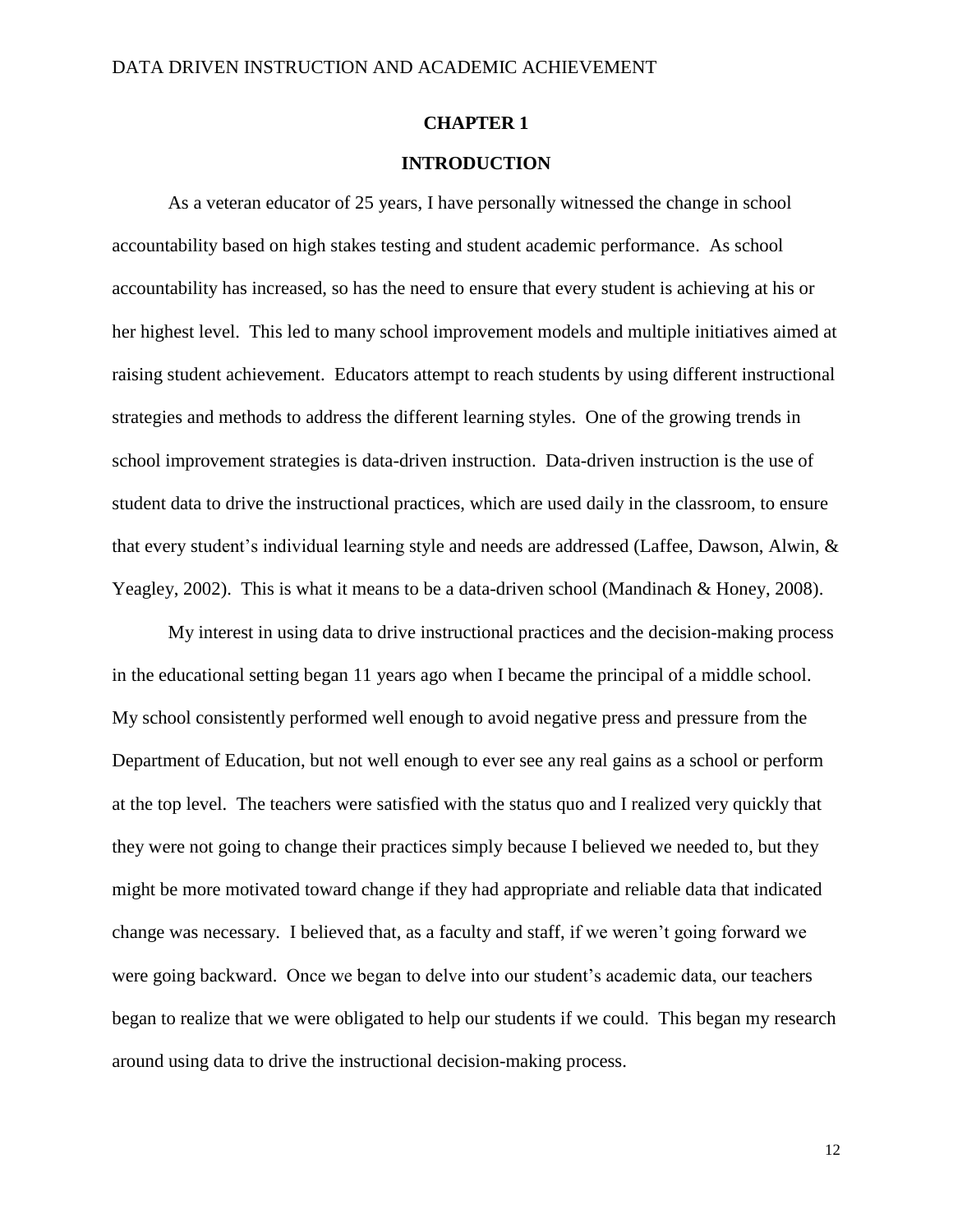I wanted to study the role of the building administrators in the process of implementing a data-driven model in their schools. I had observed the data-driven process in multiple schools and it seemed that while each administrator must play an active role in this process, each has their own approach to the process. I was also interested in how each administrator addressed the barriers and concerns of this process.

### <span id="page-12-0"></span>**Purpose of the Study**

The purpose of this qualitative study was to address my research questions regarding the role of the school administrator in the implementation of a data-driven decision school improvement plan. A qualitative study enabled me to explore the relationship of the principal's approach to data-driven instruction and to gain a deeper understanding of the data-driven process by discerning common themes among the participants. I was not looking for a relationship of correlation as would be found in quantitative research. I specifically studied the principals' relationship to the teachers, the teachers' relationships to each other, and the teachers' relationships with the students when they were using data to drive the instructional process. I also examined the expectations and processes that the principal established to ensure the appropriate use of data.

## <span id="page-12-1"></span>**Research Questions**

The research questions that will guide my study are:

- 1. In a district that is implementing a data based decision-making process as their school improvement model, what is the role of the school administrator?
- 2. What are the strengths as well as the barriers and concerns in the implementation of this process?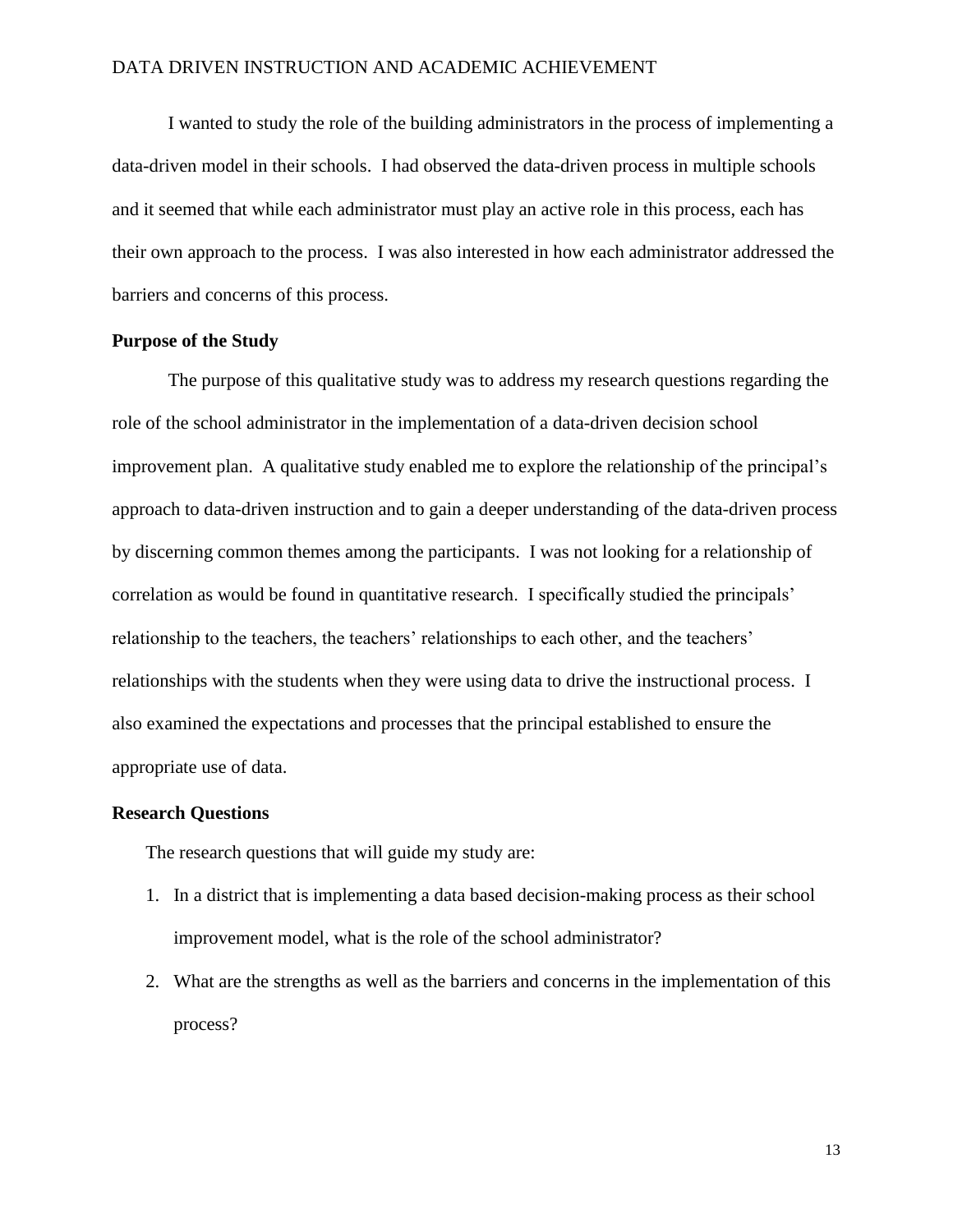# <span id="page-13-0"></span>**Limitations**

The following limitations were in place for this research:

- 1. Only one educational level, a high school, was a part of the research. However, this study was conducted at a school with 1,800 students and included two administrators and four English 10 teachers and four Algebra 1 teachers. For a qualitative study those two departments were well represented.
- 2. At the time the research was performed, and the data was collected, I supervised the secondary schools of this district. While I did not directly evaluate these administrators or teachers, I was responsible for their school and their student achievement. There were less weaknesses and barriers identified and perhaps the teachers and administrators would have been more explicit if an external person had done the research.

<span id="page-13-1"></span>**Definition of Terms** The key terms used throughout the dissertation are defined below:

*8-Step Process***:** A school improvement model based on a Plan, Do, Check, Act instructional model that includes eight steps: data disaggregation, curriculum timeline, instructional focus, assessment, tutorials/remediation, enrichment, maintenance, and monitor (Davenport & Anderson, 2002).

*Acuity Assessments***:** Online formative and benchmark assessments that are produced by CTB McGraw Hill and are aligned with the Indiana Department of Education's standards and curriculum maps (McGraw Hill Education - CTB Acuity Website, n.d.).

*Adequate Yearly Progress (AYP)***:** Is an accountability system to ensure that every American student is proficient on all state academic standards for reading, language arts, mathematics, and science (Shannon, 2004,).

*Data-Driven Schools*: The use of student data to drive the instructional practices, which are used on daily basis in the classroom, to ensure that every student's individual learning style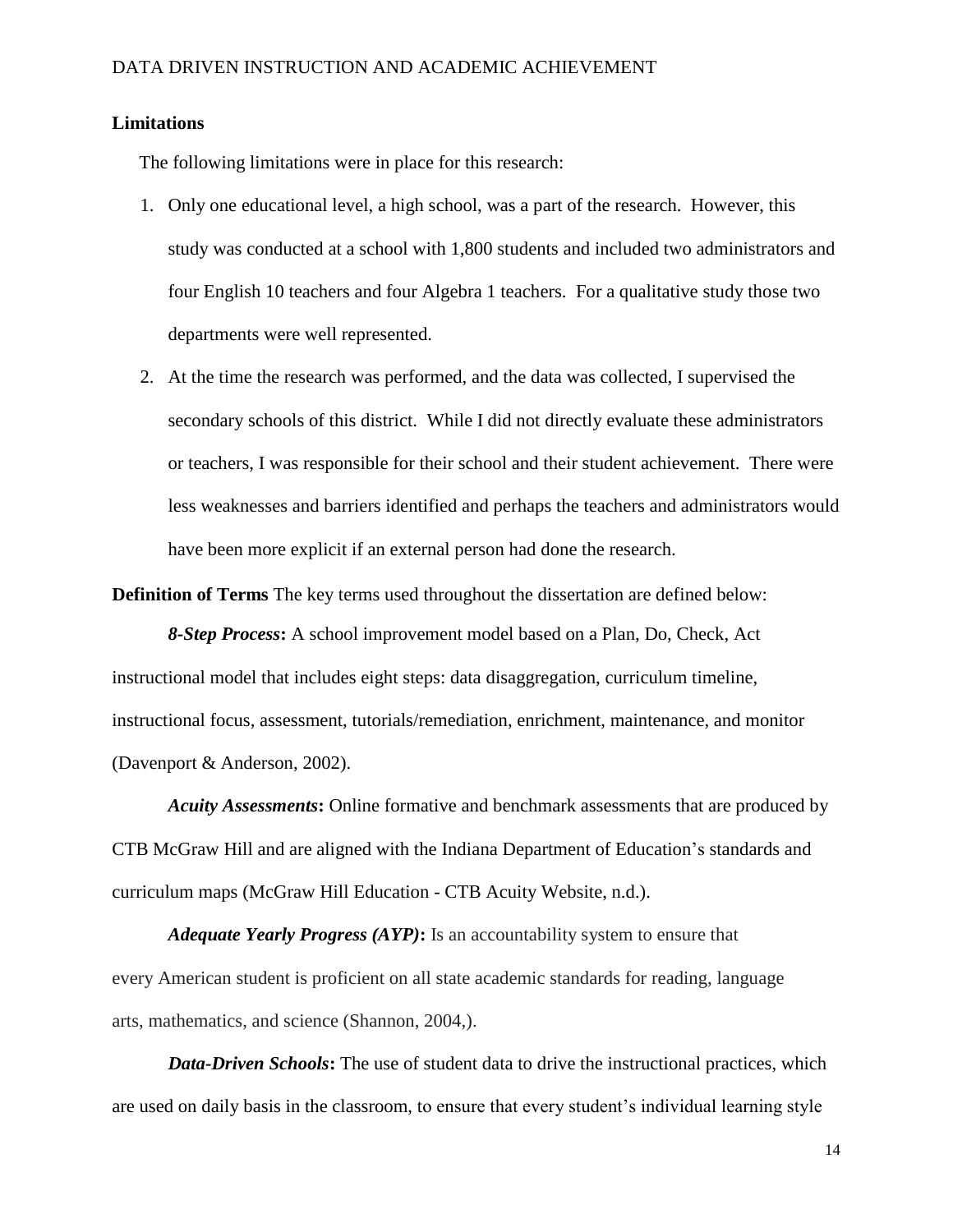and needs are addressed is what it means to be a data-driven school (Mandinach  $\&$  Honey, 2008).

*Data Literacy***: "…** is the ability to understand and use data effectively to inform decisions. It is composed of a specific skill set and knowledge base that enables educator to transform data into information and ultimately into actionable knowledge …" (Mandinach & Honey, 2008, p. 20).

*Formative Assessment***:** The goal of formative assessment is to monitor student learning to provide ongoing feedback that can be used by instructors to improve their teaching and by students to improve their learning. More specifically, formative assessments: help students identify their strengths and weaknesses and target areas that need work and help teachers recognize where students are struggling and address problems immediately. Formative assessments are generally low stakes, which means that they have low or no point value (Eberly Center: Teaching Excellence & Educational Innovation, n.d.).

*Indiana Statewide Testing for Educational Progress (ISTEP)***:** Is a program is to measure student achievement in the subject areas of English/Language Arts, Mathematics, Science (Grades 4 and 6), and Social Studies (Grades 5 and 7). ISTEP reports student achievement levels according to the Indiana Academic Standards that were adopted by the Indiana State Board of Education. An applied skills assessment and a multiple-choice assessment, which are required components of the *ISTEP+* program, are used to measure these standards (Indiana Department of Education, n.d.).

*Indiana Student Achievement Institute (INSAI)***:** A school improvement model based on local benchmark assessments and ISTEP data facilitated by the American Student Achievement Institute (The American Student Achievement Institute, 2006).

15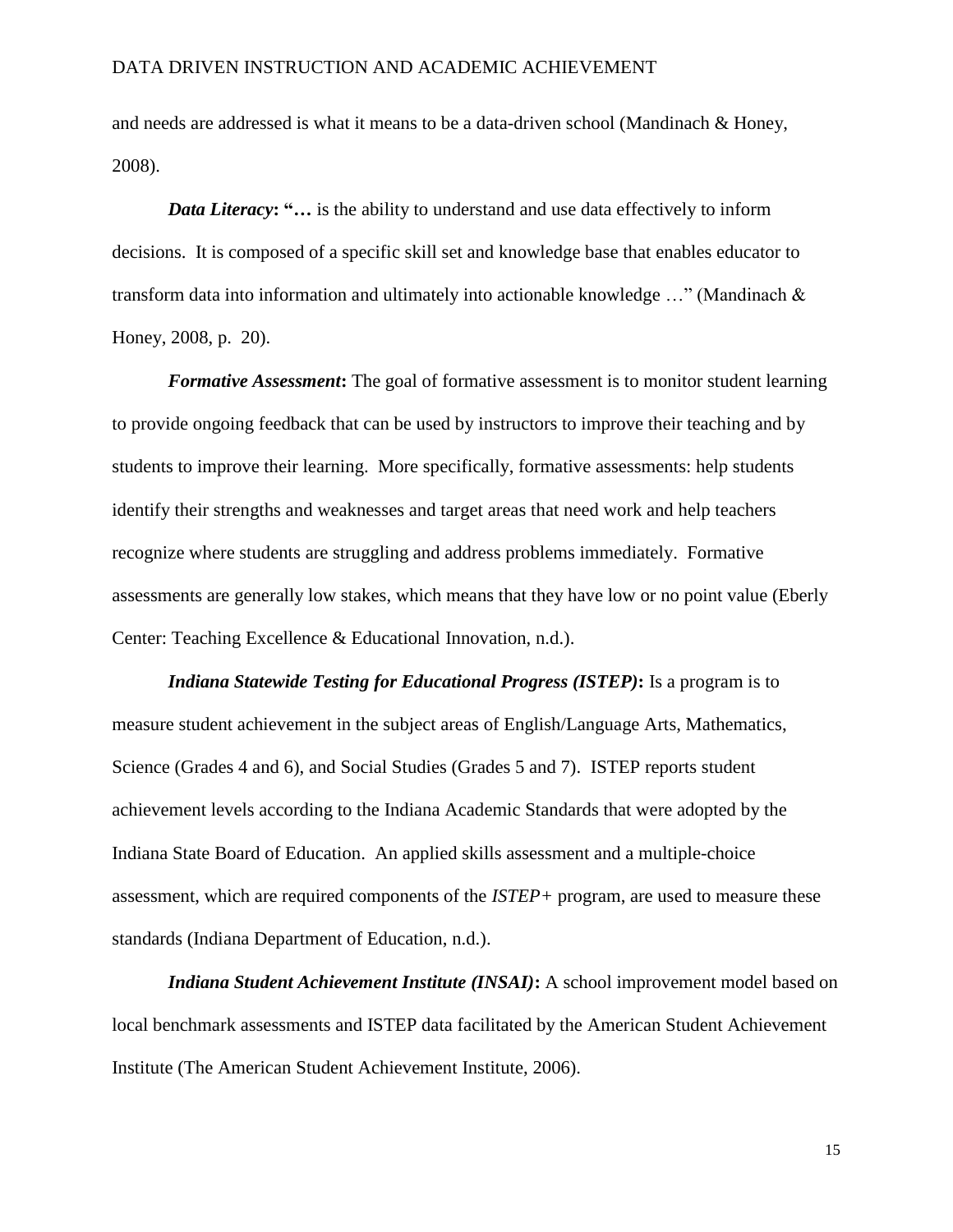*Learning Log Meeting*: A meeting where grade level and subject level teachers meet with an administrator and data coach to review the latest trend data for their students and develop a plan to address the needs of their students based on this data (Davenport & Anderson, 2002).

*No Child Left Behind Act of 2001 (NCLB)***:** Established the goal that 100% of all K-12 students would be performing at grade level in both math and reading by the year 2014(U.S. Department of Education, n.d.).

*Public Law 221 (PL221)***:** Indiana's comprehensive accountability system for K-12 education. Passed by the Indiana General Assembly in 1999 (prior to the federal No Child Left Behind Act of 2001), the law aims to establish major educational reform and accountability statewide. To measure progress, PL 221 assigns Indiana schools (both public and accredited non-public) easy to understand A-F letter grades (Indiana Department of Education, n.d.).

*Summative Assessment***:** The goal of summative assessment is to evaluate student learning at the end of an instructional unit by comparing it against some standard or benchmark. Summative assessments are often high stakes, which means that they have a high point value. (Eberly Center: Teaching Excellence & Educational Innovation, n.d.)

# <span id="page-15-0"></span>**Summary**

Researching data-driven decision-making is valuable to the field of education today because of the continual pressure schools face to perform well on high stakes tests. Educators understand that test results are used to determine if schools are successful. High stakes testing, and accountability have their downfalls, but those policy initiatives have brought to light that educators can do much more for their students to help them achieve academically (Wiggins, 2010). Schools that use data consistently and effectively have seen dramatic increases in student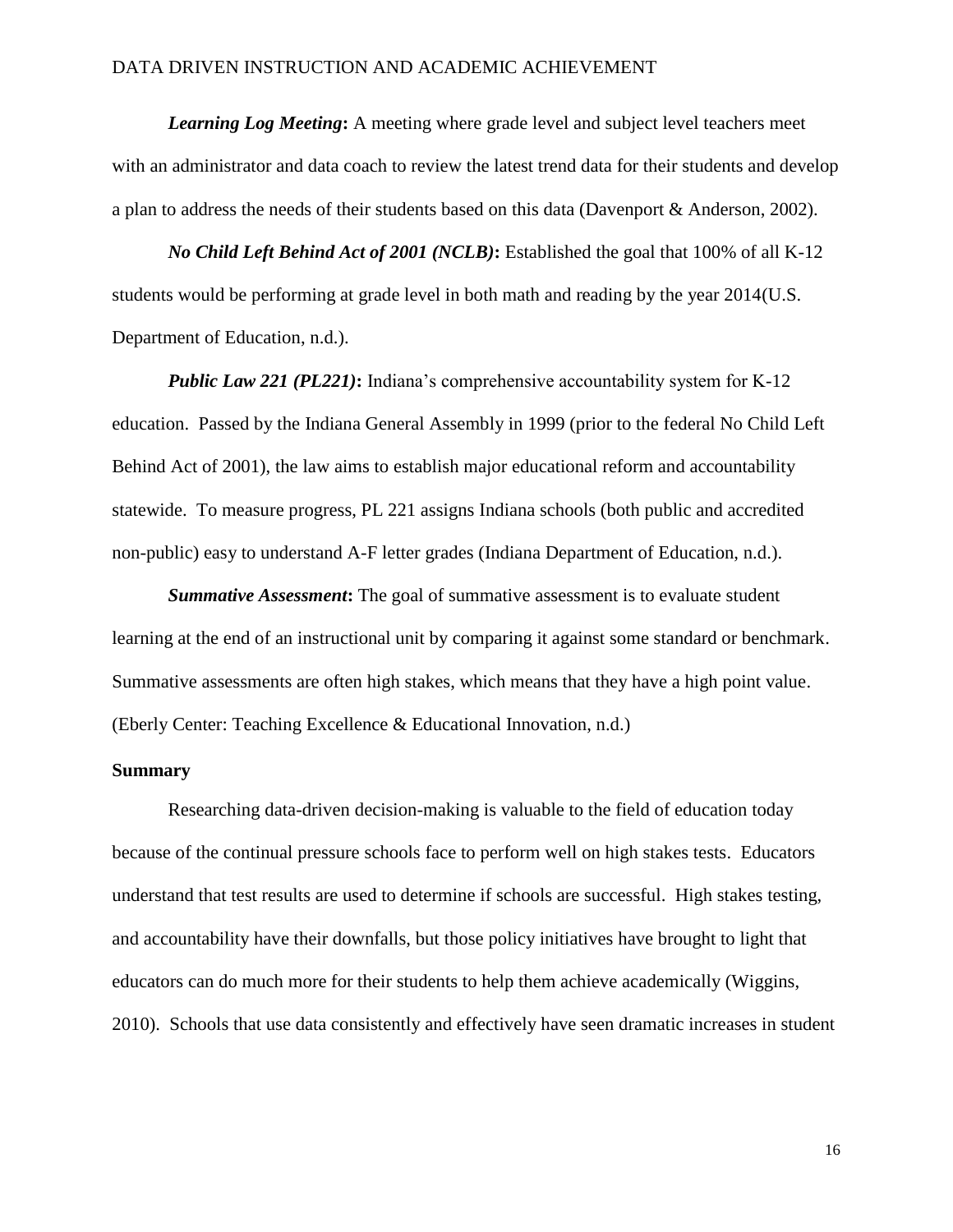academic achievement because teachers are using the data to drive what takes place daily in the classroom (Laffee, Dawson, Alwin, & Yeagley, 2002).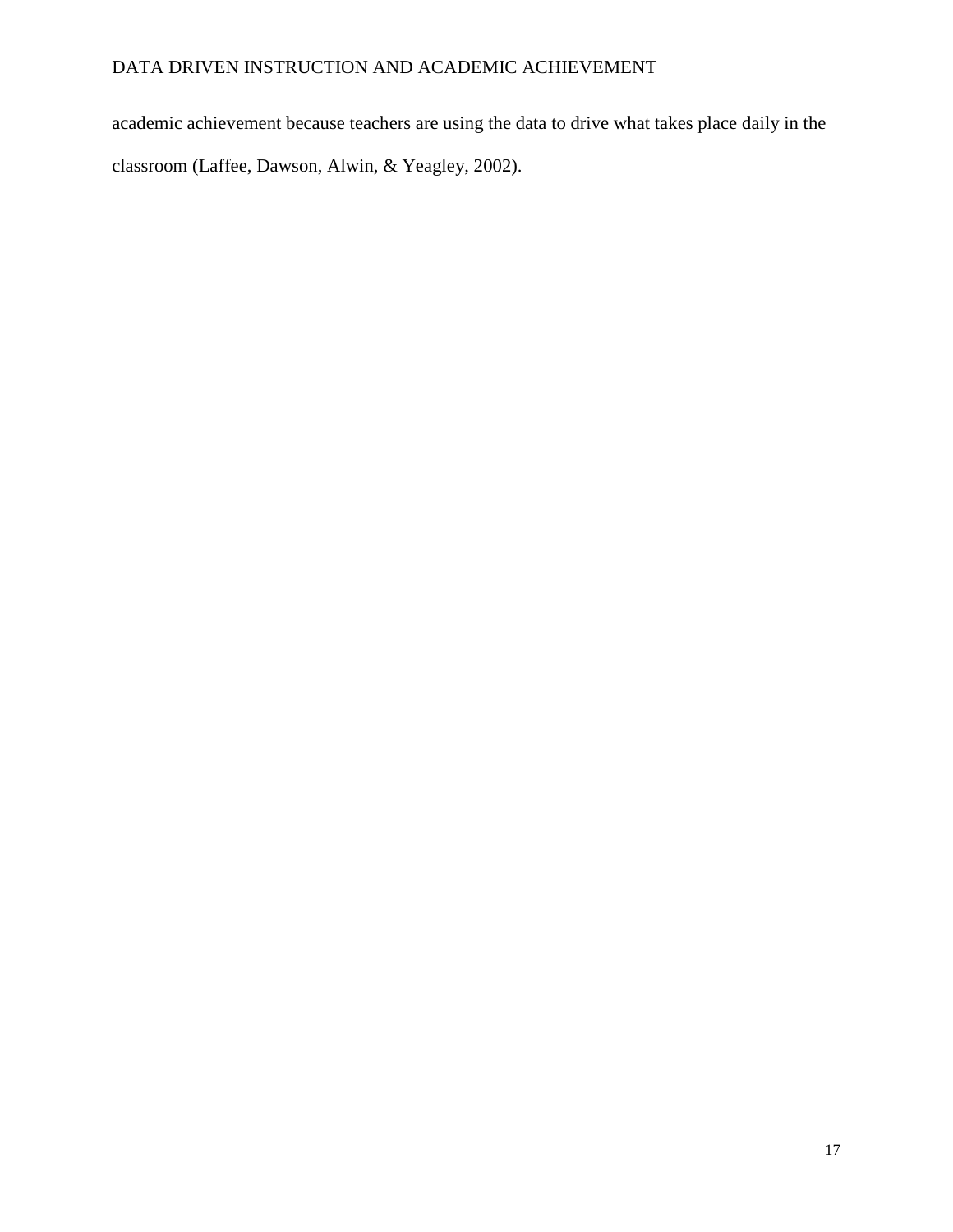# **CHAPTER TWO**

### **LITERATURE REVIEW**

<span id="page-17-1"></span><span id="page-17-0"></span>Data-driven schools is a common phrase that educators continually hear in the field of education, but what does it mean to be a data-driven school? Mandinach and Honey (2008) define a data-driven school as when a school uses student data to drive the daily instructional practices in the classroom, to ensure that every student's individual learning style and needs are addressed. This is a skill that must be developed by educators to ensure proper utilization of the data that is gathered.

The act of using this information in an effective way is described as data literacy. Data literacy is "the ability to understand and use data effectively to inform decisions. It is composed of a specific skill set and knowledge base that enables an educator to transform data into information and ultimately into actionable knowledge" (Mandinach & Honey, 2008, p. 20).

There are many models of school improvement that are being implemented today and those that show sustained academic improvement for students use student data that is collected regularly in short increments and used to address the individual needs of each student (Laffee, Dawson, Alwin, & Yeagley, 2002). These models include teachers and administrators that understand data literacy and then use the information that is gathered to drive their instructional practices.

The purpose of this study is to identify the roles of the building level administrators, and teachers implement as they use student academic achievement data to drive instructional practices in the classroom. There are two main models that I have looked at, the 8-Step Model by Pat Davenport and the other by William Saunders. Both employ the basic Plan, Do, Check, Act model (Davenport & Anderson, 2002, p. 60).

18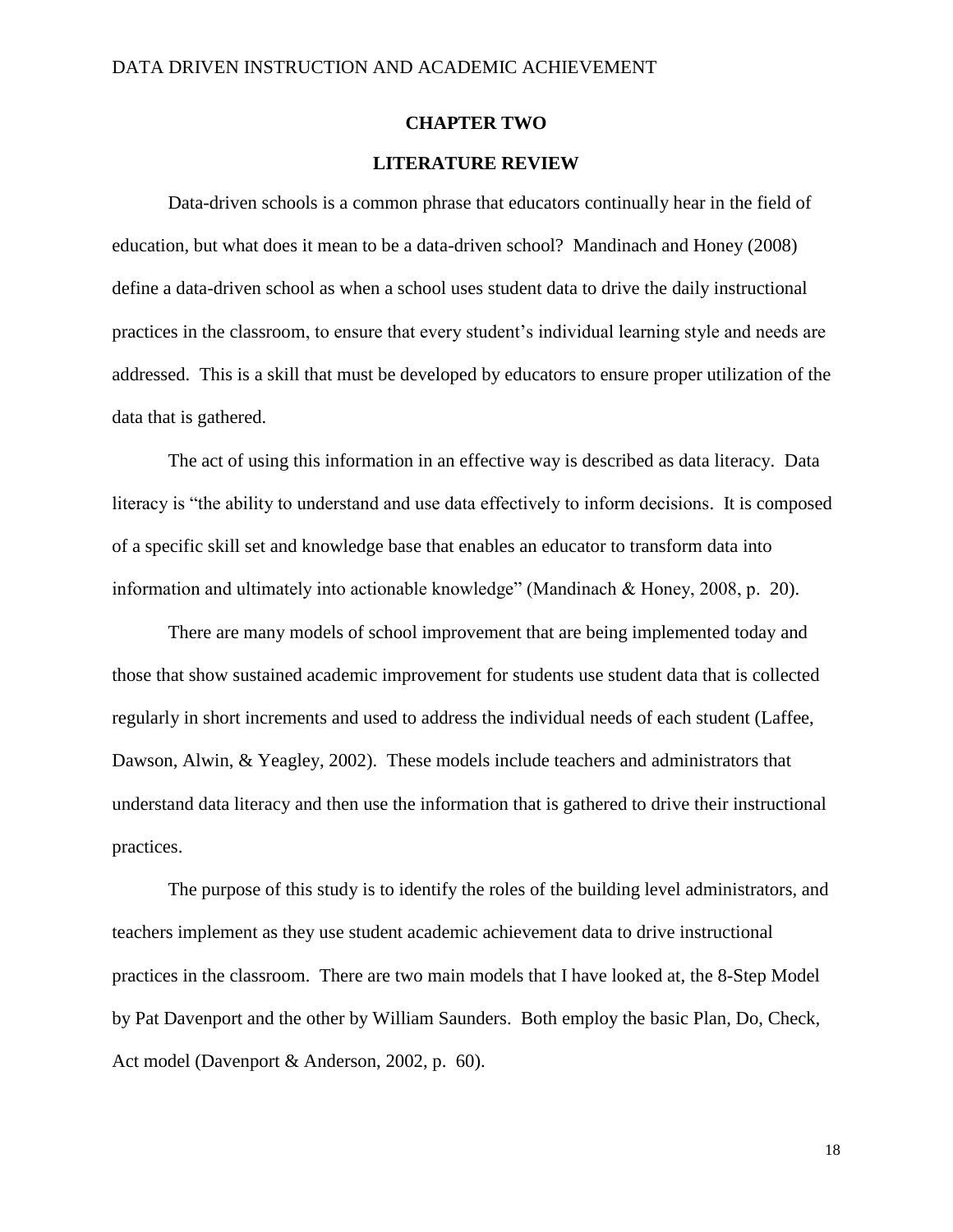

*Figure1.* Plan-Do-Check-Act School Improvement Model (Davenport, 2010) District administrators, building administrators, and teachers all play different, yet vital, roles in each of these areas.

This model indicates that when student data is disaggregated appropriately, and action plans are developed accordingly, student achievement is impacted positively (Davenport & Anderson, 2002). Some of the variables that affect this process are reliable data points, appropriate interpretation of the data, understanding how to use data, time for planning based on the data, and a common vision for this process (Davenport, 2010).

This study is important to the field of education because it will study the relationship of the building principals in the process of using student data to drive instructional practices. Teachers, school administrators, and corporate administrators all play key roles in this process,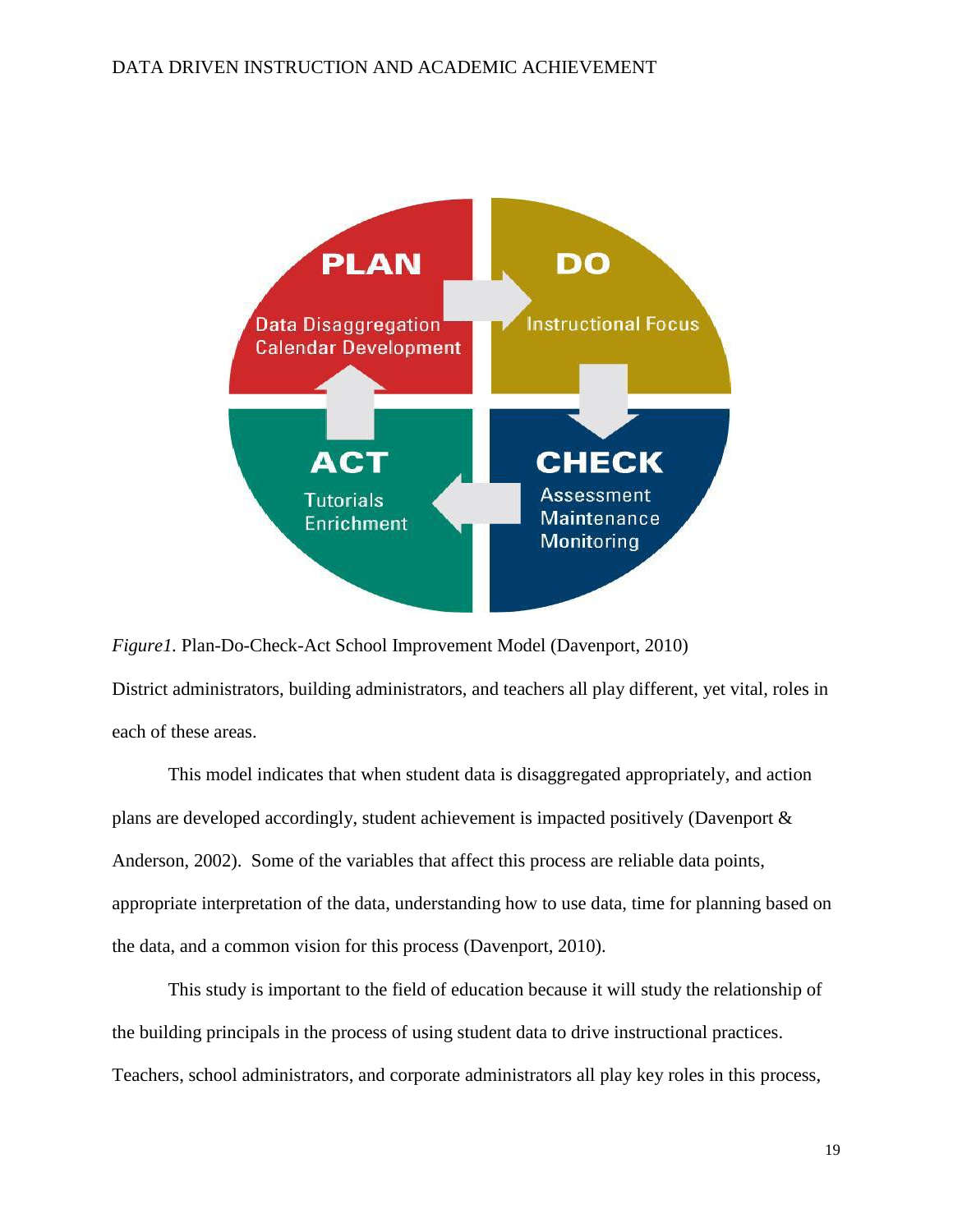yet each is peculiar to the individual position. I will also look at the barriers and identify solutions that can be employed to navigate these barriers.

#### **The Historical Perspective of Using Data**

<span id="page-19-0"></span>School accountability is not a new idea in education. The battle between standards and the customization of curriculum have been debated for many years. The No Child Left Behind Act of 2001 (NCLB) is thought by many to be the beginning of school accountability. While it is true that NCLB refocused the nation's attention on accountability, educational accountability began in the nineteenth century when schools tested their students for mastery and those who did not pass where retained (Ravitch, 2002). Teachers were also required to pass a test of their knowledge. In 1900 students who applied to enter Harvard, Princeton, and Yale were required to pass specific admission exams. During the 1930s and 1940's, Progressivism supported student testing in an effort to place education on a scientific plan. This was also the time when social promotion began to gain ground in part to keep young people in school and out of the job market (Ravitch, 2002). In 1965 the Elementary and Secondary Education Act required schools that received Title 1 funds to make Adequate Yearly Progress (AYP) in their test scores.

In 1966 a report entitled *Equality of Educational Opportunity,* also known as the Coleman Report, compared the redistribution of resources and opportunities among children of different races as well as the achievement scores or outcomes (Coleman et al., 1966). This report shifted the focus from inputs to results (Ravitch, 2002). In 1983, *The Imperative for Educational Reform* report was prepared for President Reagan by the National Commission on Excellence in Education (NCEE) and identified pervasive academic underachievement and declining test scores in the United States. The report ushered in the era of standards and accountability in public K-12 education (Hiller, Tommaso, & Plucker, 2012,). NCLB had a goal that 100% of all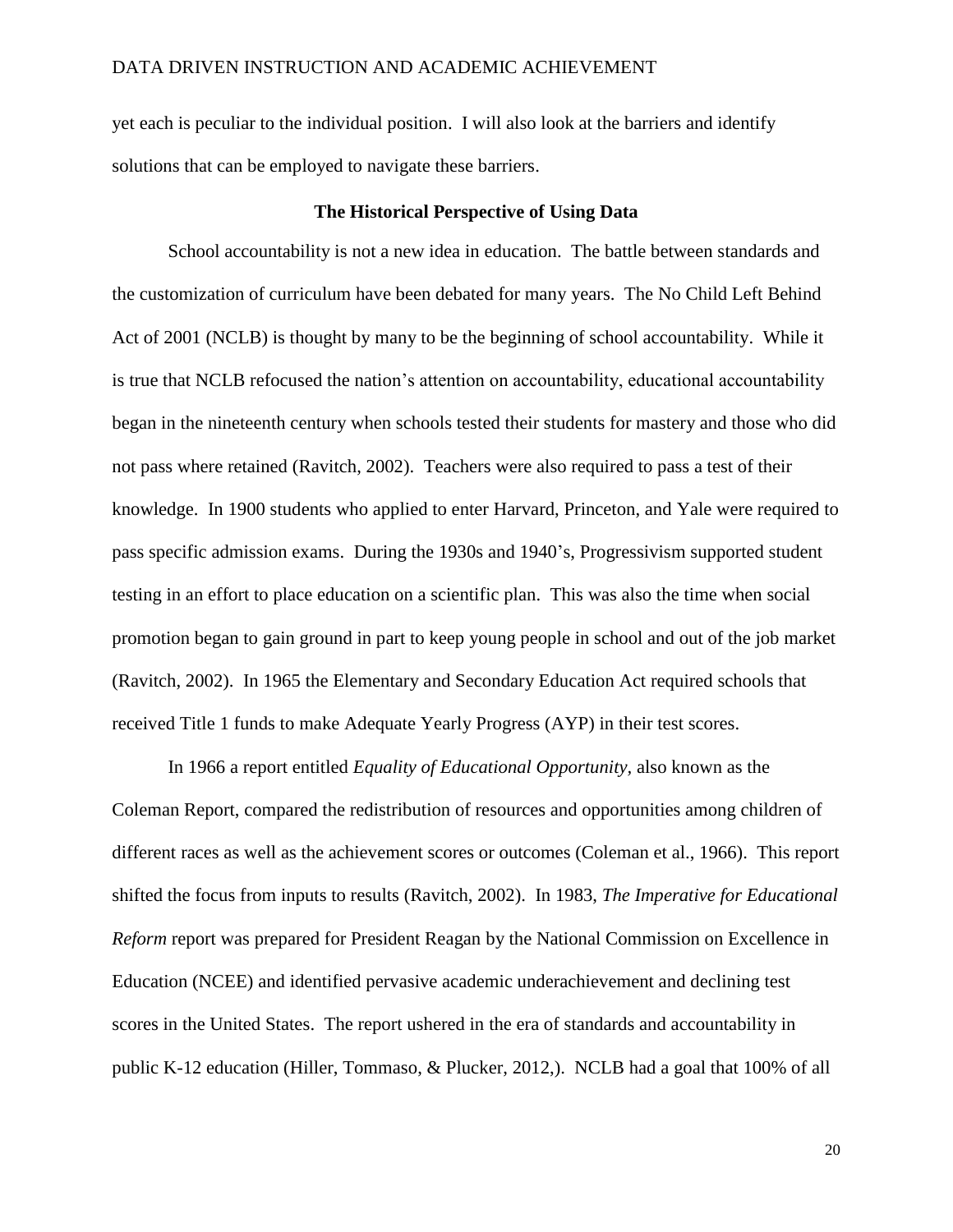K-12 students would be performing at grade level in both math and reading by the year 2014. This goal has been the driving force behind school accountability at the national level. Prior to NCLB, the goals of the Elementary and Secondary Education Act (ESEA) were to provide equal access to education, establish high standards and accountability, and close the achievement gaps. While these are good and admirable goals, NCLB established clear goals of all children performing at grade level.

Individual states also have accountability measures. The state of Indiana, which is the state where the data is being collected for this study, first responded to the calls for educational reform from Governor Robert D. Orr and State School Superintendent H. Dean Evans in the year of 1987 with the "A+ Program". The A+ Program created a performance-based system of accreditation and awards, added five days to the school year, established the Indiana Principal Leadership Academy, and implemented the Indiana Statewide Testing for Educational Progress (ISTEP) program (Hiller et al., 2012).

During the next 12 years there was much debate about the effectiveness of the educational system of accountability. In 1999, the Indiana General Assembly enacted the next round of educational accountability reform. Indiana PL 146 and Indiana PL 221 were passed at the same time and were intended to complement each other. PL 146 established the Indiana Educational Roundtable with the purpose of making recommendations on educational matters to the Indiana State Board of Education. The Roundtable is chaired by the governor and the state superintendent, and its members include representatives from the business, labor, higher education, and K-12 education communities, as well as other community leaders. Although the group can make recommendations regarding any educational matter, their primary role, as codified in the legislation, is to review and make recommendations on academic standards and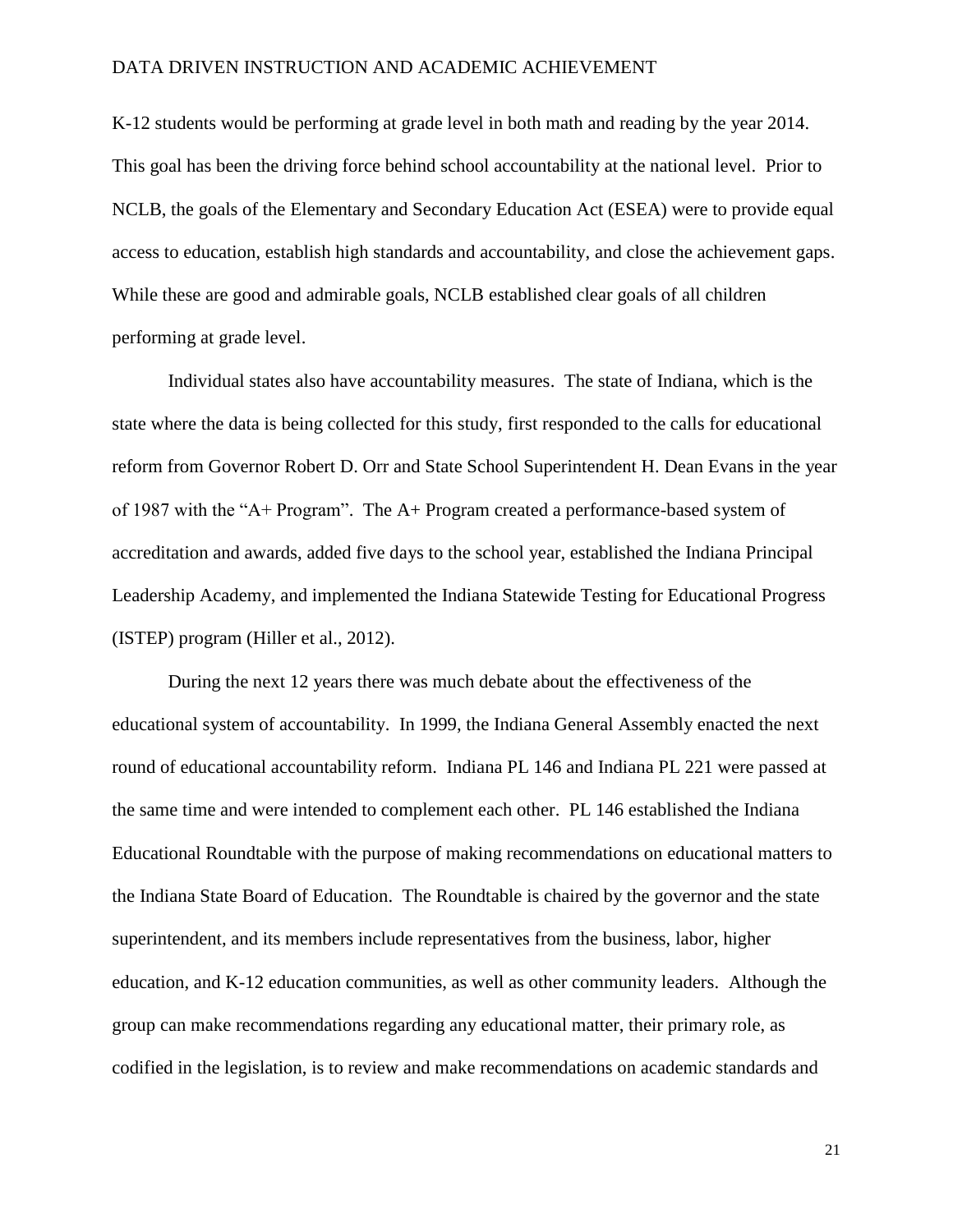assessments as found in IND CODE § 20-19-4, 2005 (Education Roundtable, 2005). PL 146 also called for the Indiana Department of Education (IDOE) to adopt academic standards for every grade level from kindergarten through Grade 12 for English, mathematics, social studies, and science that should be based in part, on the results of ISTEP+ testing. These standards developed by the IDOE are to be reviewed by the Education Roundtable in order to comply with the section of legislation that states the standards are to "clear, concise, and jargon free" IND CODE § 20-19-4 (Education Roundtable, 2005), allowing them to be easily understood not only by administrators and teachers, but also by parents and community members. To ensure that the standards would remain current through the years, the standards for each subject area are to be reviewed/revised every six years, in conjunction with the textbook adoption for each subject IND CODE § 20-31-3-3 (Revising and updating academic standards, 2005). State standards must align with the needs of college and career requirements (Rothman, 2012). PL 221 created a performance-based system of accreditation and accountability, financial incentives for highperforming schools called Student Educational Achievement Grants, funding for professional development, and annual performance reporting. PL 221 also adapted three-year school improvement plans, to be revised annually, as a core component of the new accountability system. These elements and their framework form the bulk of this legislation (Hiller et al., 2012).

The earlier established PL 221 had differing accountability measurements than NCLB. NCLB categorized student performance by Annual Yearly Progress (AYP) and PL 221 categorized student performance in one of five different categories. Therefore, the IDOE had to equate AYP with their measurement scale in some manner so if a school or district failed to meet

22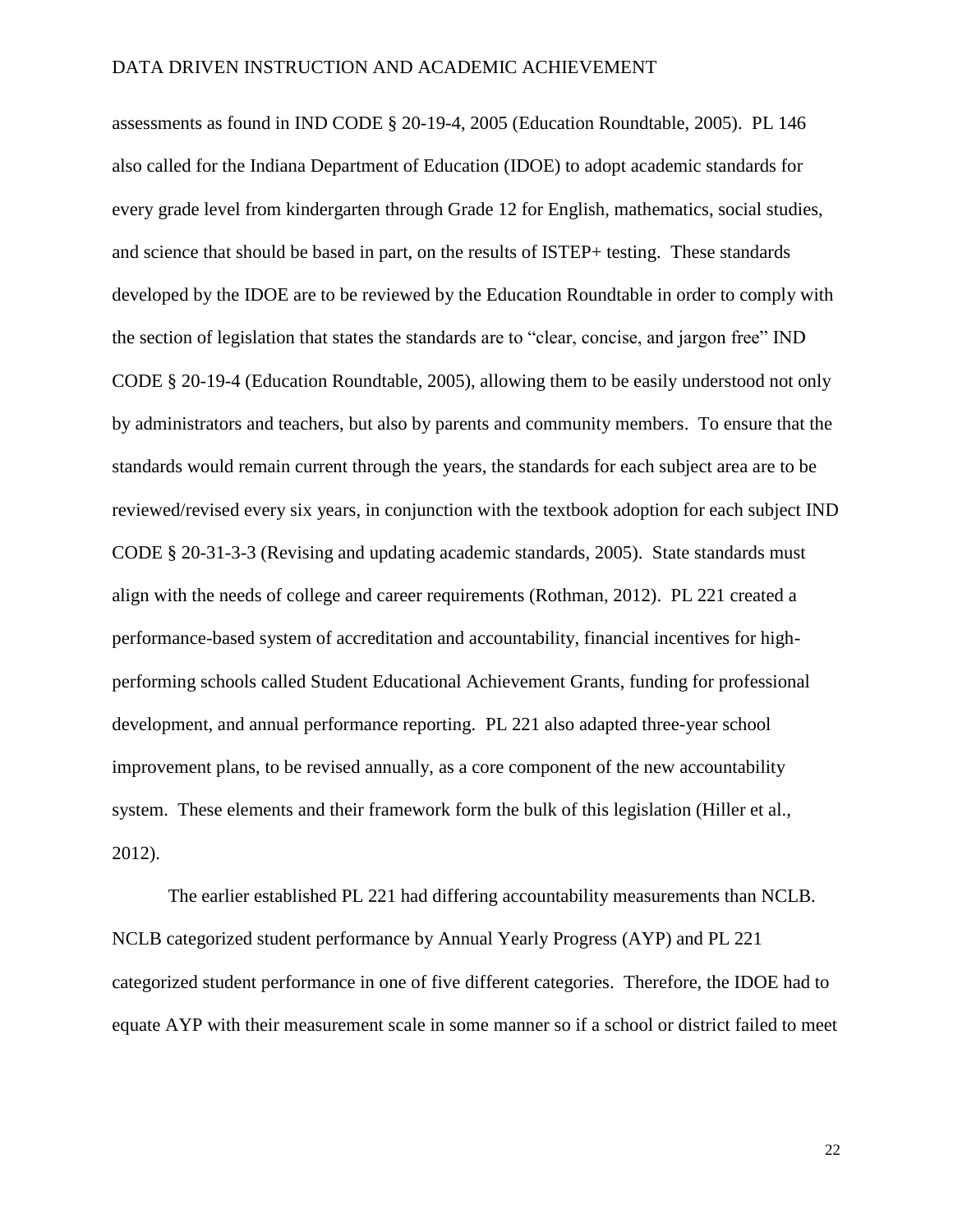AYP for two consecutive years, schools or districts could not be categorized any higher than "Academic Progress" regardless of their students' performance and state categorization.

In 2005 the Indiana General Assembly determined many of the parameters for education in our state. The ISTEP assessment process was the subject of many public laws based on House and Senate Enrolled Acts. IND CODE § 20-32-5 established the intended purpose of the ISTEP assessments, guidelines for what subjects would be tested, the content of the tests, and the duties of the state superintendent, the state school board, and the department of education. For more information, please refer to Appendix A.

In 2005, the US Department of Education passed a new policy that permitted states to create alternate assessments for students with disabilities.

The U.S. Department of Education recently announced a new policy with respect to students with persistent academic disabilities under the bipartisan No Child Left Behind (NCLB) education reform law.

**New Policy:** States may develop modified academic achievement standards and use alternate assessments based on those standards for students who have persistent academic disabilities and are served under the Individuals with Disabilities Education Act. States may include proficient scores from such assessments in making adequate yearly progress (AYP) decisions but those scores will be capped at 2% of the total tested population. This provision does not limit how many students may be assessed against modified achievement standards. Individualized education program (IEP) teams will make the decision about which individual students should take such an assessment.

**Continued Policy:** States may continue to use alternate assessments based on alternate achievement standards for students with the most significant cognitive disabilities. States may continue to include proficient scores from such assessments in making AYP decisions and those scores will still be capped at 1% of the total tested population. Proficiency for all other students above the 1% and 2% cap will be measured against grade-level achievement standards. IEP teams will continue making the decision about which individual students should take such an assessment. ("U.S. Department of Education," 2005, para. 2)

Indiana created the Indiana Standards Tool for Alternate Reporting (ISTAR) to use as an

assessment for students who are significantly below grade level and have personal learning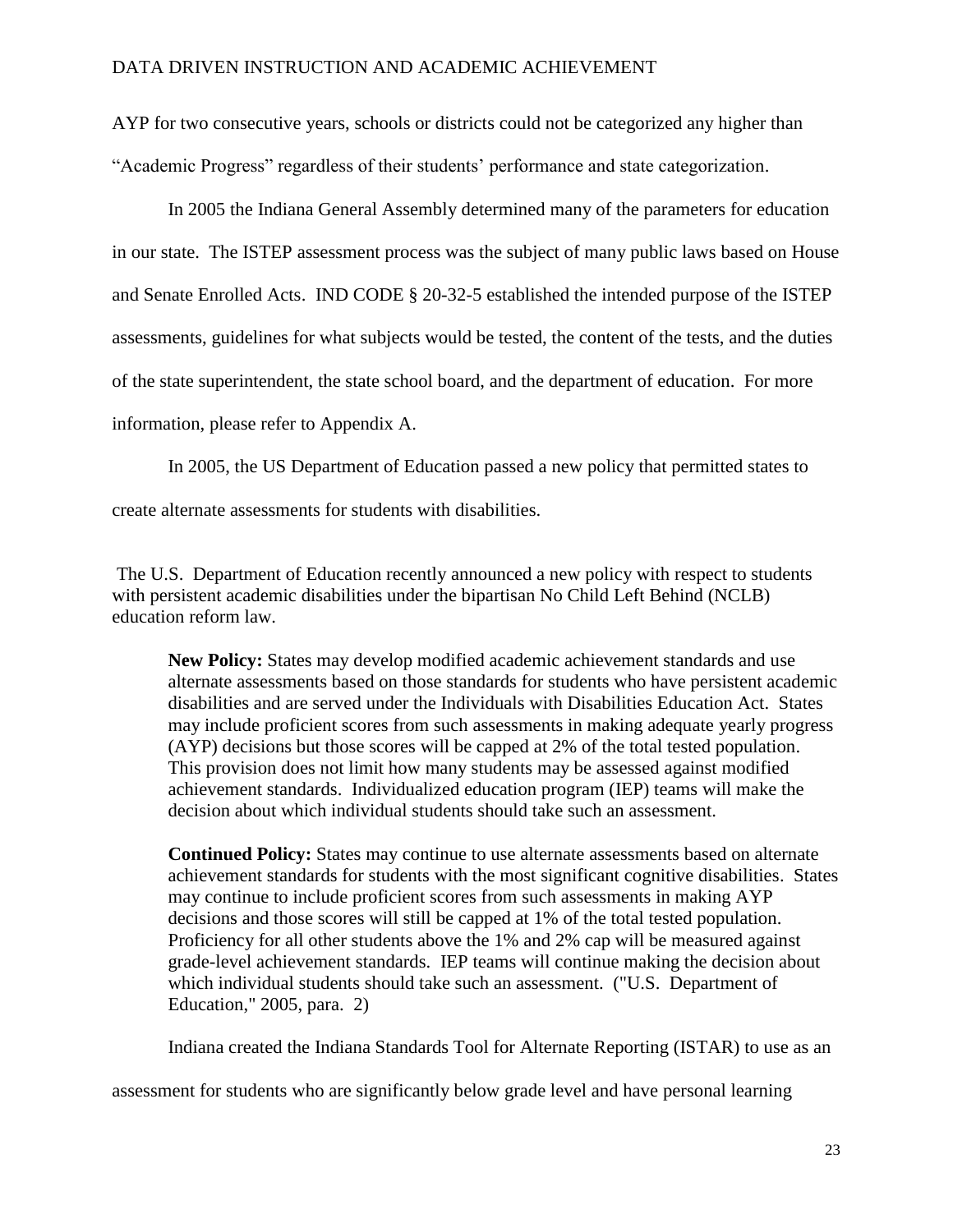goals. The percent of students that are permitted to participate in these assessments are limited to 1% of the total number of students tested.

The IDOE also created the Indiana Modified Achievement Standard Test (IMAST) for students with disabilities who were still on track to earn a diploma. This assessment aligned thegrade appropriate standards with the ISTEP assessment and is an appropriate assessment tool for the qualifying students and as a result many of these students began to see success on the assessments. The number of students participating in the IMAST assessment as well as the percent of students passing has increased every year in the state of Indiana (see Table 1).

| passing |                                                               |                                |
|---------|---------------------------------------------------------------|--------------------------------|
| Year    | Number of students                                            | Percent of students who        |
|         | who took IMAST                                                | passed both English and Math   |
| 2010    | 5,340                                                         | 49%                            |
| 2011    | 10,756                                                        | 52%                            |
| 2012    | 14,647                                                        | 54%                            |
| 2013    | 15,214                                                        | 53%                            |
| $ -$    | $\sim$ $\sim$ $\sim$<br>$\bullet$<br>$\overline{\phantom{a}}$ | $\sim$<br>$\sim$ $\sim$ $\sim$ |

Table 1. *Number of students who took IMAST and the percent passing*

(Indiana Department of Education Compass, 2014)

The number of students who were permitted to use this assessment was not limited, but each the school district could only designate 2% of their total tested students as IMAST students. This means that if a district has more than 2% of their total tested population of students take the IMAST and pass they cannot count these students as passing for their district passing rate, so these students are then classified as "not passing" and lower the district's accountability score. Every year, district leaders have to decide which students are going to count against them and then submit those students name to the DOE. The 2013-2014 school year will be the last year that students in the state of Indiana will be permitted to be assessed using the IMAST assessment. As a condition of the approved wavier from the Adequate Yearly Progress (AYP)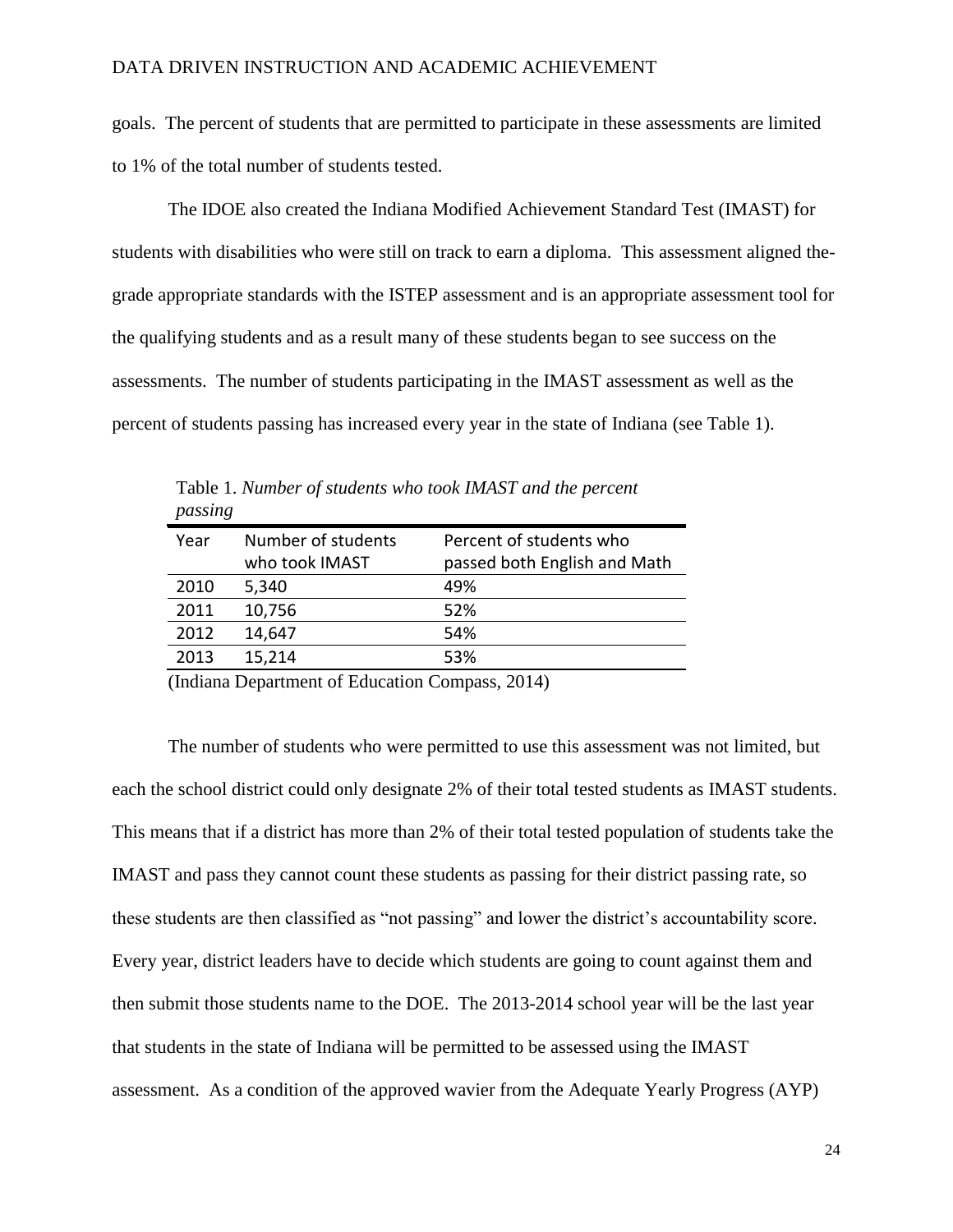federal accountability process, the IMAST assessment that has been used by many students in the state of Indiana will no longer exist. This means that those students who have experienced success with the IMAST assessment will now have to begin taking the ISTEP assessment again. This could have a negative impact on the students who have experienced success with the IMAST assessment.

The scoring expectations of the ISTEP assessments are established in IND CODE § 20- 32-5. These expectations have been consistent since their inception in 2005 with exceptions in the areas of essay questions and the inspection of student's scores. Please refer to Appendix B.

The IDOE began to implement changes to school accountability and performance measures as well as the classifications for school performance in January of 2011. One of the IDOE's concerns was to meet the requirements of IND CODE § 20-31-3-1(Revising and updating academic standards, 2005), which called for "clear, concise, and jargon free" language in the school accountability measures. IDOE did not believe that this was fulfilled with the current system. Part of the new accountability measures was based on applying for and obtaining a waiver from the United States Department of Education (USDE) from the requirements of the Federal Guidelines included in AYP. In early 2012 the USDE granted the wavier to the state of Indiana and nine other states as well. Then, based on a 6-2 vote by the State Board of Education (SBOE) the IDOE began to implement the new framework for school accountability measures. The IDOE plan had three parts: first, it aimed to separate AYP from state accountability; second, it revised the criteria used to place schools in accountability categories; and third, it adopted letter grades for accountability determinations to clarify the murky "performance and improvement" categories. The elementary and middle school models base the schools' grades on students' performance in English/Language Arts (ELA) and Math.

25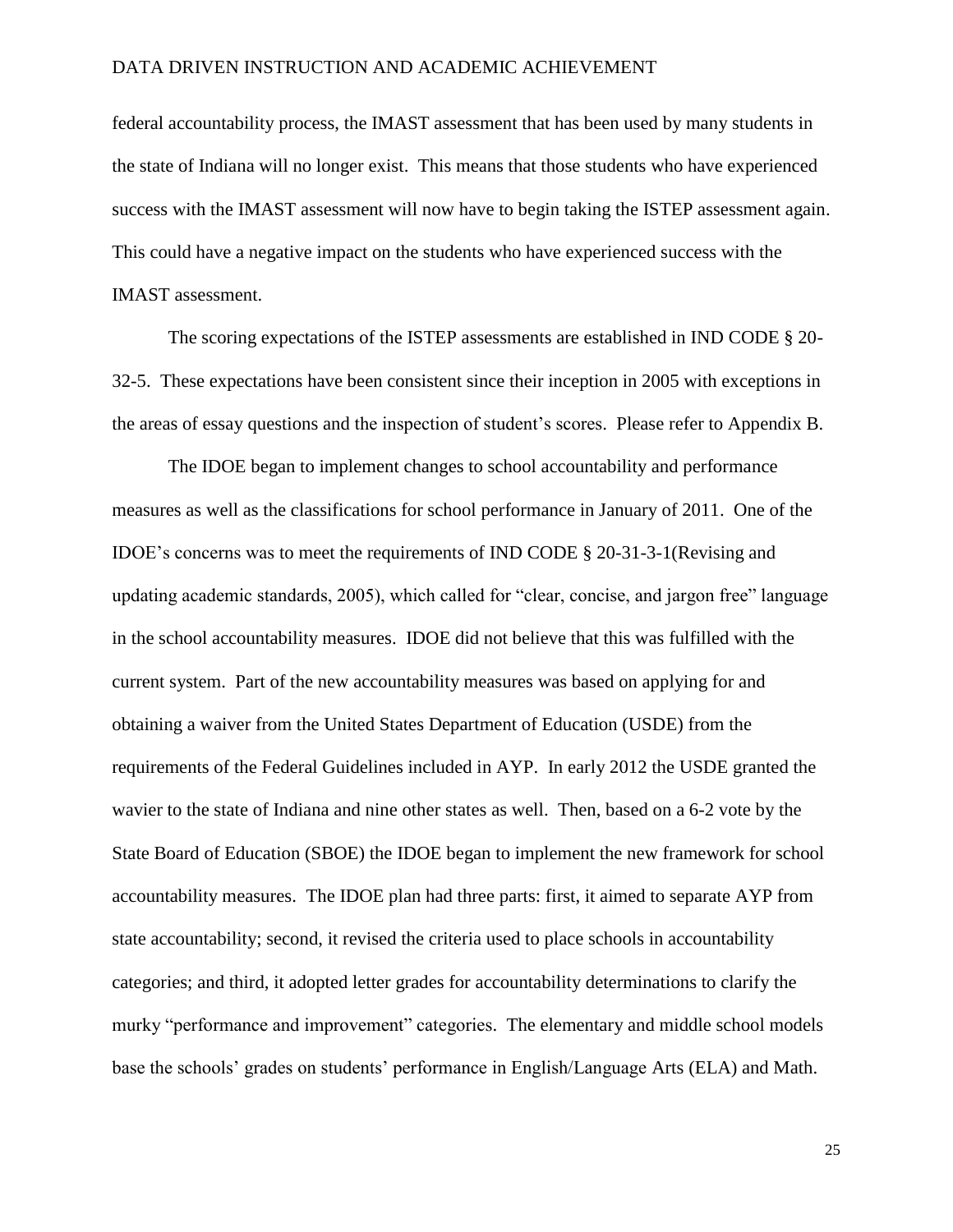The high school model is based on End of Course Assessment (ECA) scores in Algebra I and English 10, as well as attendance rates, graduation rates, and college and career readiness.

Currently school reform is based on student academic achievement data and this means educators must learn how to best use the data that is available to drive instruction in the classroom daily "Educators need to gain data literacy skills to inform practice. Although some professional development opportunities exist for current educators, fewer formal courses and opportunities for data literacy development in schools of education have been developed and implemented" (Mandinach & Gummer, 2013, p. 30). This is a change from just having data to now using the data daily to drive instruction (Davenport & Anderson, 2002).

# **What Works with the Data Decision-Making Process**

<span id="page-25-0"></span>At this point I must clarify that while educators may say that they have used data for years, it is crucial to articulate that what I am describing is not having binders of data from ISTEP, ECA's or other yearly testing. Educators must use data that is collected on a regular basis from multiple sources and address the individual needs of students. Good teachers know how each of their students learns and this influences what they do in their classroom and how their teaching strategies address the student's learning styles (Fahey, 2013).

Research has indicated that teachers have the biggest impact on student learning and the challenge is how to influence teachers (Marzano, Marzano, & Pickering, 2003). Teachers and schools are the primary factor in student achievement (Jensen, 2013). "The most powerful strategy for improving both teaching and learning, however, is not by micromanaging instruction but by creating the collaborative culture and collective responsibility of a professional learning community" (DuFour & Mattos, 2013, p. 37).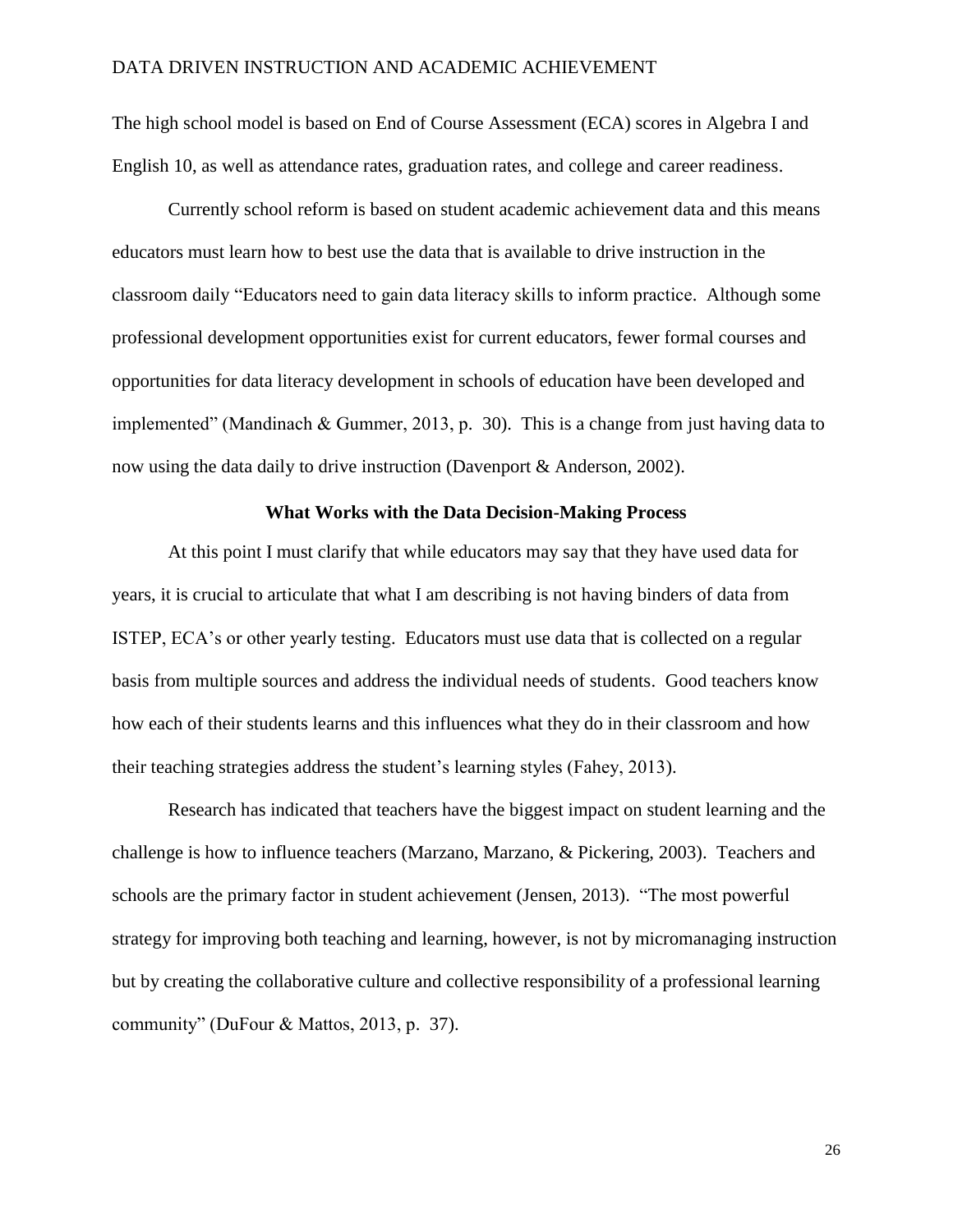Teachers are continually challenged to fit more into the daily schedule in their classrooms. The key is finding a way to ensure that all teachers are teaching more effectively, more frequently (DuFour & Mattos, 2013; Barnett, 2011). Data many times is viewed as something that is happening to teachers. Data often comes from state or even federal assessments and teachers do not see this type of data as providing the full picture (Harvey, 2014). "In a study by the Gates Foundation, 60% of teachers said that student engagement was a 'very accurate' measure of a teacher's performance, but just 7% said the same about student scores on standardized tests" (Scholastic & Bill and Melinda Gates Foundation, 2010, p. 4). Educators use formal and informal assessments, benchmark assessments, previous academic performance, class presentations, and projects to gain a comprehensive picture of each student. Research has indicated that when teachers are provided with consistent meeting times, instructional leadership, and explicit protocols for meetings there are significant gains in academic achievement (Saunders, Goldernburg, & Gallimore, 2009; Little, 2012).

Saunders, Goldernburg, and Gallimore (2009) suggested the following protocol should be used by grade-level teams to focus their meeting:

- 1. Identify and clarify specific and common student needs to work on together.
- 2. Formulate a clear objective for each common need and analyze related student work.
- 3. Identify and adopt a promising instructional focus to address each common need.
- 4. Plan and complete necessary preparation to try the instructional focus in the classroom.
- 5. Try the team's instructional focus in the classroom.
- 6. Analyze student work to see if the objective is being met and evaluate the instruction.
- 7. Reassess: Continue and repeat cycle or move on to another area of need.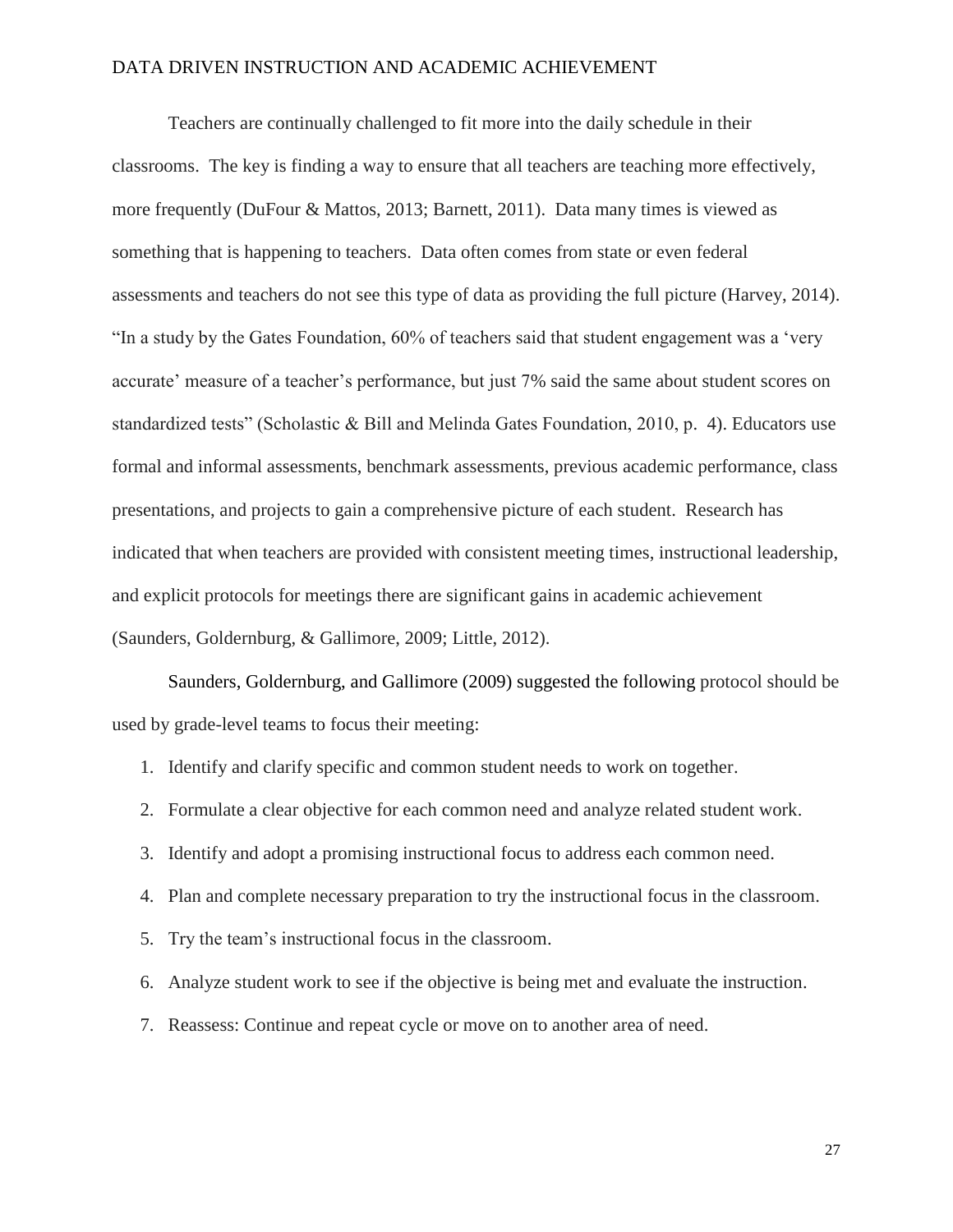Davenport and Anderson suggested that these 8-Steps are followed in the implementation of the data based decision-making process (see Figure 2):

- 1. Data disaggregation: analyze student performance data to inform instruction.
- 2. Curriculum timeline: establish a timeline teaching the identified essential knowledge and skills.
- 3. Instructional focus: direct instruction to students with focus on specific skills and standards.
- 4. Assessment: assess student progress on the standards using formative, standards based, and summative, comprehensive, assessments.
- 5. Tutorials/Enrichment: provide time to re-teach those students who have not yet become proficient.
- 6. Enrichment: provide enrichment opportunities for students who are proficient.
- 7. Maintenance: provide ongoing maintenance to ensure students retain mastery of the standards.
- 8. Monitor: monitor all progress of students through data meetings, collaboration among staff, and focused leadership.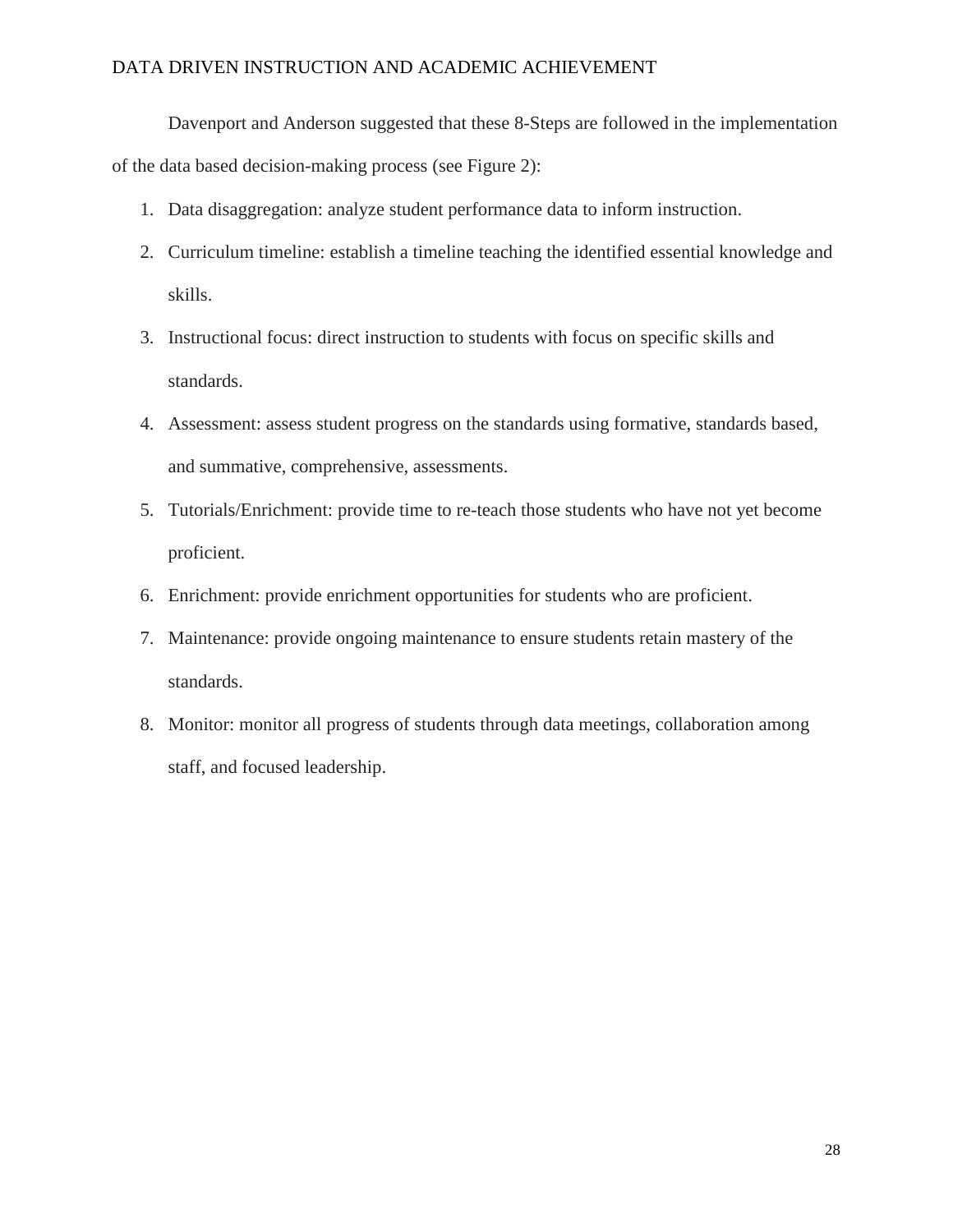

**8-Step Instructional Process** 

*Figure 2.* 8-Step Process (Davenport, 2010)

These two examples recommended consistent meeting times, instructional leadership, and explicit protocols for these data meetings and suggested that these protocols should produce significant gains in academic achievement (Saunders, Goldernburg, & Gallimore, 2009). The key to these processes is the fidelity of the implementation. "Data can help teachers to monitor their constantly changing environment, their functioning and to what extent curriculum aims are met and react to timely and in an evidence-based manner when problems need to be solved" (Schildkamp & Kuiper, 2010).

School administrators can have a substantial impact on the teachers by communicating the importance of using to data to drive the decision-making process (Mandinach et al., 2009). Schools that had leaders who were supportive and enthusiastic about the use of data and set established a clear vision and expectations for the use of data had much more buy in from their teachers (Schildkamp & Kuiper, 2010, p. 40). Principals also influence the use of student data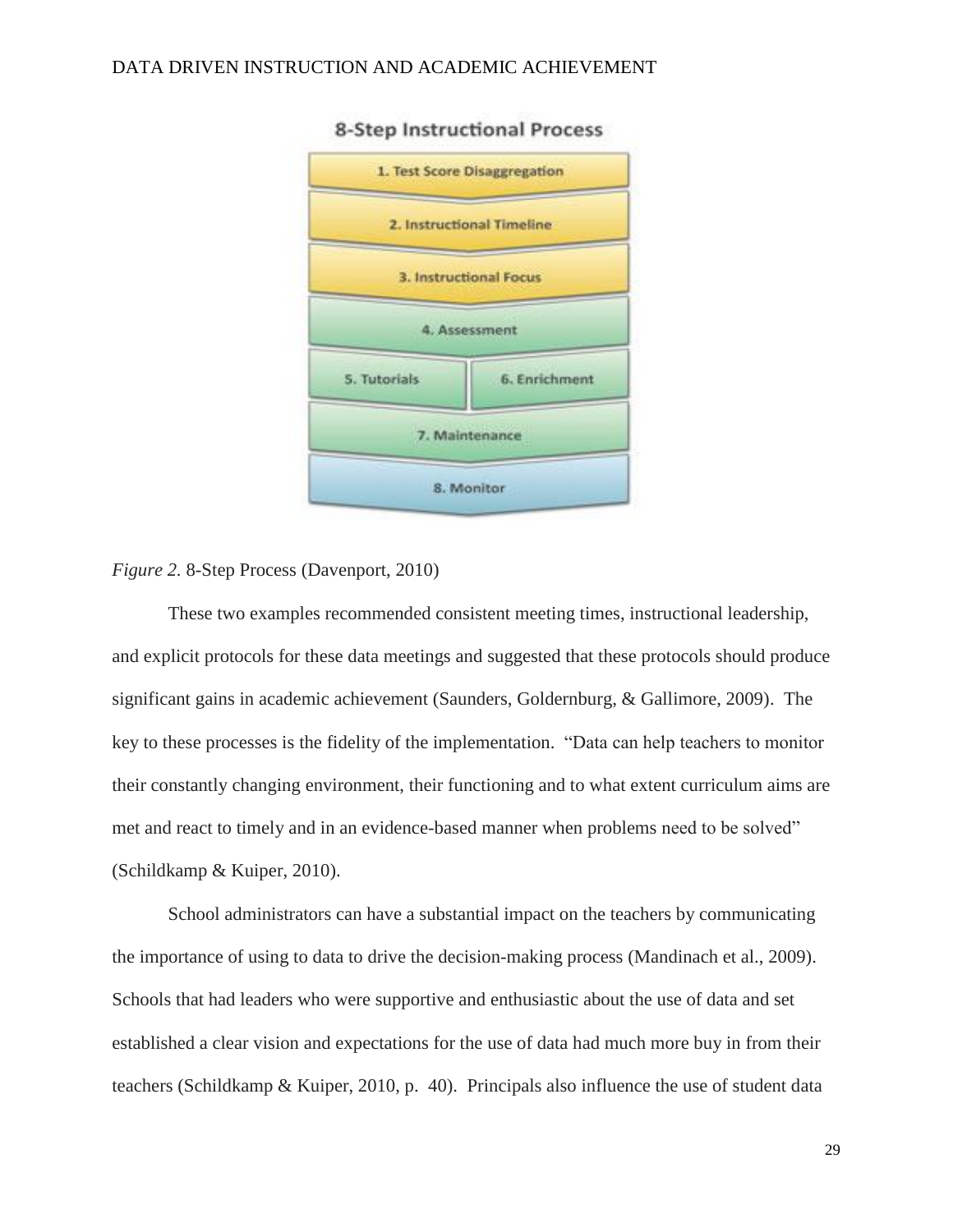by empowering their teachers. The idea of teacher empowerment is crucial to the academic success of our students. Teacher empowerment is not simply allowing teachers to teach whatever they want, when they want, but rather there must be a spirit of collaboration from district administrators, building administrators, and teachers (Saunders et al., 2009, p. 1029; Strasser, 2014).

Another way that school administrators influence teachers is through their own use of student data. School administrators also use student academic performance data to identify grade, class, and school wide strengths and weaknesses (Smith, Johnson, & Thompson, 2012). This information provides direction for professional development and strategic planning for the school (Schildkamp & Kuiper, 2010; Bernhardt, 1998). This vision and strategic planning will prevent continual shifts in the focus of school improvement plans. Many times, schools will focus on math and then their ELA scores will rapidly decline or vice versa. Administrators should see the big picture and develop a strategic plan that addresses student needs but also provides balance (Johnson, 2013).

Principals need to be educational leaders and not just building managers (Mendels & Mitgang, 2013; Stewart, 2013; Hoerr, 2010). The focus of their positions must shift from cafeteria manager, registrar, disciplinarian, social worker, nurse, and chief financial officer to educational leader. Strong (2013) explained the importance of strong leaders in the school by stating "You can't have great schools without having great teachers and principals". Many years ago, principals were called principal teachers and this title is more appropriate for the role principals must play because principals must continue to understand effective teaching techniques and protocol (Elliot & Carson, 2009; Mendels & Mitgang, 2013). In the state of Indiana, there has been some push to lower the requirements for principal licensure, while the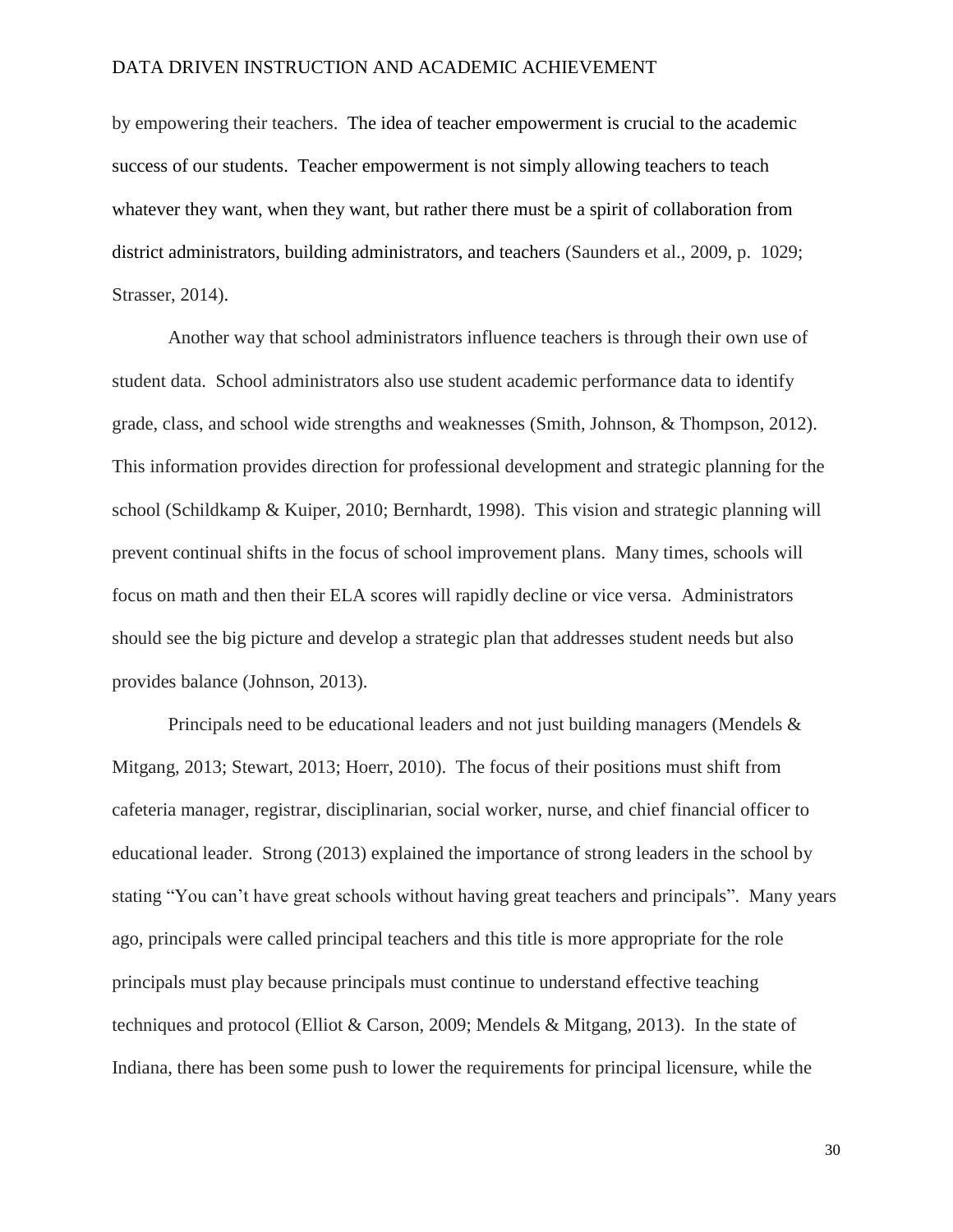pressure on principals continues to grow and the knowledge base required for the position increases. Principals must find a way to balance the mundane tasks with the educational tasks that will truly make a difference in students' academic achievement (Fahey, 2013).

Central office administrators also play a key role in academic achievement. As school administrator roles continue to change it is vital that central office administrators adjust their roles as well (Mendels & Mitgang, 2013). Based on a meta-analysis of the relationship between the district-level administrative actions and the average student achievement, there is an underlying relationship between district administrator's actions and student achievement. The meta-analysis indicated that the relationship was .24 and was statistically significant at the .05 level. This would equate to a gain of 9.5 percentile points for the average student (Marzano & Waters, 2009). This is quite a finding as district administrators typically do not provide any direct instruction to students.

What are the actions that district administrators can take that will impact student academic success? Pat Davenport stated, "We knew that the mission statement – no matter how eloquent – could not emanate from the school superintendent, our management group, or any other single department, its creation had to involve the entire school district" (Davenport  $\&$ Anderson, 2002, p. 41). This inclusive vision must meet the needs of administrators and teachers. Earlier I mentioned the barriers to using student data to drive instruction and the role of district office administrators is to find ways to negate these barriers. The vision will then set the direction for all educational initiatives (Murray, 2012). Professional development must be provided for administrators and teachers alike so that they understand how to interpret and appropriately use data, so that both groups have a working understanding of the process and desired results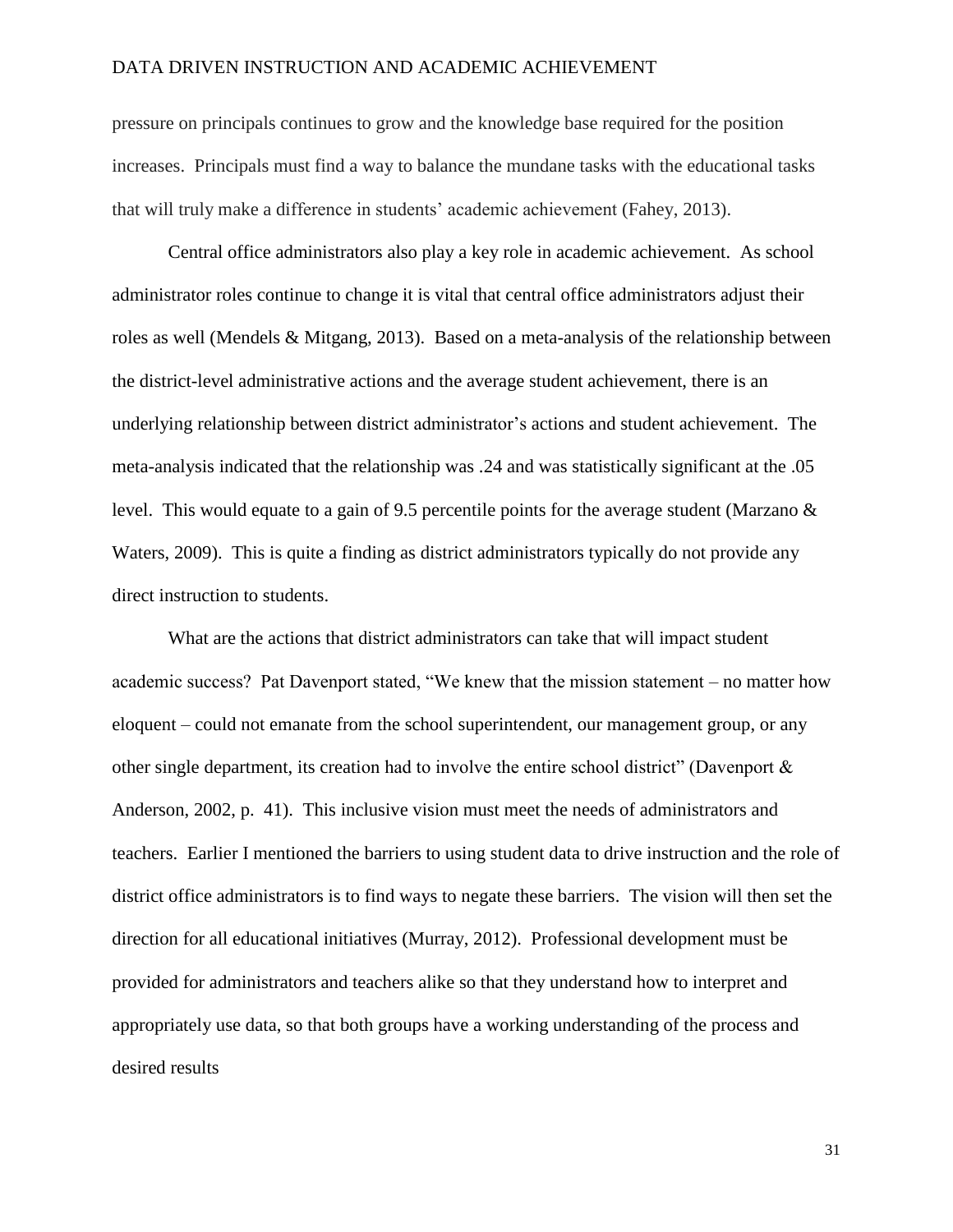Central office administrators must define data literacy for the entire school system so that teachers and administrators understand the expectations and speak a similar language (Marzano, 2013). It is vital that schools and teachers feel empowered, but there must be established norms for the corporation. The use of data to drive instruction equates to data literacy. "Data literacy is the ability to understand and use data effectively to inform decisions. It is a composed skill set and knowledge base that enables educators to transform data into information and ultimately into actionable knowledge" (Mandinach & Gummer, 2013, p. 30). This is a major shift in practices for educators from lesson plans that were designed with a single approach to instruction to lesson plans that take into account the learning styles and needs of each student and, therefore, it is crucial that central office administrators understand their roles and function in those roles appropriately and intentionally. True change in practices is not going to happen simply by hiring good people, having a great program, or demanding that it happens. True change is the result of intentional actions and behaviors. Many times, educators do not know what to do differently and it is the responsibility of the central office administrators to provide the necessary tools and support to initiate and sustain change. According to Hall and Hord (2006), there are six essential functions in the change process:

- 1. Developing, articulating, and communicating a shared vision of the intended change
- 2. Planning and providing resources
- 3. Investing in professional learning
- 4. Checking on progress
- 5. Providing continuous assistance
- 6. Creating a context supportive of change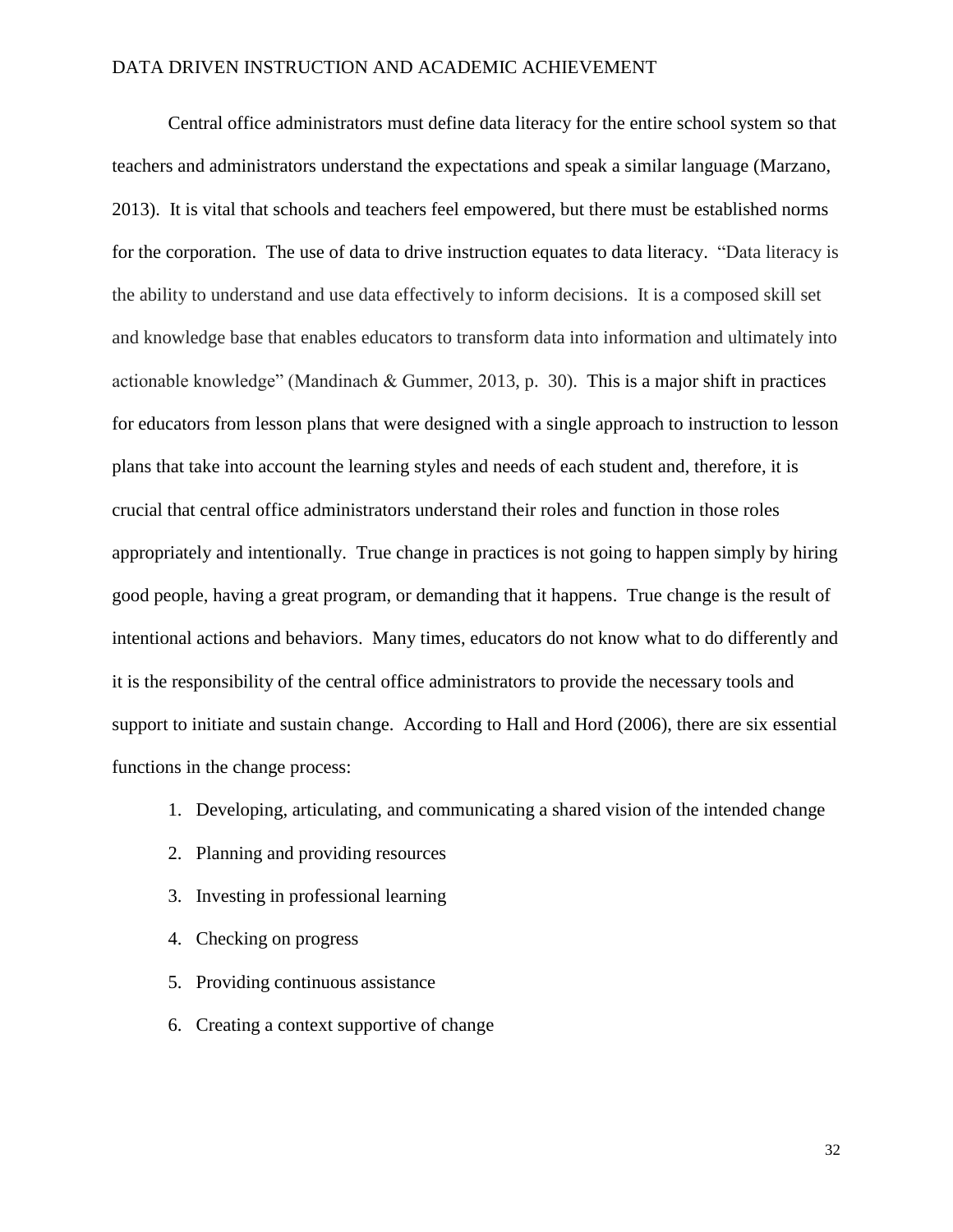This list establishes important ideas that can help eliminate many of the barriers that were identified early on in this review such as collecting data from a single source, collecting data but never allowing it to influence what takes place in the classroom, testing that takes place once a year, and a lack of direction of how to use the data in their classrooms. Marzano and Waters also identified five specific actions for district leadership to consider (Marzano & Waters, 2009).

- 1. Ensuring collaborative goal setting
- 2. Establishing nonnegotiable goals for achievement and instruction
- 3. Creating board alignment with and support of district goals
- 4. Monitoring achievement and instructional goals
- 5. Allocating resources to support the goals for achievement

There are many similarities in these two lists. Central office administrators develop and articulate the vision and establish goals for the district (Marzano, 2013). Another key thought is the establishment of the "nonnegotiable" aspects. The district administrators must see the big picture and then establish the goals for the district and then they must enable and support the building administrators and teachers as they develop an action plan for their buildings with all the unique issues of their individual buildings. District administrators must also invest in professional learning in the appropriate areas to support these goals and in so doing must align the board support for these initiatives. This is a continual process that calls for teachers and school administrators to depend on central office administrators and central office administrators to continually depend on teachers and schools' administrators (Goren, 2012, p. 234). Another essential aspect that is mentioned in both lists is the idea of monitoring the process. Monitoring is a key component of using student data to drive instruction and it is also a key to making these

33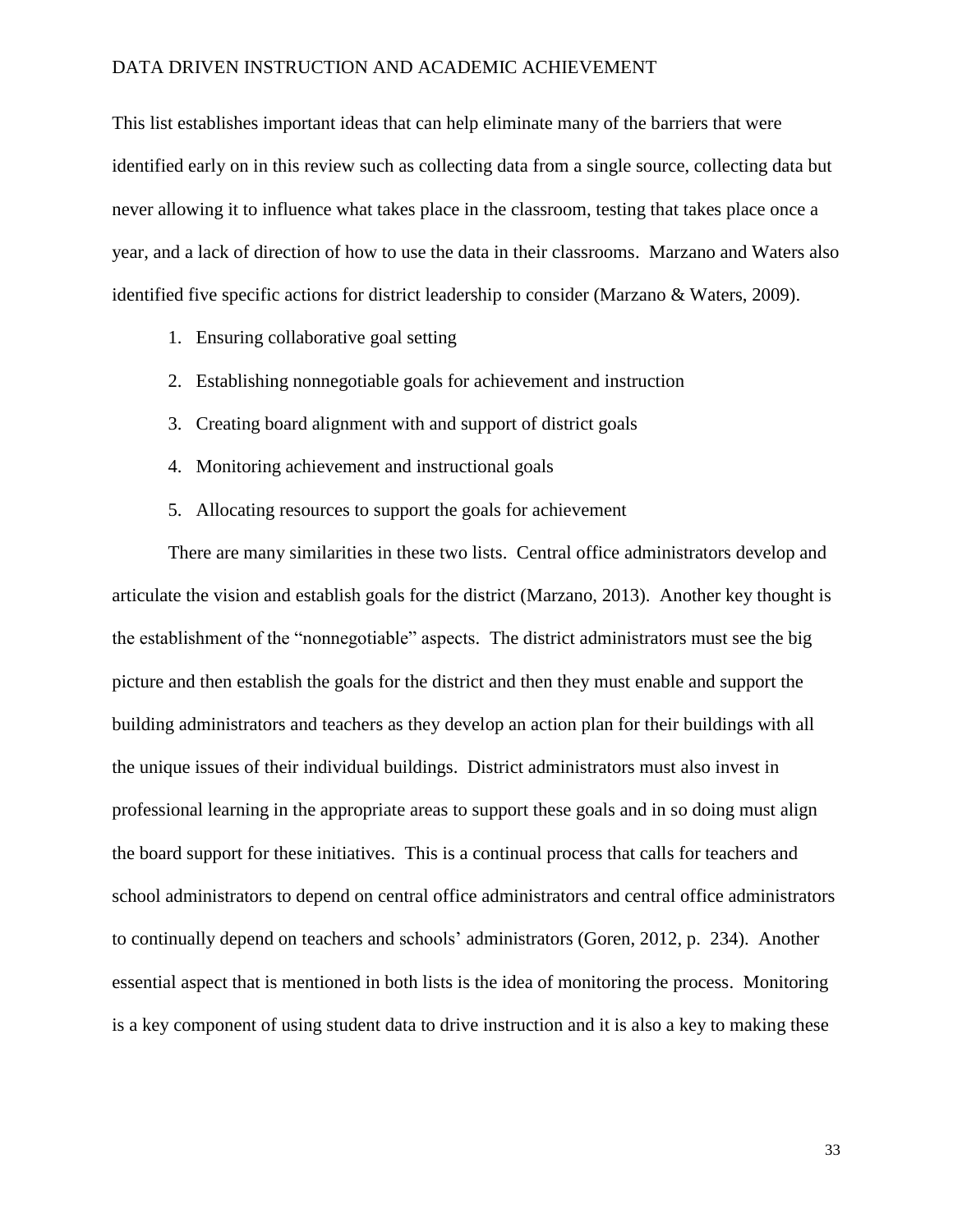essential changes. "What gets monitored is what gets done" (DuFour, DuFour, Eaker, & Many, 2006, p. 20) is a philosophy that is found in schools that use data to drive instruction.

District administrators as well as school administrators are finding themselves in the coaching and counseling role as opposed to the authoritarian role that demands change (Honig, 2008; Louis, 2008; Mitgang, 2013). Teachers are the professionals in the classroom. When they are supported appropriately with professional development opportunities, given the necessary time for data disaggregation, and empowered to make appropriate decisions regarding the educational practices within their classrooms, the outcome is positive for students (Dobbertin, 2012). This may seem like administrators are taking a step back and removing themselves from the process, but the opposite is true. It is a matter of influence throughout the process by coaching and counseling (Honig, 2008; Louis, 2008; Mitgang, 2013).

#### <span id="page-33-0"></span>**Barriers to the Data Decision-Making Process**

There are many barriers that are identified in using student data to drive instruction. The first one is in the area of administrative support, specifically in the areas of providing time for teachers to be able to collaborate regarding the data that is received. Teachers need time to discuss and interpret the results so that they can then develop a plan that addresses the needs of their students. Time is also necessary for teacher buy-in. Using data appropriately is a difficult task and administrators should consider that amount of time that is necessary for this initiative (Schildkamp & Kuiper, 2010; Reeves & Burt, 2006).

Accurate data is another barrier to using data in the decision-making process. There is a great amount of data that is collected today from the federal level, state level, and local level and while data is available, it is not all suitable for day-to-day planning in the classroom, "For assessment data to be useful for instructional planning they need to be current, accurate and in

34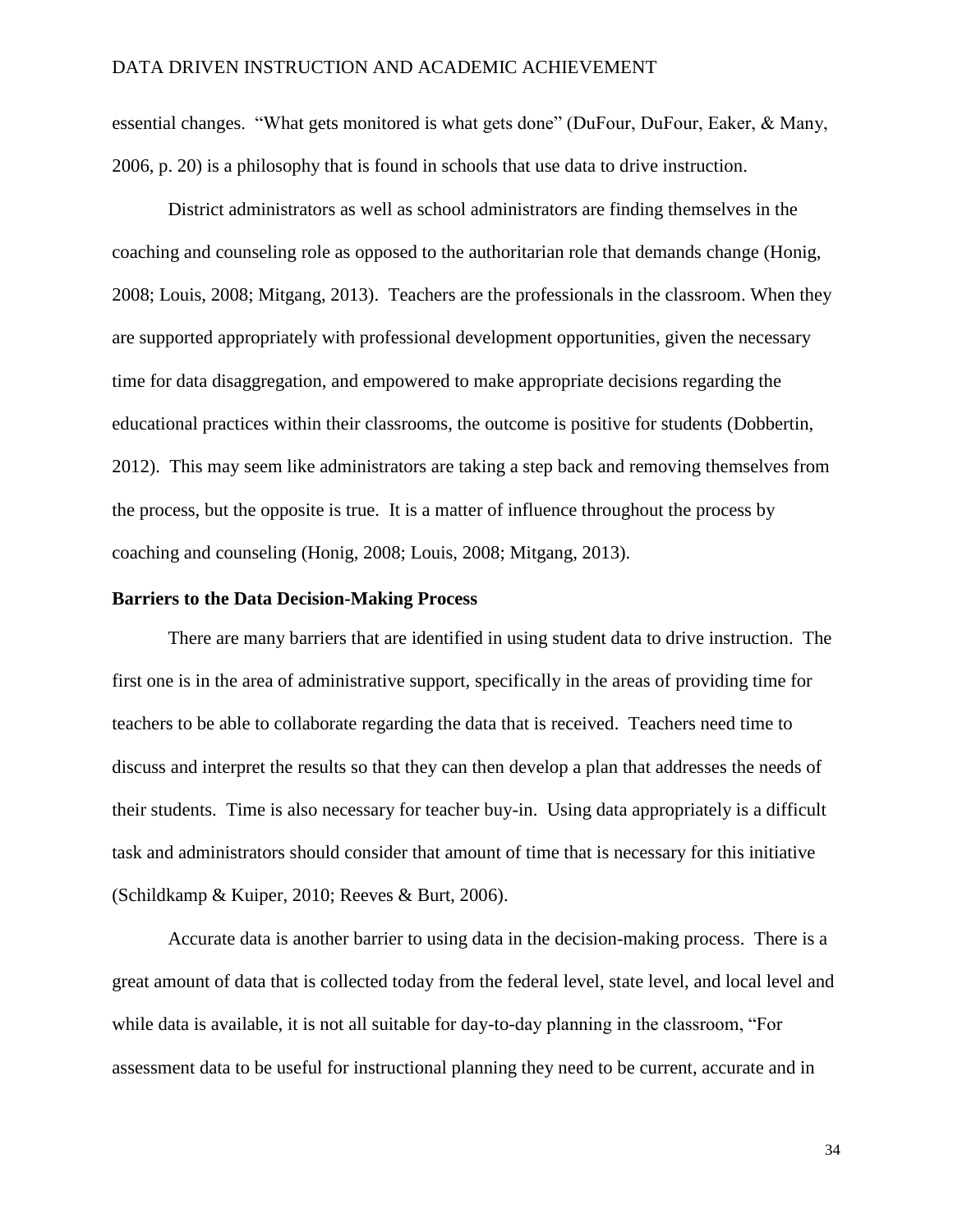the hands of knowledgeable decision makers at the appropriate levels" (Mandinach et al., 2009, p. 3). As Mandinach stated, student data need to be made available in a timely and accurate manner. Triangulation of data is suggested, and it is important for teachers to view the data in light of what they see on a daily basis in the classroom (Davenport & Anderson, 2002; Goren, 2012).

Understanding the data and being able to interpret the data is another barrier (Jaquith, 2013). Educators have not typically been trained in the area of data disaggregation. Providing meaningful and appropriate professional development is necessary. "Having mountains of data doesn't guarantee better decision-making. That requires expertise and time that district and school employees frequently lack, opening the way for misuse of data" (Mendels & Mitgang, 2013, p. 27). Teachers also must guard against "hyper-individualizing" the curriculum. It is important for teachers to remember that all students will not learn or master the information at the same time. Students will progress at different paces and the key is that they are progressing Professional learning communities or teacher groups have been found to be effective as a professional development model for relaying new techniques and strategies to teachers. These models also contribute to teacher collaboration, buy in, and support of one another (DuFour & Eaker, 1998; Hall & Hord, 2006; Williams et al., 2003; Saunders et al., 2009).

Closely related to proper use of the data, the interpretation of the data is another barrier because educators may interpret it differently. Therefore it is important to provide time for collaboration and implementation development among teachers and administrators.

Our research suggests that teachers are more inclined to examine factors that contribute to individual patterns of behavior and to think on a case-by-case basis, rather than to look for patterns in data at different levels of aggregation, such as classroom-wide patterns.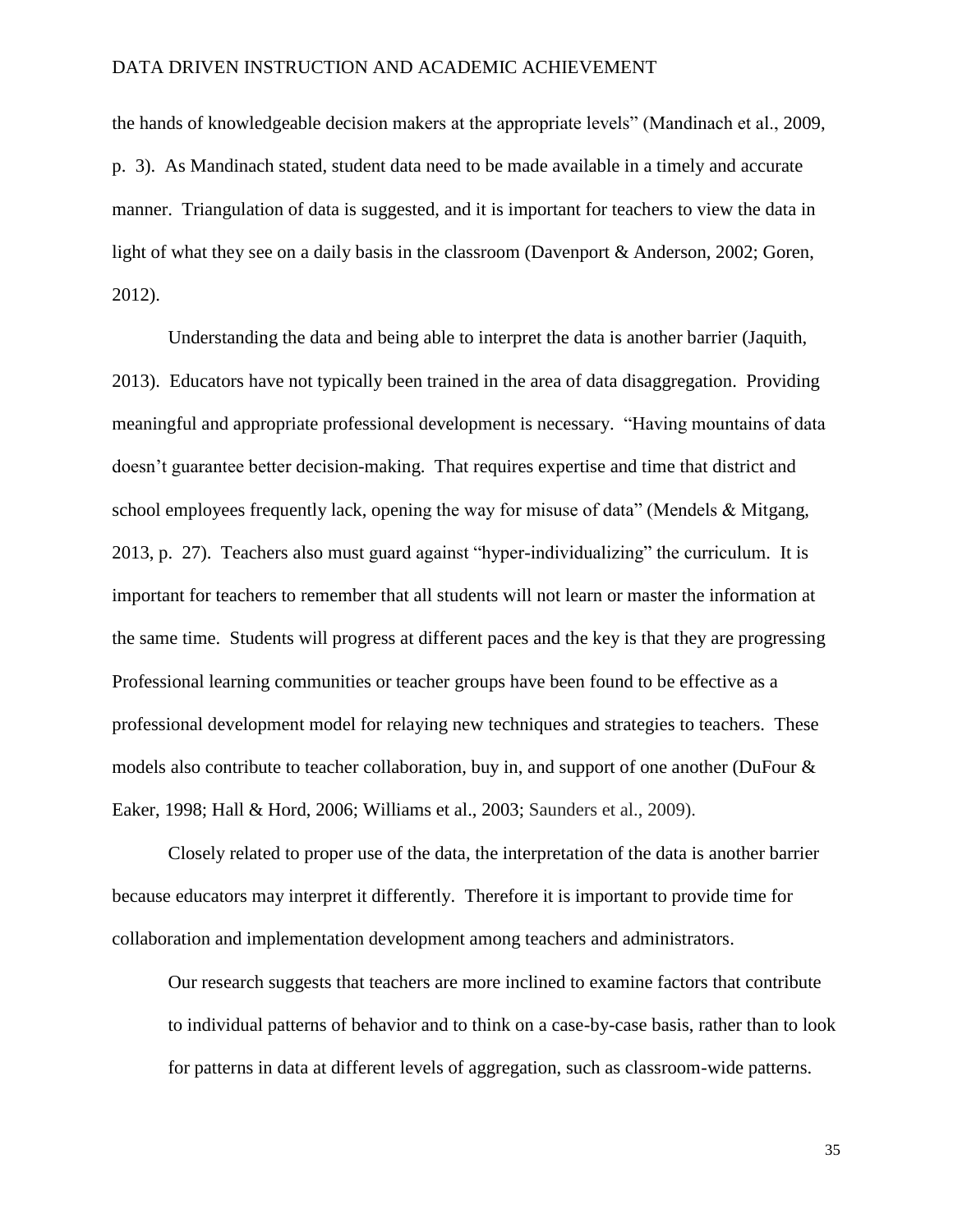As a result, teachers' decision-making strategies often lack systematic approach, from student-to-student, classroom-to-classroom, and year-to-year are unintentionally tinged with personal bias, and ignore key statistical concepts like distribution, variation, and reliability. (Mandinach, Honey, & Light, 2009, p. 2)

Different groups of educators use data differently and a common vision will help with the systemic interpretation of data (Marzano & Waters, 2009). Another issue embedded in this barrier is at times educators will ignore difficult data. "Unintended responses occur if schools use data in undesirable ways. Schools use data in undesirable ways when they, for example, select only easy to use data to change, and ignore data that involve more complicated long-term improvement trajectories" (Schildkamp & Kuiper, 2010, p. 7).

The barriers to the data decision-making process are numerous, but they can be overcome by dedicated educators who will accept nothing less than the best that they can give to their students. This means focusing on what happens during the time that the students are at school. Barriers to the data decision-making process have been effectively addressed through the collaborative efforts of teachers, school administrators, and district administrators and when this happens, students benefit dramatically (Chenoweth, 2007, Behrstock-Sherratt & Rizzolo, 2014; Goodwin, 2014)).

# <span id="page-35-0"></span>**Summary**

School accountability based on student data is a growing trend in the world of education. The review of existing literature indicates that accountability has not yet reached the pinnacle, but rather there are still states that are continuing to add accountability measures based on student achievement data. The challenge with this is that "Most teachers see standardized tests as an inexact and partial measure of student learning at best. According to Public Agenda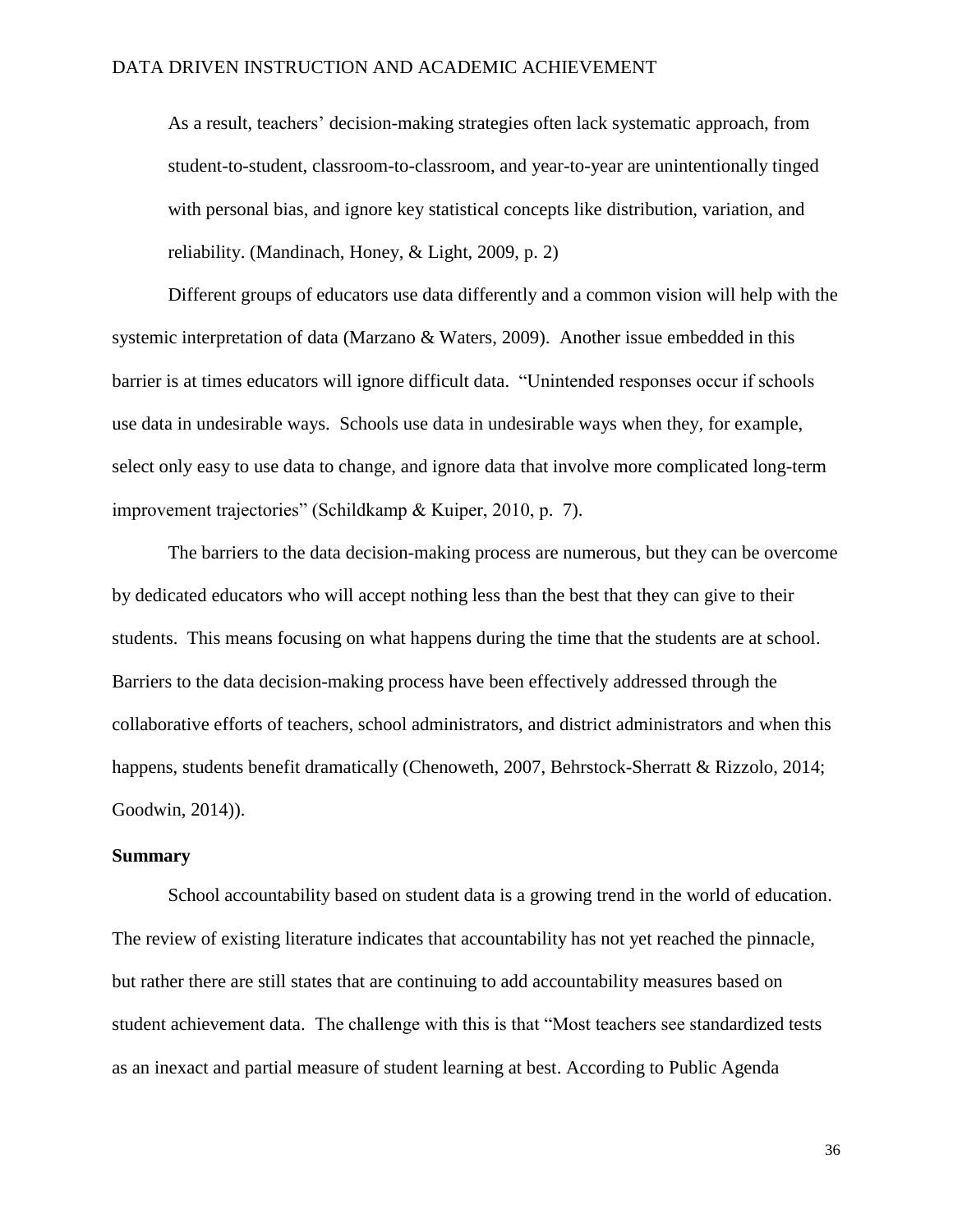research, only about 1 in 10 teachers considers student scores on district tests an excellent way to judge student learning" (Coggshall, Ott, Behrstock, & Lasagna, 2009, p. 2). Teachers have the most direct use of data and when used appropriately it can have a positive impact on student academic success.

The barriers that were identified in my review are valid concerns and they must be addressed in order for data to truly drive the decision-making process. Teachers and administrators have not been trained to use student data appropriately and while they are fully capable of this process, the appropriate training and time must be provided to facilitate this change in philosophy and practice (Goren, 2012). The importance of administrative support is necessary to this process at every level. Central office administrators must understand and commit to providing the resources necessary for the building level administrators. This means that building level administrators must receive assistance with building management tasks so that they are able to spend time reviewing data and classroom practices so that students' needs are addressed (Chenoweth, 2010). Building administrators must be committed to providing the resources such as flexible scheduling so that teachers have the time that they need to meet together.

Professional development also must be provided for all educators in the areas of data disaggregation and interpretation as well as formulating plans to address deficiencies. "Datadriven decision-making must become part of an educator's preparation. Educators must receive systematic training in how to use data, preferably beginning in their pre-service years, but continuing throughout their careers" (Mandinach & Gummer, 2013, p. 34). School boards and central office administrators must commit to this educational shift of using data to drive the decision-making process. This is a difficult task, but one that can have a positive impact on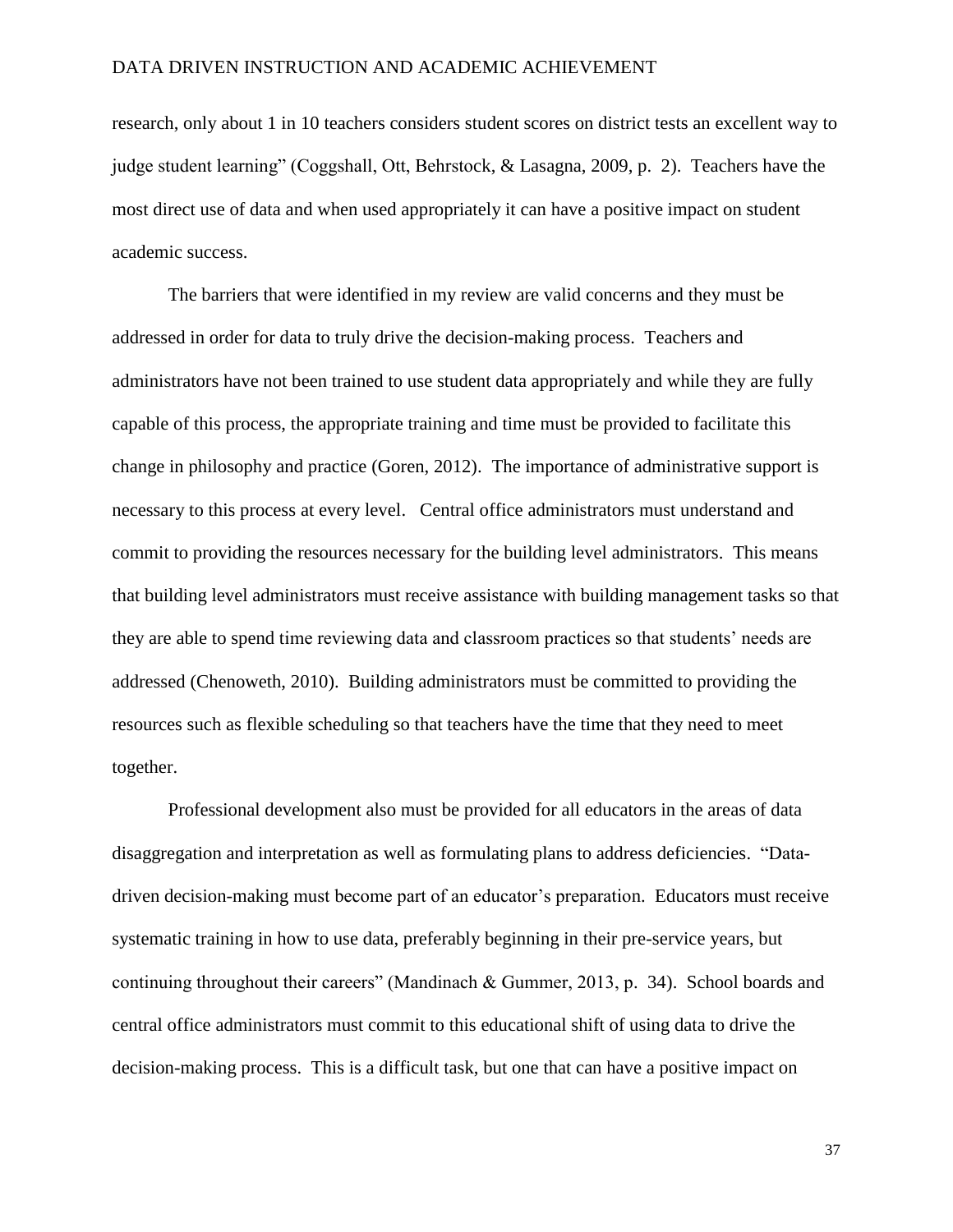students' academic success if it is implemented appropriately. Administrators must lead the way in this area as their attitudes and practices in data disaggregation set the stage for the entire school or school system and can have a positive or negative impact across the board. The vision of the school corporation must be established from the top in data based decision-making process. The vision establishes protocols that all schools adhere too and follow and when expectations are high for administrators, teachers and students everyone achieves more (Ross & Cousins, 1995).

My review focused on two different models that are used with the data-based decisionmaking process. Saunder's model used seven steps and Davenport and Anderson's model used 8 steps. Both are based on the plan, do, check, act models. I have personal experience with the Davenport and Anderson's 8-Step Process and I have found that when it is followed and implemented with fidelity appears to be powerful in addressing student needs and results in increased student achievement. This process is not just about testing. It is about much more it includes all of the steps mentioned before and monitoring is the step that ensures the validity of the other steps. Using student data to drive instruction is a test supported process. It isn't the tests that make this process effective it is all of the elements together (Popham, 2009). An essential element of the monitoring step is creating a culture where student data is not used to judge teacher's effectiveness, but rather the data is used to find solutions and ensure student academic achievement (Chenoweth & Theokas, 2013). An advantage to using a model as a district is, all stakeholders speak the same language and have a plan in place that is consistent from school to school and grade level to grade level.

The research indicates that accountability tied to high stakes testing does not show any signs of slowing down and, in fact, it appears that it will continue to increase in many states.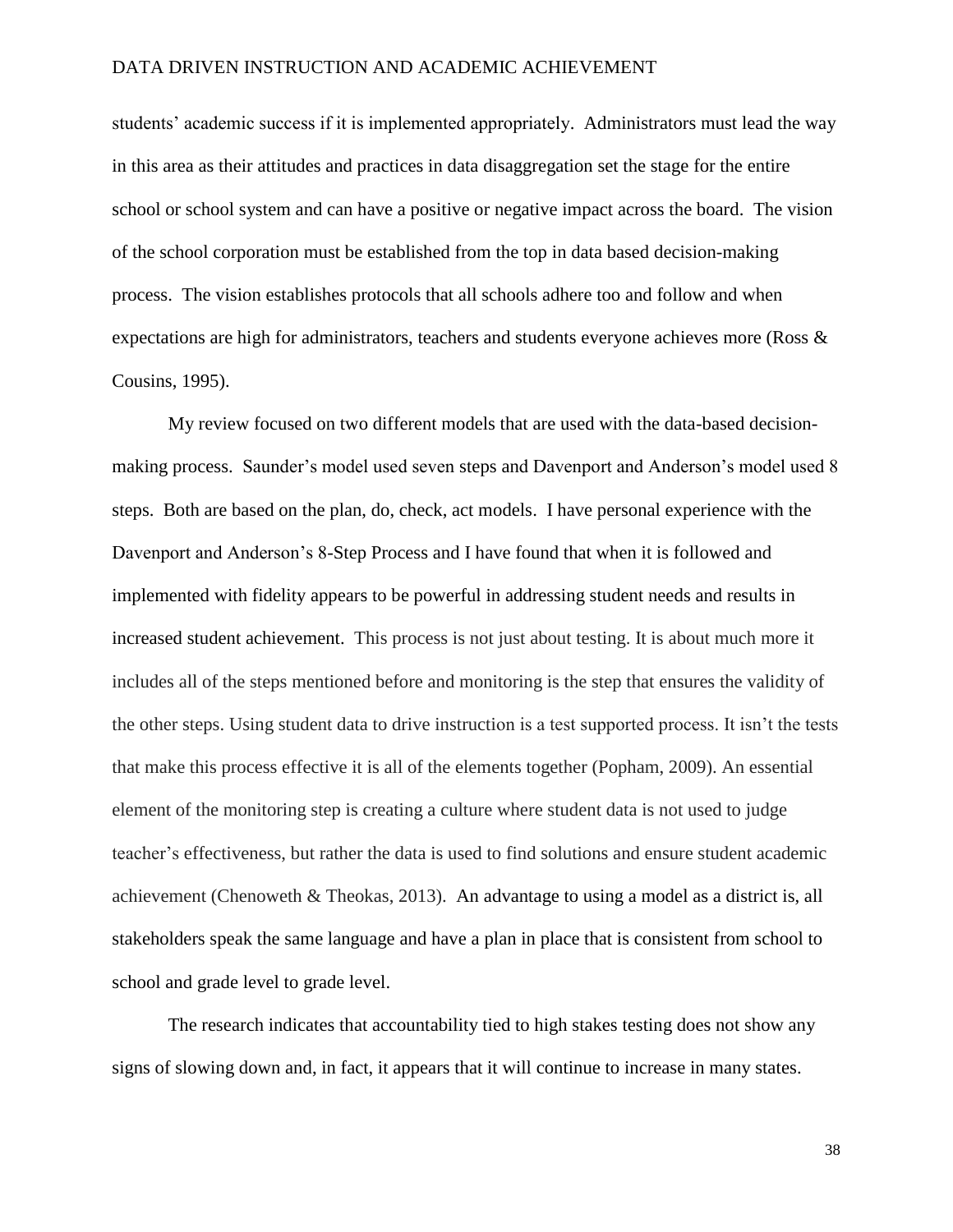Educators, for the most part, do not question the need for standards, or even accountability, but the issue that they have is with the severity of the sanctions that take place because of the results (Abrams, Pedulla, & Madaus, 2010).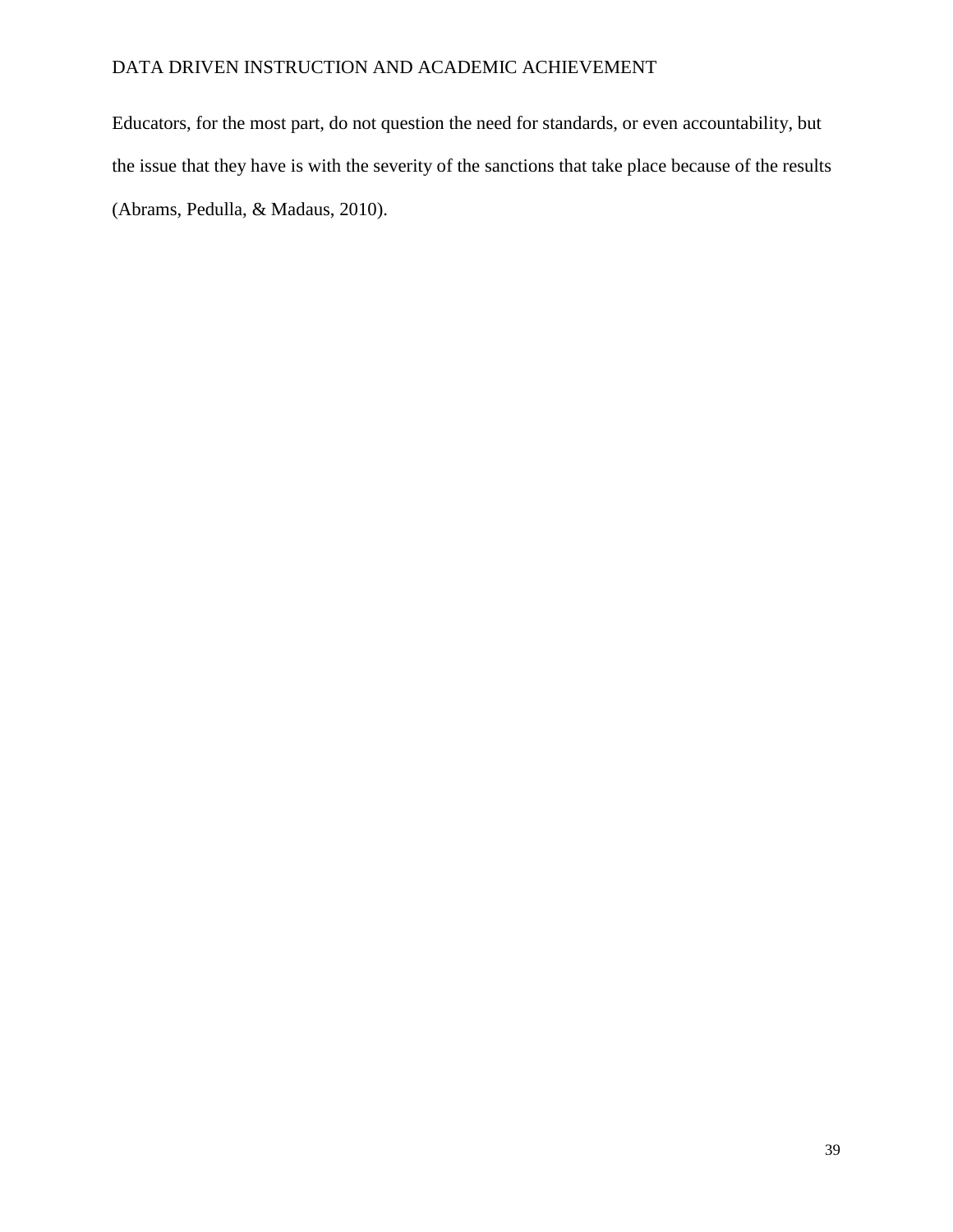# **CHAPTER THREE**

# **RESEARCH METHODS**

Chapter Three includes the methods I used during my research. This chapter is organized with a review of my purpose statement, research questions, setting and methods. This chapter describes the setting of my research as well as the school improvement process that was utilized in the district and the methods I used during my research.

## **Purpose of the Study**

The purpose of this qualitative study was to address my research questions regarding the role of the school administrator in the implementation of a data-driven decision school improvement plan. A qualitative study enabled me to explore the relationship of the principal's approach to data-driven instruction and to gain a deeper understanding of the data-driven process by discerning common themes among the participants. I was not looking for a relationship of correlation as would be found in quantitative research. I specifically studied the principals' relationship to the teachers, the teachers' relationships to each other, and the teachers' relationships with the students when they were using data to drive the instructional process. I also examined the expectations and processes that the principal established to ensure the appropriate use of data.

#### **Research Questions**

The research questions that will guide my study are:

- 1. In a district that is implementing a data based decision-making process as their school improvement model, what is the role of the school administrator?
- 2. What are the strengths as well as the barriers and concerns in the implementation of this process?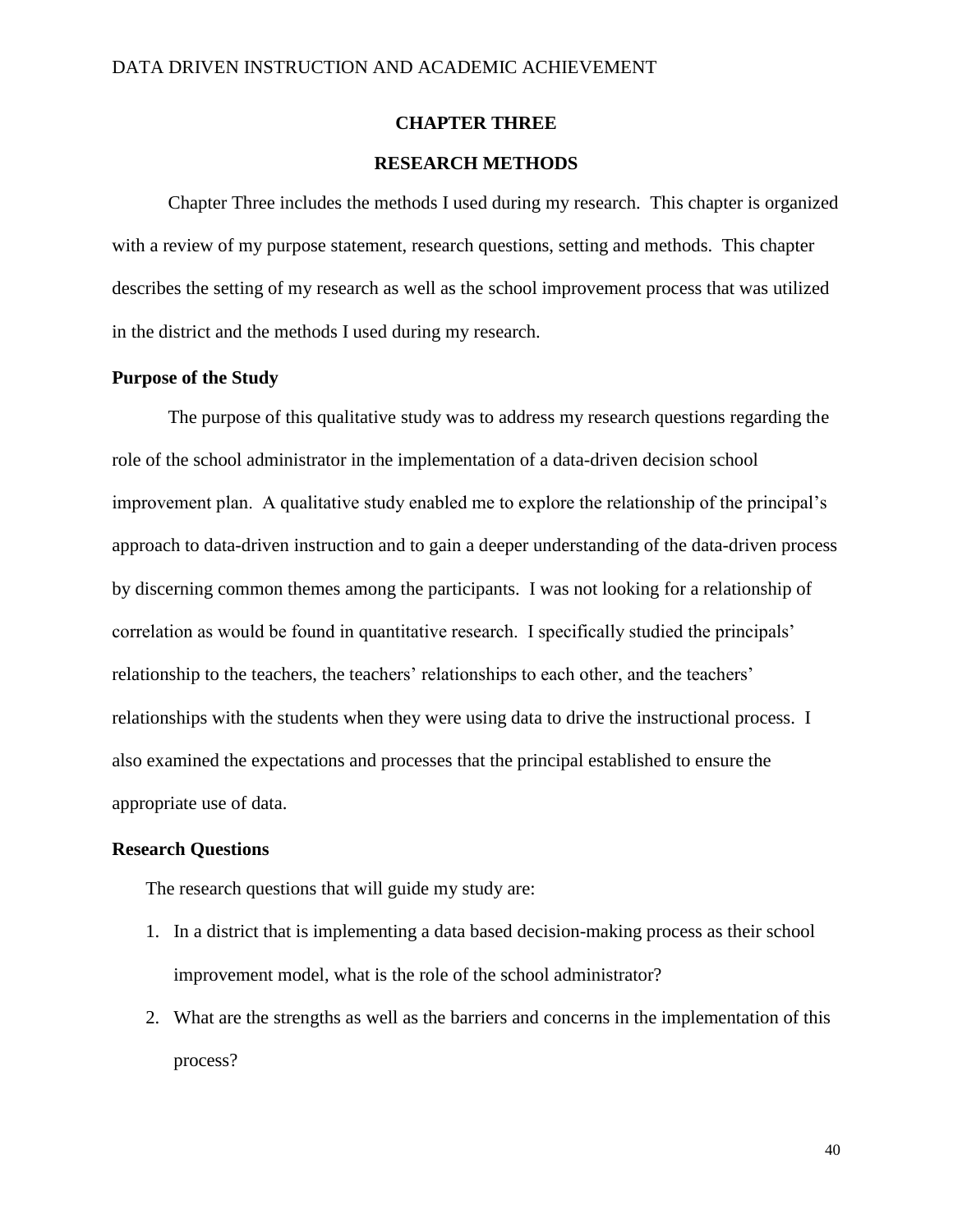# **Description of the Sample**

When conducting this qualitative study, I used a case study of Middletown High School. The community of Middletown has a population of 70,000 according to the 2010 Census. As a community Middletown was transitioning from being an automotive town with multiple factories that provided services for the automotive industry to community where most of the jobs were connected to retail and restaurants. The population of Middletown has been relatively steady for the last 50 years, and the ethical makeup of the city has remained consistent as well over the last 20 years with 84% being white and the remaining 16% being a combination of African American, Native American, Asian, Pacific Islander, and Hispanic races. While the population of the city has remained relatively consistent over the last 50 years the population of Middletown Community Schools has not. In the early 1970's, Middletown Schools had a student population of 21,000 students. When this research was performed, Middletown Community School had a student population of 6,800 students. The drastic change in the manufacturing industry had changed the type of jobs that were available. This had impacted the makeup of the community from middle class families to the point that almost 75% of the students were free or reduced lunch students. During the 2009/2010 school year Middletown Community Schools, as a school corporation made an intentional move as a district to become a district that used student academic achievement data to drive instruction. The implementation of this process was unique at each level of instruction (elementary, middle school, high school) and was based on local benchmark assessments and the available state required assessments. The elementary schools began to use the 8-Step Process model based on local benchmark assessments, Acuity, and ISTEP data. The middle schools began to use the Indiana Student Achievement Institute, (INSAI) model based on local benchmark assessments and ISTEP data and the high school began to use the INSAI model based on local benchmark assessments and End of Course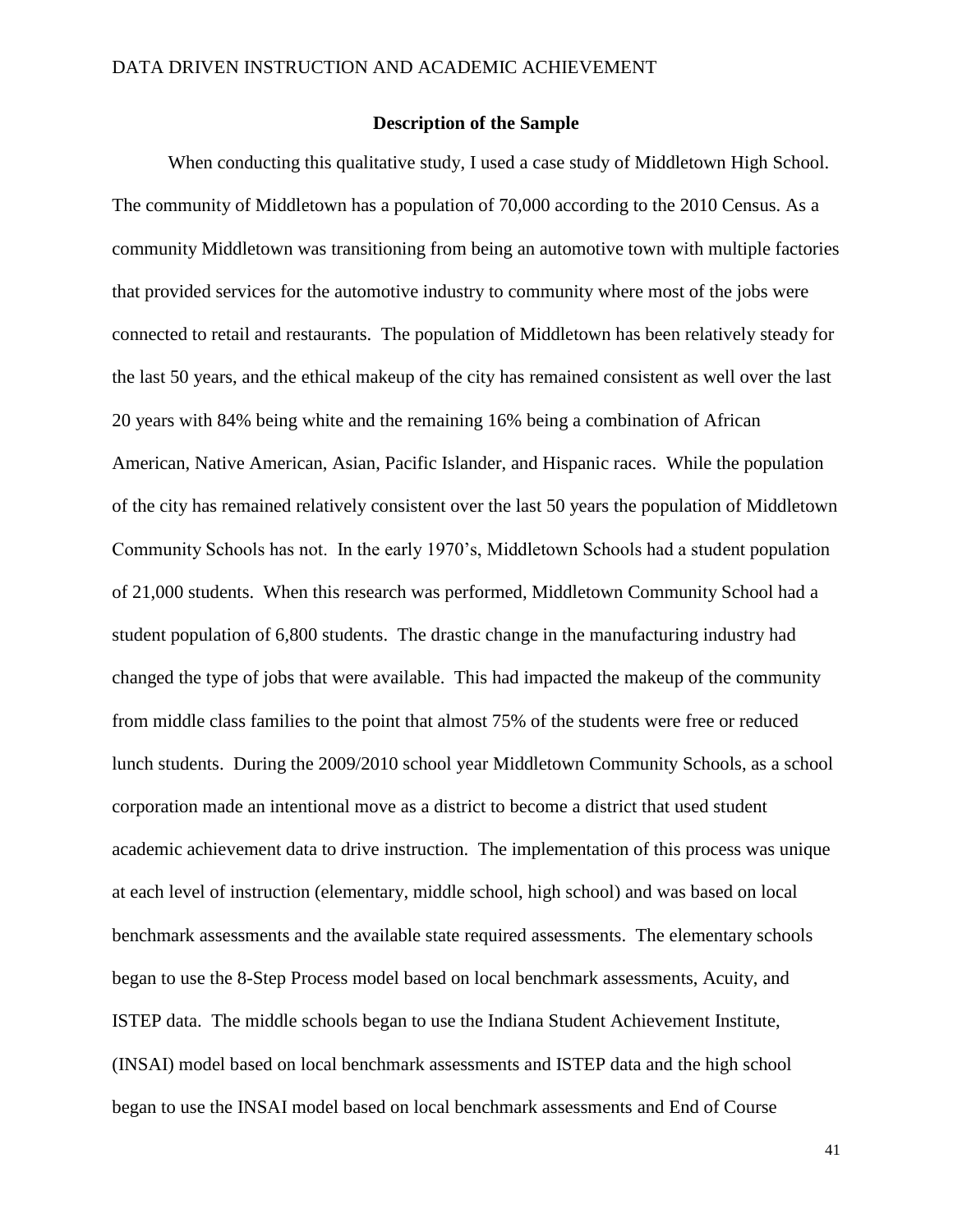Assessment (ECA) data. The move to using data-driven instruction was unified during the 2011/2012 school year and beginning in the 2012/2013 school year the middle schools and high school joined the elementary schools and implemented the 8-Step Process. With this integration Middletown Community Schools became an 8-Step Process district (Davenport & Anderson, 2002).

The 8-Step Process is based on eight steps that are expected to drive all instructional practices within the Middletown Community Schools.



# Eight-Step Instructional Process

*Figure 3.* 8-Step Process Flow Chart (Peggy Hinckley - 8 Step Process, 2012)

# **Data Disaggregation**

Data disaggregation is the process used to analyze student performance data to inform instruction. The process of learning how to analyze data takes time. Learning Log Meetings are scheduled to facilitate collaboration for teachers of the same grade level and subject matter, so they can meet to review the latest student data and develop a plan to address their students' deficiencies. This is also an opportunity to develop enrichment plans for those students who have demonstrated proficiency.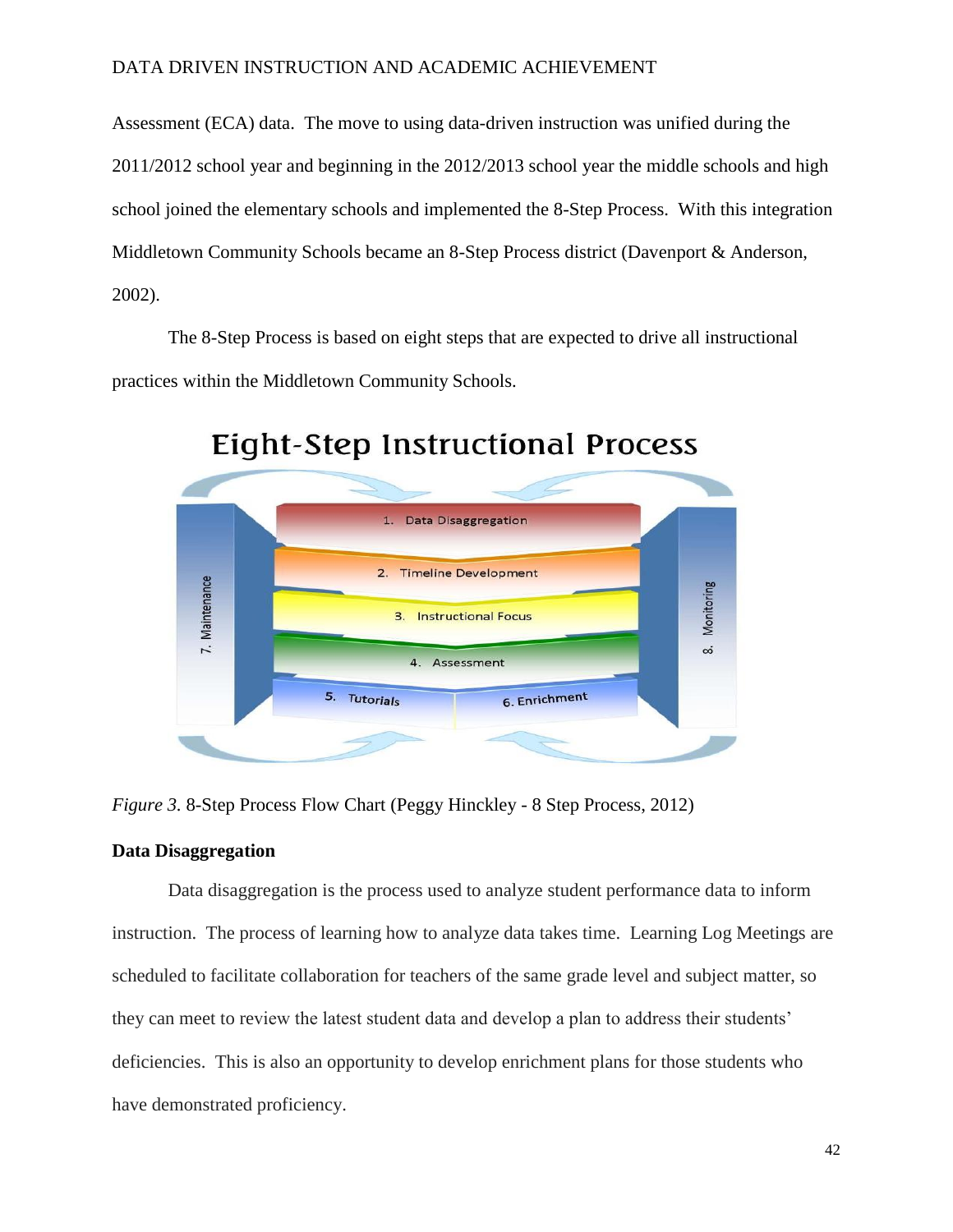# **Curriculum Timeline**

The curriculum timeline establishes a time-line for teaching the identified essential knowledge and skills. The curriculum timelines ensure that grade level subject area teachers are at similar points throughout the school year and cover the required standards. This is vital to a comprehensive and viable curriculum (Powell & Kusuma-Powell, 2012).

# **Instructional Focus**

Instructional focus is the direct instruction to students with a focus on specific skills and standards.

It is important for students to know what they are supposed to be learning (Brookhart, 2012). As teachers prepare their lessons and establish the instructional focus they should focus on the following questions (Marzano, 2013, p. 81):

- What basic terms and facts do I assume that students already know, and what is my plan for students who don't know them?
- What basic relationships do I assume that students already know, and what is my plan for students who don't know them?
- What basic skills and processes do I assume that students already can execute, and what is my plan for students who can't execute them?
- What mental models do I assume that students already have, and what is my plan for students who don't have them?

Students enter the classroom with multiple experiences that are common to many, but not all and teachers who teach with these experiences provide an advantage to their students (Ball & Forzani, 2011; Fry & DeWit, 2011). Because of this, teachers must continually adjust their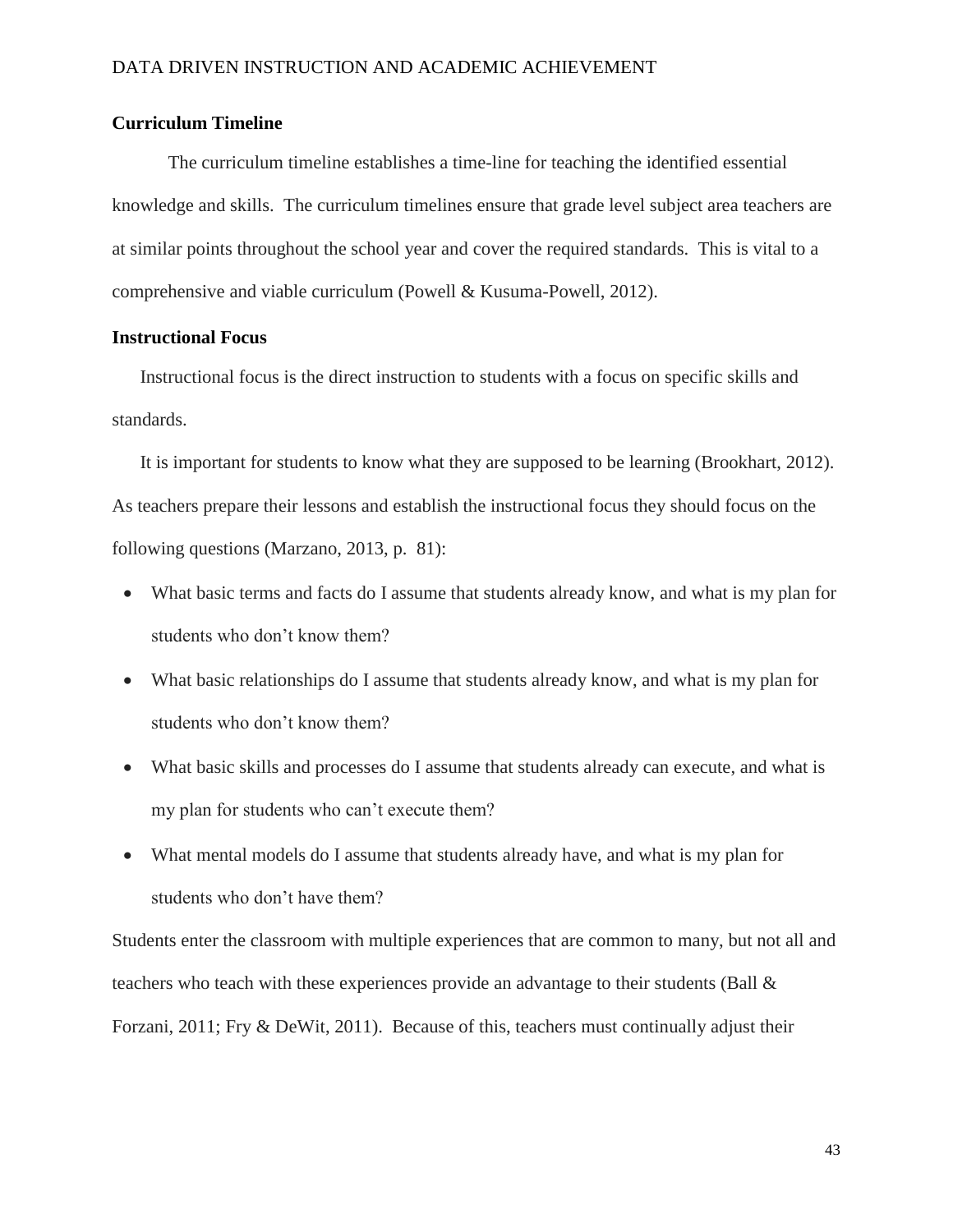lesson plans from year to year and even from class period to class period because they will never have the same dynamic in a class (Christenbury, 2011).

#### **Assessment**

Assessment is the process of using formative (standards based) and summative (comprehension based) assessments to measure the student mastery of standards.

# **Tutorials/Remediation**

Tutorials/remediation is the method of providing time to re-teach those students who have not yet become proficient. It is important students see and understand their data so that they can focus on what needs to happen in order for them to achieve. Feedback needs to be actionable information that is specifically related to the data and the student (Wiggins, 2012; William, 2012). The tutorials/remediation efforts are based on the grouping of students for a three to four-week window of direct instruction based on the student's latest data collected from the benchmark assessments. It is important to note that these groups should change after every benchmark assessment so that students are not placed in a group for the school year (Tovani, 2010).

#### **Enrichment**

Enrichment opportunities are provided for students who are proficient on the assessments. Teachers must be cautious when using the students who master the material to help those who don't master the material because many times those students learn differently and therefore cannot help the other students (Rakow, 2012; Tomlinson & Javius, 2012; Brulles & Winebrenner, 2012; Noddings, 2014).

# **Maintenance**

Maintenance is the process of providing on-going instruction to ensure students retain mastery of the standards. The process of teaching for mastery of the material is one that involves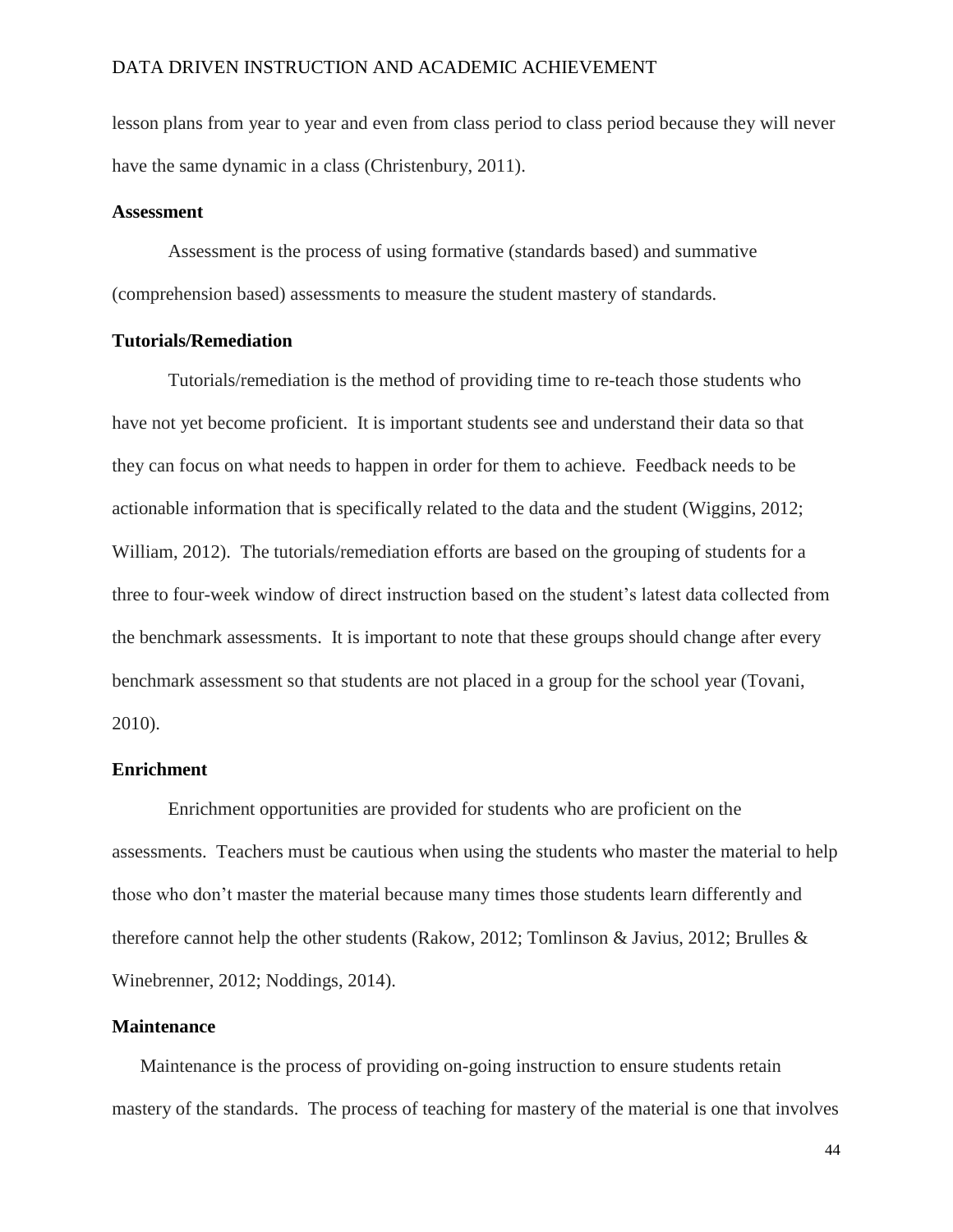more than recall. Students should be able to apply the knowledge that they have acquired. The maintenance portion of this process is important and involves continually reviewing previous standards.

#### **Monitoring**

The final step is monitoring and is the method used to check the progress of all students through learning log meetings, collaboration among staff, and focused leadership.

I selected Middletown Central High School for this study. I examined the role of the administrators in the process of implementing a data based decision-making process as the school improvement model. Based on the summaries that principals submit to the central office, I analyzed how principals are using data in their school, especially in instructional decisions. I explored teacher's relationship with the data and how they use the data. I analyzed their Learning Log Meeting agendas as well as interviewing their administrators after each Learning Log Meeting. I interviewed the principals three times throughout the school year. I also collected the Learning Log Meeting Agendas from four English teachers and four Algebra teachers and transcribed the Learning Log Meeting agendas to code them and look for reoccurring themes.

The information in Table 2 (Indiana Department of Education Compass, 2014) in part prompted me to want to study what was taking place in these buildings. I am not implying causality or that implementation of the 8-Step Process was the only change that occurred, but I saw an improvement in student achievement, based on test scores. These test scores affirmed to me that I should explore the interactions that were occurring in these schools. This high school received a grade of "F" in 2010, "C" in 2011, "B" in 2012, and "A" in 2013.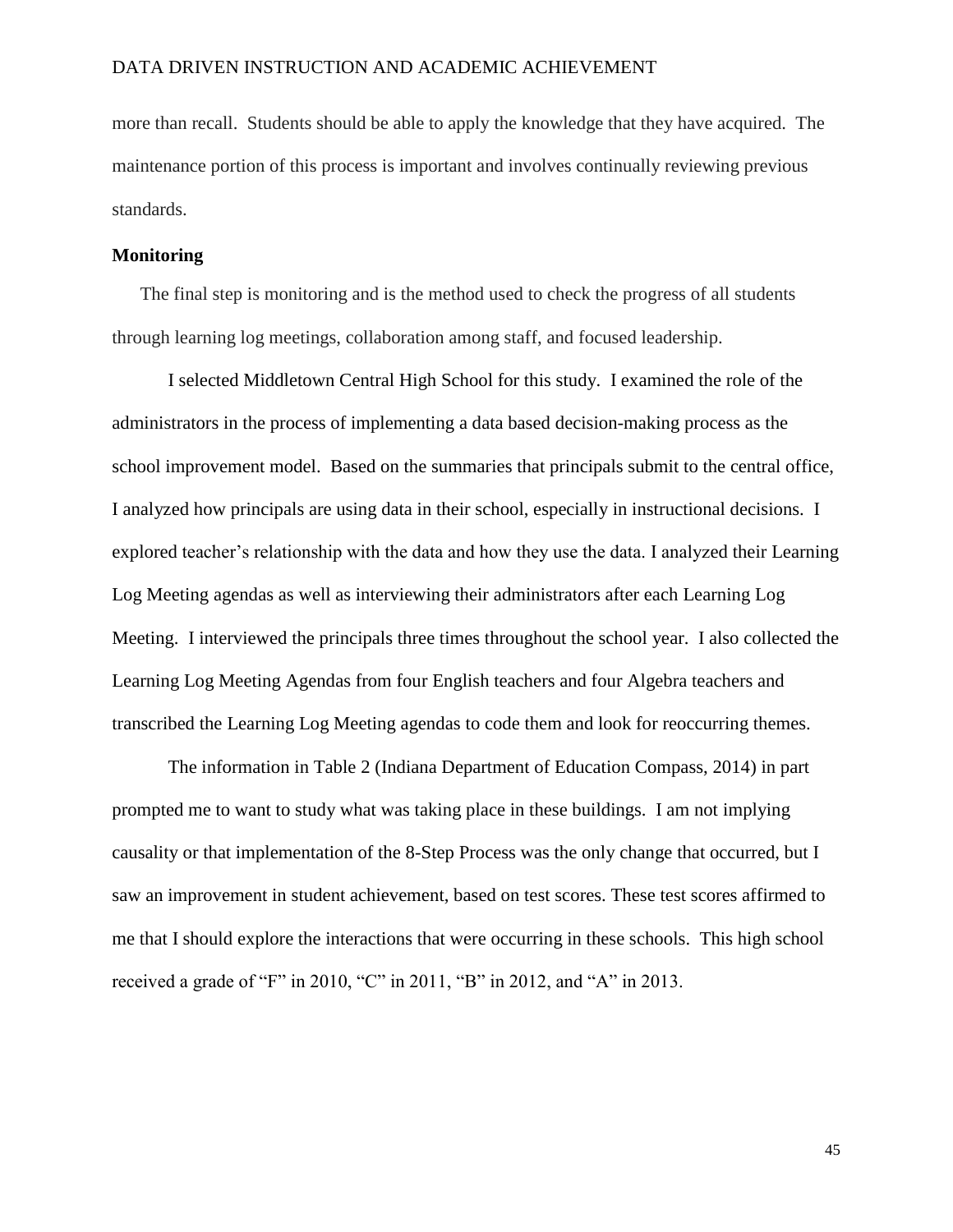| <b>English Language Arts</b>   | 08-09  | $09-10$ | $10 - 11$ | $11 - 12$ | $12 - 13$ |  |
|--------------------------------|--------|---------|-----------|-----------|-----------|--|
| Middletown Central High School | 59.9%* | 59.4%   | 70.8%     | 73.5%     | 72.6%     |  |
| Similar Schools                | 62.9%  | 50.7%   | 59.8%     | 66.2%     | 64.2%     |  |
| <b>State Average</b>           | 70.2%  | 63.5%   | 70.7%     | 77.0%     | 75.0%     |  |
| Math                           | 08-09  | $09-10$ | $10 - 11$ | $11 - 12$ | $12 - 13$ |  |
| Middletown Central High School | 55.6%* | 40.8%   | 44.6%     | 65.4%     | 66.7%     |  |
| Similar Schools                | 58.1%  | 42.6%   | 53.8%     | 50.2%     | 62.0%     |  |
| <b>State Average</b>           | 67.6%  | 62.0%   | 71.6%     | 69.4%     | 68.8%     |  |

Table 2. *Five-year comparison of ISTEP passing rates* 

\* Indicates a different test that was given in the fall and beginning the 2009/2010 school year became the current ECA given in the spring.

(Indiana Department of Education Compass, 2014)

More detailed conclusions regarding the relationships of the use of data-driven decision-making and student academic success will be presented in Chapter 4.

## **Data Collection**

I collected data from three different sources. First, I used semi-structured interviews to interview the two high school administrators. I transcribed these interviews and code the information contained in the transcribed interviews. The second source will be the Learning Log Meeting agendas, which are completed by each teacher, from the English 10 teachers. I transcribed the teachers'' Learning Log Meeting agendas, Appendix C, and then coded those transcriptions to find reoccurring themes among the teachers' responses. I repeated this process with the Learning Log Meeting agenda from the Algebra 1 teachers as my third source.

# **Coding**

During the coding process, I utilized the matrix method as I interpreted the transcripts of the Learning Log Meetings as well as the administrative interviews. As noted by Edward Groenland, "The Matrix Method is a versatile method available for cross-sectional, qualitative data analysis, and is used most frequently, both in business and research and in commercial and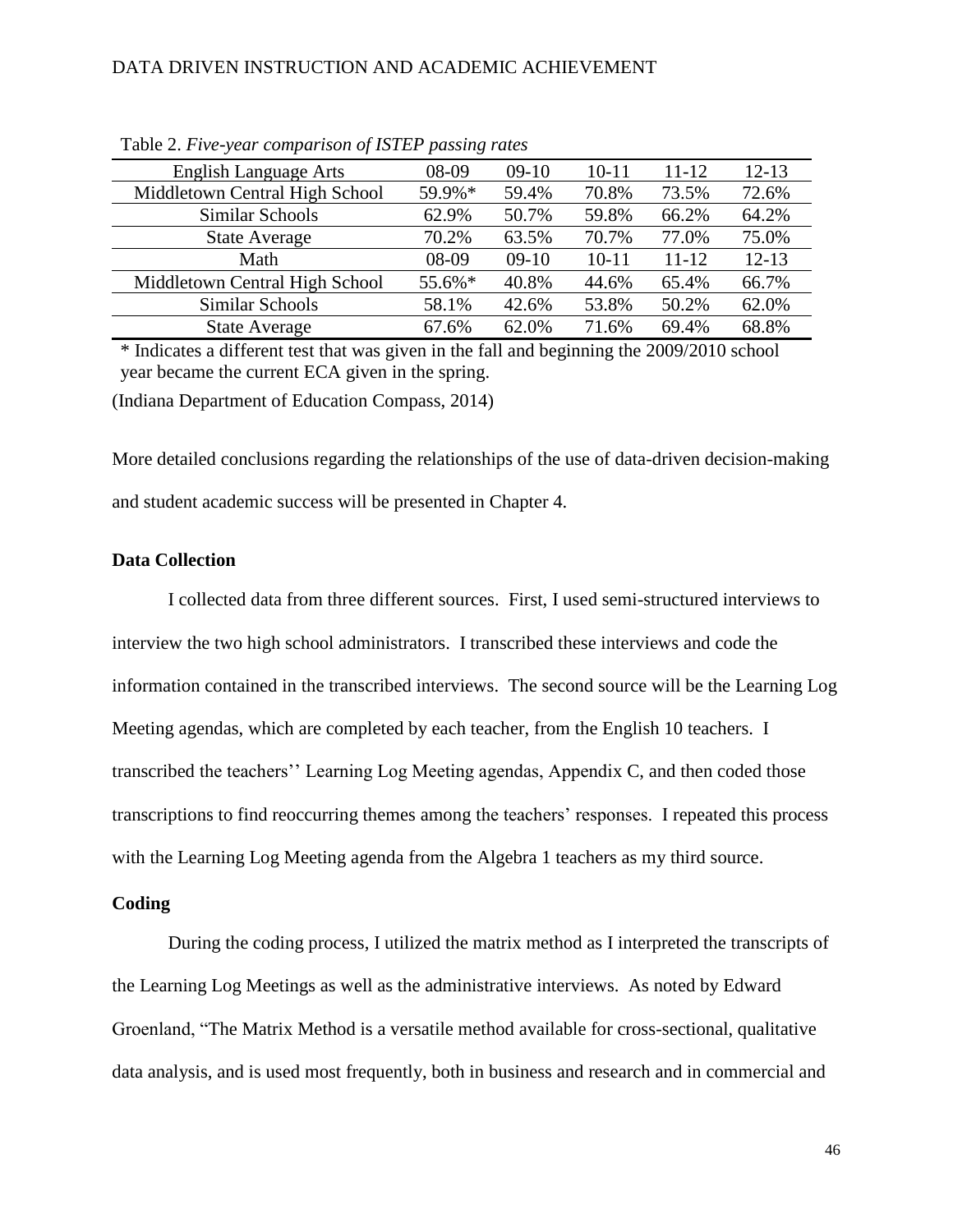applied research." (Groenland, 2014, p. 4) I identified the reoccurring themes that emerged regarding the research questions.

During the coding process, I looked for the role that the administrator played in this process to see if there were similarities between the two administrators as well as reoccurring themes they experience throughout this process. I also looked for strengths and barriers to this process. From their perspective, what did the administrators view as strengths to this process and what were the barriers?

 I also looked for reoccurring themes found in the transcripts of the teachers Learning Log Meeting agendas. I looked for the role the teachers play in this process as well as the strengths and barriers the teachers felt were present in this process. There are checks and balances within the Learning Log Meeting agendas that ensured that the information the teacher is providing during the meeting was actually taking place in the classroom. Questions 1 and 2 of the Learning Log Meeting Agenda, Appendix C, asked the teachers to provide evidence of the re-teaching strategies they used in the classroom to positively affect student achievement as well as an explanation of how they assessed their student's academic progress. Administrators also noted the strategies that were mentioned during the Learning Log Meetings and looked for the strategies when they performed classroom observations and walk-throughs. Principals were then asked to collect examples of these strategies and share the examples with other principals during the monthly principal meetings. The Learning Log meetings followed a set agenda, Appendix C, and reviewed past plans that were established for addressing student's deficiencies, the current data, and established a plan of action for the next several weeks. I reviewed the agendas that the teachers prepared and brought to the Learning Log meetings as well as the administrative notes from the Learning Log meetings. The teachers were required to bring their Learning Log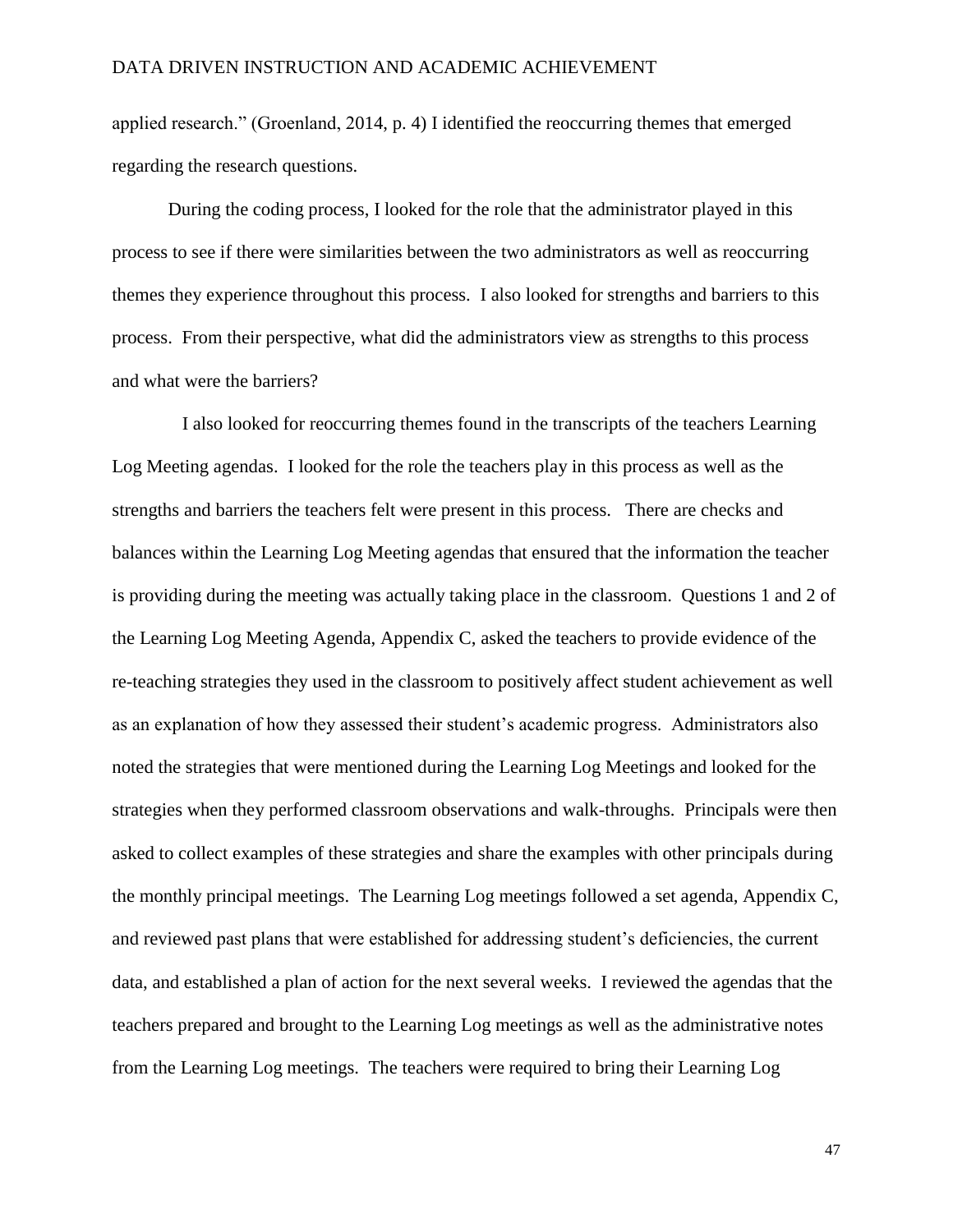Meeting Agenda; Appendix C, to the meeting completed based on the most recent benchmark assessment data. The principal then projected the latest data on a screen for each teacher individually and then the teachers and principals discussed the student's performances on the assessment. The teacher then discussed concerns that they had with the data and celebrated the successes their students achieved during the assessment window. If there were standards that were particular challenging for all students, then the teachers and principals discussed and formulate strategies to address the deficiencies. If one teacher's students did not score well on a particular standard and the other teachers' students did, then that teacher shared the strategy they used with their students.

I also interviewed the two administrators at the beginning of the school year, after the first learning log meeting, and again after the second and third learning log meetings for a total of six interviews. During the interviews I used the interview questions in Appendix D, E, and F. I wanted to gain insight about the relationship between the administrator's role and understanding of the data and the teaching strategies that were being used in the classroom and the impact it had on process of using data to drive instruction.

The data-driven decision-making process in a school should become more impactful as learning log meetings result in the implementation of plans that are designed to address the needs of the students. I also looked for strengths and barriers to this process.

# **Data Analysis**

I transcribed the administrative interviews as well as the learning log agendas that were submitted by the teachers. I coded the information from the transcripts and looked for reoccurring themes. As Bloomberge and Volpe stated "Qualitative data analysis is the process of bringing order, structure, and meaning to the masses of data collected. (Bloomberge & Volpe,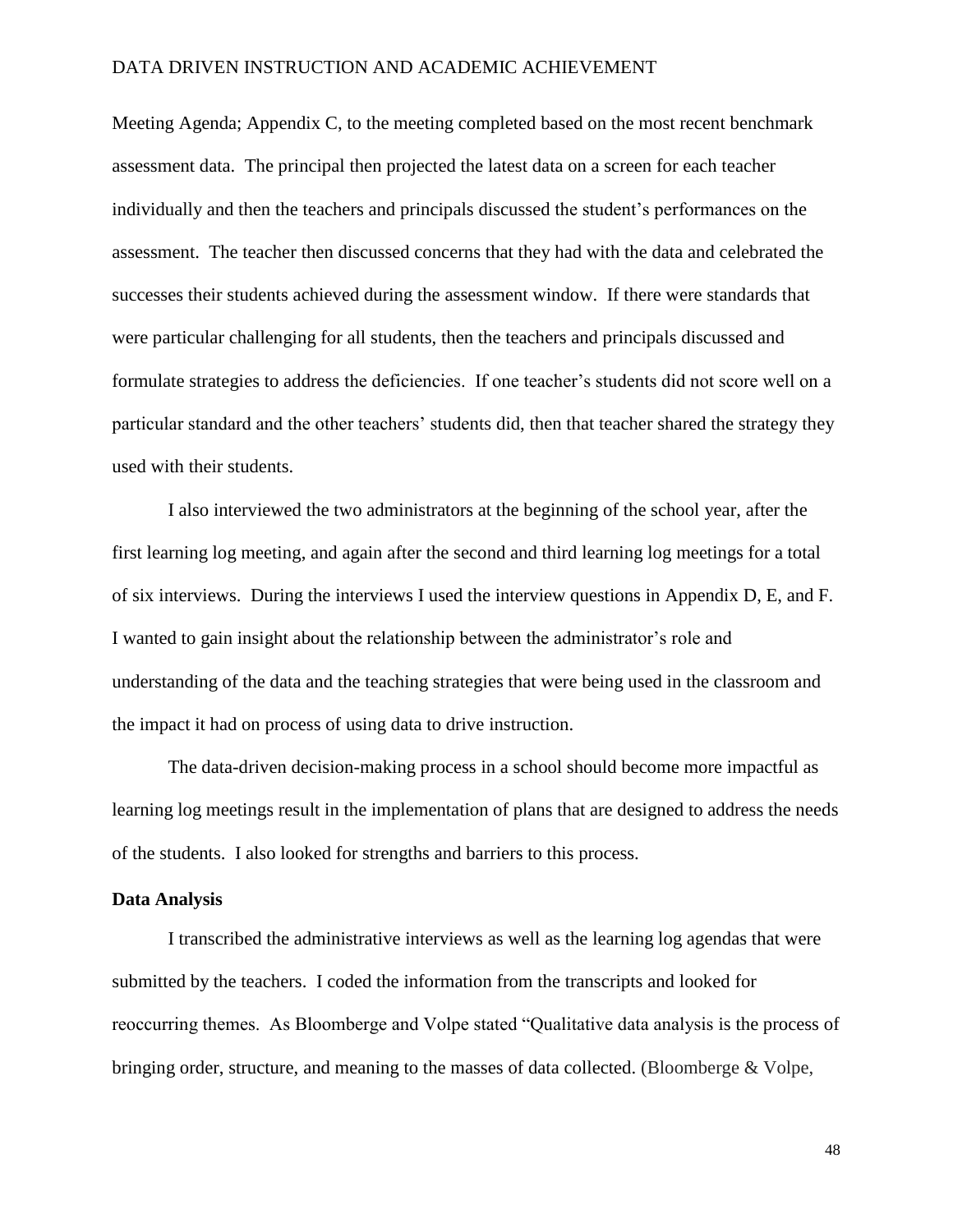2016, p. 189) I then analyzed the data using a process of analytic induction (Miles & Huberman, 1984), allowing themes to emerge from the data rather than imposing a theoretical framework on the data. From these themes, I coded the data using grounded theory (Glaser and Strauss, 1967). This included the process of identifying the key elements from the data collected and the grouping of similar concepts.

I used NVivo as a tool to organize and sort the data I collect. Bloomberge and Volpe stated, "While computer assisted qualitative data analysis (CAQDAS) has become more prevalent over the last few years, you need to be aware that although various different types of software programs for qualitative research are available, the principles of the analytic process are the same whether one is doing it manually or with the assistance of software." (Bloomberge  $\&$ Volpe, 2016, p. 205) I utilized the coding process twice. The first cycle coding was broad in nature looking for the categories that emerge and the second cycle coding focused on the themes that emerged and narrow the focus.

#### **POTENTIAL RISKS**

There is a potential risk that I have identified in this study. At the time of this study, I was the Director of Secondary Education for Middletown Community Schools and I was the direct supervisor of the high school. While there was some potential for risk because of this, I do not believe that it had a significant impact the outcome of this study because I was previously involved in the process and regularly attended Learning Log meetings the school to ensure the validity of our data-driven school improvement process. I did not directly supervise the administrators or teachers, but I did interact with them on a regular basis because I was the Testing Coordinator for state mandated assessments. One of the expectations of the 8-Step Process was that teachers would be transparent with their student achievement information by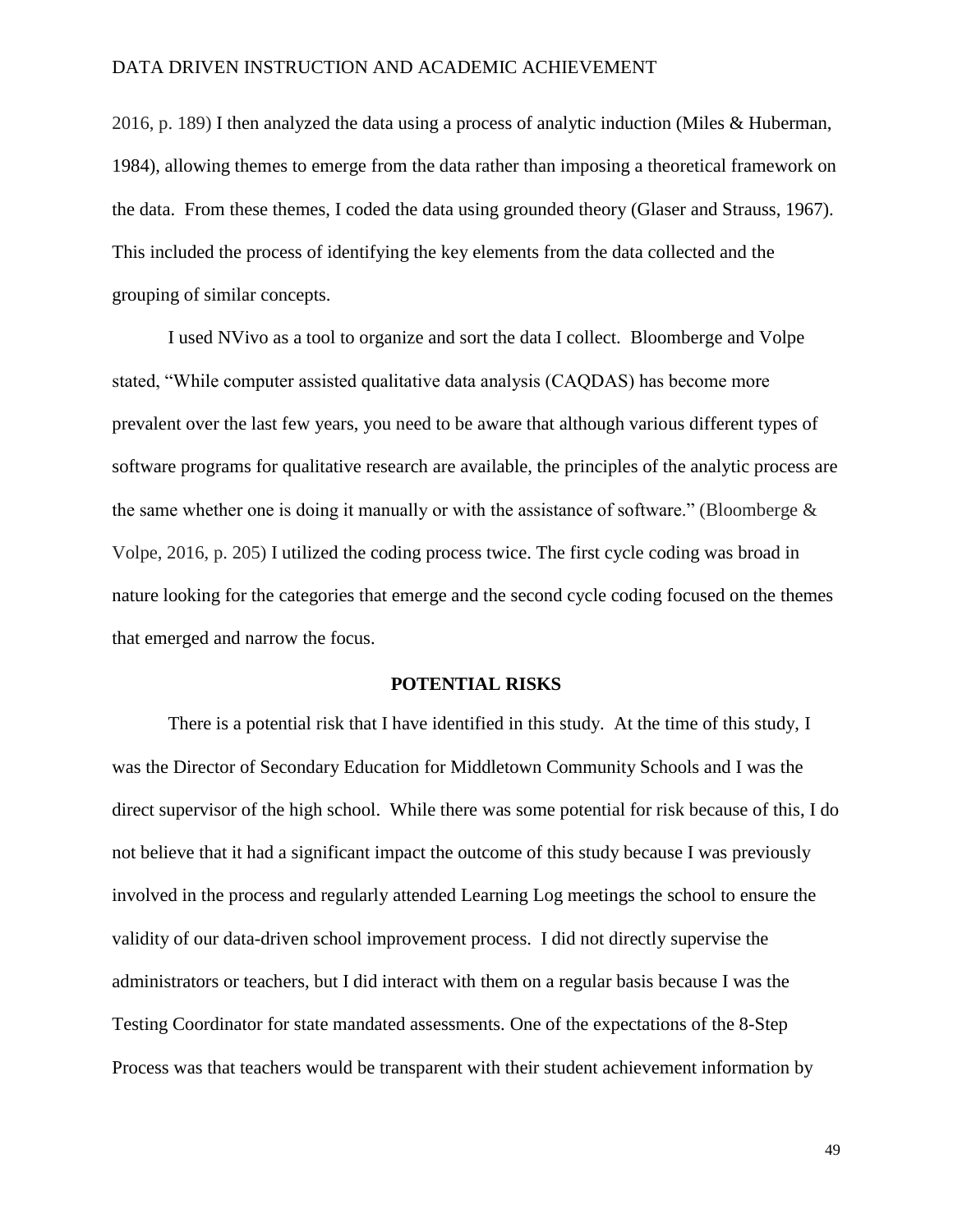posting the assessment results on data walls so that all who had a vested interest in this information could review it. This culture enabled me to be a part of these meetings without causing a disruption to the process.

#### **SUMMARY**

The purpose of this chapter was to clearly define the research methods and analysis system that I used in my study as I focused on data-driven instruction from the perspective of administrators and teachers. The data gathered from the interviews, observations, and review of assessment data provided perspectives on the implementation of the data-based process. I reviewed the collected data from this study in the next chapter.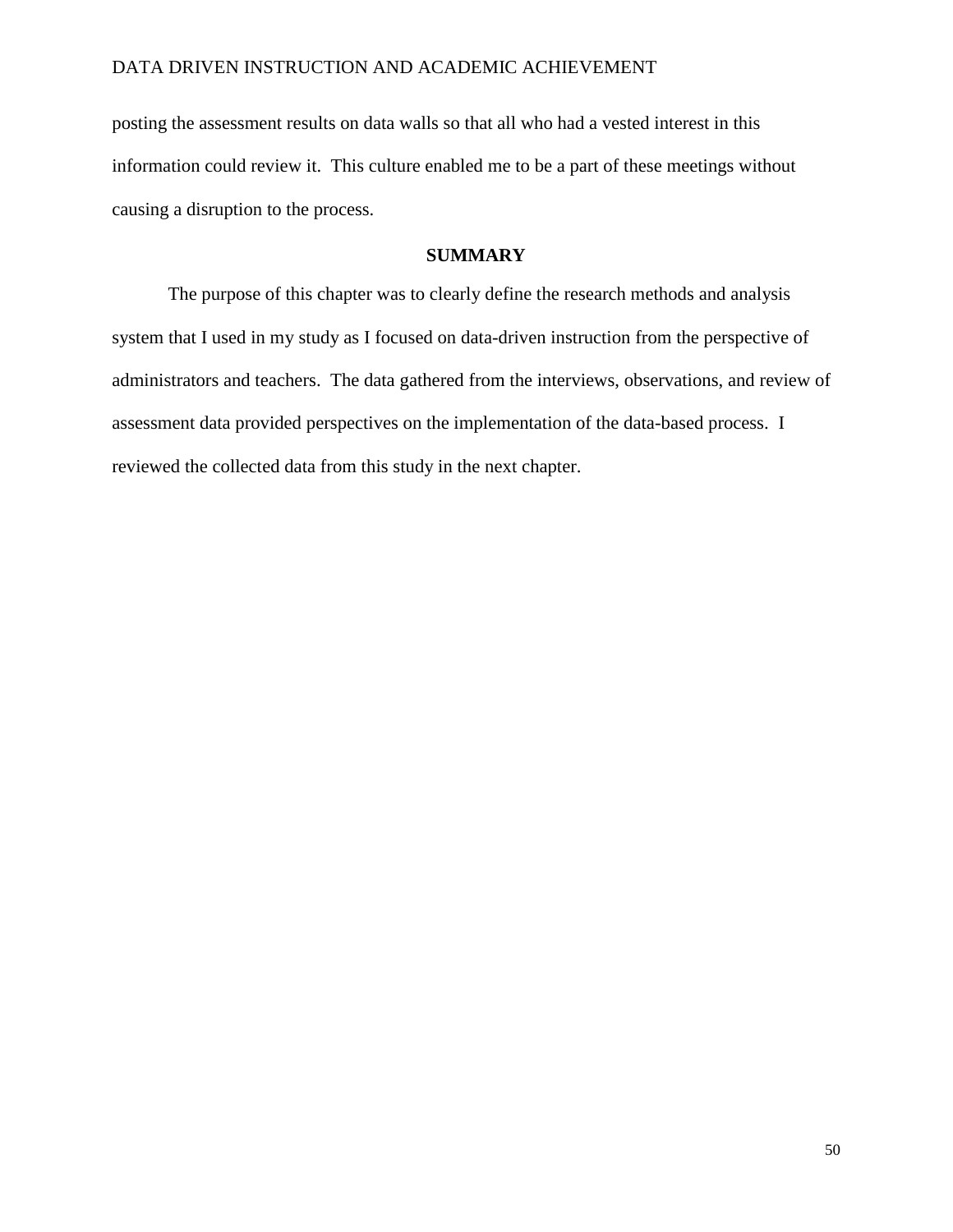# **CHAPTER FOUR**

# **RESULTS**

Chapter Four includes the discussion of my results. This chapter is organized with a review of my purpose statement, research questions, setting and methods. This chapter describes the setting of my research as well as the methods and sources that were utilized in the collection of the data.

#### **Purpose of the Study**

The purpose of this qualitative study was to address my research questions regarding the role of the school administrator in the implementation of a data-driven decision school improvement plan. A qualitative study enabled me to explore the relationship of the principal's approach to data-driven instruction and to gain a deeper understanding of the data-driven process by discerning common themes among the participants. I was not looking for a relationship of correlation as would be found in quantitative research. I specifically studied the principals' relationship to the teachers, the teachers' relationships to each other, and the teachers' relationships with the students when they were using data to drive the instructional process. I also examined the expectations and processes that the principal established to ensure the appropriate use of data.

#### **Research Questions**

The research questions that guided my study were:

- 1. In a district that is implementing a data based decision-making process as their school improvement model, what is the role of the school administrator?
- 2. What are the strengths as well as the barriers and concerns in the implementation of this process?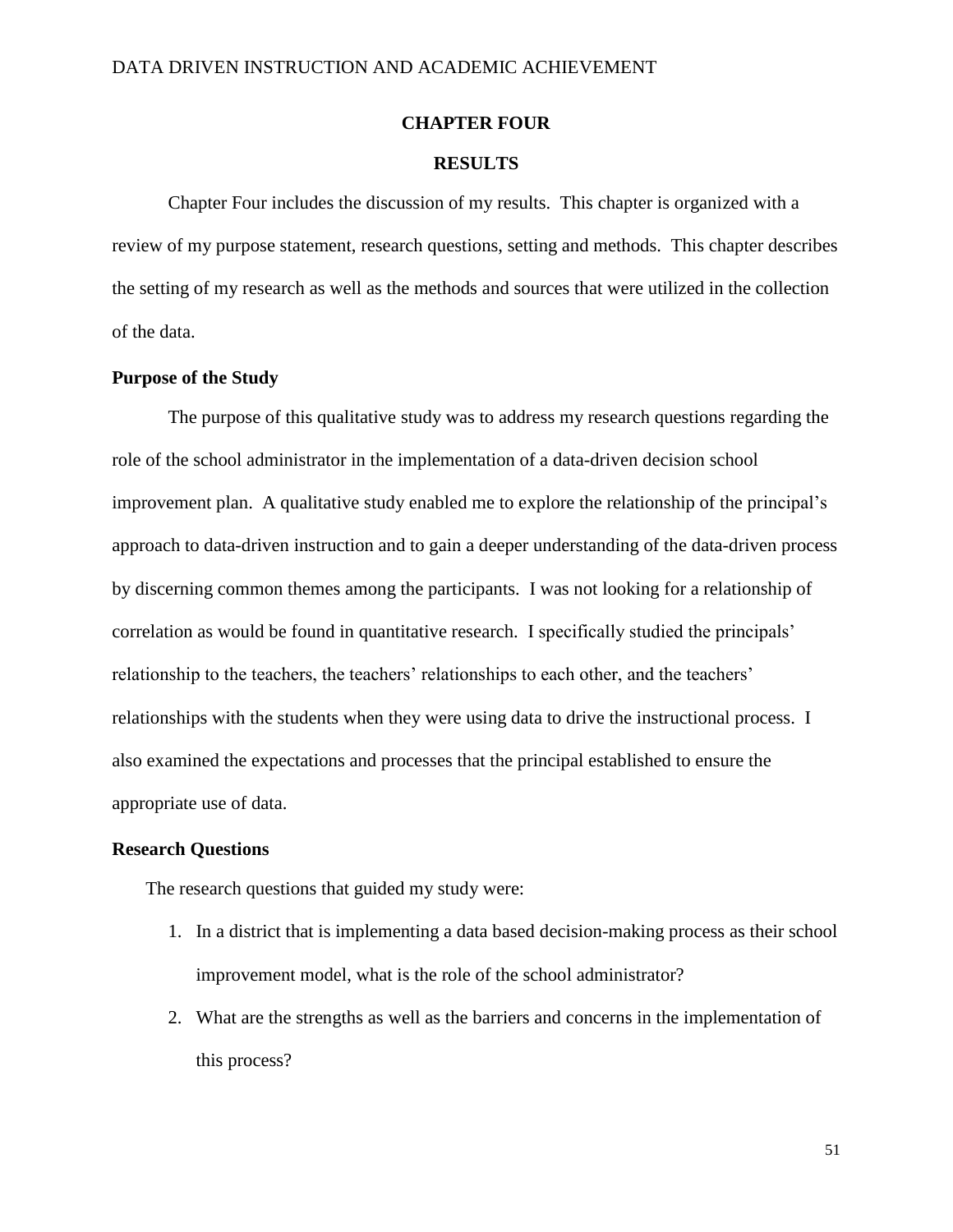# **Setting**

My research took place in a traditional  $9<sup>th</sup> - 12<sup>th</sup>$  grade urban high school and focused on Algebra 1 and English 10 teachers and students. Two of the study participants were administrators, one who was responsible for Algebra 1 and another who was responsible for English 10. Data collection consisted of three different interviews with each administrator which took place after three different benchmark assessments. The interview questions are listed in Appendices  $D - F$ . I reviewed the notes from learning log meetings, which were submitted on the Learning Log Meeting Agenda (see Appendix C). The learning log meetings were held after each benchmark assessment and during these meetings the teachers reviewed their student data with the other teachers and the administrator. They then created a plan to address the needs of each student.

# **Methods**

I coded three interviews from the two administrators who were a part of this study for a total of six interviews. I also coded three learning log meeting agenda notes from eight teachers for a total of 24 learning log meeting agendas. The NVivo software assisted me in coding the information. I completed both first and second cycle of coding (Saldana, 2009) to analyze the data that I had collected and to identify the trends that emerged from the data. Figures  $4 - 6$ present the codes derived from the first and second cycle coding processes. For both coding cycles, I am only going to discuss the dominant themes that evolved. Please see the matrix Figures 1, 2, and 3. It is helpful to get a grasp of all the codes and those that rose to dominance.

# **First Cycle Coding**

Figure 4 highlights the codes that occurred that emerged as most dominate. The numbers included in Figure 1 represent these units of analysis: 1). a paragraph from a transcript of an interview with an associate principal, or 2). a response to a Learning Log Agenda form that was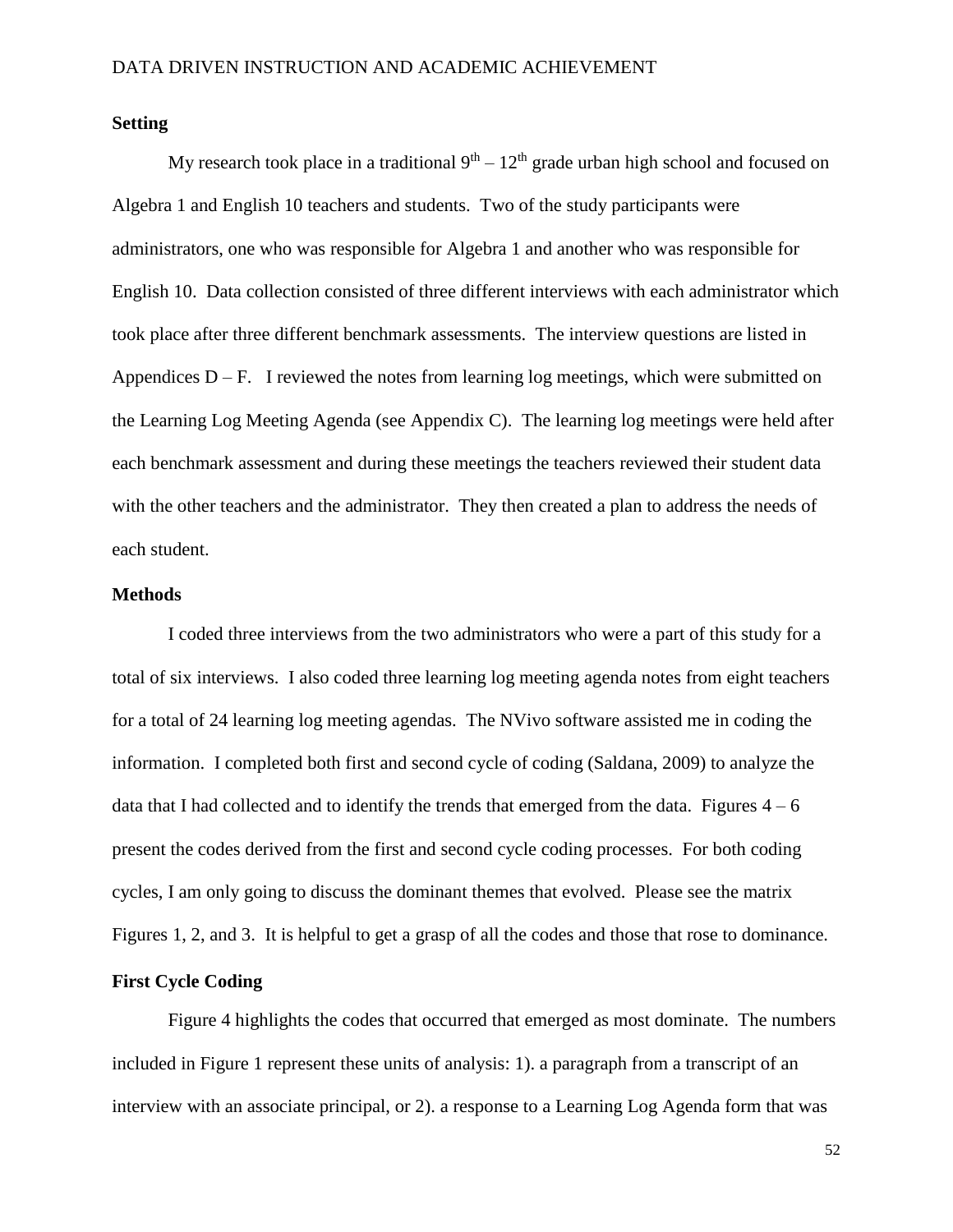completed by a teacher. The darker the color in the Figure 4, the more dominant the code was during interviews and learning log meetings. The first coding cycle was broad, and five codes emerged. These codes for teachers, from the Learning Log Agenda forms, included: *Data, Monitoring, Teaching Practices, Daily Routine, Student Challenges,* and *Student Successes*. The major codes for the administrators were: *Teaching Practices, Data, Monitoring, Teacher Buy In,* and *Common Tool*. It is important to note the top three for both groups included *Data, Monitoring*, and *Teaching Practices*. The numbers included in figure 4, 5, and 6 represent the units of reference for each of these codes.

| r noe cycle county results                               | Associate<br>Principal | <b>Teacher</b> | <b>Positive Tone</b> | Negative<br>Tone |
|----------------------------------------------------------|------------------------|----------------|----------------------|------------------|
| 1 : Comfort Level                                        | 36                     | $\overline{2}$ | 35                   | $\overline{2}$   |
| 2: Common tool                                           | 42                     | 17             | 39                   | 3                |
| 3 : Daily routine                                        | 28                     | 47             | 27                   | $\overline{2}$   |
| 4: Data                                                  | 59                     | 134            | 58                   | 6                |
| 5: Monitoring                                            | 55                     | 129            | 53                   | 7                |
| 6:PD                                                     | 39                     | 13             | 36                   | $\overline{4}$   |
| 7 : Student                                              | 0                      | 44             | 0                    | $\Omega$         |
| Challenges                                               |                        |                |                      |                  |
| 8 : Student                                              | 22                     | 16             | 21                   | $\Omega$         |
| deficiencies                                             |                        |                |                      |                  |
| 9 : Student                                              | $\overline{0}$         | 44             |                      | $\overline{0}$   |
| <b>Successes</b>                                         |                        |                |                      |                  |
| 10 : Teacher buy in                                      | 46                     | $\overline{2}$ | 43                   | 5                |
| 11: Teacher                                              | 9                      | $\overline{4}$ | 8                    | 3                |
| concerns                                                 |                        |                |                      |                  |
| 12: Teaching                                             | 60                     | 100            | 56                   | $\overline{4}$   |
| Practices                                                |                        |                |                      |                  |
| Note. The darker areas occurred with the most frequency. |                        |                |                      |                  |

Figure 4 First cycle coding results

I then coded the information gathered from the teachers and administrators again using the top three codes among teachers and administrators, which were *data, monitoring,* and *Teaching practices.* I also included *Daily Routine,* which was a major theme mentioned by the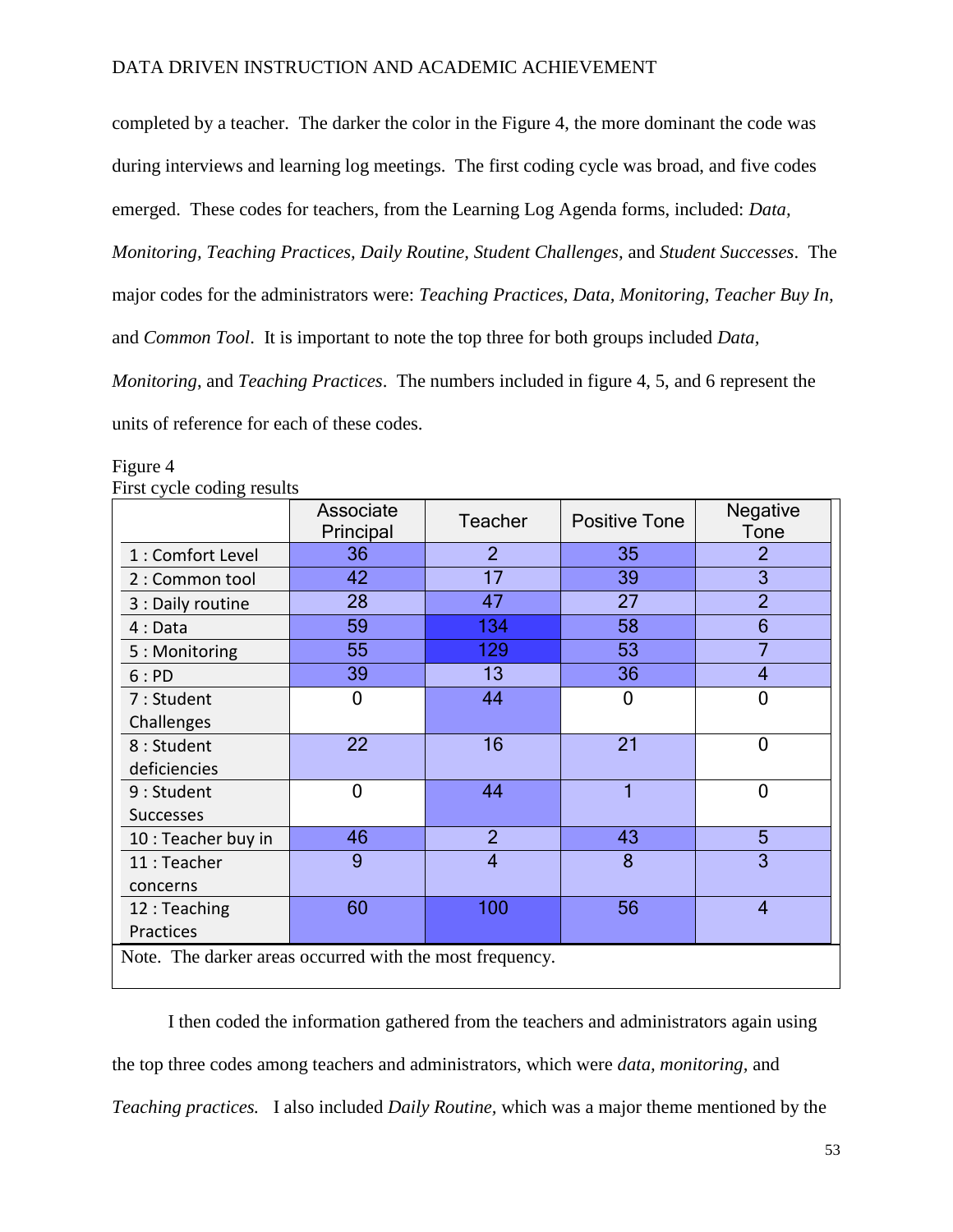teachers and *Common Tool,* which was a major theme mentioned by the administrators. Figure 5 highlights the codes that occurred with the most dominance. Again, the darker the color, the more dominant the code was during interview and learning log meetings. There are many similarities in the exemplars of these two codes. The codes are darker for the teachers, because there were 24 opportunities for mention compared to the administrators who had a total of six opportunities for mention.

|                                                                           | Associate<br>Principal | Teacher | Positive<br>Tone | <b>Negative</b><br>Tone |
|---------------------------------------------------------------------------|------------------------|---------|------------------|-------------------------|
| 1: Data                                                                   | 59                     | 134     | 58               | 6                       |
| 2: Monitoring                                                             | 59                     | 134     | 58               | 6                       |
| 3: Teaching                                                               | 55                     | 129     | 53               | 7                       |
| Practices                                                                 |                        |         |                  |                         |
| 4: Daily routine                                                          | 28                     | 47      | 27               | 2                       |
| 5: Common tool                                                            | 42                     | 17      | 39               | 3                       |
|                                                                           |                        |         |                  |                         |
| Note. This table is a compilation of the most common codes from Figure 4. |                        |         |                  |                         |

Figure 5 First cycle coding most frequently used codes

**Data.** The code "*data*" was given to all statements that referred to looking at student data, teacher data, and assessment data, both formal and informal. As I reviewed the interview transcripts and notes from the learning log meetings, I found that *data* was mentioned more than any other code in my first cycle coding cycle. One administrator spoke of the process of using data in the classroom and the importance of his role in supporting the process as well as adjusting student schedules as well as adult schedules to make sure data was utilized in the classroom.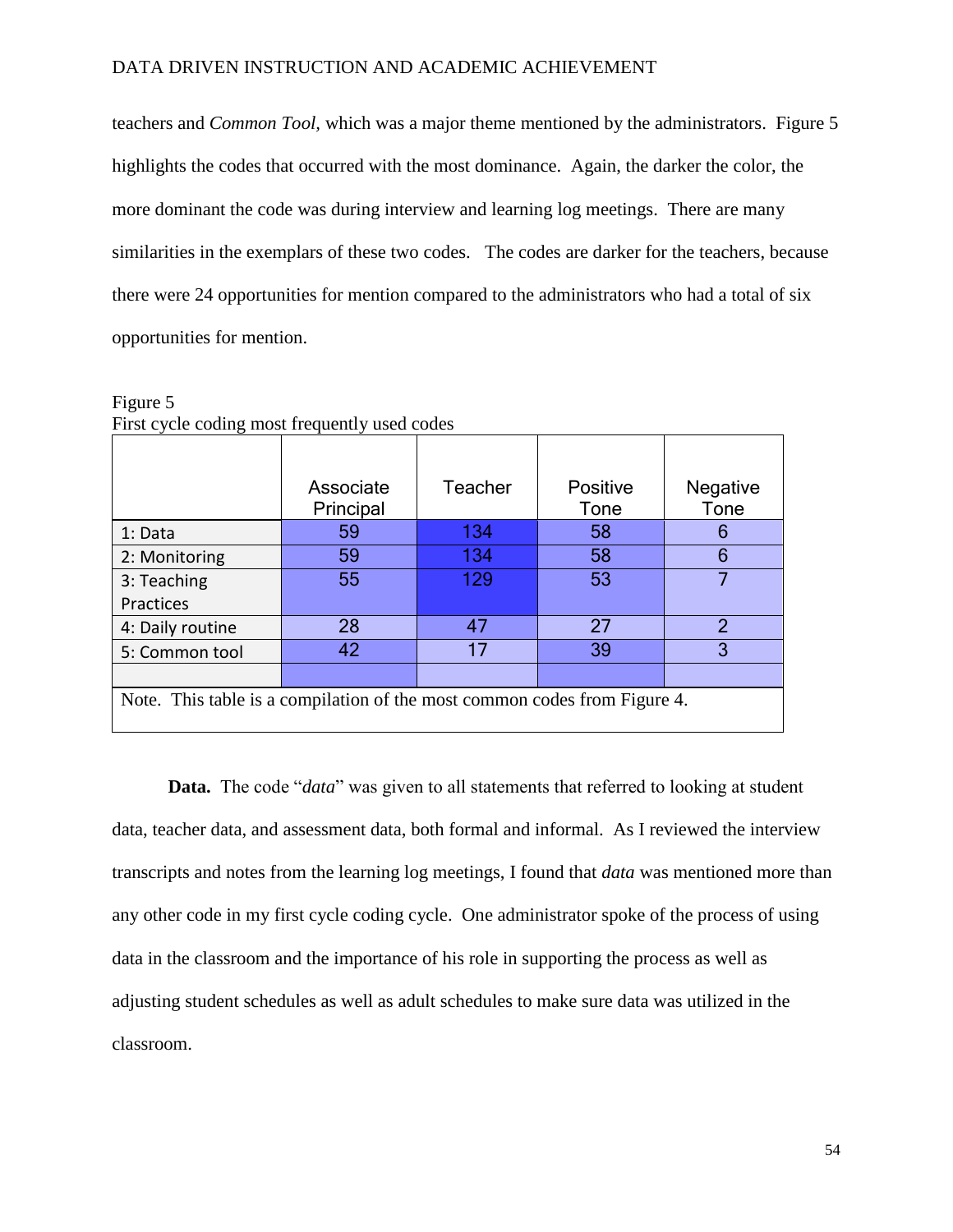Success which is part of the 8-step process has been a huge thing for us and has given us an opportunity to remediate those kids who need remediation as well as enrich those kids who need enrichment. It depends where the students are. We look at that data to help give us an idea as to where to send the students. So, we have built in to our schedule Success time that we do every day except for Wednesday. The groups are again established based on the data and are monitored and adjusted as needed. Those kids can move groups depending on how they do again based on the benchmark assessments. They may move up, or they may move down.

**Monitoring.** The code "*monitoring*" was the second most used code in the first cycle coding. As I studied the role of the administrators in implementing a data-based decisionmaking process as their school improvement model, monitoring was repeated as a necessary step in the implementation process. Information was coded as *monitoring* if it revolved around being in classrooms during walkthroughs, observations, reviewing student data before and during leaning log meetings, recording and understanding the planned interventions that teachers were going to use as remediation and re-teaching strategies and the reviewing of lesson plans and formal and informal assessments. When one administrator was asked what evidence, he had that the teachers were using data in the classroom, he responded in this way:

We do walk-throughs, practically every day and part of the walk-through, with the English 10 teachers, I will make notes regarding what they talked about in their last LEARNING LOG MEETING. I will see if I see the strategy that was discussed and if I don't, I will go to them and check into it further, so we can make sure they are incorporating the strategy.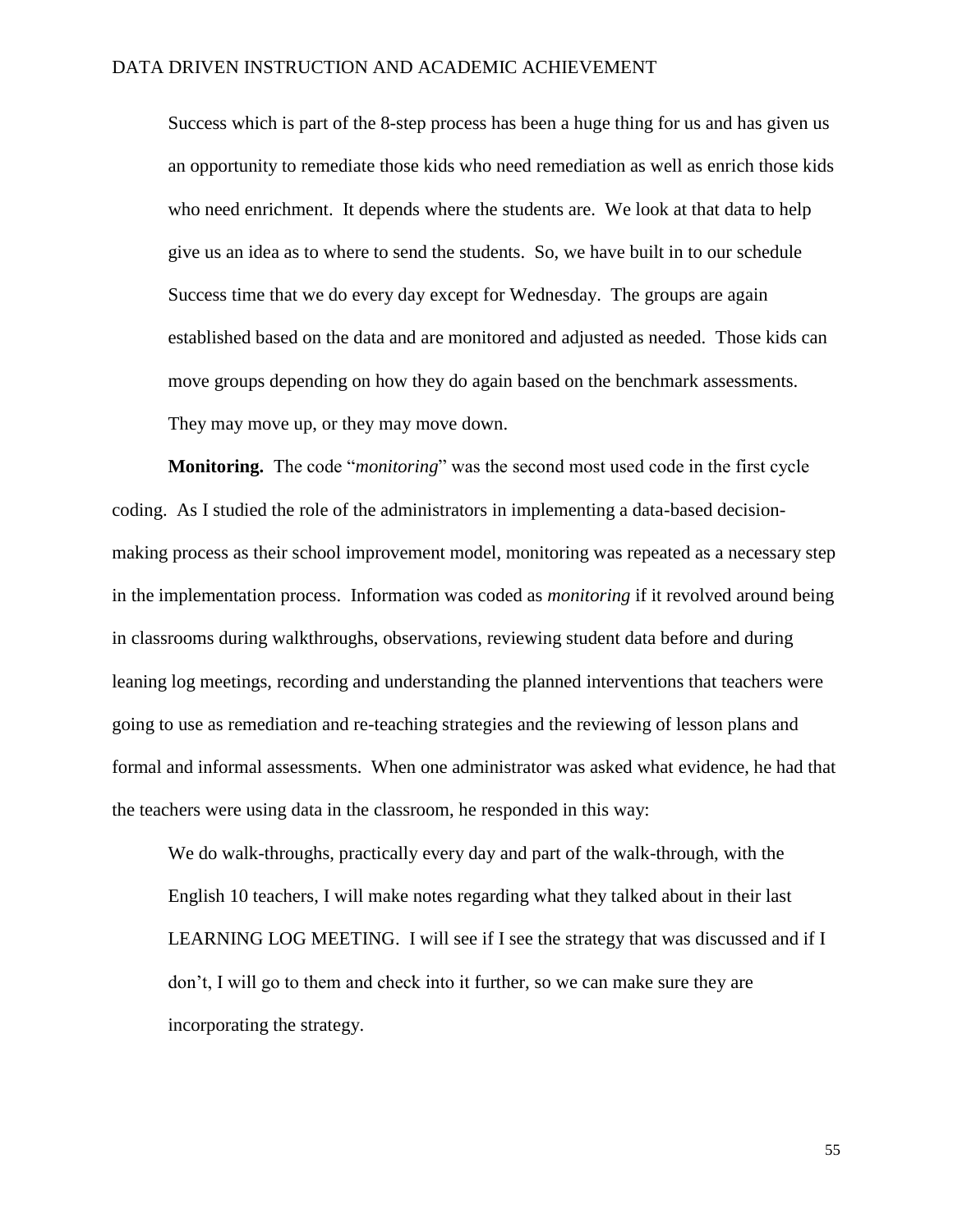"What gets monitored is what gets done" (DuFour, DuFour, Eaker, & Many, 2006, p. 20) and that philosophy is continually found throughout the codes relating to monitoring. Administrators play the most active role in monitoring; in turn it has helped them be more aware of what is happening in the classroom.

**Teaching practices.** I coded teaching practices based on information that related to teaching strategies and practices that were utilized by teachers as they worked to improve student academic achievement. A key component of the data-driven decision-making process is the way that teachers collaborate to come up with the best way to reach students. An English teacher indicated that she assessed student progress informally through class discussion and formally by utilizing the bell ringers that were developed in conjunction with the other English teachers:

I primarily used classroom discussion and bell ringers. A lot of bell ringers for my tenth graders are writing about a piece that we read in class and determining how well they comprehended the piece as well as drew the inferences that were expected of them. After they've finished their bell ringers, I always take volunteers to share. Those volunteers, after they've shared, are asked guiding questions to steer them towards an even more specific, supported answer.

The importance of collaboration on teaching strategies was repeated throughout my research. Teaching can be a very lonely profession and it takes intentional work to interact with other teachers by sharing data and teaching practices. Getting to the point where teachers are comfortable sharing their data with other teachers and then developing plans for impacting their student's academic achievement is challenging for many educators. This process takes time and relationship building is a necessity. Teachers must be comfortable with their own data as well as their own skill set to realize that, there may be a better way to reach my students. Additionally, a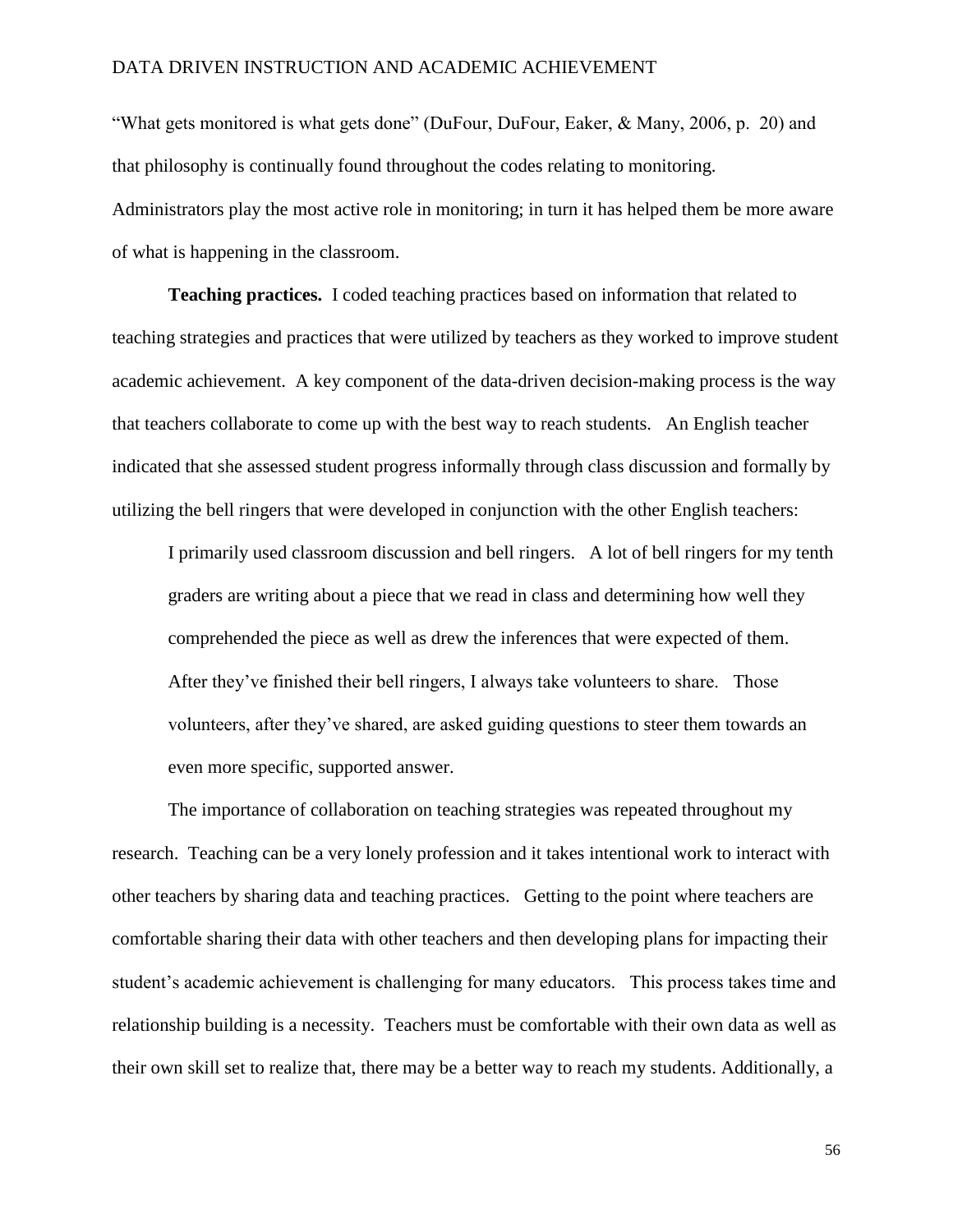teacher recognizes that it is ok if I am not the one who knows what that is. An administrator mentioned that getting to the point where the teachers trusted that looking at student data wasn't evaluative, was a first step in implementing a data-driven decision-making model as a school improvement model.

**Daily routine.** Another key part of implementing this data-driven process was impacting the daily routine of the teachers. This was true in the classroom, but also in the daily student schedule by including success period daily. The strategies and success period were both mentioned by one teacher who recaps the re-teaching strategies that were used for remediation.

Bell ringers are still happening using spiral review. The homework in the current chapter we are on has spiral review questions at the end of each assignment. So, these standards are not going away. I notice a lot more participation/confidence on these types of problems. The success class time has been utilized as well with the worksheets that the success team has provided.

The challenge of creating time for teacher collaboration as well as time in the student schedule for success time are noted because without time designated for both, this process did not seem to work effectively as stated by the teachers and administrators.

**Common language.** The use of a common tool, or common language plays an important process in the implementation of this data-driven decision-making process. It was mentioned repeatedly that having a common process is crucial for bringing people together. One administrator said:

The 8-Step Process provided the avenue for this - the learning log meetings that we have, we have to sit down and we look at everyone's data and everyone has their data in front of them but then we talked about as a class - I should say as a department, algebra I,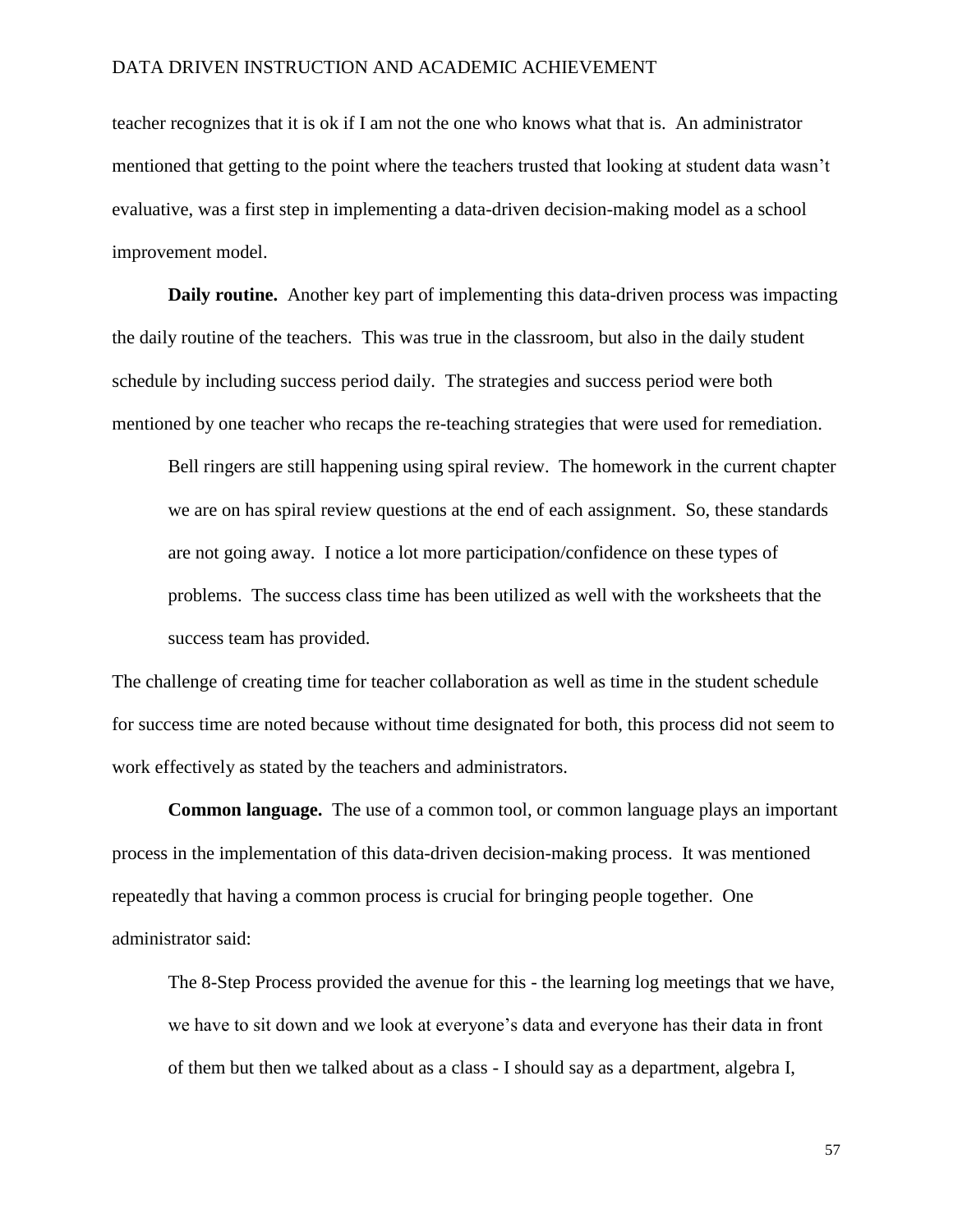English 10 whatever it may be - and we look at our data and we look for deficiencies. When we first started it, folks were a little uneasy about having data on the table from you know comparing apples to apples with other teachers. Now that's just not the case. You look at what standards of the weakest according to the benchmark assessment that we take and then redirect re-teaching. We don't stop everything and just focus on those, we move ahead and then spiraled back with re-teaching whether it is in success or bell ringers or in some sort of kind of common assessment that we are doing. We spiral back to have re-teaching opportunities.

#### **Second Cycle Coding**

The second cycle coding centered on the three main areas *Administrative Leadership, Teacher Leadership*, and *Data.* Figure 4 highlights the frequencies. The codes are darker for the teachers, because there were 24 opportunities for mention compared to the administrators which had a total of six opportunities for mention. The administrator's information was coded with *Data* being the most frequent followed by *Administrative Leadership* and then *Teacher Leadership.* The teacher's information was coded with *Teacher Leadership* being the most frequent, followed very closely by *Data* and then *Administrative Leadership*. Both the administrators and teachers indicated leadership for themselves was important but did not indicate leadership for the other group was as important. A review of the Learning Log Agendas (Appendix C) and the Interview Questions for the administrators (Appendix  $D - F$ ) indicates there was little inquiry into the leadership of the other group.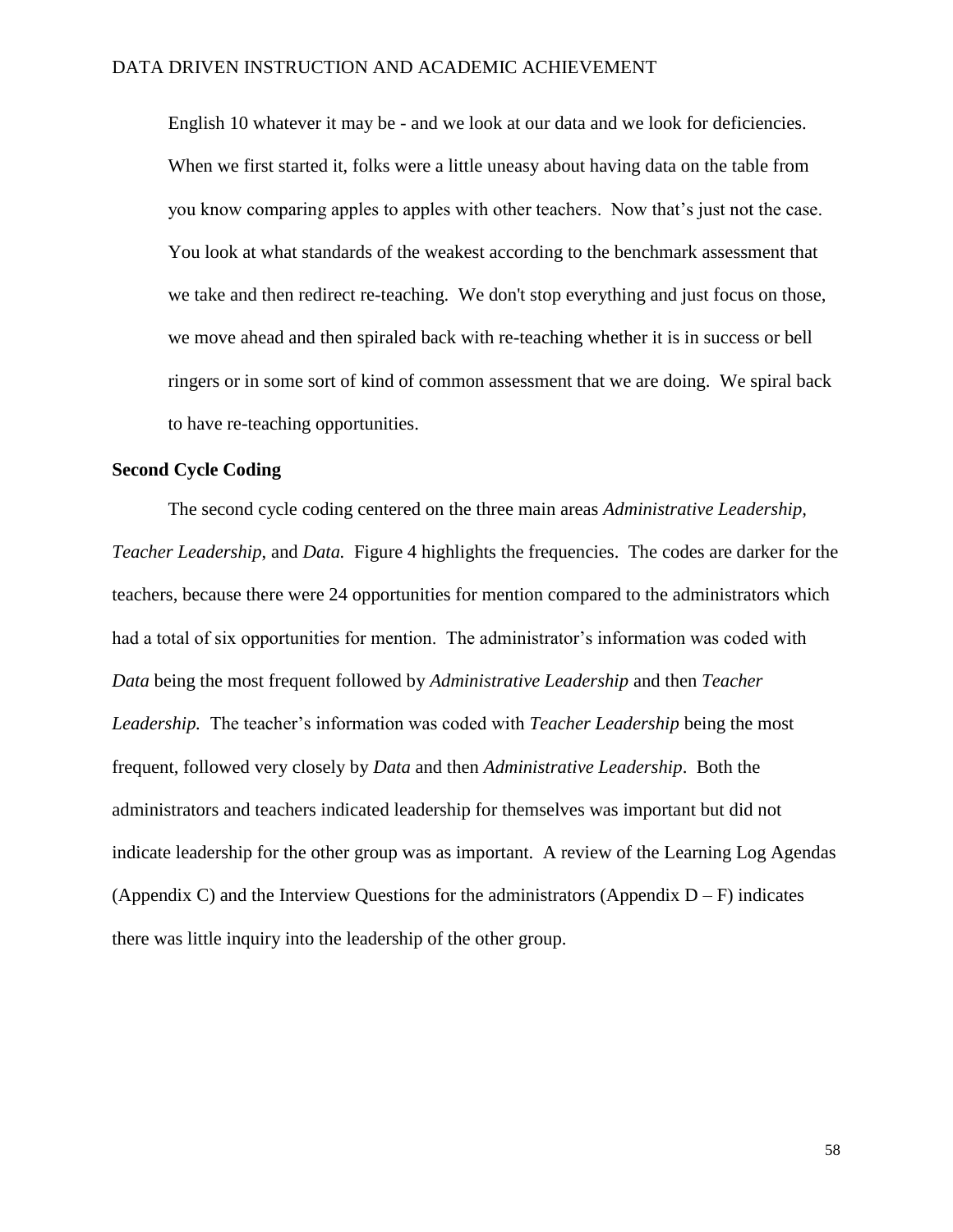Figure 6 Second cycle coding most frequently used codes

| Figure 6                                                                                         |               |         |          |            |
|--------------------------------------------------------------------------------------------------|---------------|---------|----------|------------|
|                                                                                                  |               |         |          |            |
|                                                                                                  | Administrator | Teacher | Positive | Challenges |
| 1: Administrative                                                                                | 42            | 2       | 16       |            |
| Leadership                                                                                       |               |         |          |            |
| 2: Teacher                                                                                       | 5             | 79      | 3        |            |
| Leadership                                                                                       |               |         |          |            |
|                                                                                                  | 55            | 73      | 27       | 20         |
| 3: Data                                                                                          |               |         |          |            |
| Note. When looking at the numbers it is important to realize there are 8 teachers represented in |               |         |          |            |
| this figure and two administrators.                                                              |               |         |          |            |

**Administrative leadership.** The code Administrative Leadership was applied to any information that reflected on the administrator's role as a leader in the data-driven decisionmaking process. As I interviewed one administrator, he indicated that his role had changed significantly and after implementing this process he understood the data and what teaching strategies to look for when he was in the classrooms. He also understood what kind of achievement data he should expect from teachers.

I have a more vested knowledge of what the teachers are doing because you are in so many of their meetings and you are in their classrooms so much more. And when you walk in their classrooms, you see them using the instructional strategies being used and you see how the kids are doing. Before I wouldn't know what, they were doing. Before Learning Log Meeting's, I didn't know what instructional strategies to look for, what kind of achievement data to expect. I expect to see growth on the next assessment because of the common instructional strategies that are being used. The information that you gather from those sit-down situations in the Learning Log Meeting's is critical.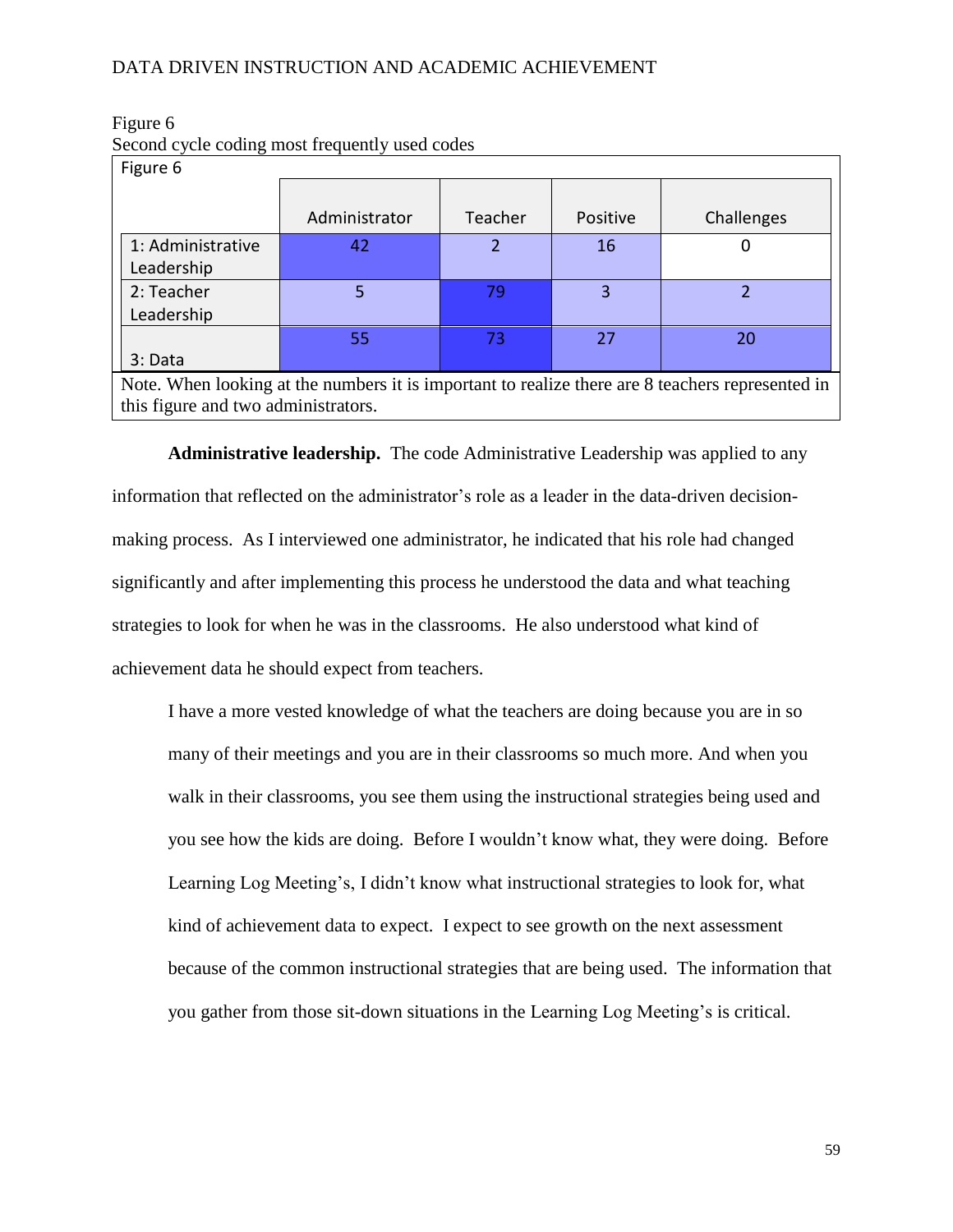From the perspectives of the two administrators in the study, they believed that the role of an administrator in the implementing a school improvement model that is based on data-driven instruction is to be an educational leader. Administrators must understand the achievement data, know how to interpret it, understand the teaching strategies that will be implemented to address the needs of the students. Administrators must also monitor the implementation of teaching strategies, the type of assessments used to gather information, and the overall growth of the students. The administrators must also work to make sure the student's schedules as well as the teacher's schedules are such that the needs of both groups are addressed, and priorities are placed in the appropriate areas.

**Teacher leadership.** Teacher leadership was coded when teachers indicated what they needed to implement a data-driven decision process. Teachers identified the need for time to work together as they review the data and plan re-teaching strategies to be utilized across their department as well as the challenge for making it better. One teacher was asked about the importance of supporting each other and this is what they had to say:

Getting together to share strategies, particularly in the PLC format has been so helpful to me so far this year. Being able to carve out time for this and figuring out what strategy works with what students is something that I could see happening more often and being beneficial.

The teachers are providing leadership in these areas and initiate the process of developing the appropriate approach to student academic improvement, but they could use more time to develop these strategies and increase the effectiveness of the strategies that are utilized.

**Data.** Data were coded as such anytime any type of data was mentioned. This could be data from informal or formal assessments, but it could also be from attendance or discipline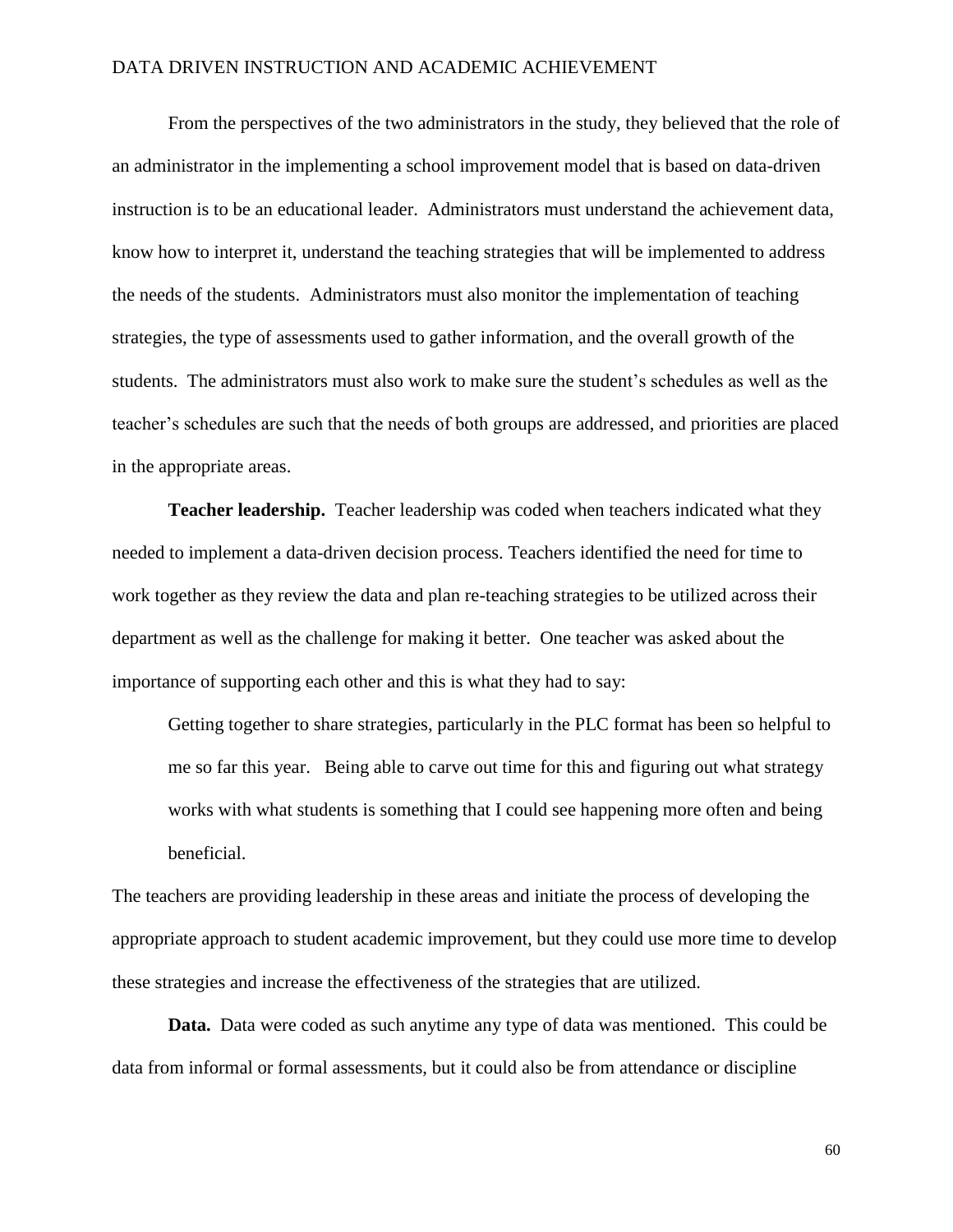records, or other data points. The use of data and the impact these had on classroom instruction is explained by an administrator:

I think this has changed the landscape of education for us. Data has given teachers an understanding of our how their instruction is relayed to students. It has given them the opportunity to really reflect on their teaching. If a student or students collectively are understanding the information that is given to them. So, they are beginning to own this, and they are very comfortable with looking at the data and owning it. So, I think as we move forward, as I am in classrooms I can see this. For instance, in one of English classrooms where there were some concepts that were not quite understood according to the benchmark and the teacher went back and taught it a little differently, she modified it and by doing so she was trying to help those kids who did not perform so well on the benchmark and after this she gave them a different assessment and they had experienced growth. So now teachers, more so now than in the past, link this and take the data they have and how do I use it in my classroom so that it drives the instruction that they are giving every day.

This has changed from, "I taught it and they didn't get it" to "if they didn't get it, did I really teach it?" Teachers now look at data and then decide what they can do to better relay that information to the students.

#### **Findings Related to the Research Questions**

This section will specifically answer the research questions of the study.

1. In a district that is implementing a data based decision-making process as their school improvement model, what is the role of the school administrator?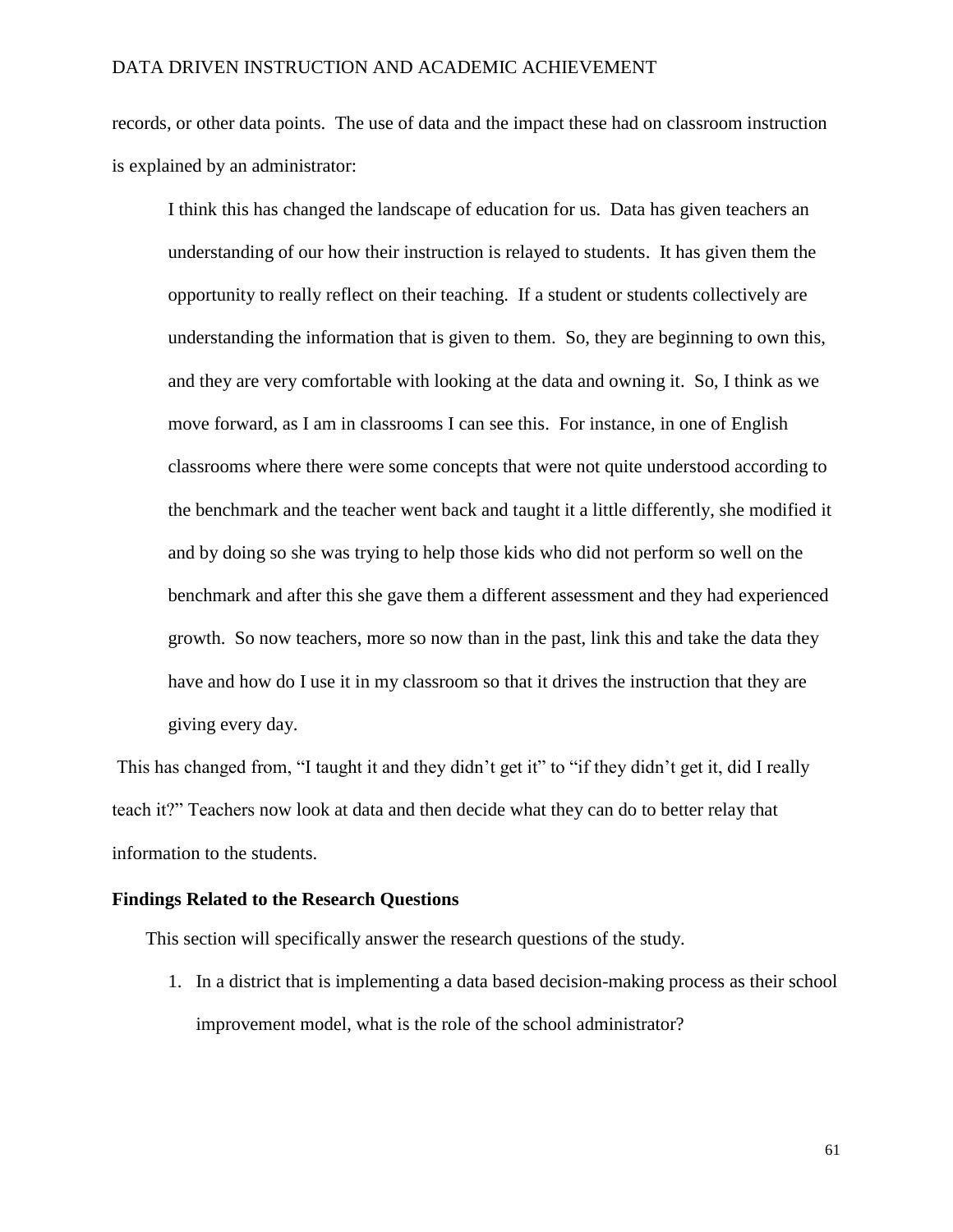Major themes evolved about the implementation of a data decision-making process. Educational leadership among administrators and teachers and the collection and use of data were two reoccurring themes from the coding process. It's clear that they view these as very important to a successful implementation of a data-driven decision-making school improvement plan. An administrator noted how his role as an administrator has changed because of this process and now he is much more active in the teacher's classrooms and in the data disaggregation process.

I make it a point to get in their classrooms more than just walkthroughs and then I spend a little more time in their classrooms when I do walkthroughs and our data coach and department chair is working with those folks as well trying to help them out and disaggregate data and volunteering to come in their room.

Teachers also indicated that their roles have changed, and they have taken a much more active role in educational leadership. The teachers really began to take ownership of their data and that impacted their teaching practices. The teachers originally struggled with sharing their information with each other, but once they got past that and began to utilize each other as a resource, they made great strides in utilizing the data and sharing their efforts and strategies with each other. One teacher indicated leadership among teachers was essential to the process:

Getting together to share strategies, particularly in the PLC format has been so helpful to me so far this year. Being able to carve out time for this and figuring out what strategy works with what students is something that I could see happening more often and being beneficial.

Another major finding that was mentioned by both groups was the importance of data and the role data have in the process. Both the administrators and teachers described formal and informal data from many different sources as the key in deciding what should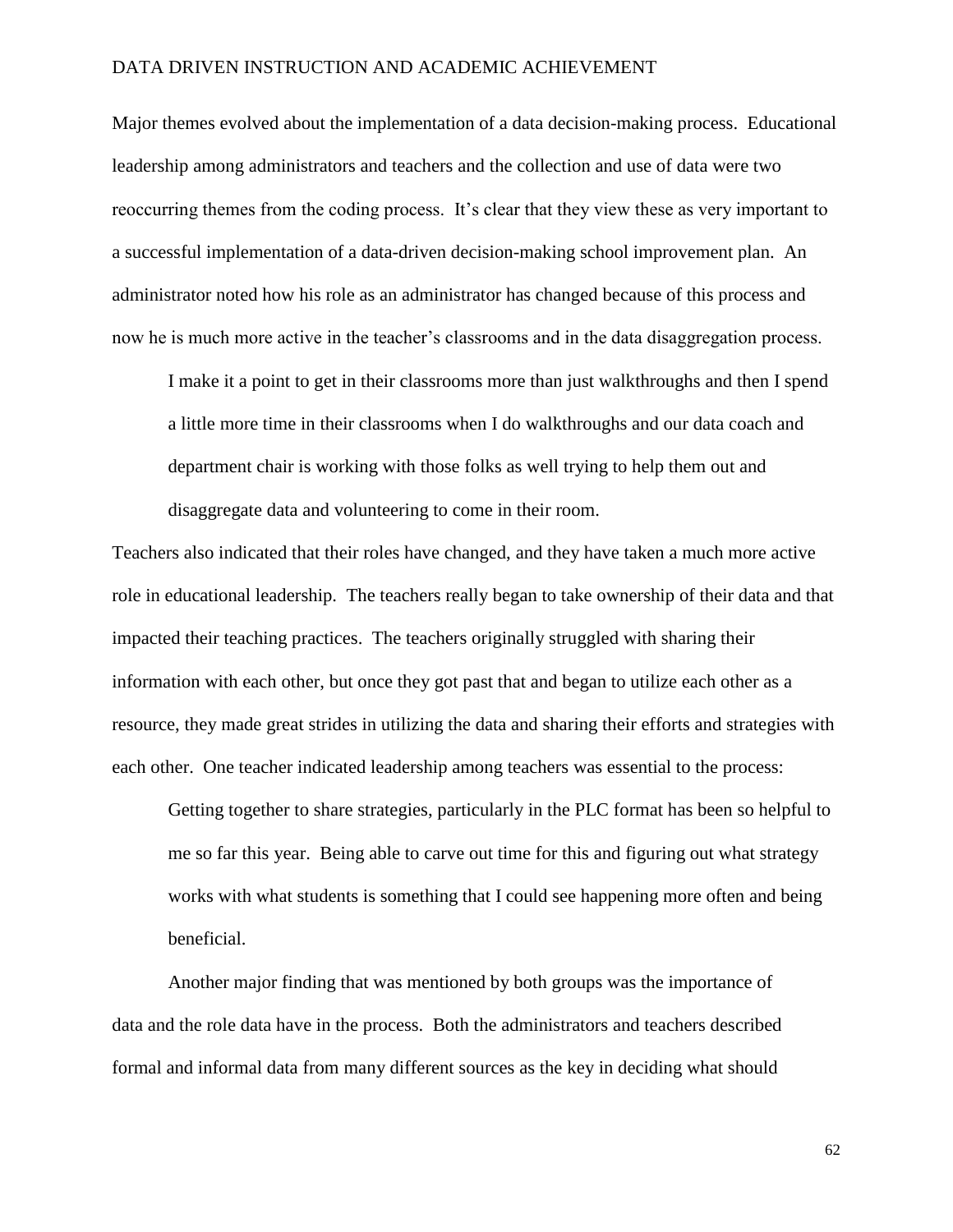be taught in the classroom and when it should be taught. The establishment of curriculum maps, a common assessment schedule, and common assessments have greatly impacted the instructional practices and given teachers a common language with which to work and support each other. An algebra teacher said he uses data to assess student's progress in the following manner.

I provide immediate feedback on the white board work, grading and correcting the core 40 quizzes, and realignment of the homework based on the before mentioned items. When they are doing their classwork the assignments we are always circling back to the linear equations.

One administrator indicated that his staff members have seen a direct correlation between the data and what takes place in the classroom:

With the bell ringers they have the common thread that runs through the math department and they are the same in every classroom. We do have some folks are little behind on the curriculum map and new people to the building but we are trying to get those guys caught up but the common thread is the bell ringers. A lot of the kids have similar issues, and then you go to the classrooms and see the activities that we talked about in the learning log meetings. It may be a manipulative activity where they're doing it with inequalities or whatever. You can see those in each of the algebra classes and they really do a great job of sharing and you can see that the folks are getting it, and you can see that in their classroom.

Another important thing to note regarding the use of data is the process involved in interpreting data for both groups. The interpretation of data is an acquired skill and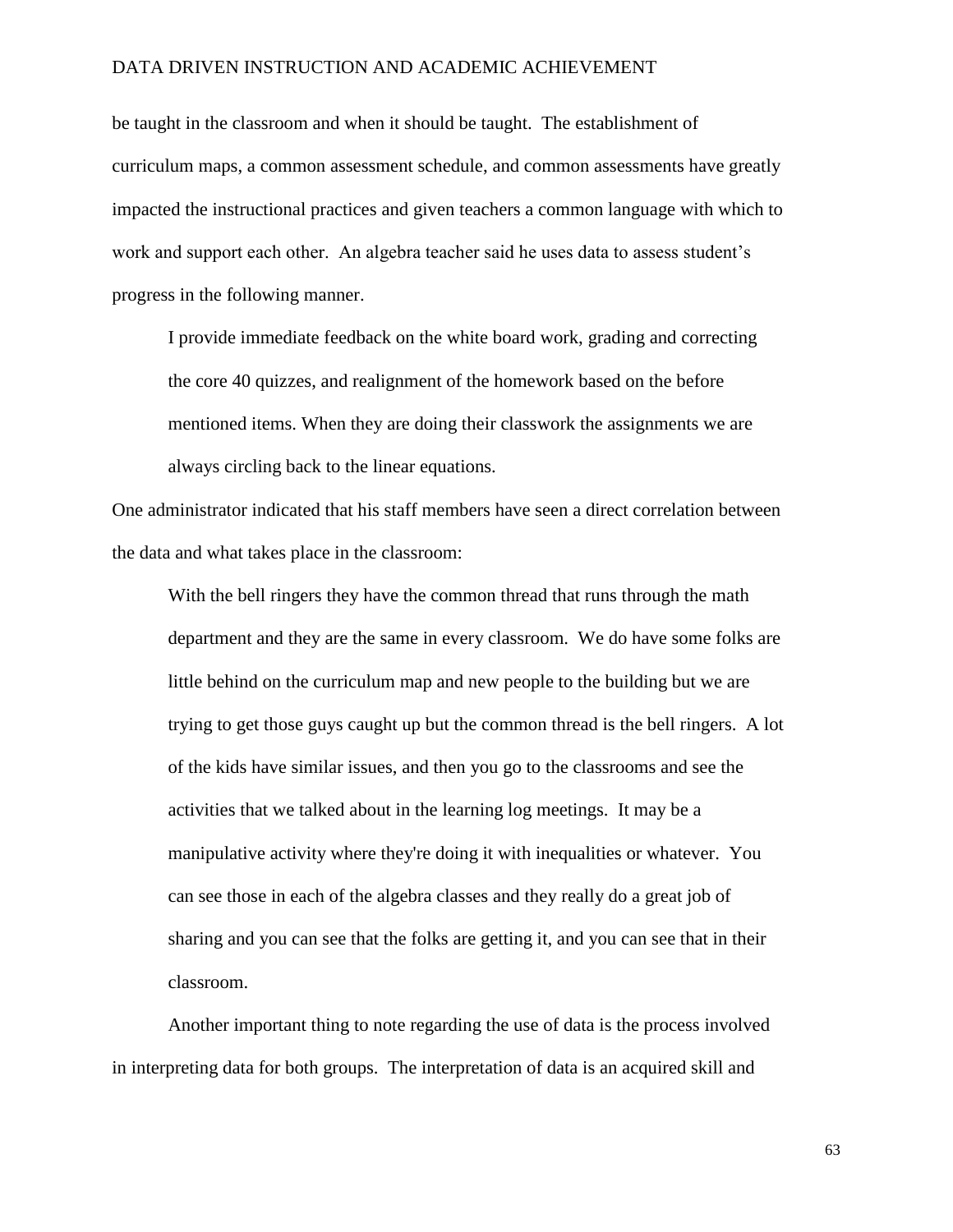intentional professional development was utilized with the administrators and the teachers, so they have the ability to interpret the data and formulate plans to address the student's needs. An administrator notes how they work with new teachers as they come in to the school to help them with data disaggregation and then how to utilize the information in their classrooms:

There are certain maps or graphic organizers, whatever you are looking at and there is a certain skill set that goes with reading those items. We have been trained as administrators enough on how to look at data and we have been doing this now for three years and it has given all of us an opportunity to review the data and the good thing now is that we get the data immediately, and so we are able to go into the program and look at that data and then work with the teachers. If a teacher doesn't understand it, we will work through that in our learning log meetings to make sure they understand and most of them get it right away. It's not rocket science but if they have questions on how to interpret the data we will talk about it and walk them through that whole situation. We have a Learning Log Meeting agenda that the whole school uses as a matter of fact, all of our secondary schools in the district use the same form, and it takes the teachers through the process of understanding the data they are looking at. It goes through a series of questions that helps them understand, why this student not did well, and it gives them an understanding of what is going on, rather than be that they did not convey the information and instruction in the way it needed to be, or they did do that. So, as we go through those questions, it helps them understand, ok this is what I am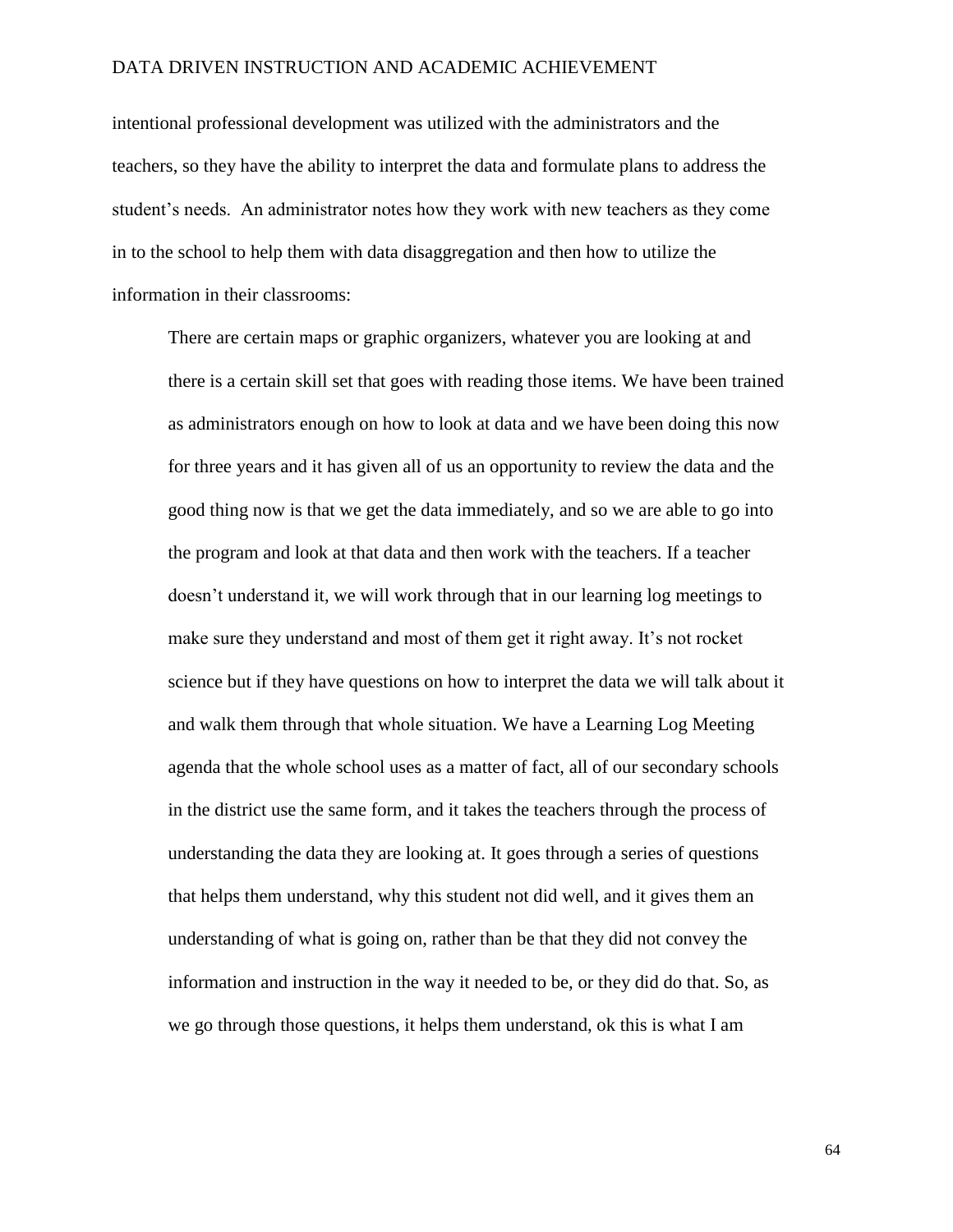looking at, this standard, this particular strategy, why did Johnny get it but Suzie didn't, it's looking at those types of things. So, we really have rich conversations.

The principal's relationship to the teachers was one of active participation by understanding what was happening in their classrooms and facilitating the needs of the teachers and supporting them in their endeavors to use data to drive classroom instruction. The teacher's relationship to each other was one of support and collaboration. The teachers valued time to work together and support each other with conversations based on effective teaching strategies. The teacher's relationship with data and the students is one of immediate impact on current and future lessons. The administrator's relationship with data and teachers was one of providing professional development in the use of data to drive instruction, but also in the area of monitoring the implementation of the process.

2. What are the strengths as well as the barriers and concerns in the implementation of this process?

# **Strengths**

Educational leadership among administrators and teachers was recognized during the coding process. Both groups felt as though this process enabled them to be more active and intentional and empowered them to be active leaders. One teacher gave an example of how teachers were leading:

Some of the veteran teachers are better at helping the new folks or having more tact when helping the new teachers. You can see a difference. Two teachers are teamed up and teaching the class and the lab and they are paired up and it is a veteran and a new teacher, and they are working great together. The other gal that is new to the profession has paired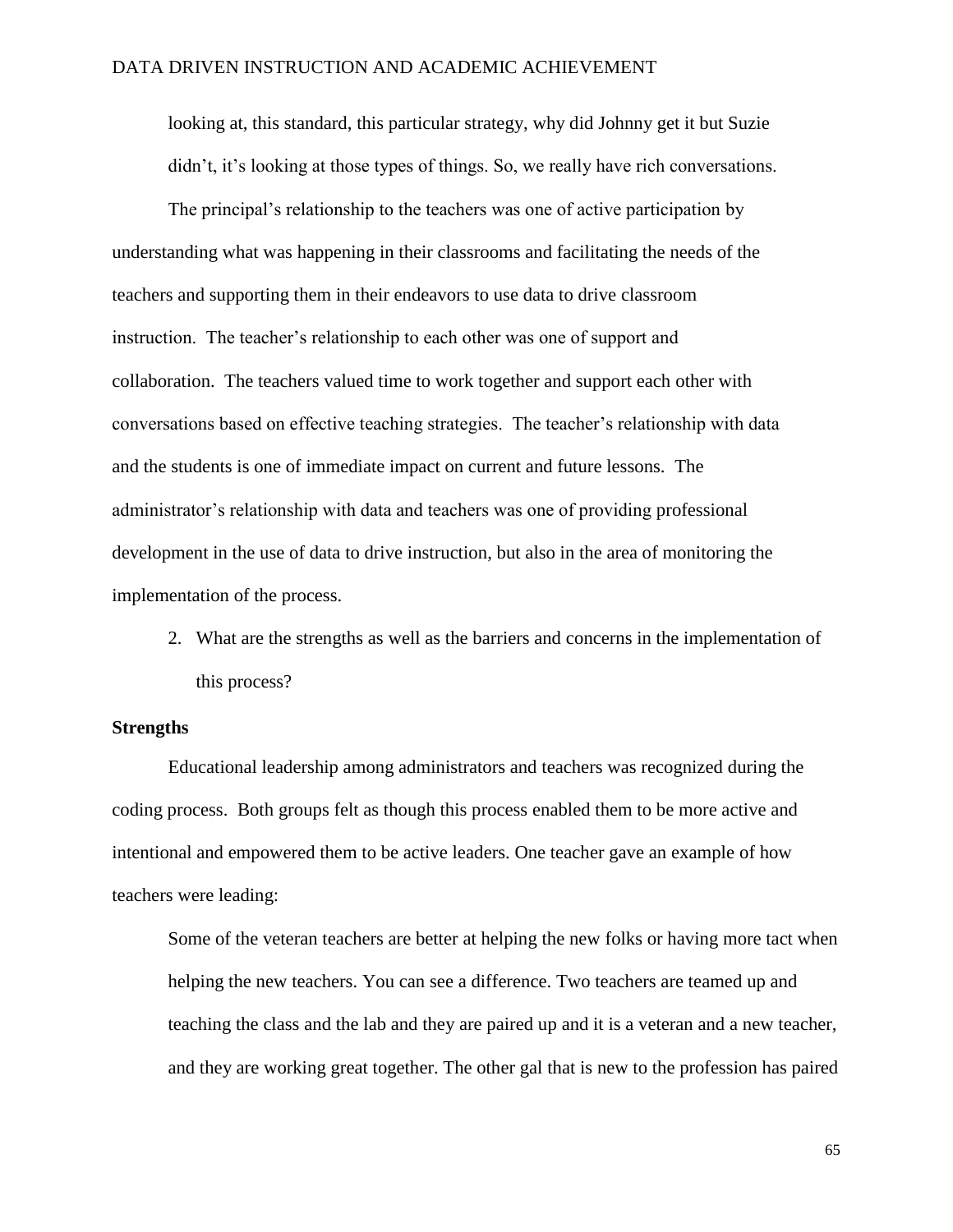up with a veteran because they share rooms and they happen to have a similar schedule. The data coach really facilitates the process.

The administrators concurred with this and felt as though one of their responsibilities was to make sure that they paired teachers appropriately to facilitate this change in practice:

We have a couple of teachers who are new to the teaching field and they ask a lot of questions and we have veteran teachers who work with them all the time. I actually went through the Learning Log Meeting agenda before they received their first set of data, so that they would understand exactly what the questions were asking and how they needed to approach the Learning Log Meeting. They are in constant communication with our veteran teachers. This takes place in the PLC setting or during their prep period.

Another strength is the use of data to immediately impact instruction. The practice of making decisions based on data rather than what is next in the book, or the plan that has been in place for years has changed dramatically. One administrator indicated:

We constantly look at the data we receive and in the learning logs there is a place that we talk specifically about certain groups of kids even down to individual kids. So, there is constant conversation and we try to tailor the classes around the needs of the students. This includes both formal and informal data that is collected by the teachers. This enables them

to make informed decisions as to how they can meet the needs of each of their students.

Common practices in classrooms was also mentioned as a strength by administrators and teachers. A teacher indicated that the common practices, in her class as well as during Success Time, have aided in the growth of her students in class:

Bell ringers are still happening using spiral review. The homework in the current chapter we are on has spiral review questions at the end of each assignment. So, these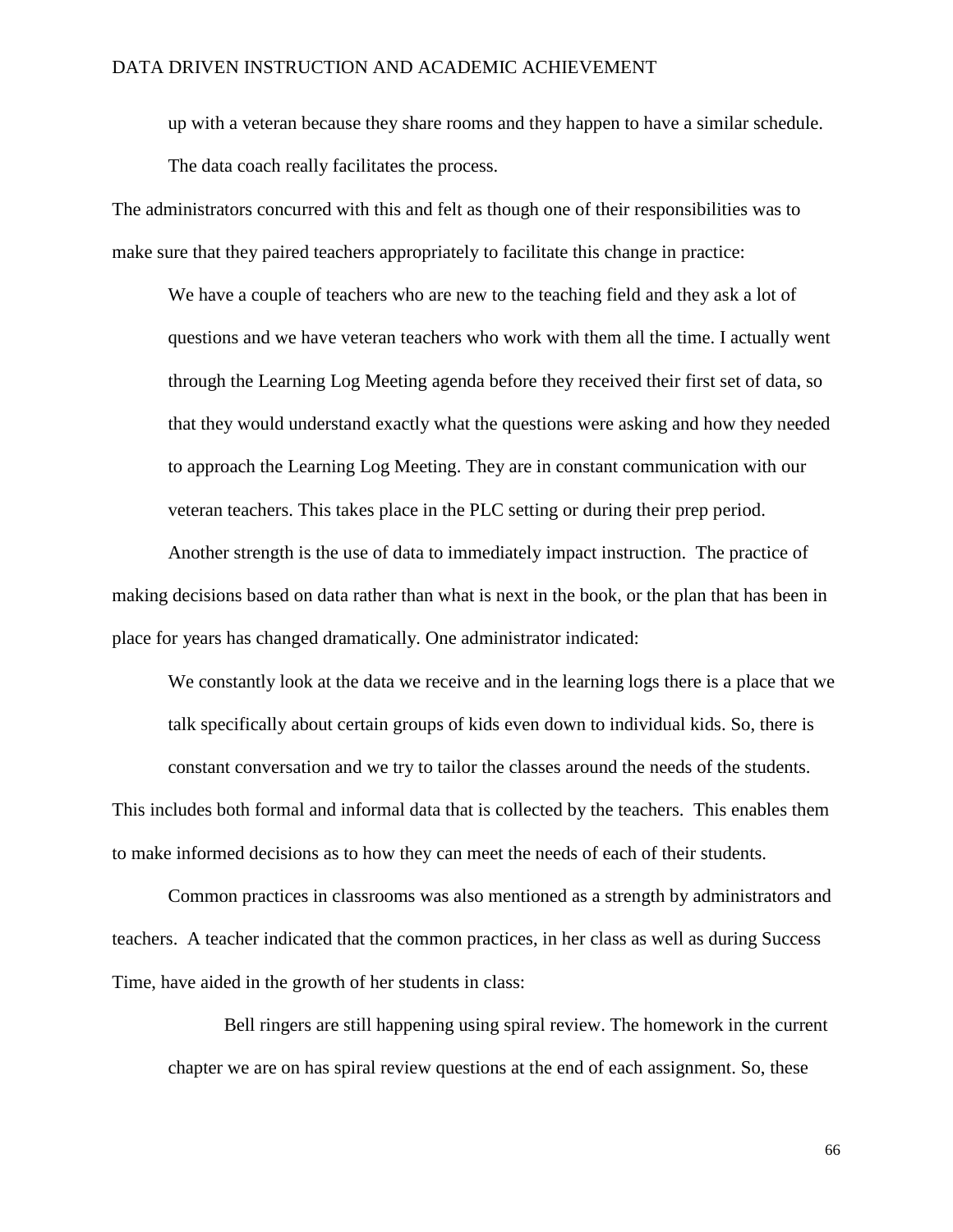standards are not going away. I notice a lot more participation/confidence on these types of problems. The success class time has been utilized as well with the worksheets that the success team has provided.

Administrators indicated that as they visited classrooms they can see the common practices that have been discussed in the Learning Log Meeting's.

The re-teaching strategies, the instructional strategies that are used in the classroom are the key. They use that data to see where the kids are weak and are struggling and you will see that in Success. And then they use common bell ringers and common strategies to address the needs.

Monitoring was also noted as a strength of this process. The teachers and administrators both indicated monitoring as one of the most frequently noted themes in the cycle one coding process. One administrator mentioned this process has helped him be much more intentional in the classrooms:

I make it a point to get in their classrooms more than just walkthroughs and then I spend a little more time in their classrooms when I do walkthroughs and our data coach and department chair is working with those folks as well trying to help them out and disaggregate data and volunteering to come in their room.

#### **Weaknesses**

Monitoring was listed as a strength but is was also listed as a concern especially at the beginning of this process. As one administrator notes, at the beginning of the process, teachers were more likely to make excuses for the lack of academic progress being made by their students: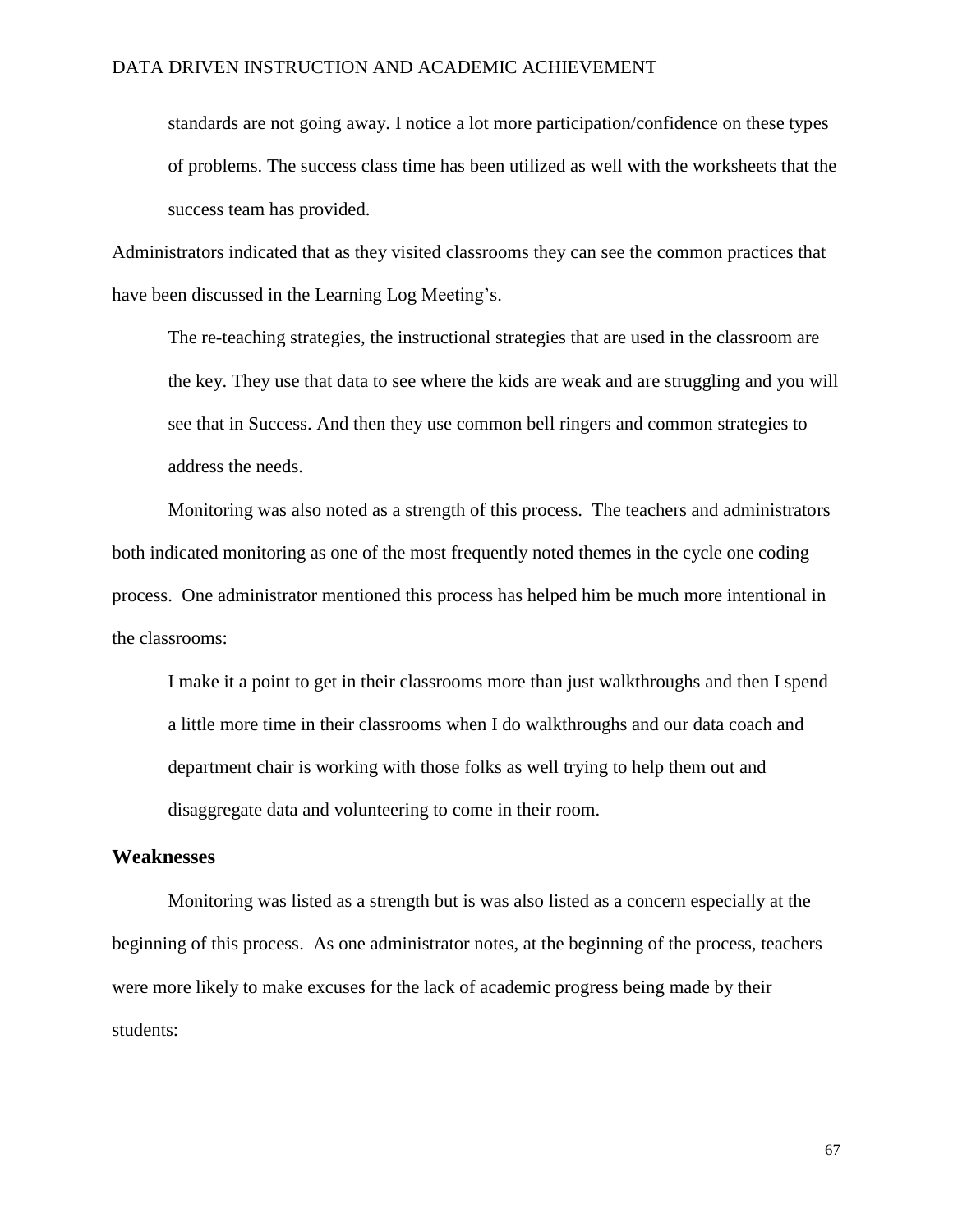In the beginning it was not uncommon for teachers to start by saying that we had our learning log meeting just a couple weeks ago or they would talk about students' attendance and it was important to listen to them and not just brush those comments off because it does affect the data. But more importantly, we need to look at how they are achieving and that is the bottom line. I'm anxious to see these new folks come on board. We are eliminating some of the road blocks that they are talking about.

The collection, interpretation, and use of data by teachers is a learning process. When there are new teachers, this can present a challenge to the process. One administrator indicated the steps that were taken to try and assist new teachers as they became more familiar with the process:

We have a couple of teachers who are new to the teaching field and they ask a lot of questions and we have a couple of veteran teachers who work with them all the time. I actually went through the Learning Log Meeting agenda with them before they received their first set of data, so that they would understand exactly what the questions were asking and how they needed to approach the Learning Log Meeting. They are also in constant communication with our veteran teachers. This takes place in the PLC setting or during their prep period.

Time for collaboration was another challenge that was mentioned throughout the coding process. Teachers and administrators both indicated that time to collaborate between teachers was a critical part to this process and there needed to be a priority placed on providing the time that was needed.

We need more time with the data to analyze the data so that we can give adequate thought to remediation and enrichment activities.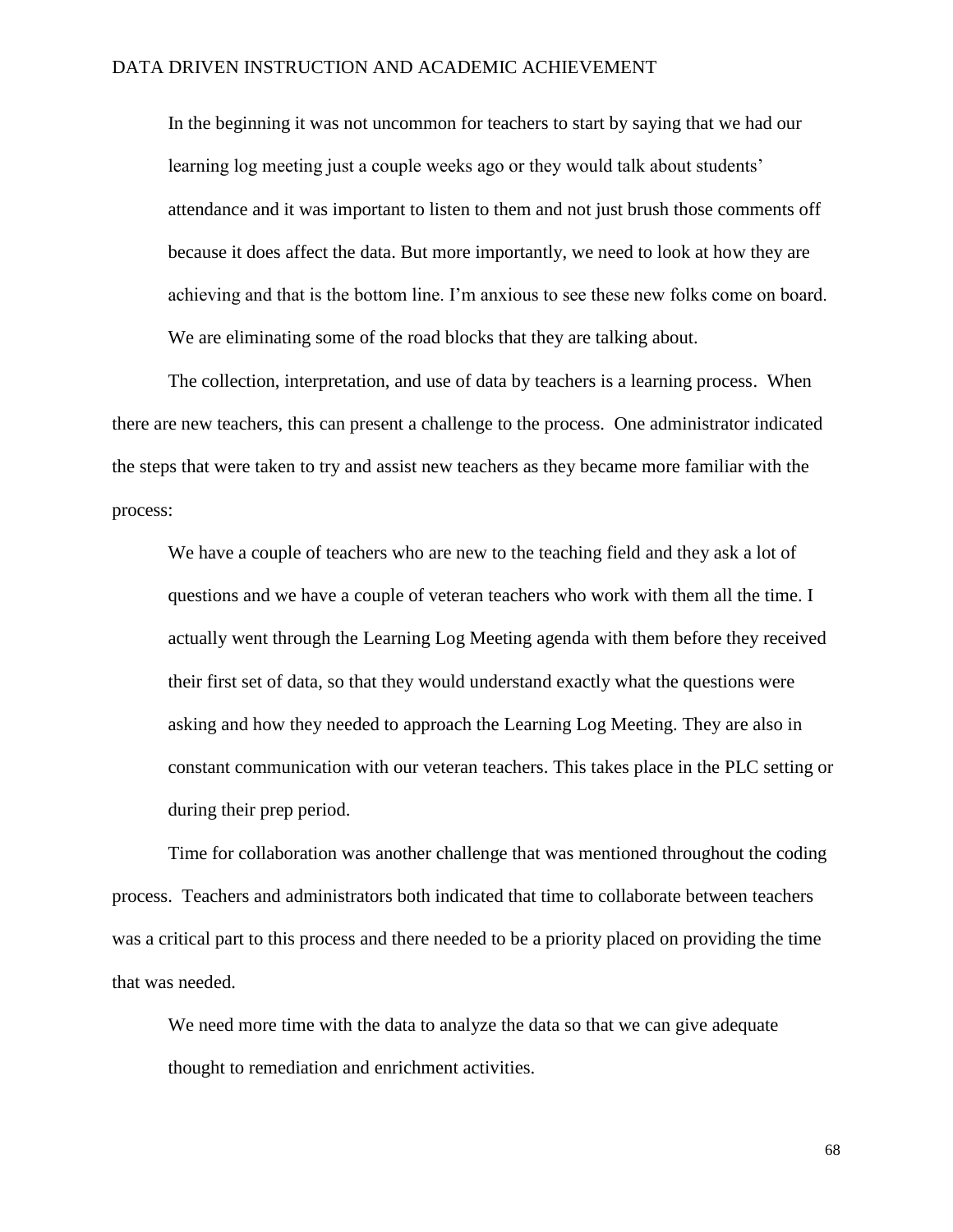Creating time in teacher's schedules can be a challenge, but it is seen as a valuable part of implementing a data-driven decision-making process.

# **Summary**

Chapter Four described the major themes that emerged in the study with exemplars. These themes were used to answer the research questions. The next chapter will discuss the conclusions and implications of this research.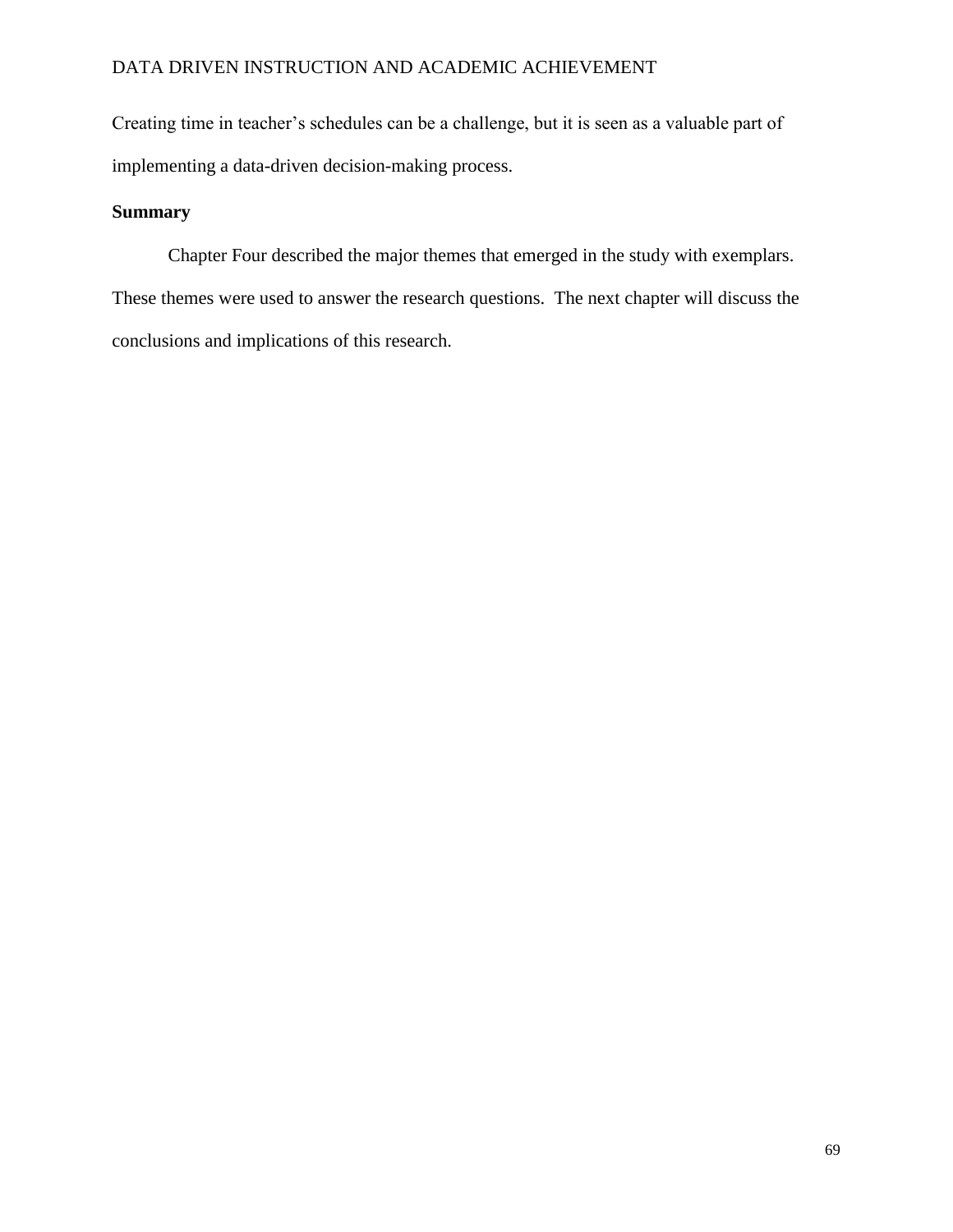# **CHAPTER FIVE**

# **CONCLUSIONS**

Chapter Five includes a summary of the study and important conclusions drawn from the data presented in Chapter Four. This chapter will provide a discussion of the implications for action as well as recommendations for further research.

Today there is continued efforts to measure the effectiveness of schools and educators based on high stakes standardized tests. Because of this, educators are continually trying to figure out the best way to prepare students for these tests. While many educators do not feel these tests are an accurate depiction of their students' academic achievement, they do understand the correlation between their students' performance on these assessments and school funding, flexibility in curriculum, and state sanctions. As educators continue to search for effective ways to prepare their students, the interpretation and use of data has become an essential part of the educational process.

School accountability is not a new idea in education. The battle between standards and the customization of curriculum have been debated for many years. The No Child Left Behind Act of 2001 (NCLB) is thought by many to be the beginning of school accountability. While it is true that NCLB refocused the nation's attention on accountability, educational accountability began in the nineteenth century when schools tested their students for mastery and those who did not pass where retained (Ravitch, 2002). Teachers were also required to pass a test of their knowledge. In 1900 students who applied to enter Harvard, Princeton, and Yale were required to pass specific admission exams. During the 1930s and 1940's, Progressivism supported student testing to place education on a scientific plan. This was also the time when social promotion began to gain ground in part to keep young people in school and out of the job market (Ravitch,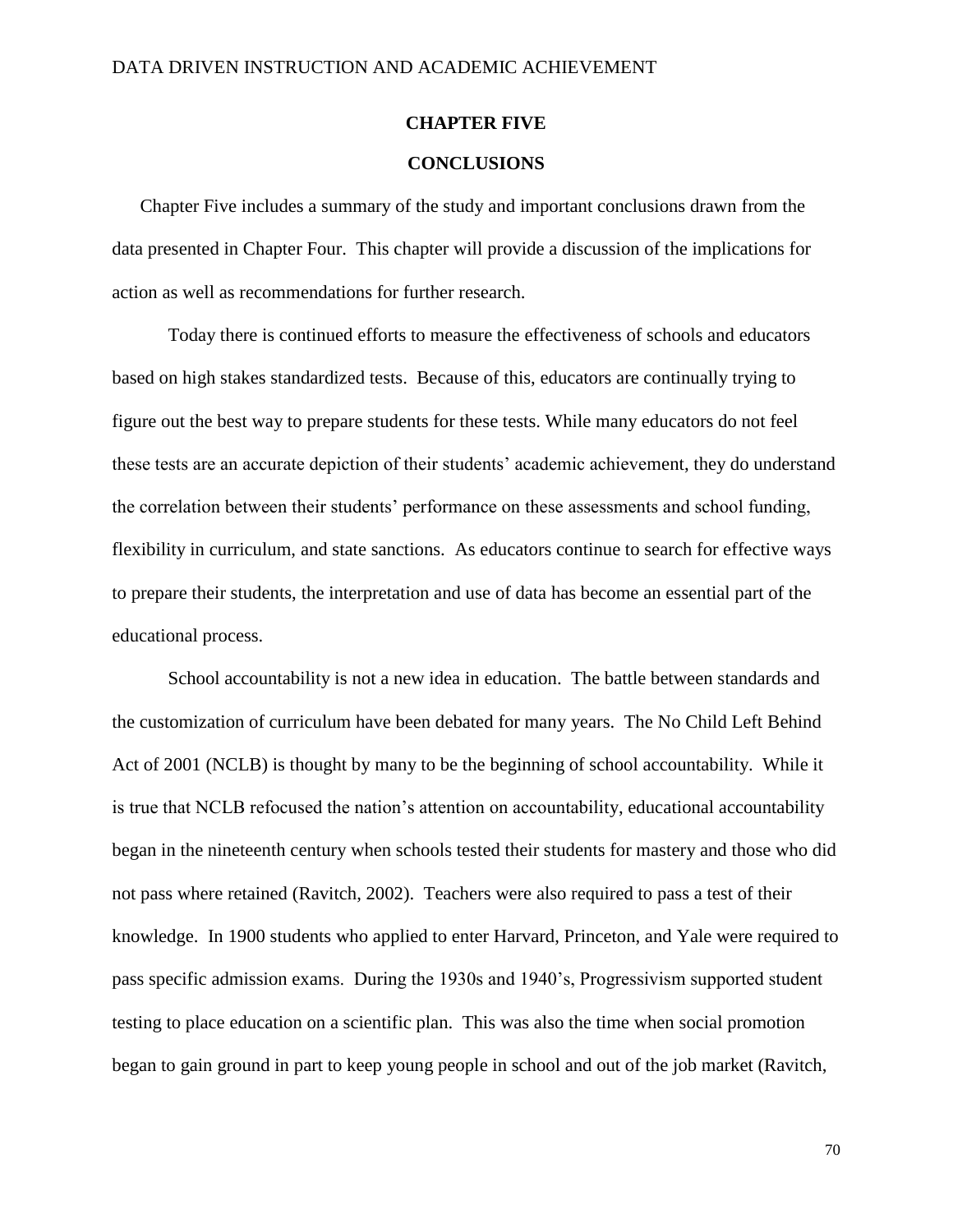2002). In 1965 the Elementary and Secondary Education Act required schools that received Title 1 funds to make Adequate Yearly Progress (AYP) in their test scores.

In 1966 a report entitled *Equality of Educational Opportunity,* also known as the Coleman Report, compared the redistribution of resources and opportunities among children of different races as well as the achievement scores or outcomes (Coleman et al., 1966). This report shifted the focus from inputs to results (Ravitch, 2002). In 1983, *The Imperative for Educational Reform* report was prepared for President Reagan by the National Commission on Excellence in Education (NCEE) and identified pervasive academic underachievement and declining test scores in the United States. The report ushered in the era of standards and accountability in public K-12 education (Hiller, Tommaso, & Plucker, 2012,). NCLB had a goal that 100% of all K-12 students would be performing at grade level in both math and reading by the year 2014. This goal has been the driving force behind school accountability at the national level. Prior to NCLB, the goals of the Elementary and Secondary Education Act (ESEA) were to provide equal access to education, establish high standards and accountability, and close the achievement gaps. While these are good and admirable goals, NCLB established clear goals of all children performing at grade level.

Individual states also have accountability measures. The state of Indiana, which is the state where the data is being collected for this study, first responded to the calls for educational reform from Governor Robert D. Orr and State School Superintendent H. Dean Evans in the year of 1987 with the "A+ Program". The A+ Program created a performance-based system of accreditation and awards, added five days to the school year, established the Indiana Principal Leadership Academy, and implemented the Indiana Statewide Testing for Educational Progress (ISTEP) program (Hiller et al., 2012).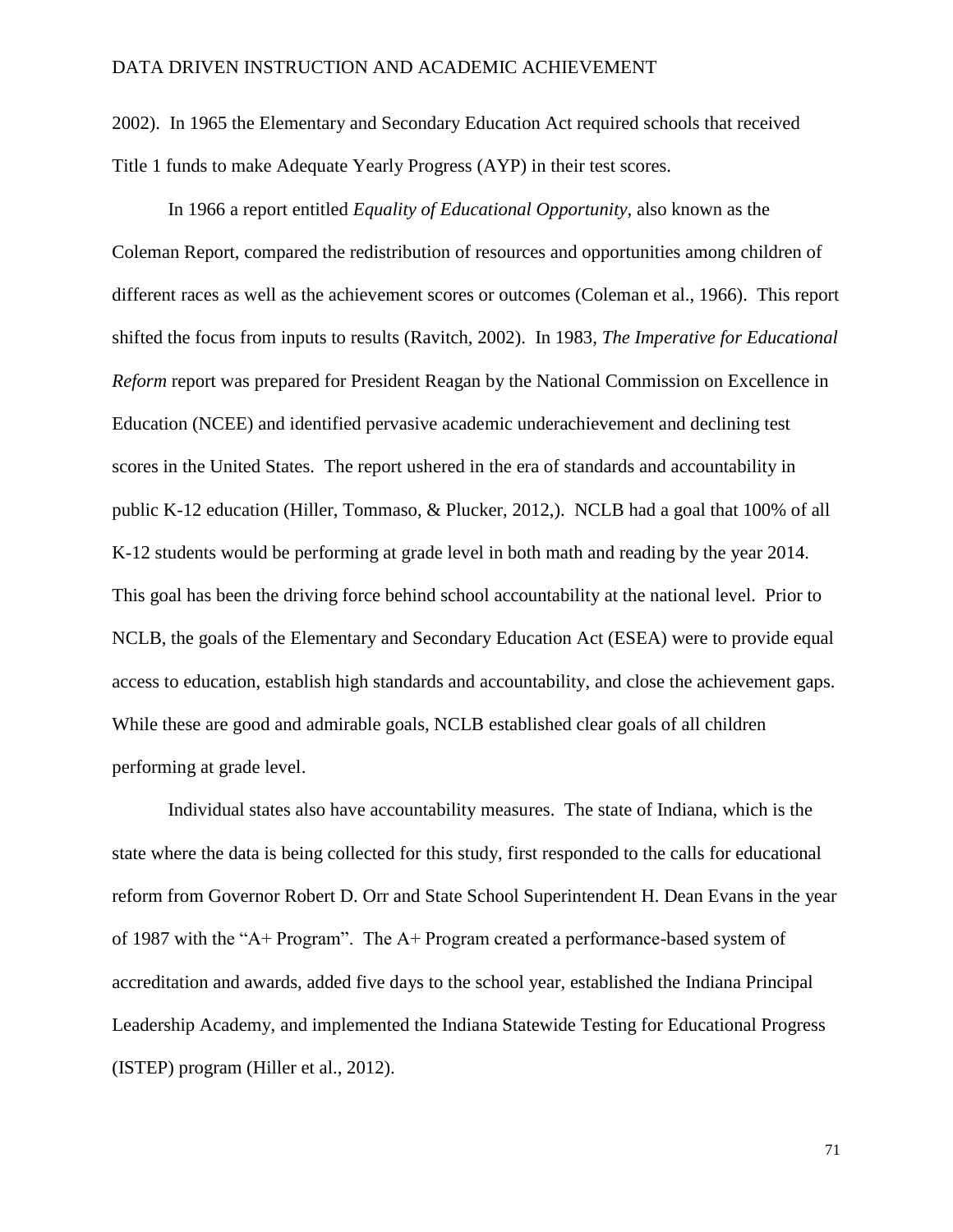During the next 12 years there was much debate about the effectiveness of the educational system of accountability. In 1999, the Indiana General Assembly enacted the next round of educational accountability reform. Indiana PL 146 and Indiana PL 221 were passed at the same time and were intended to complement each other. PL 146 called for the Indiana Department of Education (IDOE) to adopt academic standards for every grade level from kindergarten through Grade 12 for English, mathematics, social studies, and science that should be based in part, on the results of ISTEP+ testing. PL 221 created a performance-based system of accreditation and accountability, financial incentives for high-performing schools called Student Educational Achievement Grants, funding for professional development, and annual performance reporting. PL 221 also adapted three-year school improvement plans, to be revised annually, as a core component of the new accountability system. These elements and their framework form the bulk of this legislation (Hiller et al., 2012).

The earlier established PL 221 had differing accountability measurements than NCLB. NCLB categorized student performance by Annual Yearly Progress (AYP) and PL 221 categorized student performance in one of five different categories. Therefore, the IDOE had to equate AYP with their measurement scale in some manner so if a school or district failed to meet AYP for two consecutive years, schools or districts could not be categorized any higher than "Academic Progress" regardless of their students' performance and state categorization.

The IDOE began to implement changes to school accountability and performance measures as well as the classifications for school performance in January of 2011. The elementary and middle school models base the schools' grades on students' performance in English/Language Arts (ELA) and Math. The high school model is based on End of Course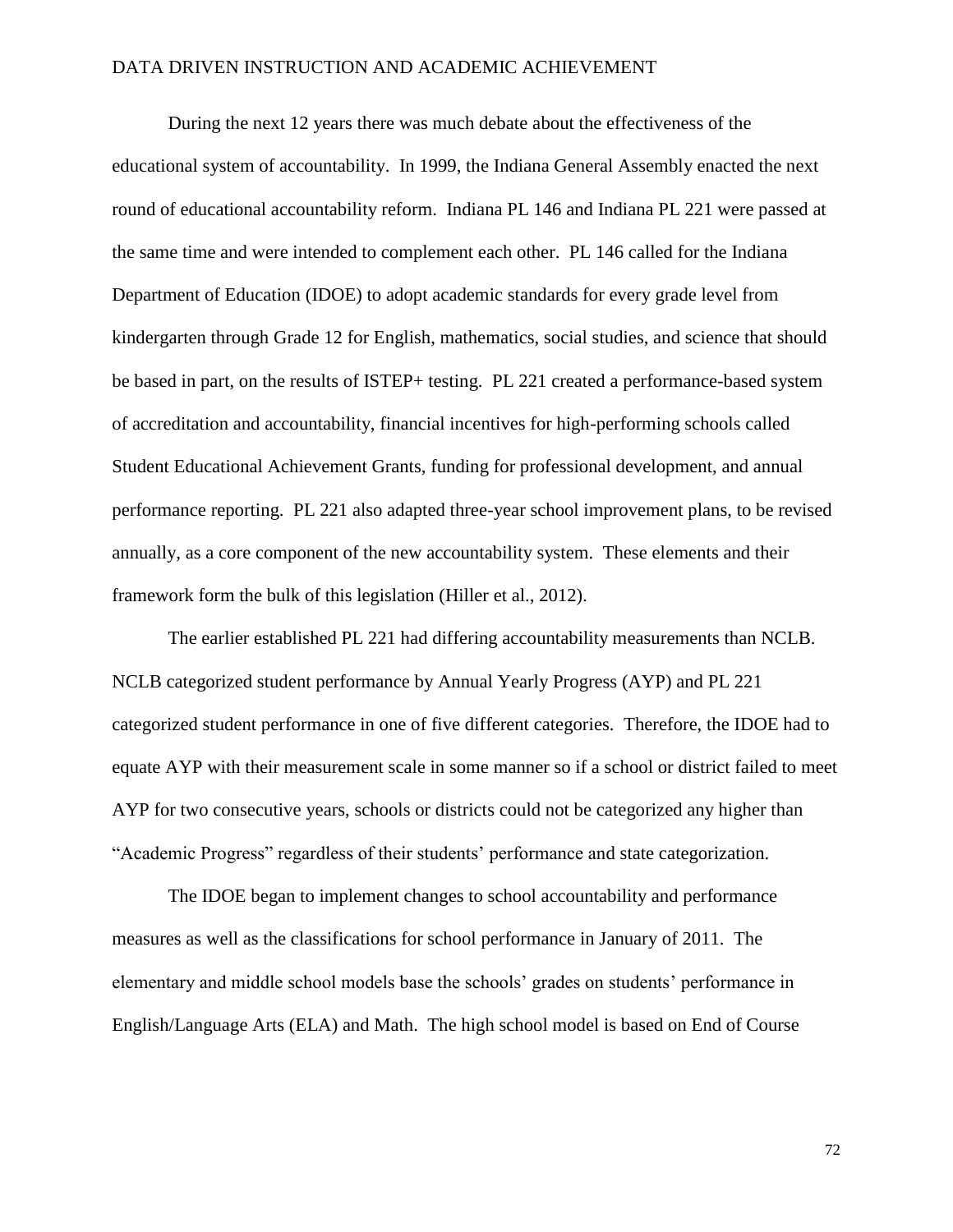Assessment (ECA) scores in Algebra I and English 10, as well as attendance rates, graduation rates, and college and career readiness.

Currently school reform is based on student academic achievement data and this means educators must learn how to best use the data that is available to drive instruction in the classroom daily "Educators need to gain data literacy skills to inform practice. Although some professional development opportunities exist for current educators, fewer formal courses and opportunities for data literacy development in schools of education have been developed and implemented" (Mandinach & Gummer, 2013, p. 30). This is a change from just having data to now using the data daily to drive instruction (Davenport & Anderson, 2002).

### **Purpose of the Study**

The purpose of this qualitative study was to address my research questions regarding the role of the school administrator in the implementation of a data-driven decision school improvement plan. A qualitative study enabled me to explore the relationship of the principal's approach to data-driven instruction and to gain a deeper understanding of the data-driven process by discerning common themes among the participants. I was not looking for a relationship of correlation as would be found in quantitative research. I specifically studied the principals' relationship to the teachers, the teachers' relationships to each other, and the teachers' relationships with the students when they were using data to drive the instructional process. I also examined the expectations and processes that the principal established to ensure the appropriate use of data.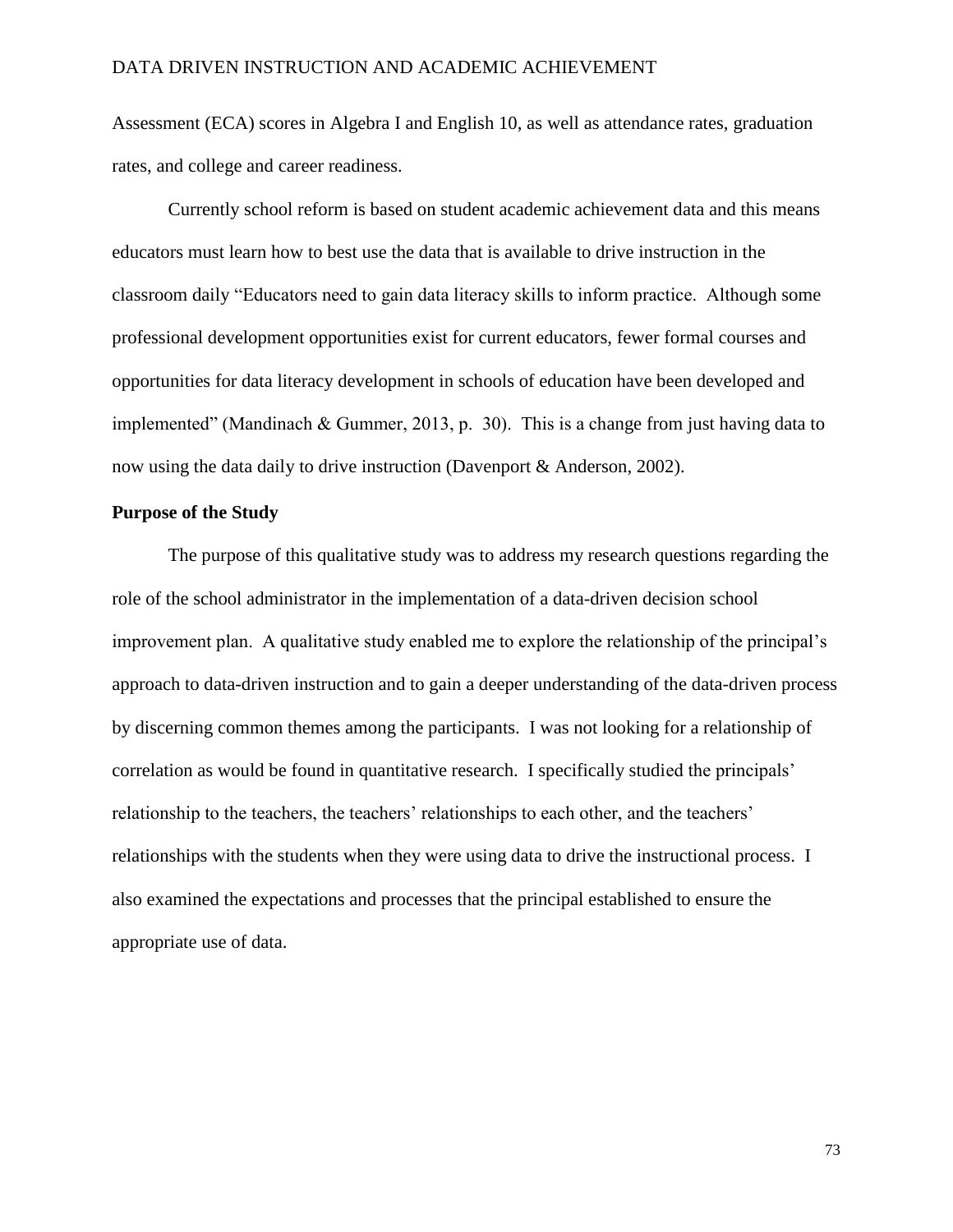#### **Research Questions**

The research questions that guided my study were:

1. In a district that is implementing a data based decision-making process as their school improvement model, what is the role of the school administrator?

2. What are the strengths as well as the barriers and concerns in the implementation of this process?

#### **Review of the Research Methods**

I used qualitative research methods for my study. The setting was a traditional  $9th - 12th$ grade urban high school and focused on algebra 1 and English 10 teachers and students. Two of the study participants were administrators, who were responsible for the professional development of the teachers regarding data, facilitating the learning log meetings, developing the action plans to address the needs of the students, and monitoring the classrooms. One who was responsible for algebra 1 and the other was responsible for English 10. Data collection consisted of three different interviews with each administrator which took place after three different benchmark assessments. The interview questions are listed in Appendices  $D - F$ . I analyzed the notes from learning log meetings, which were submitted on the Learning Log Meeting Agenda (see Appendix C). During these learning log meetings, which were held after each benchmark assessment, teachers reviewed their student data with other teachers and the administrator. They then created a plan to address the needs of each student. My data analysis included the learning log meeting agendas of four teachers in algebra I and four teachers in English 10.

I coded three interviews from the two administrators who were a part of this study for a total of six interviews. I also coded three learning log meeting agenda notes from eight teachers for a total of 24 learning log meeting agendas. The NVivo software assisted me in coding the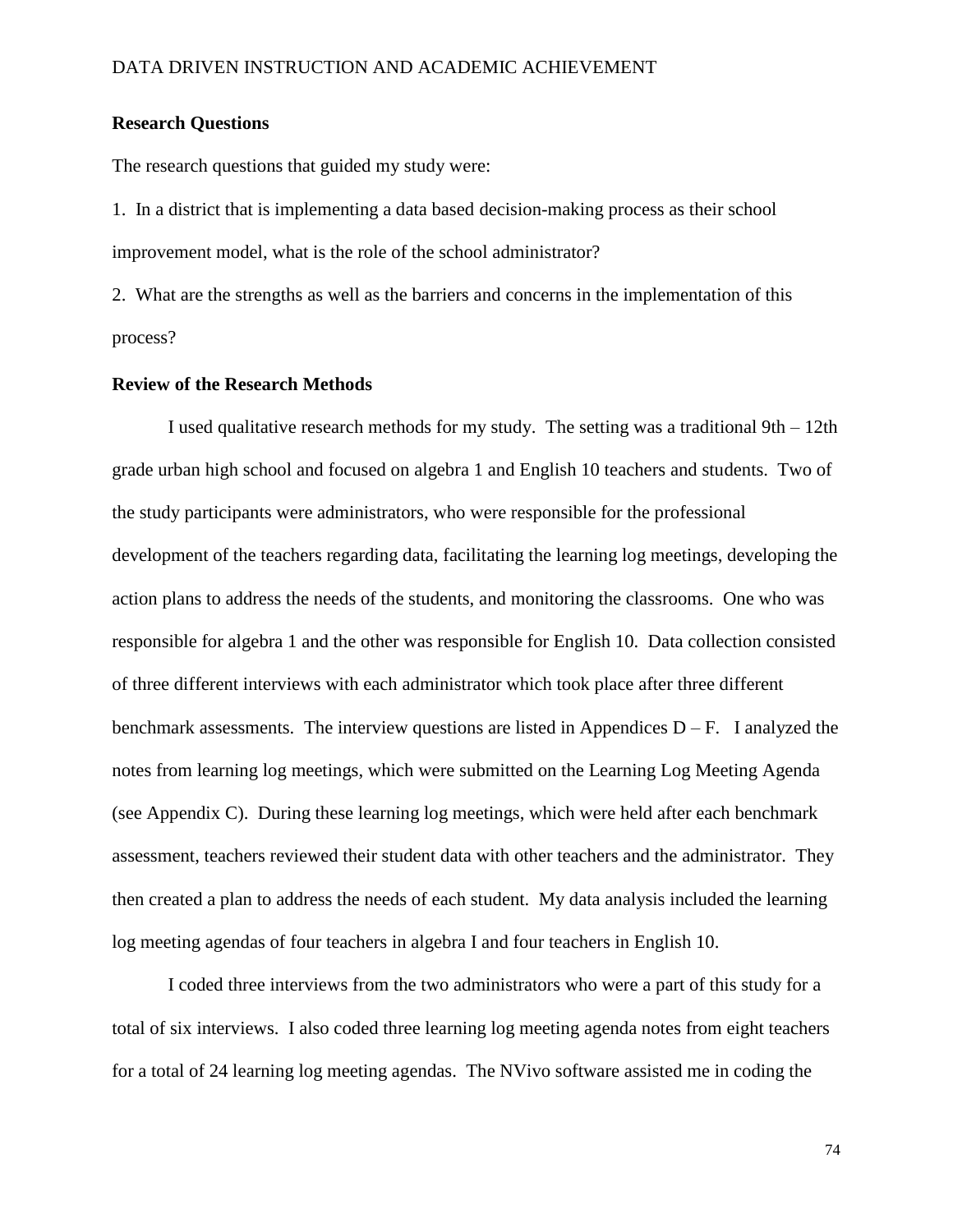information. I completed both first and second cycle of coding to gain a better understanding of the data that I had collected and to develop the trends that were evident in the data. Figures  $1 - 3$ present the codes derived from the first and second cycle coding processes. For both coding cycles, I am only going to discuss the major themes that evolved.

#### **Summation of Major Findings and Findings Related to Literature Review**

**Research question 1. In a district that is implementing a data based decisionmaking process as their school improvement model, what is the role of the school administrator?** Major themes evolved about the implementation of a data decision-making process, educational leadership among administrators and teachers, and the collection and use of data. The study participants viewed these themes as very important to a successful implementation of a data-driven decision-making school improvement plan. An administrator noted how his role as an administrator has changed as a result of this process and now he is much more active in teachers' classrooms and in the data disaggregation process. This is supported by my literature review. Schools that had leaders who were supportive and enthusiastic about the use of data and established a clear vision and expectations for the use of data had much more buy in from their teachers (Schildkamp & Kuiper, 2010)

Teachers also indicated that their roles have changed, and they have taken a much more active role in educational leadership. The teachers really began to take ownership of their data and that impacted their teaching practices. The teachers originally struggled with sharing their information with each other, but once they got past that and began to utilize each other as a resource, they made great strides in utilizing the data and sharing their efforts and strategies with each other. This conclusion is supported by Schildkamp and Kuiper (2010, p. #7) "Data can help teachers to monitor their constantly changing environment, their functioning and to what extent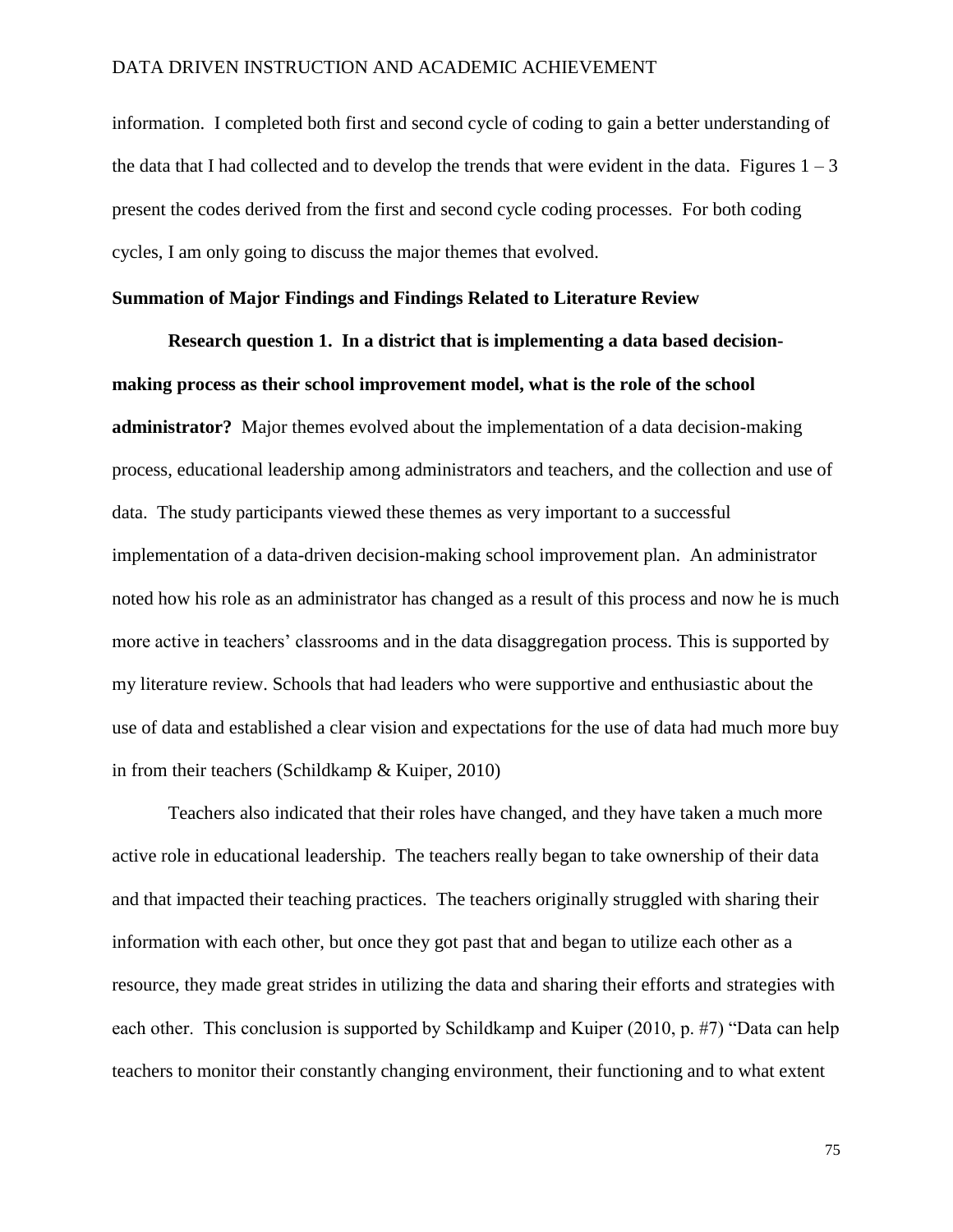curriculum aims are met and react timely and, in an evidence-based manner when problems need to be solved" (Schildkamp & Kuiper, 2010).

Another major finding that was mentioned by both groups was the importance of data and the role data have in the process. Both the administrators and teachers described formal and informal data from many different sources as the key in deciding what should be taught in the classroom and when it should be taught. The establishment of curriculum maps, a common assessment schedule, and common assessments have greatly impacted the instructional practices and given teachers a common language with which to work and support each other. Mandinach suggested student data needs to be made available in a timely and accurate manner. Triangulation of data is suggested, and it is important for teachers to view the data in light of what they see on a daily basis in the classroom (Davenport & Anderson, 2002; Goren, 2012).

Another important aspect to note regarding the use of data is the process involved in interpreting data for both groups. The interpretation of data is an acquired skill and intentional professional development was utilized with the administrators and the teachers, so they can interpret the data and formulate plans to address students' needs. The use of data to drive instruction is data literacy. "Data literacy is the ability to understand and use data effectively to inform decisions. It is a composed skill set and knowledge base that enables educators to transform data into information and ultimately into actionable knowledge" (Mandinach & Gummer, 2013, p. 30).

Each principal's relationship to the teachers was one of active participation by understanding what was happening in teachers' classrooms, facilitating the needs of the teachers, and supporting them in their endeavors to use data to drive classroom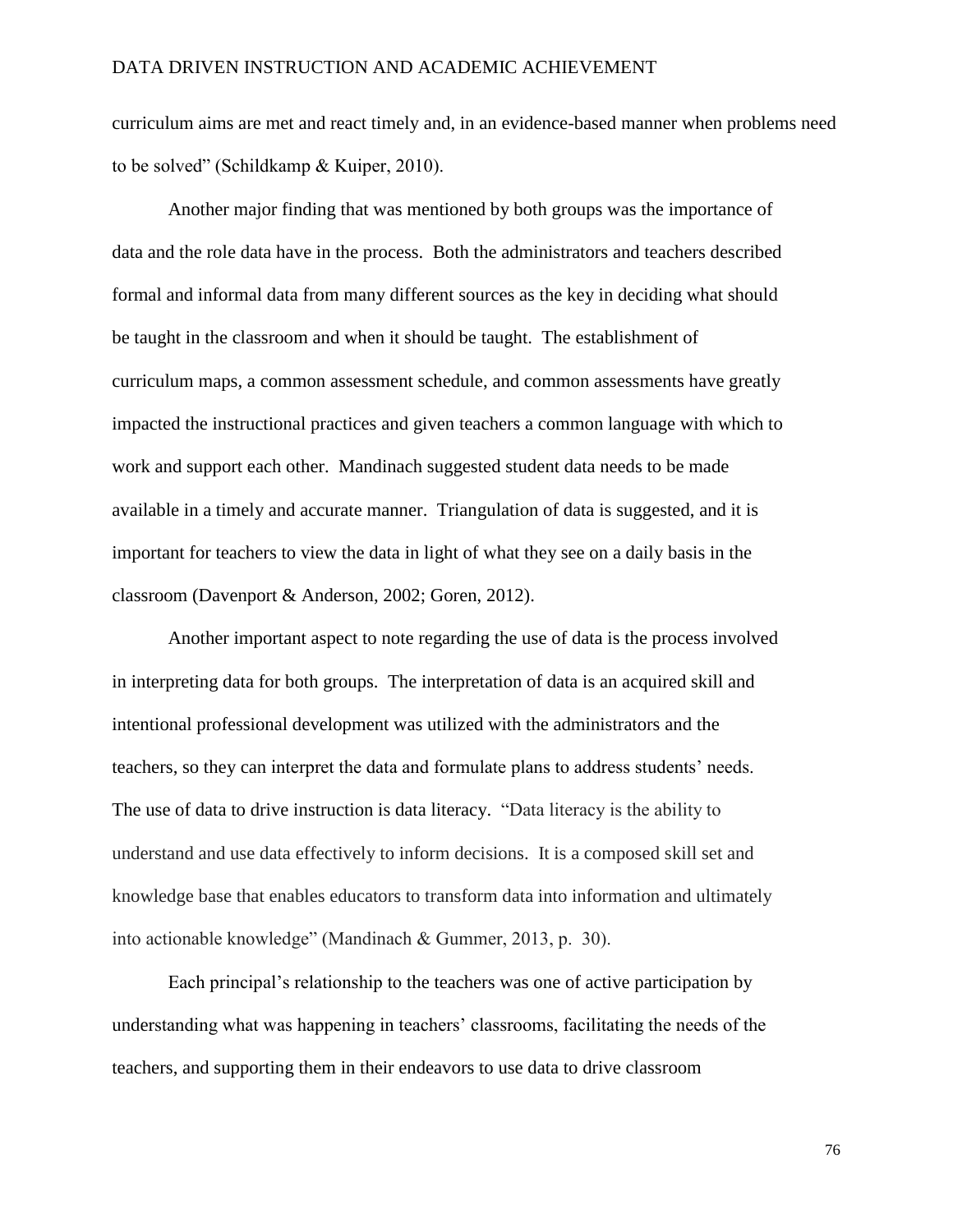instruction. The teachers' relationships to each other illustrated support and collaboration. The teachers valued time to work together and support each other with conversations based on effective teaching strategies. The teachers' relationship with data and the students fostered immediate impact on current and future lessons. The administrators' relationships with data and teachers provided professional development in the use of data to drive instruction, but also in monitoring the implementation of the process. In the literature review, Saunders and Strasser supported this finding. Teacher empowerment is not simply allowing teachers to teach whatever they want, when they want, but rather there must be a spirit of collaboration from district administrators, building administrators, and teachers (Saunders et al., 2009; Strasser, 2014).

**Research Question 2. What are the strengths as well as the barriers and concerns in the implementation of this process?** Strengths included educational leadership among administrators and teachers. Both groups felt as though this process enabled them to be more intentional and empowered them to be active leaders. DuFour and Mattos supported this finding when they asserted, "The most powerful strategy for improving both teaching and learning however, is not by micromanaging instruction but by creating the collaborative culture and collective responsibility of a professional learning community" (DuFour & Mattos, 2013, p. 37).

Another strength is the use of data to immediately impact instruction. The practice of making decisions, based on data rather than what is next in the book or the plan that has been in place for years, has changed dramatically. This includes both formal and informal data that are collected by the teachers. Data enables them to make informed decisions as to how they can meet the needs of each of their students. The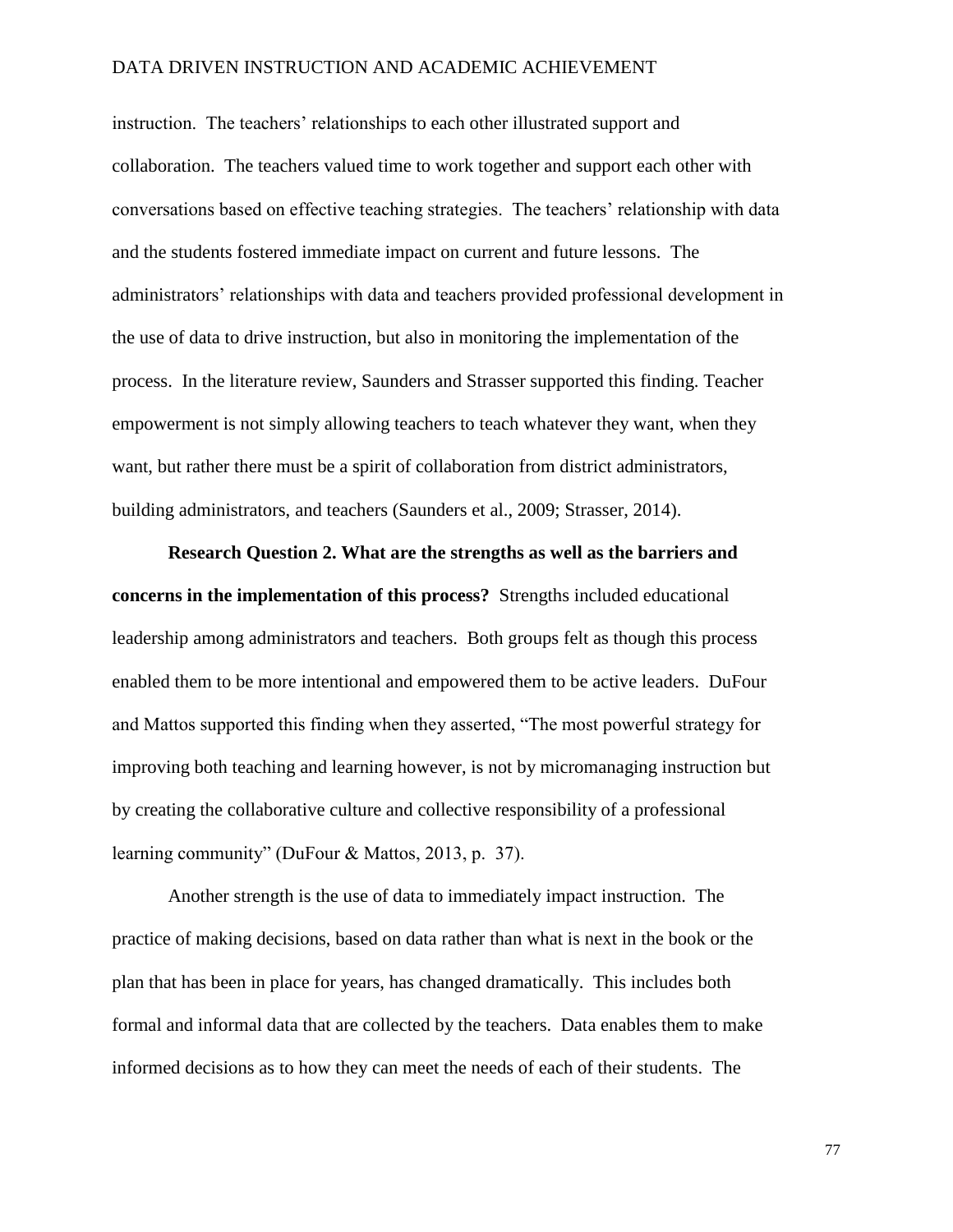literature review supported this finding; this is a change from just having data to now using the data daily to drive instruction (Davenport & Anderson, 2002). As Jensen (2013) suggested, teachers and schools are the primary factor in student achievement. Teachers have a significant impact on student learning and the ability to use the data in the classroom increases their impact on student learning.

Common practices in classrooms was also mentioned as a strength by administrators and teachers. Administrators indicated that as they visited classrooms they can see the common practices that have been discussed in the Learning Log Meeting's. Teachers also indicated they see a great benefit from being able to use the assessment data gathered from common assessments, so they can collaborate and develop a plan to address the needs of their students. This is supported by the Literature Review. "For assessment data to be useful for instructional planning they need to be current, accurate and in the hands of knowledgeable decision makers at the appropriate levels" (Mandinach et al., 2009, p. 3).

Monitoring was also noted as a strength of this process. The teachers and administrators both indicated monitoring as one of the most frequently noted themes in the cycle one coding process. Monitoring is a key component of using student data to drive instruction and it is also a key to making these essential changes. This finding was supported by DuFour, DuFour, Eaker, & Many (2006) when they famously proclaimed, "What gets monitored is what gets done" (p. 20).

Weaknesses of the model researched included monitoring and time for collaboration. Monitoring was listed as a strength but was also listed as a concern especially at the beginning of this process. As one administrator notes, at the beginning of the process, teachers were more likely to make excuses for the lack of academic progress being made by their students, but as the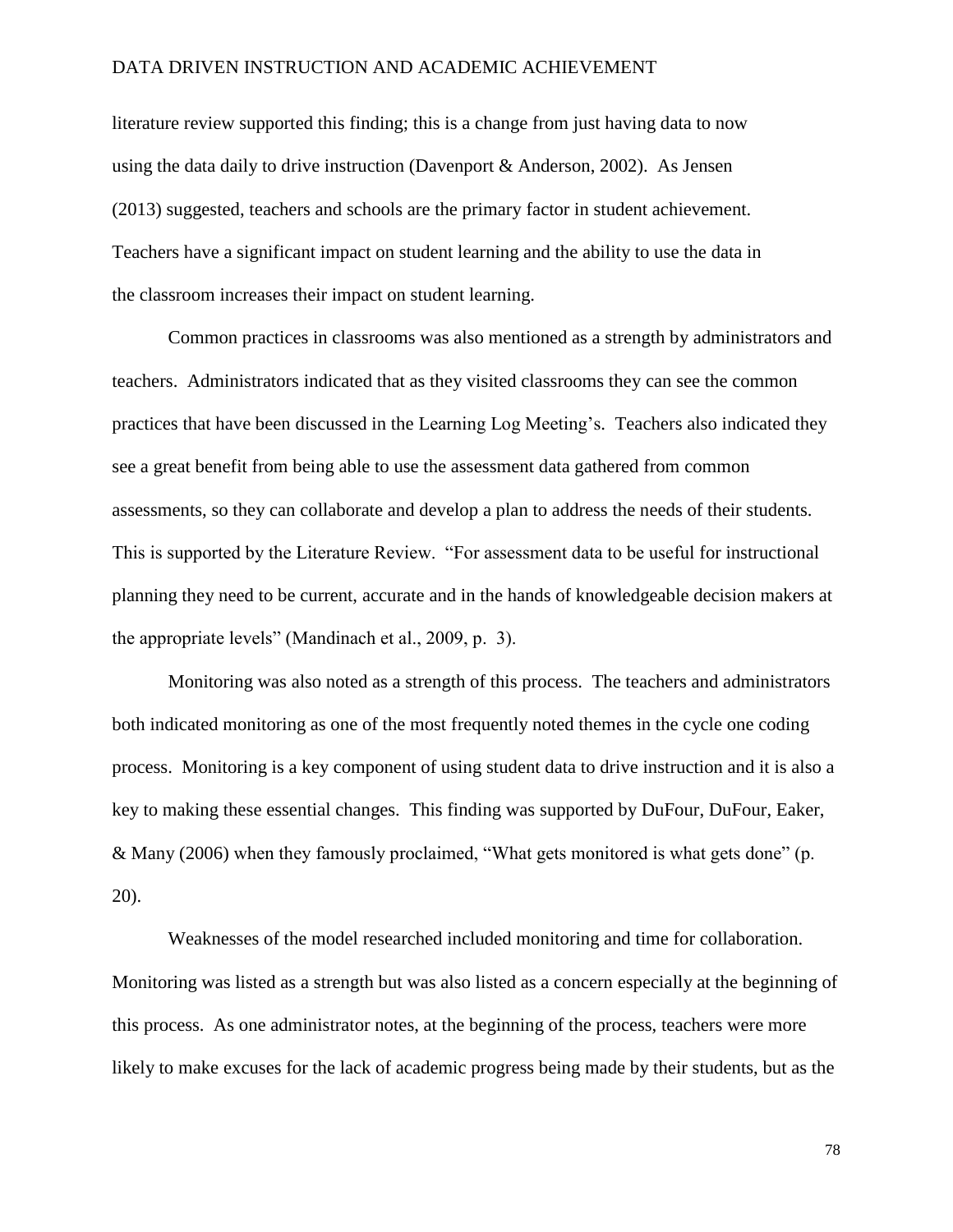teachers become more comfortable with the process, the impact on student achievement increased. Research has indicated that when teachers are provided with consistent meeting times, instructional leadership, and explicit protocols for meetings there are significant gains in academic achievement (Saunders, Goldernburg, & Gallimore, 2009; Little, 2012).

Time for collaboration was another challenge that was mentioned throughout the coding process. Teachers and administrators both indicated that time to collaborate among teachers was a critical part to this process and there needed to be a priority placed on providing the time that was needed. DuFour, Mattos, and Barnett all supported this finding in the literature review. The key is finding a way to ensure that all teachers are teaching more effectively, more frequently (DuFour & Mattos, 2013; Barnett, 2011).

### **Limitations**

Only one educational level, a high school, was a part of the research. However, this study was conducted at a school with 1,800 students and included two administrators and four English 10 teachers and four Algebra 1 teachers. For a qualitative study those two departments were well represented.

At the time the research was performed, and the data was collected, I supervised the secondary schools of this district. While I did not directly evaluate these administrators or teachers, I was responsible for their school and their student achievement. There were less weaknesses and barriers identified and perhaps the teachers and administrators would have been more explicit if an external person had done the research.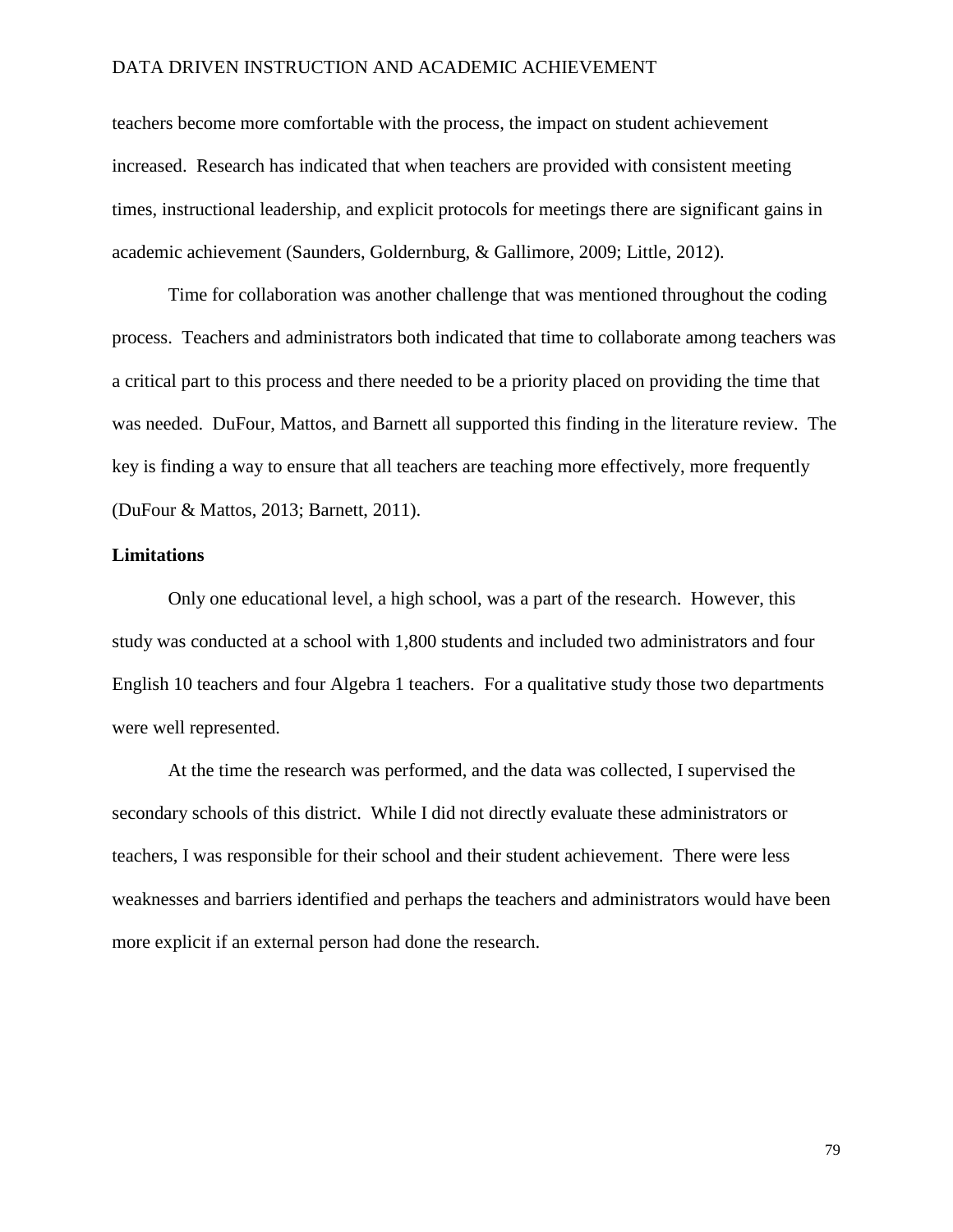#### **Implications for Action**

The findings of this study indicate that using data to make decisions in the classroom is beneficial to student achievement, but it is more than just collecting data. Administrators and teachers must be provided with professional development in data disaggregation as well as the interpretation of data. The art of analyzing and interpreting data is an acquired skill. There must be an intentional plan to provide training for the original group of teachers and administrators, but also for new teachers and administrators as they come into the school setting. Administrators must not only be proficient in analyzing the data, they must also be committed to providing time for collaboration and professional development for the teachers. As the teachers become proficient in interpreting and analyzing the data, there is a direct and immediate impact on their current and future instructional practices and plans. As the administrators grow in interpreting and analyzing data, so will their practice of monitoring the teachers' practices within their classrooms and the administrators will be able to identify the practices that are addressing the students' needs.

Educational leadership among both administrators and teachers was supported because of the implementation of a data-driven school improvement process. Both administrators and teachers felt empowered to be more intentional in their approach to student achievement and they were able to be intentional when addressing student needs. Too often in education, teachers are told to adapt to the learning style or needs of their students; yet, they are not given the tools or means by which to make changes. A data-driven process provides them with the understanding of what they need to change and how to meet the needs of their students. Administrators were empowered to more fully understand what teachers were doing in their classrooms and how the teachers were addressing the needs of the students. The teachers were also able to support each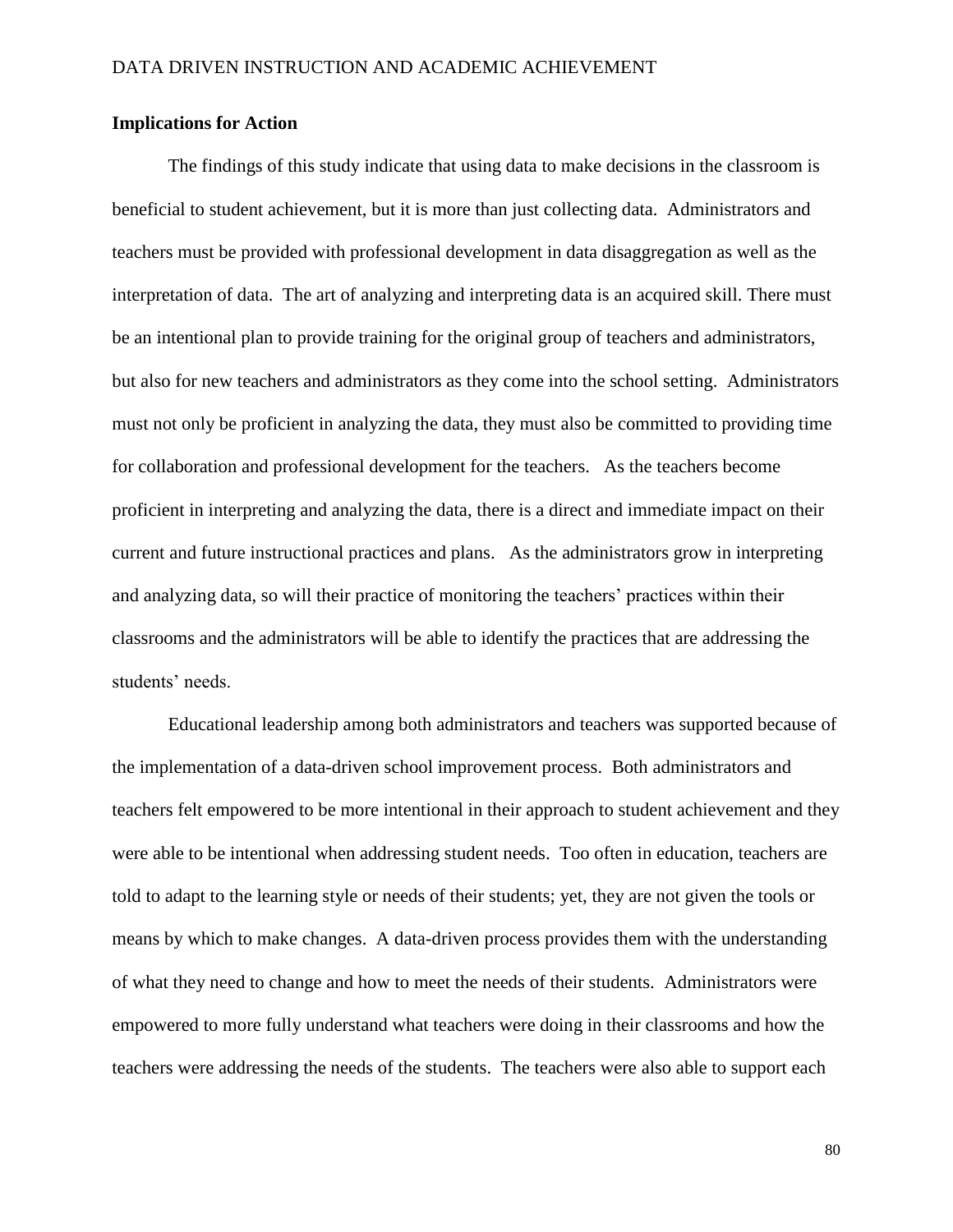other because of the common tools and practices they were utilizing to meet their students' needs and they were able to effectively collaborate.

It is also important that clear expectations are established and monitored throughout the process. Administrators must also provide common tools and mechanisms for data collection, collaboration, and instructional practices. Throughout this process the ability for teachers to work together and develop common assessments, common classroom protocols, and common teaching strategies were all identified as a strength of the process. This also permitted the administrators to more effectively monitor student achievement as well as teacher strategies and classroom practices. This provided a more focused approach to student needs and academic achievement. It also provided a collaborative culture among the teachers and administrators, which was a culture that was "us" rather than "you" or "me" when it came to student achievement.

One implication for me as a superintendent is the importance of central office support for the building level administrators and teachers as they begin to implement any type of school improvement process. It is crucial for the superintendent to work to put the structure in place to support the process as well as provide the resources necessary to ensure the necessary time is available for collaboration and planning.

### **Recommendations for Further Research**

This research was conducted at the secondary high school level, where change is more difficult. For future research I would suggest reviewing the implementation of a data-based decision model at the elementary and middle school level with a comparison of the three different levels. Each grade level has their unique approach to change and I recommend the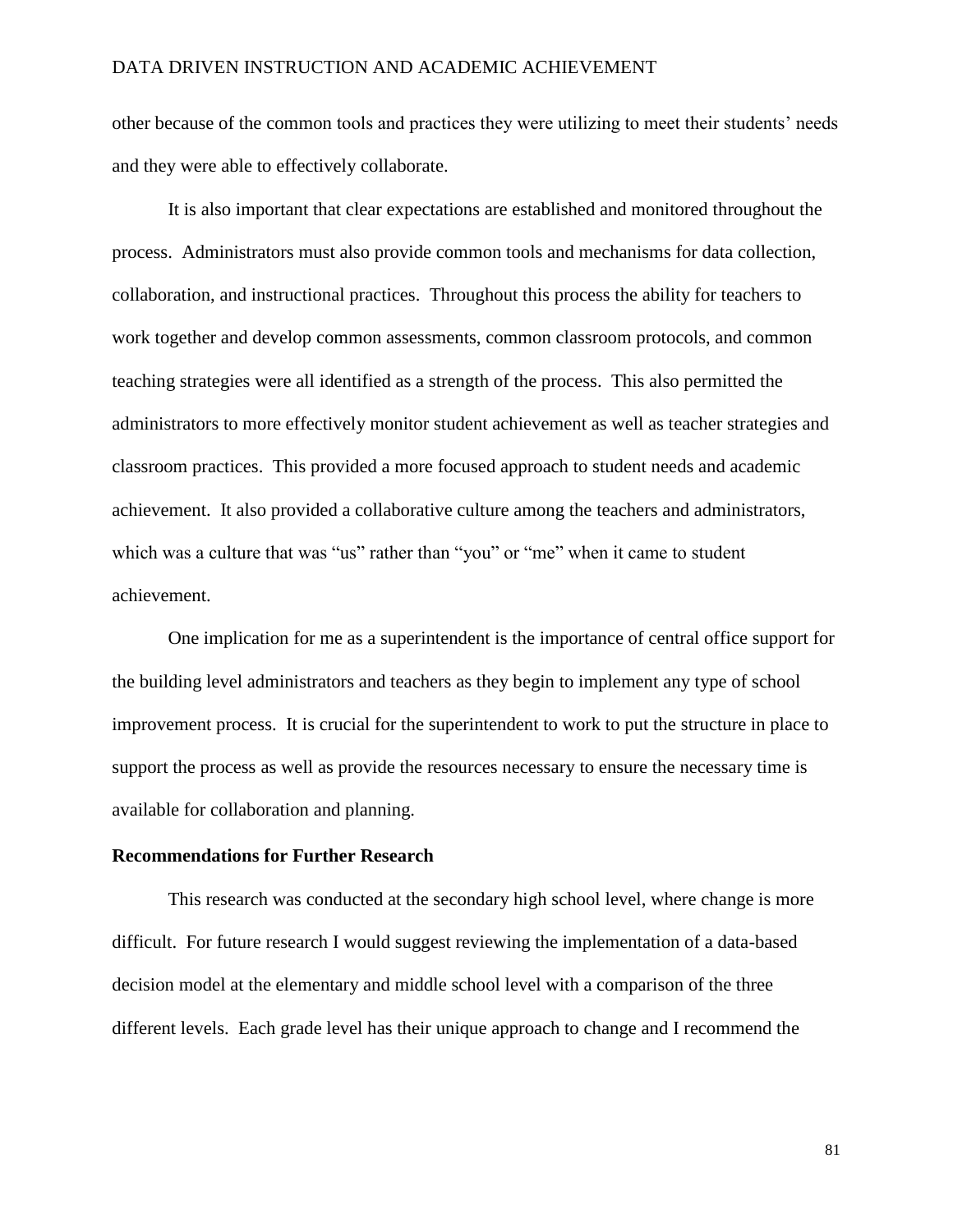comparison of the implementation and reactions of teachers and administrators. What are the similarities and differences among the different levels?

For future research I would also be more intentional about finding areas of weakness and probing for those. An outside researcher may have more success in finding additional challenges to the process.

I would also consider comparing inexperienced teachers to veteran teachers and see who are more adaptable to the process. How can school leaders better promote teachers becoming proficient in analyzing and interpreting data and then using the data to impact teaching practices and strategies within the classroom?

Another area for further consideration is the comparison of how teachers of different subjects interpret data. How do math teachers compare to English teachers as they develop data interpretation skills?

Lastly, I would recommend comparing urban schools with suburban and rural schools. When teachers are faced with a greater proportion of students from low economic status, what is the difference in teachers and how they value and utilize data?

#### **Summary**

This study in an urban high school examined the role of the school administrators and teachers in implementing a school improvement plan that utilized a data based decision-making model as well as strengths and weaknesses of the implementation. The importance of interpreting and analyzing data was apparent throughout the study as was the impact of the data on instructional practices within the classrooms. It was also clearly noted that there must be professional development related to analyzing and interpreting data as this is an acquired skill. Teachers and administrators felt empowered to be educational leaders because they had a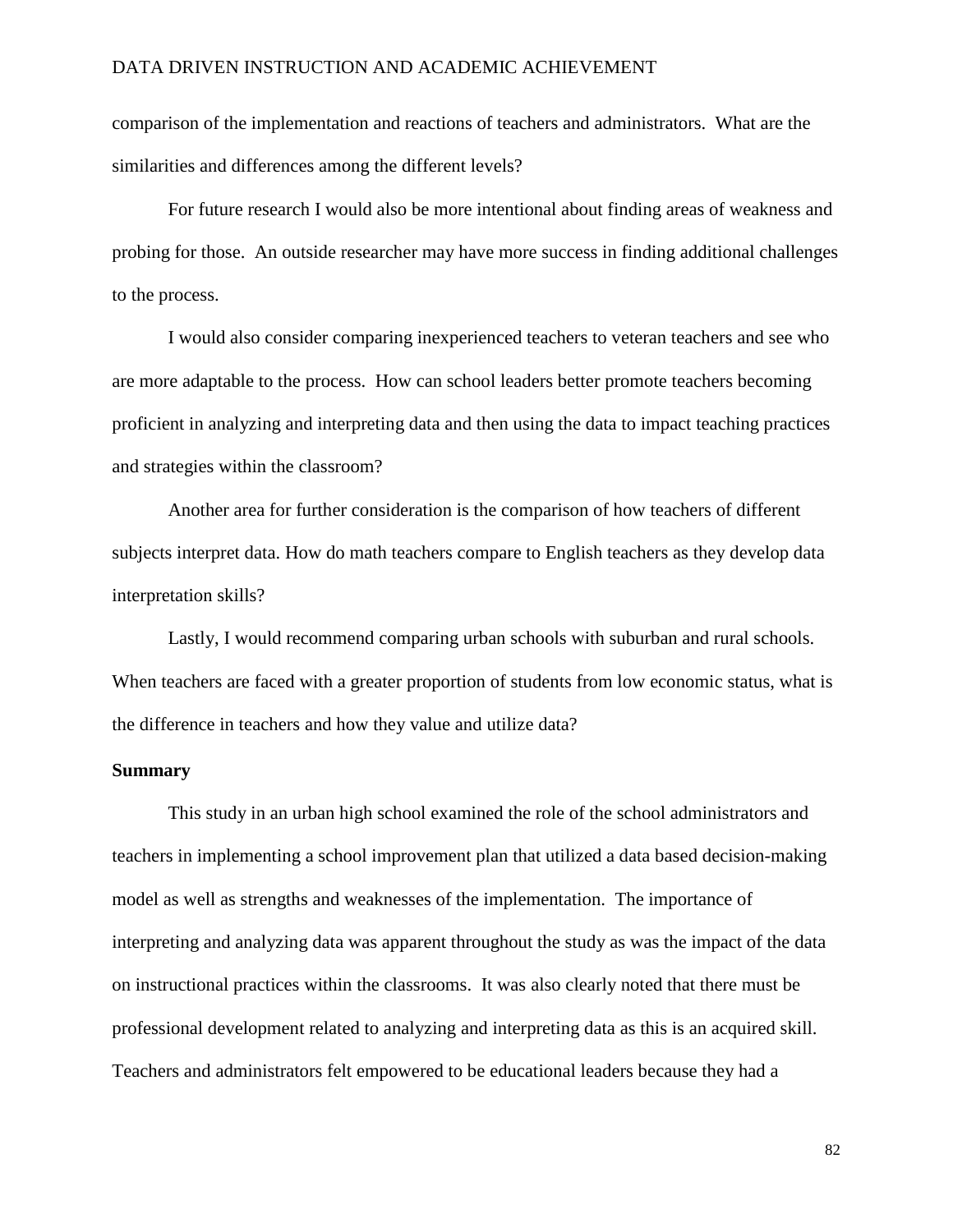mechanism by which they met their students' needs and impacted student academic achievement. The data-driven decision-making process provided an intentional collaborative approach to the education process and teachers and administrators alike were empowered to make intentional changes within the classrooms. There was also a common language because of the common tools and practices that were present in the classrooms and utilized by the teachers and administrators alike.

Although there were many positive things that emerged there were some barriers that we need to address. The monitoring of this process by administrators was intrusive to teachers, especially sharing their data with other teachers. Once the process was in place and administrators demonstrated that the data was not viewed as interpretive and teachers utilized each other as resources, the teachers were much more comfortable sharing their data. Another barrier was having time for collaboration between teachers. Administrators were committed to providing the time the teachers needed and this is an essential part of a data-driven decisionmaking process.

The data-driven decision-making process presented in this study provided examples of teachers and administrators working together to meet the needs of students. The process provided a non-threatening culture where student achievement and educational practices aligned to ensure that student needs were addressed at their individual levels and educational leadership and collaboration thrived among educators.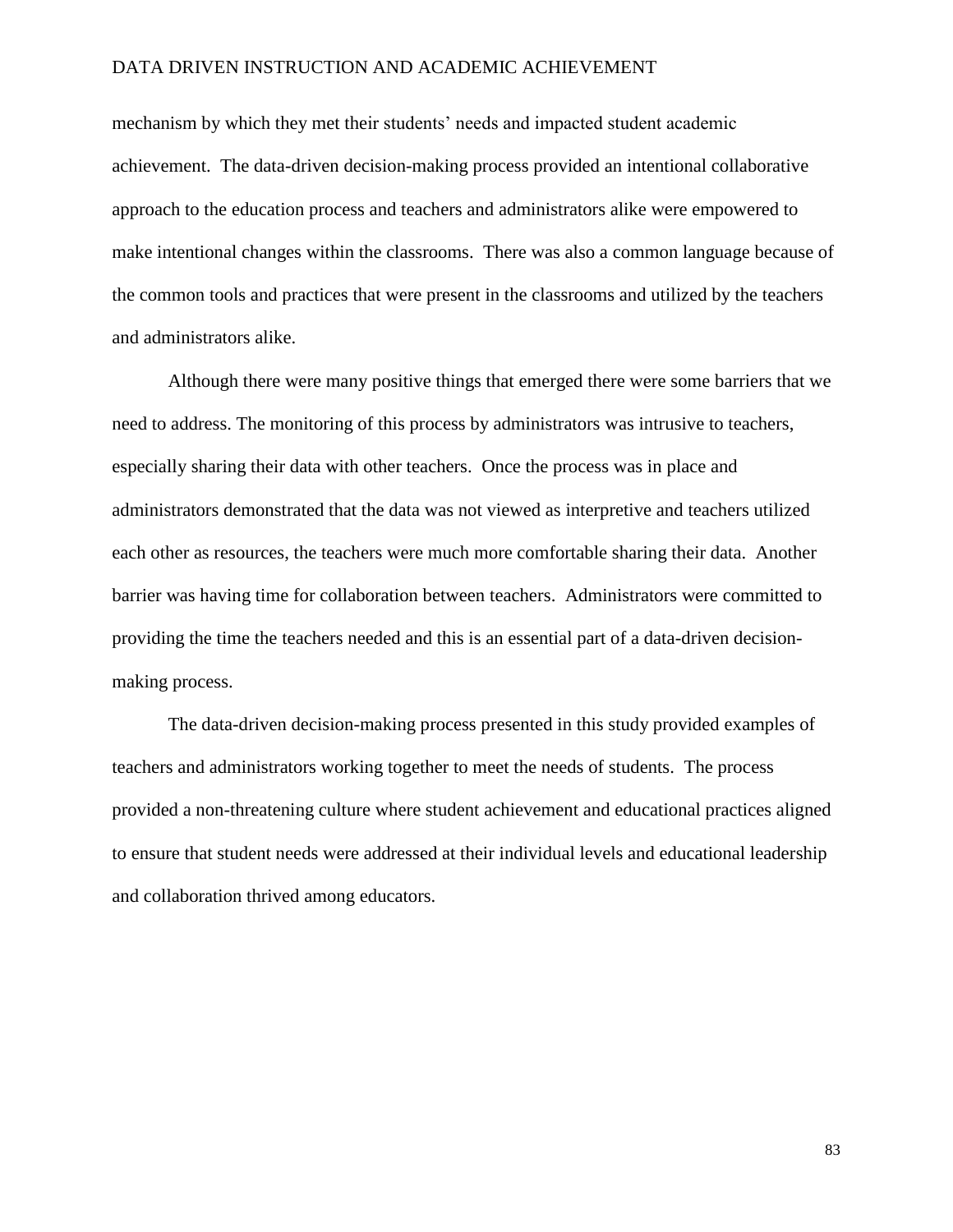#### **References**

Abrams, L. M., Pedulla, J. J., & Madaus, G. F. (2010). Views from the classroom: Teachers' opinions of statewide testing program. *Theory into Practice*, *42*(1), 18-29. http://dx. doi. org/10. 1207/s15430421tip4201\_4

*Acuity Data System.* Retrieved from University of Texas: utexas.edu

- Anagaran, J. (1999, March 1999). Reflection in an age of assessment. *Educational Leadership*, *56*(6), 71-72.
- Ball, D. L., & Forzani, F. M. (2011). Teaching skillful teaching. *Educational Leadership*, *68*(4), 40-45.
- Barnett, A. L. (2011). *Using data to inform instructional practice* (Doctoral dissertation, Mercer University). Retrieved from www.eric.ed.gov/PDF/ED523328.pdf
- Behrstock-Sherratt, E., & Rizzolo, A. (2014). Everyone at the table. *Educational Leadership*, *71*(5), 64-69.
- Bernhardt, V. L. (1998). *Data analysis for comprehensive school wide improvement*. Larchmont, NY: Eye on Education.
- Bloomberge, L. & Volpe, M. (2016). *Completing your qualitative dissertation: A road map from beginning to end.* Thousand Oaks, CA: Sage.
- Bresciani, M. J. (2010). Data-driven planning: Using assessment in strategic planning. *New Directions for Student Services*, 39-50. http://dx.doi.org/10.1002/ss.374

Brookhart, S. M. (2012). Preventing feedback fizzle. *Educational Leadership*, *70*(1), 25-29.

Brulles, D., & Winebrenner, S. (2012). Clustered for success. *Educational Leadership*, *69*(5), 41-45.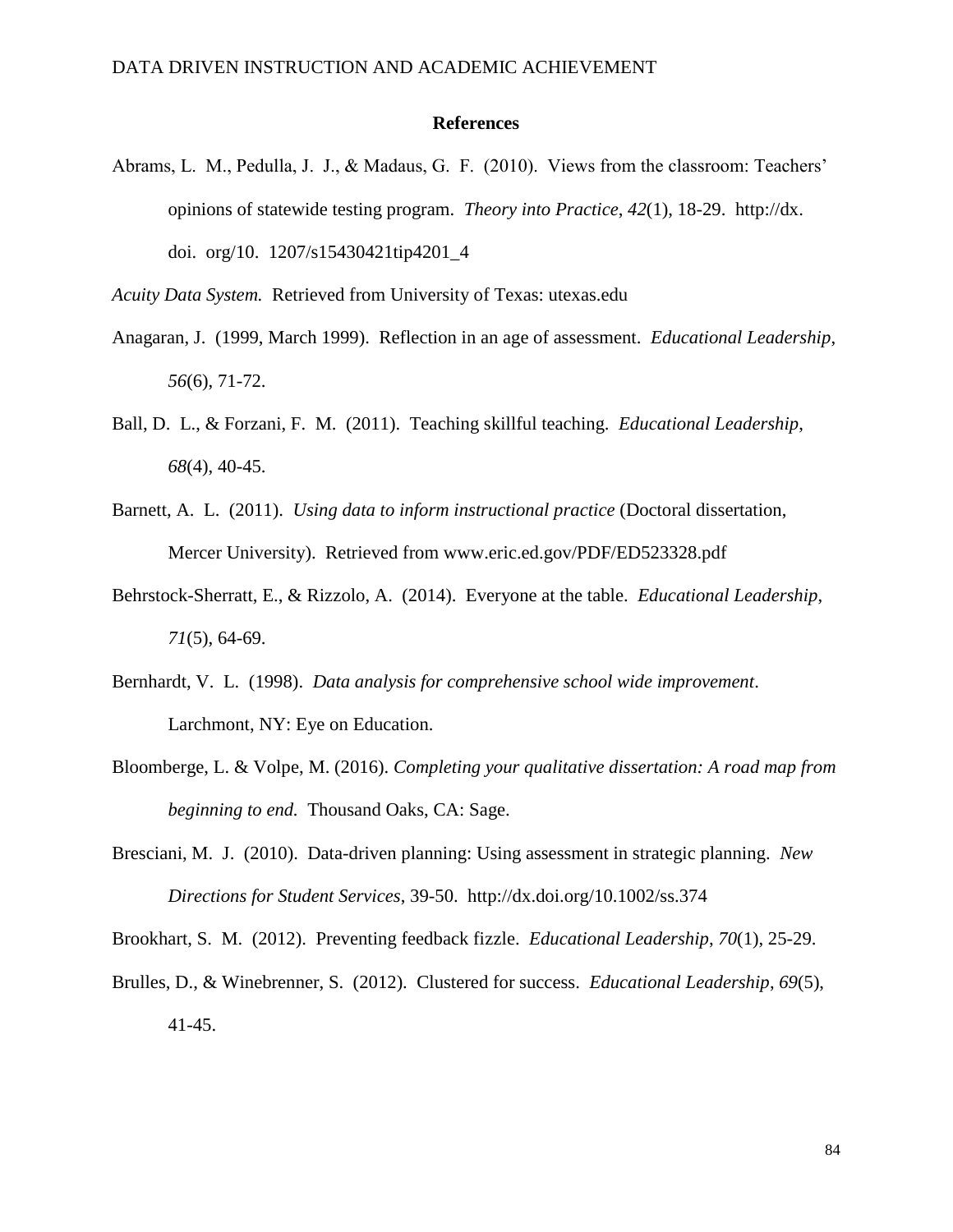- Campbell, C., & Levin, B. (2008, December 9, 2008). Using data to support educational improvement. *Educational Assessment, Evaluation and Accountability*. http://dx.doi. org/10.1007/s11092-008-9063-x
- Campbell, C., & Levin, B. (2009, February 2009). Using data to support educational improvement. *Educational Assessment, Evaluation and Accountability*, *21*(1), 47-65. http://dx.doi.org/
- Chenoweth, K. (2007). *"It's being done" academic success in unexpected schools*. Cambridge, MA: Harvard Education Press.
- Chenoweth, K. (2010). Leaving nothing to chance. *Educational Leadership*, *68*(3), 16-21.
- Chenoweth, K., & Theokas, C. (2013). How high-poverty schools are getting it done. *Educational Leadership*, *70*(7), 56-59.
- Christenbury, L. (2011). The flexible teacher. *Educational Leadership*, *68*(4), 46-50.
- Coleman, J., Campbell, E., Hobson, C., McPartland, J., Mood, A., Weinfield, F., & York, R. (1966). *Equality of educational opportunity*. Retrieved from books.google.com:
- Cuban, L. (2012). Standards vs. customization: Finding the balance. *Educational Leadership*, *69*(5), 10-15.
- Davenport, P. (2010, November). *8-Step Instructional Process*. Paper presented at the Muncie Community Schools, Muncie, IN.
- Davenport, P., & Anderson, G. (2002). *Closing the achievement gap - No excuses*. Houston, TX: APQC.
- Diamond, J. B. (2007, October 2007). Where the rubber meets the road: Rethinking the connection between high-stakes testing policy and classroom instruction. *Sociology of*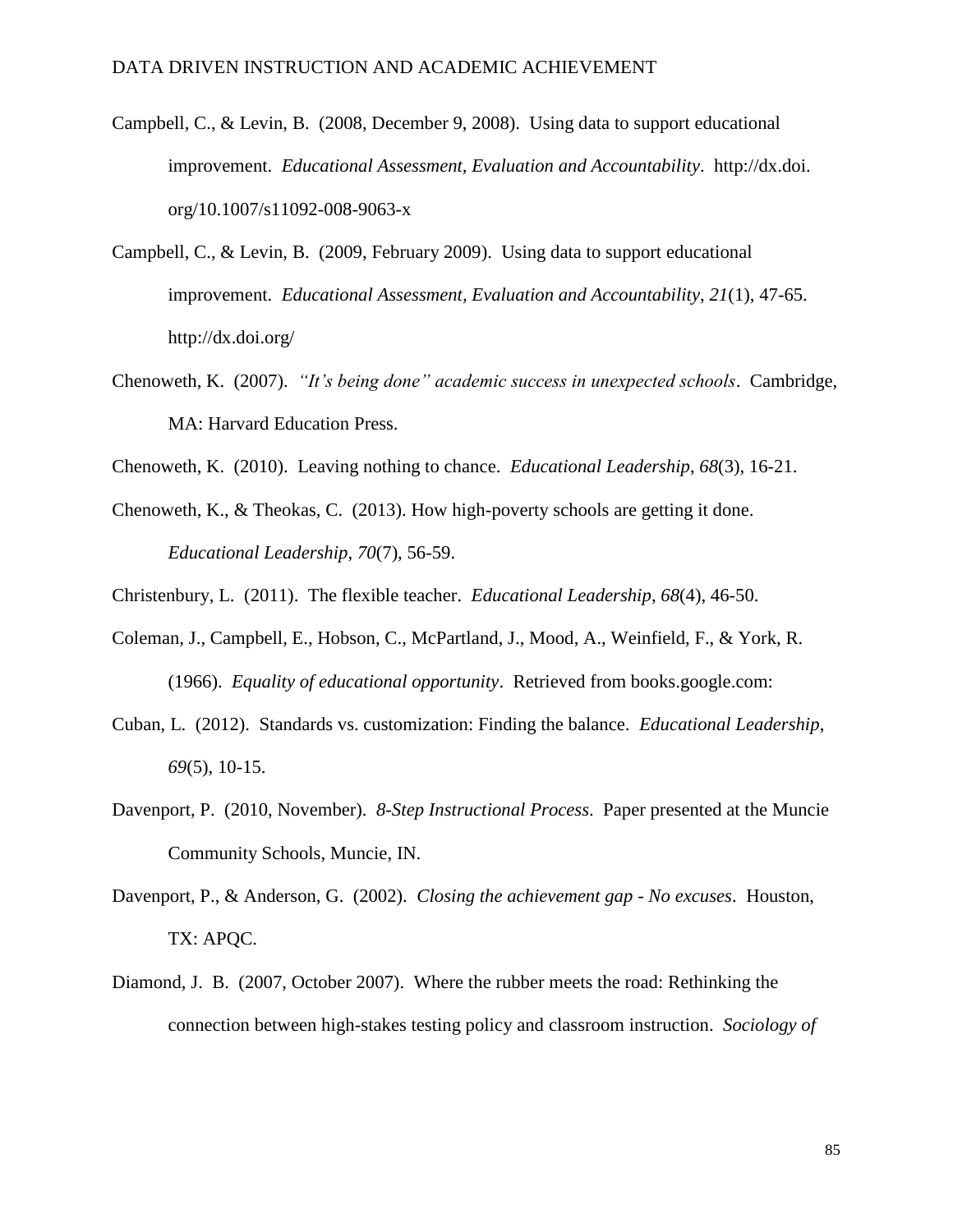*Education*, *80*(285-313), 285-313.

http://dx.doi.org/http://www.jstor.org/stable/20452714?origin=JSTOR-pdf

District Literacy Data Use Rubric. (n.d.).

ct.uoregon.edu/.../8.\_jones\_assessment\_and\_use\_of\_data\_literacy\_data\_use\_rubric\_v2\_9.

22.12 resource handout %  $20(4)$ .pdf

- Dobbertin, C. B. (2012). Just how I need to learn it. *Educational Leadership*, *69*(5), 66-70.
- DuFour, R., DuFour, R., Eaker, R., & Many, T. (2006). *Learning by doing: A handbook for professional learning communities at work*. Bloomington, IN: Solution Tree.
- DuFour, R., & Eaker, R. (1998). *Professional learning communities at work*. Alexandria, VA: ASCD.
- DuFour, R., & Mattos, M. (2013, April 2013). How do principals really improve schools? *Educational Leadership*, *70*(7), 34-40.
- Eberly Center: Teaching Excellence & Educational Innovation. (n.d.). http://www.cmu.edu/teaching/assessment/basics/formative-summative.html

Education Roundtable, art. 20-19-4 § 2 (2005).

- Elliot, S. N., & Carson, B. (2009, September 2009). What and how do states and urban districts assess leadership? *The Elementary School Journal*, *110*(1), 19-39. http://dx.doi.org/10.1086/598841
- Emerson, R. M., Fretz, R. I., & Shaw, L. L. (1995). *Writing ethnographic field notes* (2nd ed.). Chicago, IL: The University of Chicago Press.

Fahey, K. (2013). Principals who think like teachers. *Educational Leadership*, *70*(7), 66-68. Fry, S., & DeWit, K. (2011). Once a struggling student. *Educational Leadership*, *68*(4), 70-73.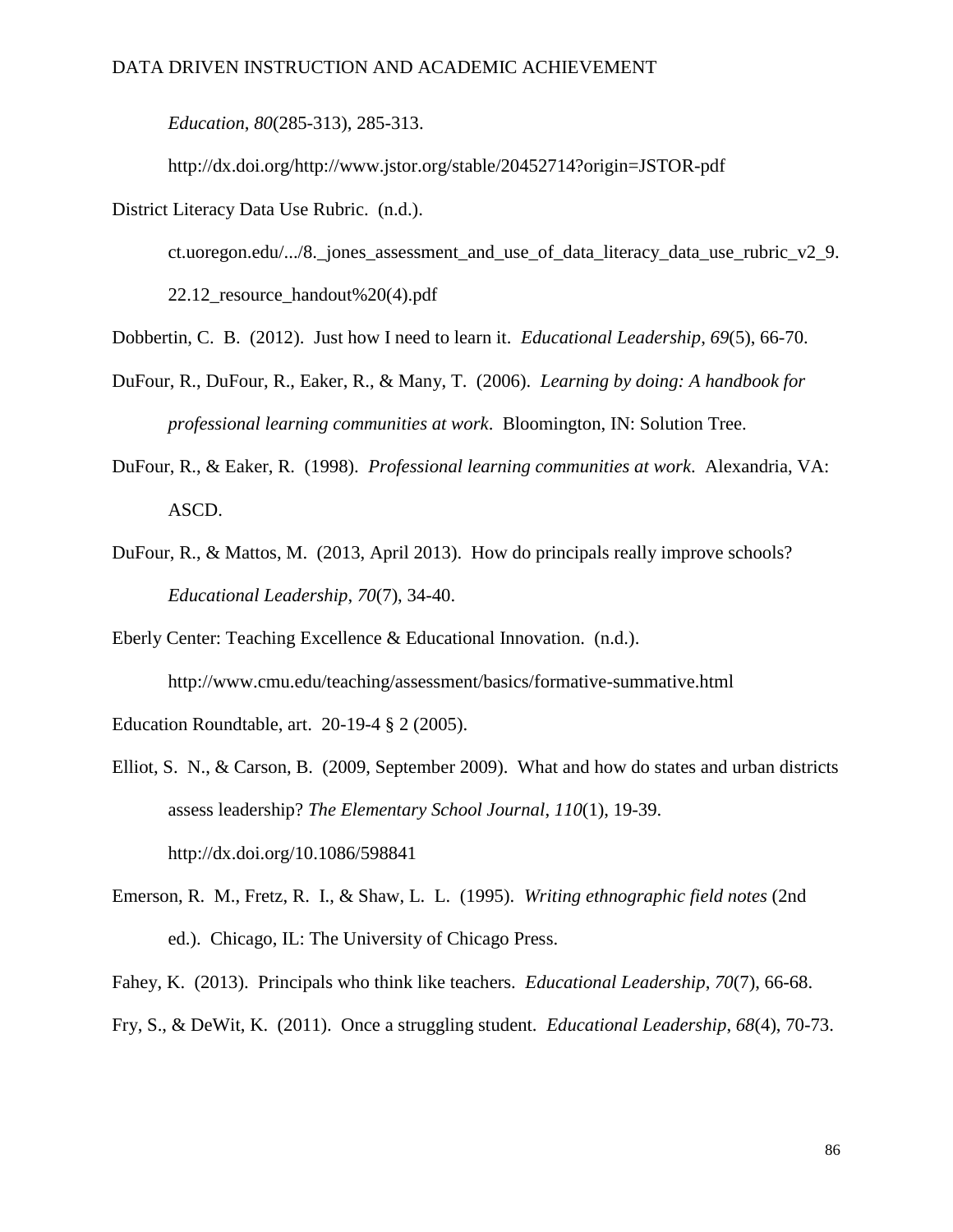- Gallucci, C. (2008, August 2008). Districtwide instructional reform: using sociocultural theory to link professional learning to organizational support. *American Journal of Education*, *114*(4), 541-581. http://dx.doi.org/www.press.uchicago.edu/ucp/journals/journal/aje.html
- Gates, G., & Robinson, S. (2009, November 2009). Delving into teacher collaboration: Untangling problems and solutions for leadership. *NASSP Bulletin*, 144-165. http://dx.doi.org/10.1177/0192636509354375
- Glaser, B. G., & Strauss, A. L. (2012). *The discovery of grounded theory: Strategies for qualitative research* (7th ed.). New Jersey: Transaction Publishers, Rutgers.
- Goodwin, B. (2014). Convert stress to challenge. *Educational Leadership*, *71*(5), 78-79.
- Goren, P. (2013, February 2012). Data, data, and more data What's an educator to do? *American Journal of Education*, *118*(2), 233-237.

http://dx.doi.org/www.press.uchicago.edu/ucp/journals/journal/aje.html

- Groenland, E. (2014). Employing the matrix method as a tool for the analysis of qualitative research data in the business domain. Retrieved from http://ssrn.com/abstract=2495330
- Hall, G. E., & Hord, S. M. (2006). *Implementing change - Patterns, principles, and potholes*. Boston, MA: Pearson Education, Inc.
- Harvey, J. (2014). Getting beyond the blame game. *Educational Leadership*, *5*(5), 24-29.
- Hiller, S. C., Tommaso, A. D., & Plucker, J. A. (2012). *The Evolution of Indiana's School Accountability System*. Retrieved from Center for Evaluation and Education Policy: http://www.ceep.indiana.edu/projects/PDF/PB\_V10N5\_2012\_EPB.pdf
- Hitch, R. (2013). Strategic data project: Transforming the use of data in education to improve student achievement. Retrieved from

http://www.gse.harvard.edu/sdp/resources/rubric.php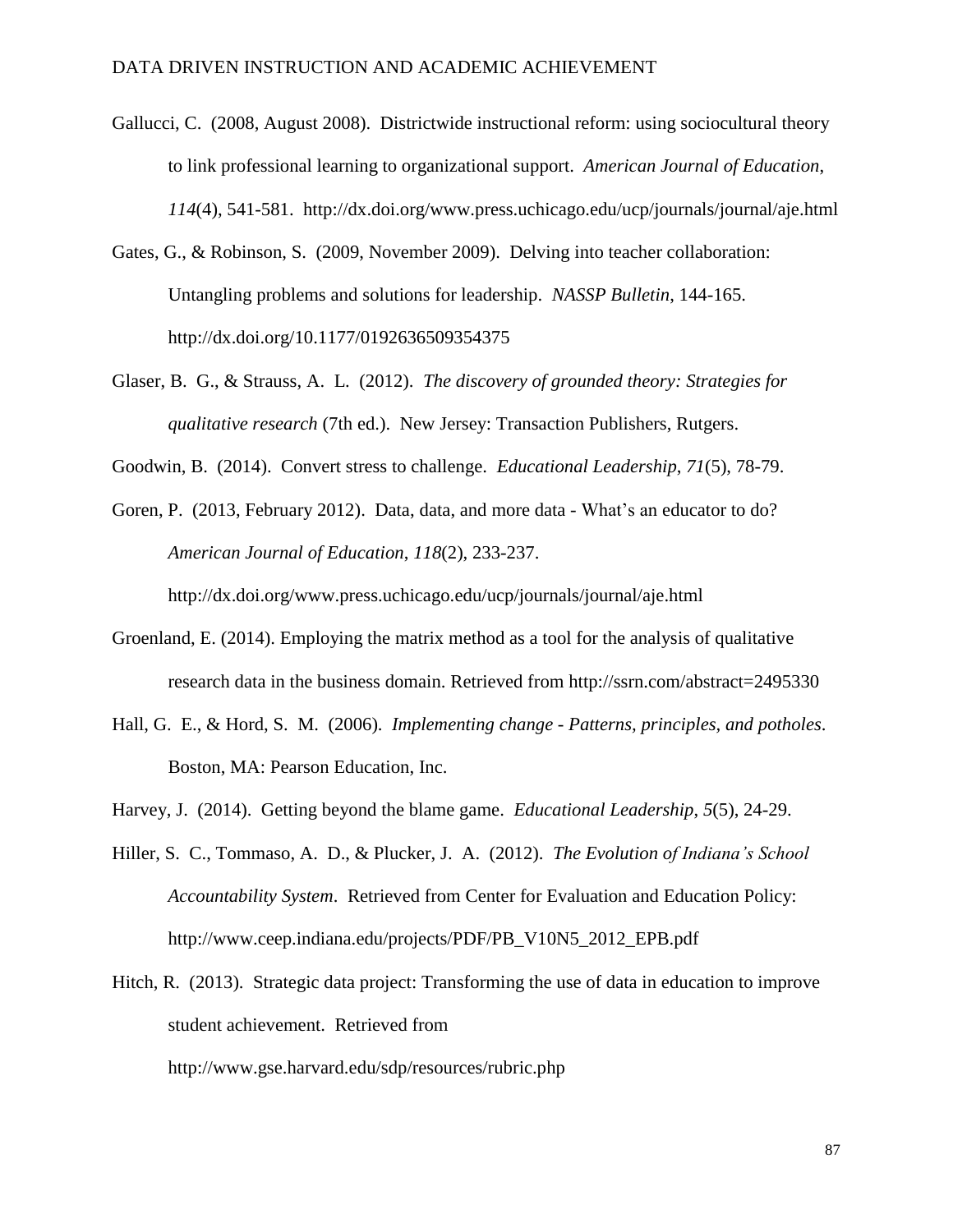Hoerr, T. R. (2010). A refreshing conversation. *Educational Leadership*, *67*(6), 89-90.

Hoge, R. D., & Coladarci, T. (1989). Teacher-based judgments of academic achievement: A review of literature. *American Educational Research Association*, *59*(3), 297-313. http://dx.doi.org/http://www.jstor.org/stable/1170184

Honig, M. I. (2008, August 2008). District central offices as learning organizations. *American Journal of Education*, *114*(4), 627-664. http://dx.doi.org/www.press.uchicago.edu/ucp/journals/journal/aje.html

Houle, J. C. (2006, February 2006). Professional development for urban principals in underperforming schools. *Education and Urban Society, 38*(), 142-159. http://dx.doi.org/eus.sagepub.com

http://dx.doi.org/www.learningpoint.org/expertise/educatorquality/genY/index.php http://www.eric.ed.gov/PDFS/ED478258. pdf

- Huberman, M., & Miles, M. (2002). *The qualitative researcher's companion.* California: Sage Publications.
- Indiana Department of Education Compass. (2014).

http://compass.doe.in.gov/dashboard/overview.aspx

Indiana Department of Education. (n.d.). http://www.doe.in.gov/assessment/istep-grades-3-8

Jaquith, A. (2013). Instructional capacity. *Educational Leadership*, *71*(2), 56-61.

- Jensen, E. (2013). How poverty affects classroom management. *Educational Leadership*, *70*(8), 24-30.
- Johnson, J. (2013). The human factor. *Educational Leadership*, *70*(7), 17-21.
- Kelly, A., & Downey, C. (2011, September 7, 2011). Professional attitudes to the use of pupil performance data in English secondary schools. *School Effectiveness and School*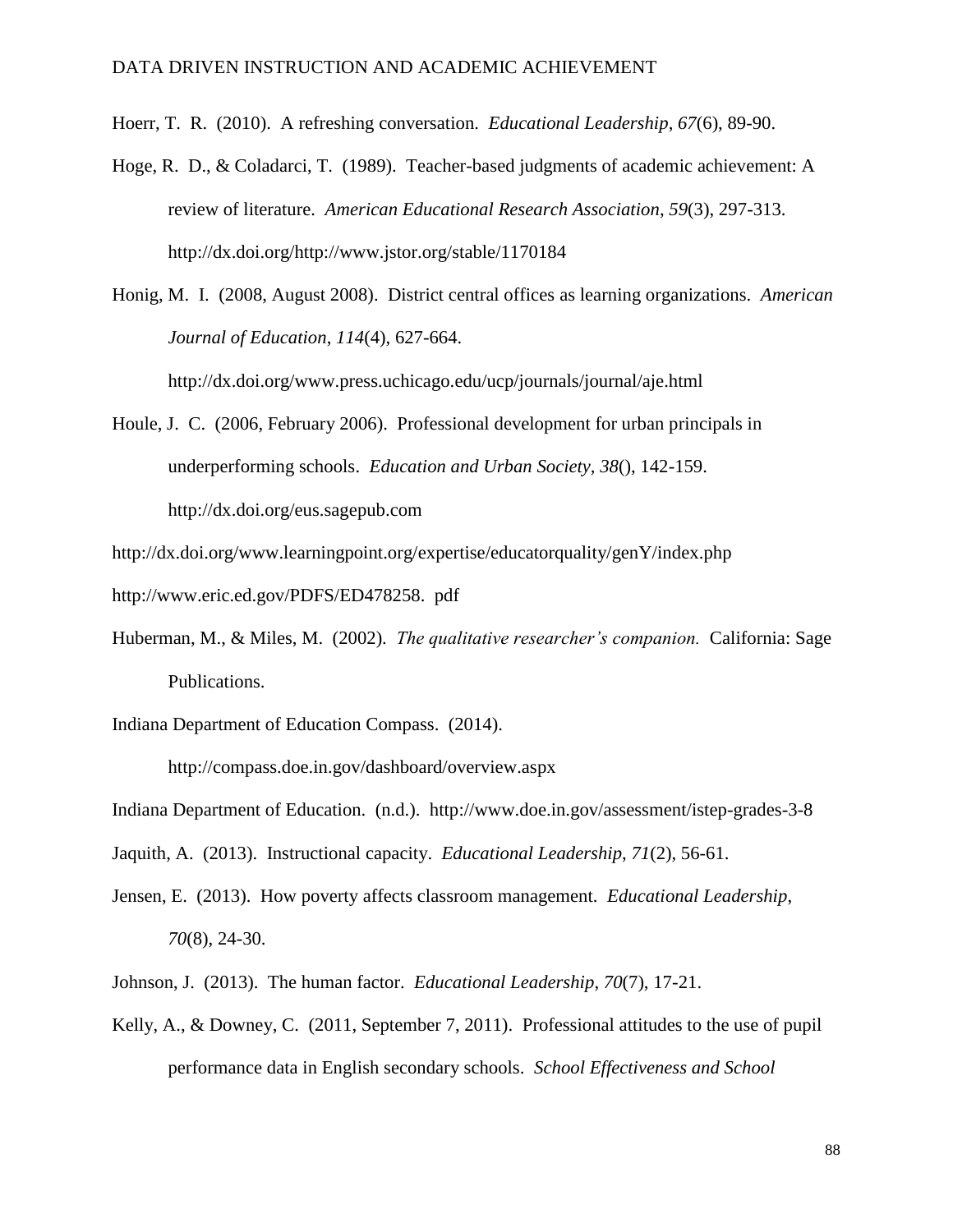*Improvement: An International Journal of Research, Policy and Practice*, *22*(4). http://dx.doi.org/www.tandfonline.com

- Laffee, S., Dawson, L. J., Alwin, L., & Yeagley, R. (2002, December 2002). Data-driven districts. *School Administrator*, *59*(11), 6.
- Little, J. W. (2012, February 2012). Understanding data use practice among teachers: The contribution of micro-process studies. *American Education Journal*, *118*(143-166), 143- 166. http://dx.doi.org/10.1086/663271
- Louis, K. S. (2008, August 2008). Learning to support improvement Next steps for research on district practice. *American Journal of Education*, *114*(4), 681-689. http://dx.doi.org/10.1086/589320
- Love, N., Stiles, K. E., Mundry, S., & DiRanna, K. (2008). Passion and principle: Ground effective data use. *Journal of Staff Development*, *29*, 10-14. http://dx.doi.org/www.learningforward.org/publications/jsd?
- Mandinach, E. B., & Gummer, E. S. (2013, January/February). A systemic view of implementing data literacy in educator preparation. *Educational Researcher*, *42*(1), 30- 37. http://dx.doi.org/10.3102/0013189X12459803
- Mandinach, E. B., & Honey, M. (2008). *Data-driven school improvement: Linking data and learning*. New York: Teachers College Press.

Mandinach, E. B., Honey, M., & Light, D. (2009). *A theoretical framework for data-driven decision-making*. Retrieved from http://www.mdecgateway.org/olms/data/resource/4955/DDDM%20Data%20to%20Know ledge.pdf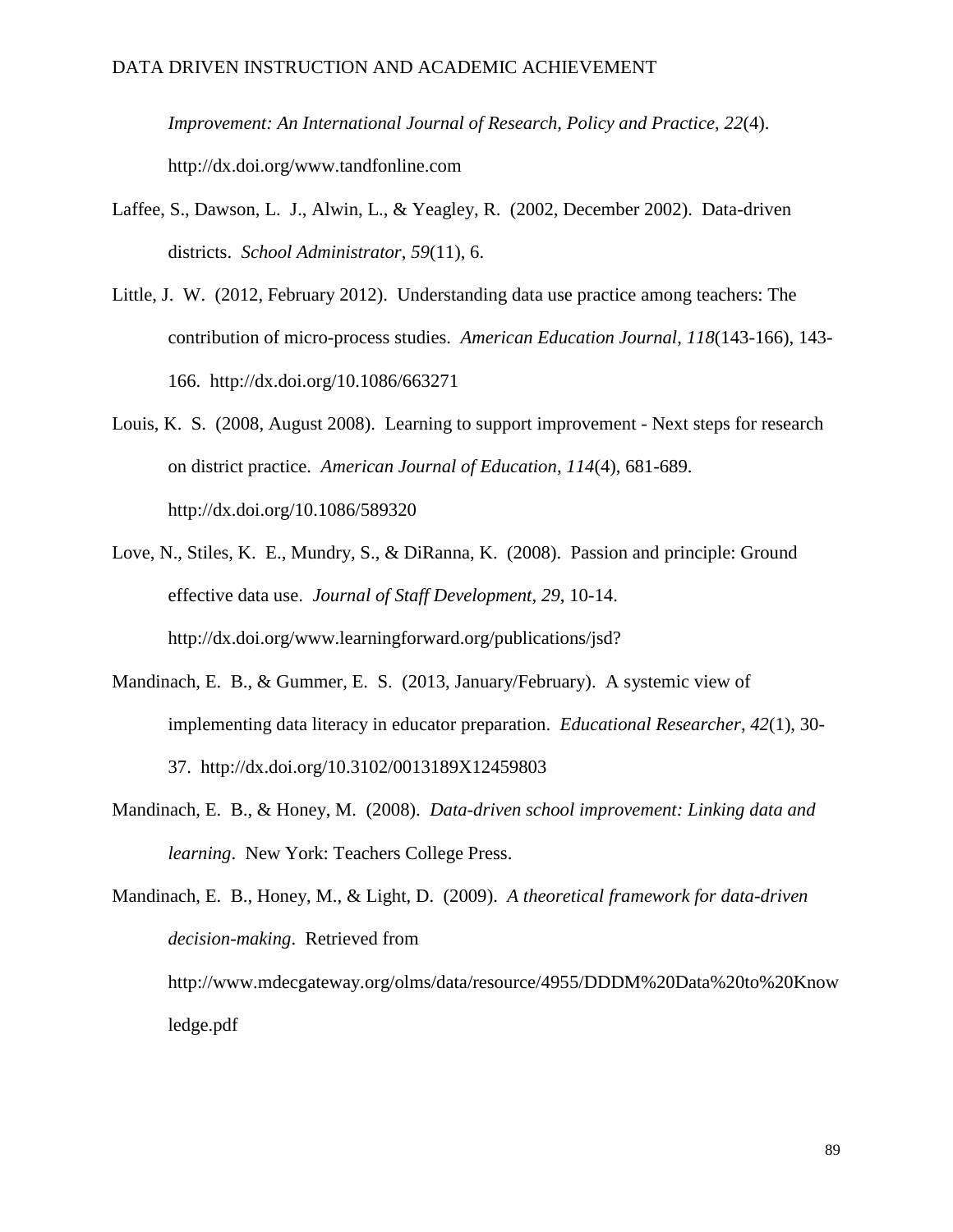- Marzano, B. J. (2013). Targets, objectives, standards: How do the fit? *Educational Leadership*, *70*(8), 82-83.
- Marzano, R. J. (2013). Planning for what students don't know. *Educational Leadership*, *71*(3), 80-81.
- Marzano, R. J., Marzano, J. S., & Pickering, D. J. (2003). *Classroom management that works*. Alexandria, VA: ASCD.
- Marzano, R. J., & Waters, T. (2009). *District leadership that works*. Bloomington, IN: Solution Tree Press.

McGraw Hill Education - CTB Acuity Website. (n.d.).

http://www.ctb.com/ctb.com/control/productFamilyViewAction?productFamilyId=444& p=products

- Mendels, P., & Mitgang, L. D. (2013). Creating strong principals. *Educational Leadership*, *70*(7), 22-29.
- Moll, K. A. (2009). *Central office data use: a focus on district and school goals* (Doctoral dissertation). Retrieved from http://repositories2.lib.utexas.edu/handle/2152/15309
- Moxley, E. (2013). A-F panel recommends new growth categories for next accountability system. Retrieved from http://indianapublicmedia.org/stateimpact/2013/10/28/af-panelrecommendation-indianas-accountability-system/
- Moxley, E. (2013). Many school districts moving away from state's teacher evaluation model. Retrieved from http://indianapublicmedia.org/stateimpact/2013/06/03/many-schooldistricts-moving-away-from-states-teacher-evaluation-model/

Murray, L. (2012). Gateways, not gatekeepers. *Educational Leadership*, *69*(7), 60-64.

Noddings, N. (2014). High morale in a good cause. *Educational Leadership*, *71*(5), 15-18.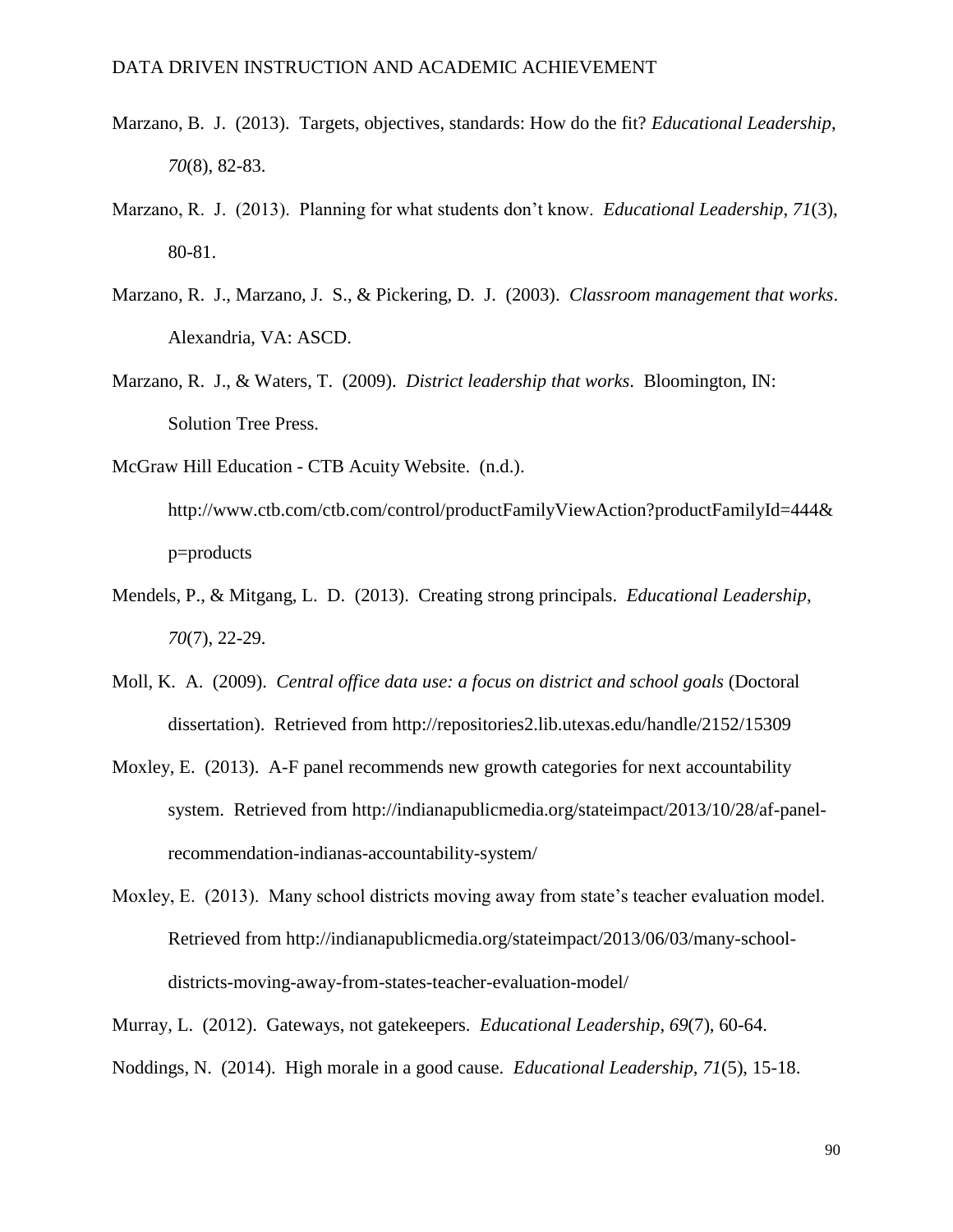- of Research, Policy and Practice. *International Journal of Research, Policy and Practice*, 415- 437. http://dx.doi.org/10.1080/09243453.2011.600525
- Pascopella, A. (2012, March). A crystal ball for student achievement. *District Administration*, *48* (n3), 62-66, 68-69. http://dx.doi.org/10.1002/ss.374

Peggy Hinckley - 8 step process. (2012). http://www.peggyhinckley.com/8\_step\_process

Popham, J. (2009). A process not a test. *Educational Leadership*, *66*(7), 85-86.

Powell, W., & Kusuma-Powell, O. (2012). Planning for personalization. *Educational Leadership*, *69*(5), 52-55.

Preparation. *Educational Researcher*, *42*(1), 30-37.

http://dx.doi.org/10.3102/0013189X12459803

Raising achievement: Alternate assessments for students with disabilities. (2005, April 11, 2005). Retrieved from

http://www2.ed.gov/news/newsletters/extracredit/2005/04/0411.html

Rakow, S. (2012). Helping gifted learners soar. *Educational Leadership*, *69*(5), 34-40.

Ravitch, D. (2002, October 30, 2002). A brief history of testing and accountability. *Hoover Digest*, 1. Retrieved from http://www.hoover.org/publications/hoover-digest/article/7286

Reeves, P. L., & Burt, W. L. (2006). Challenges in Data-Based Decision-Making: Voices from Principals. *Educational Horizons*, *85*(1), 65-71. Retrieved from http://www.pilambda.org/horizons/publications%20index.htm

Revising and updating academic standards, 20-31-3-3 Indiana Code § 15 (2005).

Rise Evaluation and Development System. (n.d.). http://www.riseindiana.org/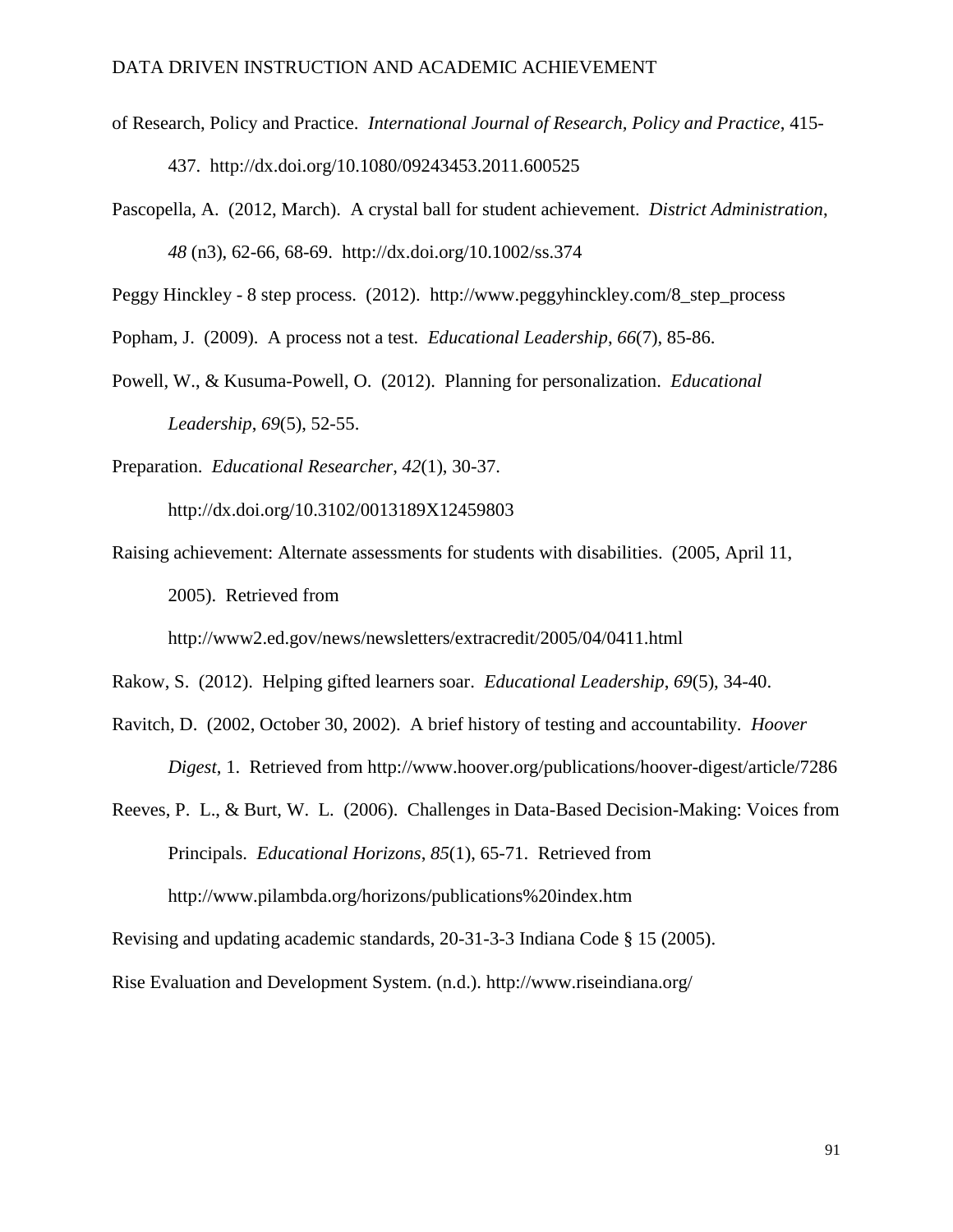Ross, J. A., & Cousins, J. B. (1995). Impact of explanation seeking on student achievement and attitudes. *The Journal of Educational Research*, *89*(2), 109-117. Retrieved from http://www.jstor.org/stable/27542019

Rothman, R. (2012). A common core of readiness. *Educational Leadership*, *69*(7), 11-15.

- Saldana, J. (2009). The coding manual for qualitative researchers. London: Sage Publications Co.
- Saunders, W., Goldernburg, C., & Gallimore, R. (2009, December 2009). Increasing Achievement by Focusing Grade-Level Teams on Improving Classroom Learning: A Prospective, Quasi-Experimental Study of Title I Schools. *American Educational Research Journal*, *46*(4), 1006-1033.

http://dx.doi.org/http://ejournals.ebsco.com/direct.asp?ArticleID=4F7F8CBF422FD8146 E3C

Schildkamp, K., & Kupier, W. (2010, April 2010). Data-informed curriculum reform: Which data, what purposes, and promoting and hindering factors. *Teaching and Teacher Education*, *26*(3), 482-496. http://dx.doi.org/Teaching and Teacher Education

Schmoker, M. (2006). *Results Now*. Alexandria, VA: ASCD.

Scholastic & Bill and Melinda Gates Foundation. (2010). *America's Teachers on America's Schools*. Retrieved from Scholastic:

http://www.scholastic.com/primarysources/pdfs/scholastic\_Gates\_0310.pdf

Shannon, P. (2004). *Saving our schools*. Retrieved from http://books.google.com/

Silverman, J. (2011). 10 Scientific laws and theories you really should know. Retrieved from http://science.howstuffworks.com/innovation/scientific-experiments/10-scientific-lawstheories.htm#page=3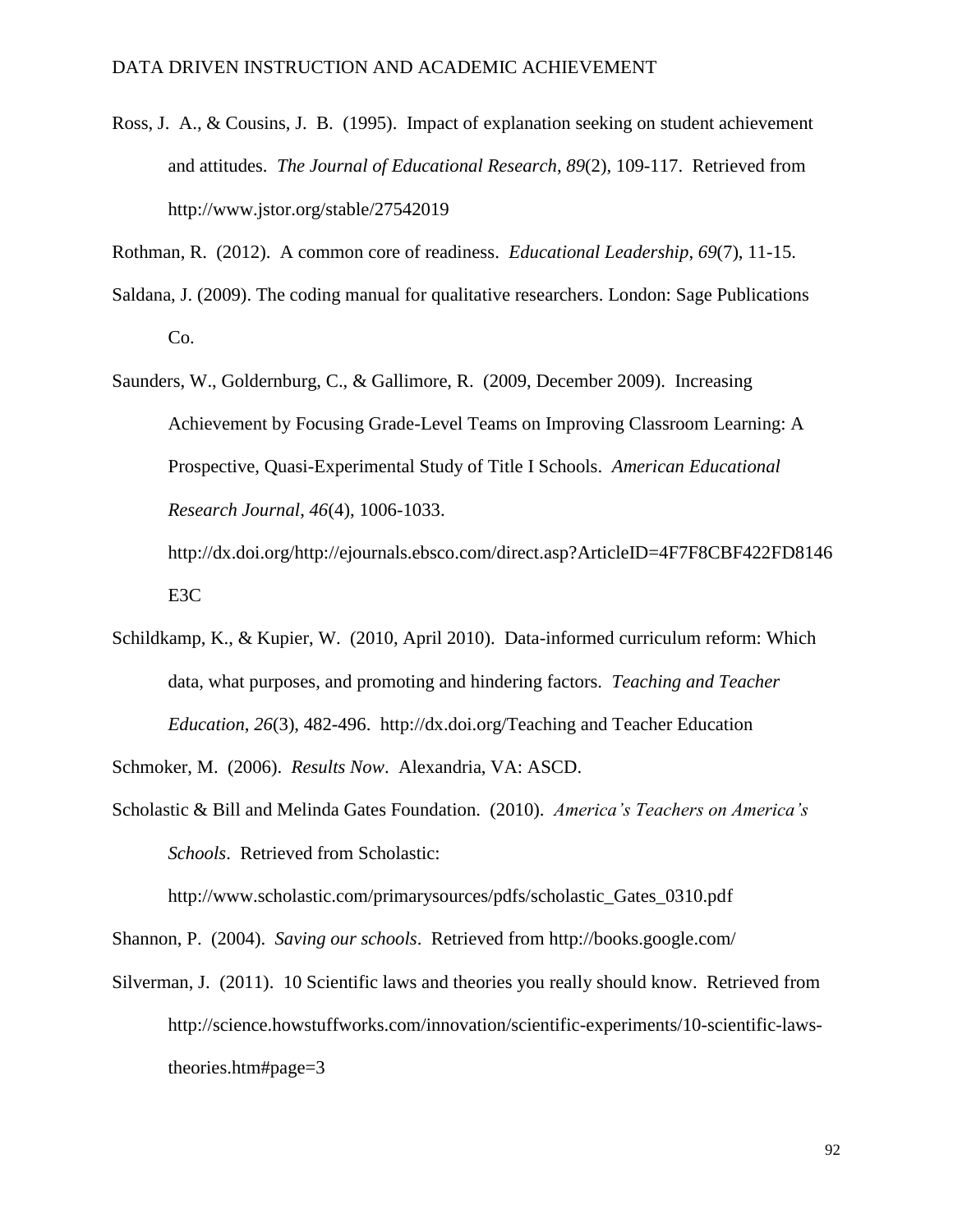- Smith, R., Johnson, M., & Thompson, K. D. (2012). Data, our GPS. *Educational Leadership*, *69*(5), 56-59.
- Steinbacher, C., & Powers, E. A. (2011, December). Coaching without a coach. *Educational Leadership*, *69*(4), 68-72. Retrieved from http://web.ebscohost.com.proxy.bsu.edu
- Sterrett, W. (2011). *Insights into action: Successful school leaders share what works*. Alexandria, VA: ASCD.
- Stewart, V. (2013). School leadership around the world. *Educational Leadership*, *70*(7), 48-54.
- Strasser, D. (2014). An open letter on teacher morale. *Educational Leadership*, *71*(5), 10-13.
- Strong, J. H. (2013). Principal evaluation from the ground up. *Educational Leadership*, *70*(7), 60-65.
- The American Student Achievement Institute website. (2006). http://asainstitute.org/InSAI-Brochure-Nov-2006.pdf
- The University of Texas at Austin, paper presented at the 2010 convention of the University Council for Educational Administration, New Orleans, LA. Retrieved from http://edadmin.edb.utexas.edu/datause/papers/Wayman\_Jimerson\_Cho\_District\_Policies \_and\_Data\_Use.pdf
- Tomlinson, C. A., & Javius, E. L. (2012). Teach up for excellence. *Educational Leadership*, *69*(5), 28-33.
- Tovani, C. (2010). When strugglers are grouped together, all the experts except the teacher are taken from the mix. *Educational Leadership*, *67*(6), 26-29.
- U.S. Department of Education. (n.d.). http://www2.ed.gov/nclb/landing.jhtml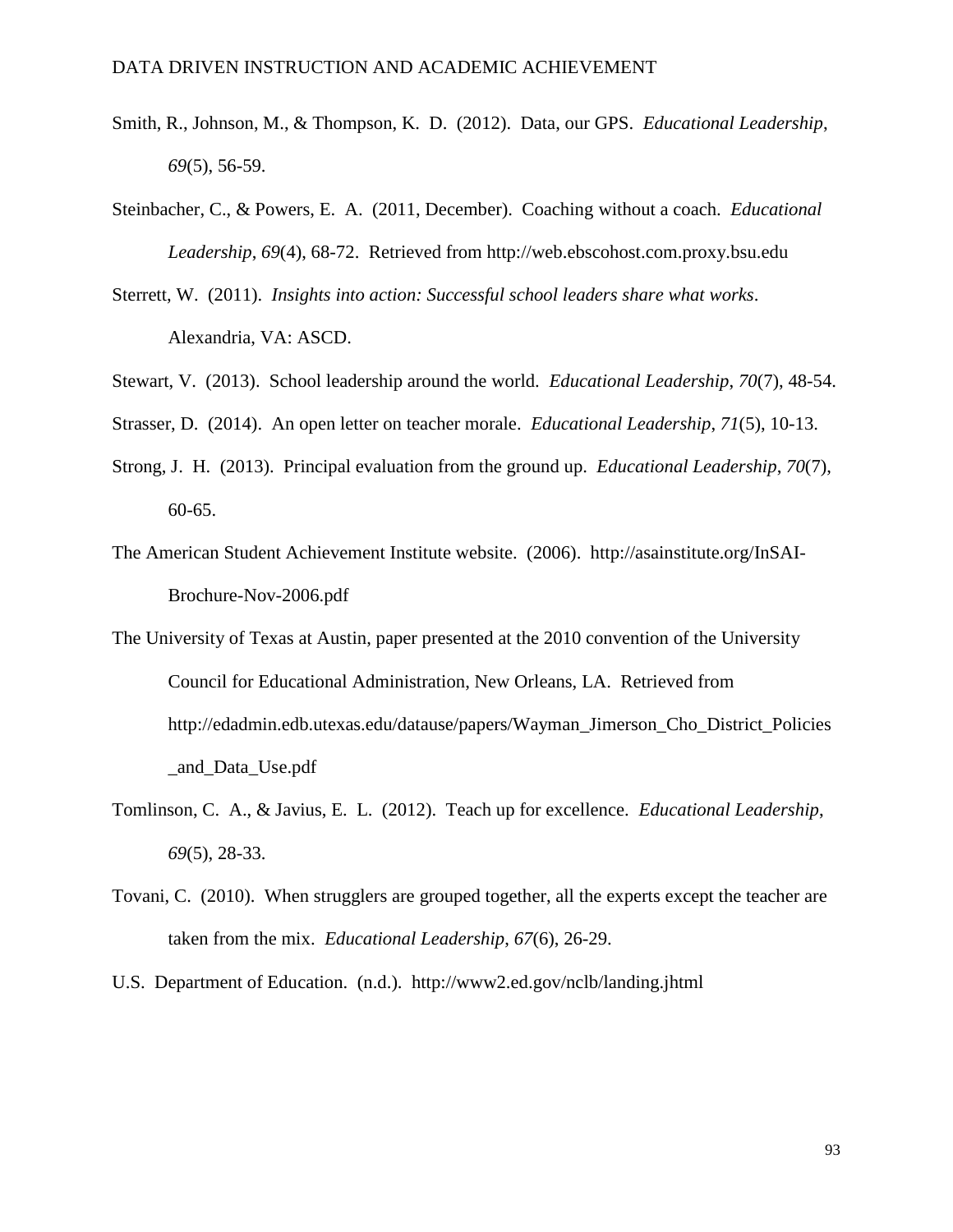- Wayman, J. C., Jimerson, J. B., & Cho, V. (2012). *District policies for the effective use of student data*. Retrieved from Univeristy of Texas Austin: http://edadmin.edb.utexas.edu/datause
- Wiggins, G. (2010). Why we should stop bashing state tests. *Educational Leadership*, *67*(6), 48-52.
- Wiggins, G. (2012). 7 keys to effective feedback. *Educational Leadership*, *70*(1), 11-16.
- Wiggins, G. (2014). How good is good enough? *Educational Leadership*, *71*(4), 10-16.
- Wiliam, D. (2012). Feedback part of a system. *Educational Leadership*, *70*(1), 31-34.
- Williams, B., Manning, J. B., Kovach, J. A., Marzano, R. J., Trumball, E., Marks, P., ... Williams, B. (2003). *Closing the Achievement Gap* (2 ed.). Alexandria, VA: ASCD.
- Willingham, D., & Daniel, D. (2012). Teaching to what students have in common. *Educational Leadership*, *69*(5), 17-21.
- *Within the context of effective data use* (Doctoral dissertation). Retrieved from http://search.proquest.com.proxy.bsu.edu/docview/305005467
- Zimmerman, K. A. (2012). What is a scientific theory? Retrieved from http://www.livescience.com/21491-what-is-a-scientific-theory-definition-of-theory.html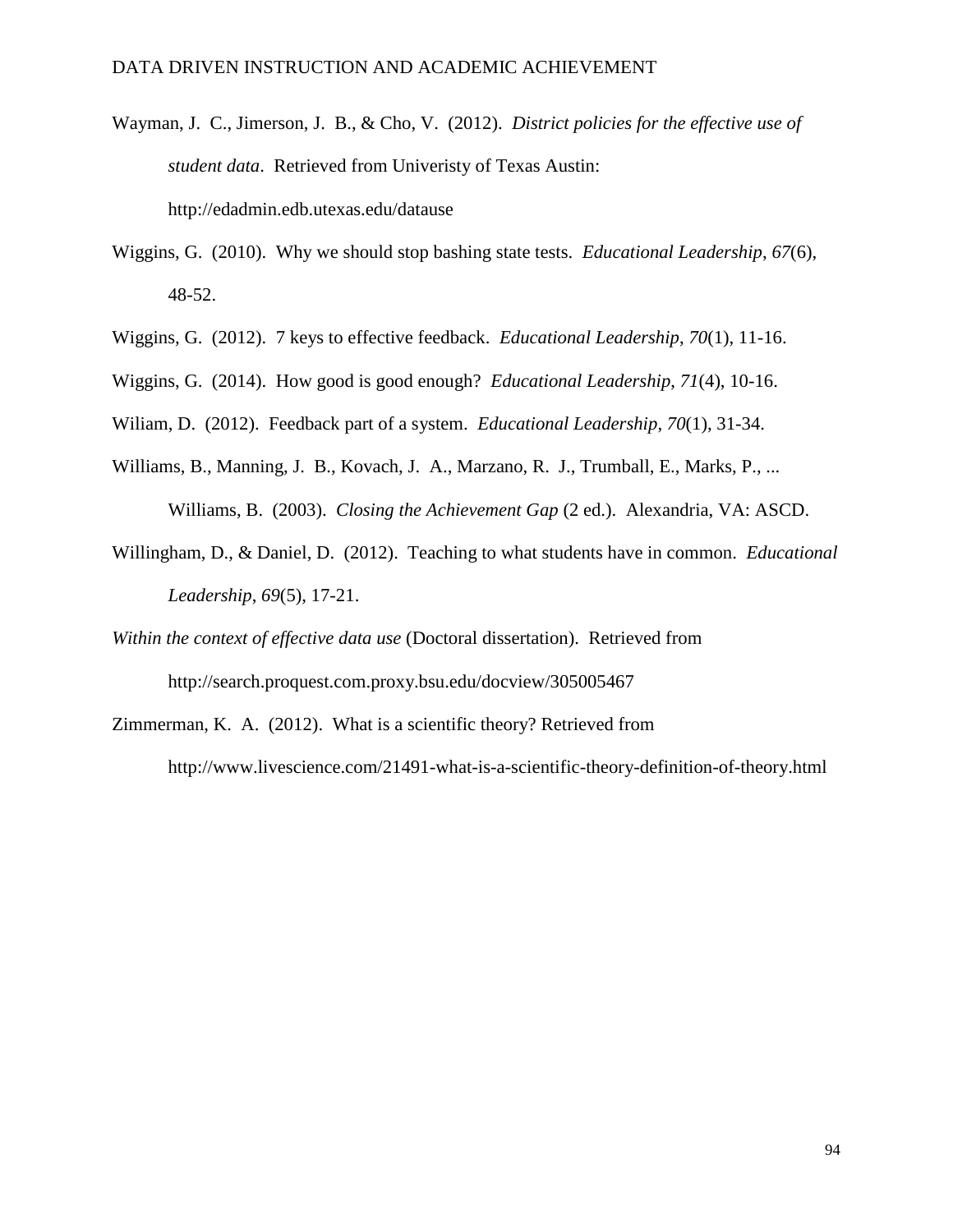## Appendix A

## IC 20-32-5 Regarding ISTEP

## **IC 20-32-5**

Chapter 5. Indiana Statewide Testing for Educational Progress

## IC 20-32-5-1

Purposes of ISTEP

 Sec. 1. The purposes of the ISTEP program developed under this chapter are as follows:

(1) To assess the strengths and weaknesses of school performance.

(2) To assess the effects of state and local educational programs.

 (3) To compare achievement of Indiana students to achievement of students on a national basis.

 (4) To provide a source of information for state and local decision makers with regard to educational matters, including the following:

(A) The overall academic progress of students.

(B) The need for new or revised educational programs.

(C) The need to terminate existing educational programs.

(D) Student readiness for postsecondary school experiences.

(E) Overall curriculum development and revision activities.

(F) Identifying students who may need remediation under IC 20-32-8.

(G) Diagnosing individual student needs.

(H) Teacher education and staff development activities.

*As added by P.L.1-2005, SEC.16. Amended by P.L.246-2005, SEC.176.*

# **IC 20-32-5-2**

# **Subject areas**

Sec. 2. ISTEP program testing shall be administered in the following subject areas:

(1) English/language arts.

(2) Mathematics.

(3) Science, in grade levels determined by the state board.

(4) Social studies, in grade levels determined by the state board.

*As added by P.L.1-2005, SEC.16.*

# **IC 20-32-5-3**

## **Content of tests**

Sec. 3. To carry out the purposes described in section 1 of this chapter, each English/language arts and mathematics test developed for use under the ISTEP program test must include the following:

 (1) A method of testing basic skills appropriate for the designated grade level, including multiple choice questions.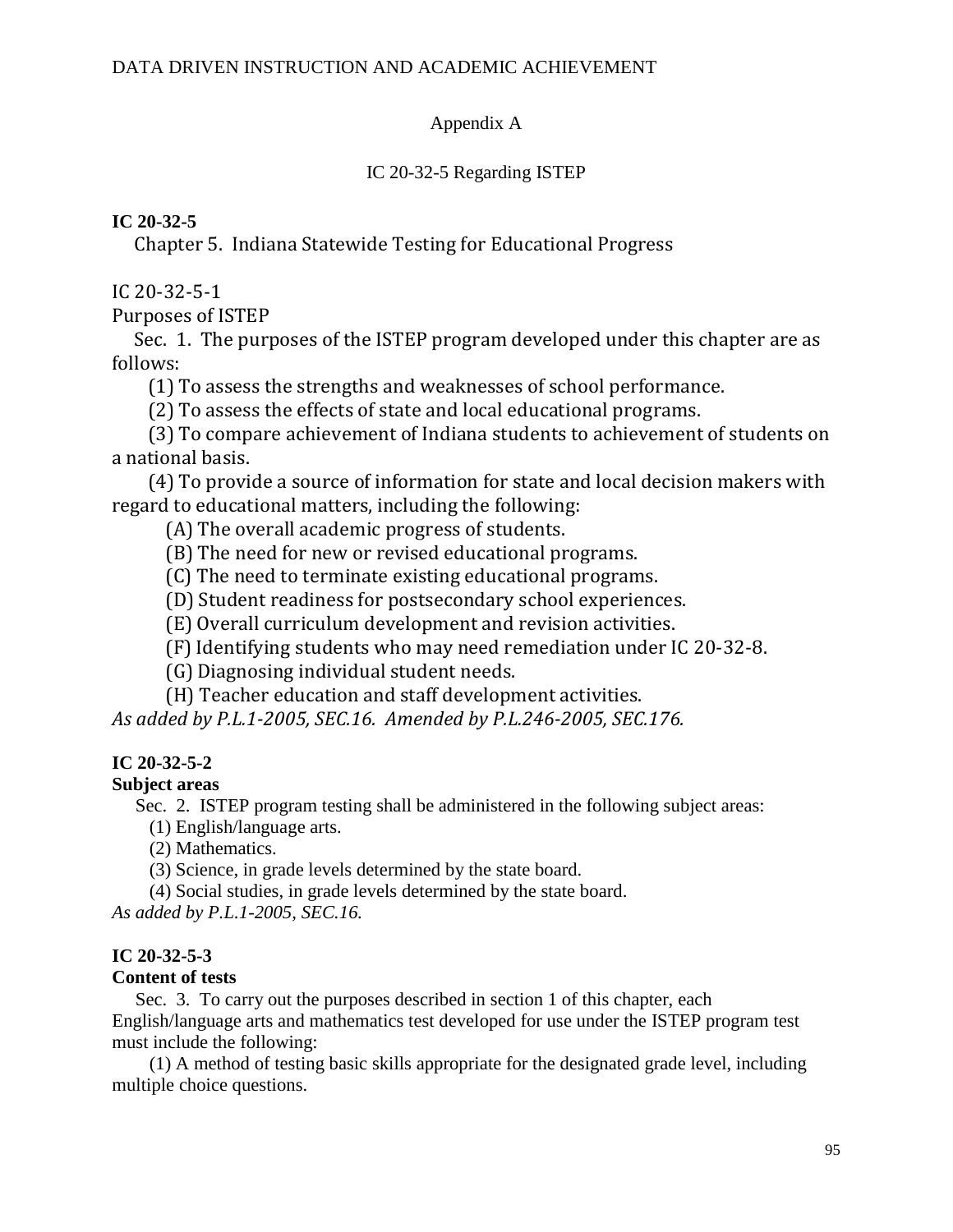(2) A method of testing applied skills appropriate for the designated grade level, including short answer or essay questions and the solving of arithmetic or mathematical problems.

 (3) A method of testing and grading that will allow comparison with national and international academic standards.

*As added by P.L.1-2005, SEC.16.* 

## **IC 20-32-5-4**

### **Duties of board, state superintendent, and department**

Sec. 4. (a) The state board shall:

(1) authorize the development and implementation of the ISTEP program; and

 (2) determine the date on which the statewide testing is administered in each school corporation.

 (b) The state superintendent is responsible for the overall development, implementation, and monitoring of the ISTEP program.

 (c) The department shall prepare detailed design specifications for the ISTEP program that must do the following:

(1) Take into account the academic standards adopted under IC 20-31-3.

 (2) Include testing of students' higher level cognitive thinking in each subject area tested. *As added by P.L.1-2005, SEC.16*

IND CODE § 20-32-5-16 addressed the needs of students with disabilities and the state

assessment system.

### **IC 20-32-5-16**

#### **Children with disabilities**

Sec. 16. (a) A student who is a child with a disability (as defined in IC 20-35-1-2) shall be tested under this chapter with appropriate accommodations in testing materials and procedures unless the individuals who develop the child's individualized education program determine that testing or a part of the testing under this chapter is not appropriate for the student and that an alternate assessment will be used to test the student's achievement.

 (b) Any decision concerning a student who is a child with a disability (as defined in IC 20-35- 1-2) regarding the student's:

(1) participation in testing under this chapter;

(2) receiving accommodations in testing materials and procedures;

(3) participation in remediation under IC 20-32-8; or

(4) retention at the same grade level for consecutive school years;

shall be made in accordance with the student's individualized education program in compliance with the ISTEP program manual and federal law.

*As added by P.L.1-2005, SEC.16.*

In 2005 the U.S. Department of Education passed a new policy that permitted states to

create alternate assessments for students with disabilities.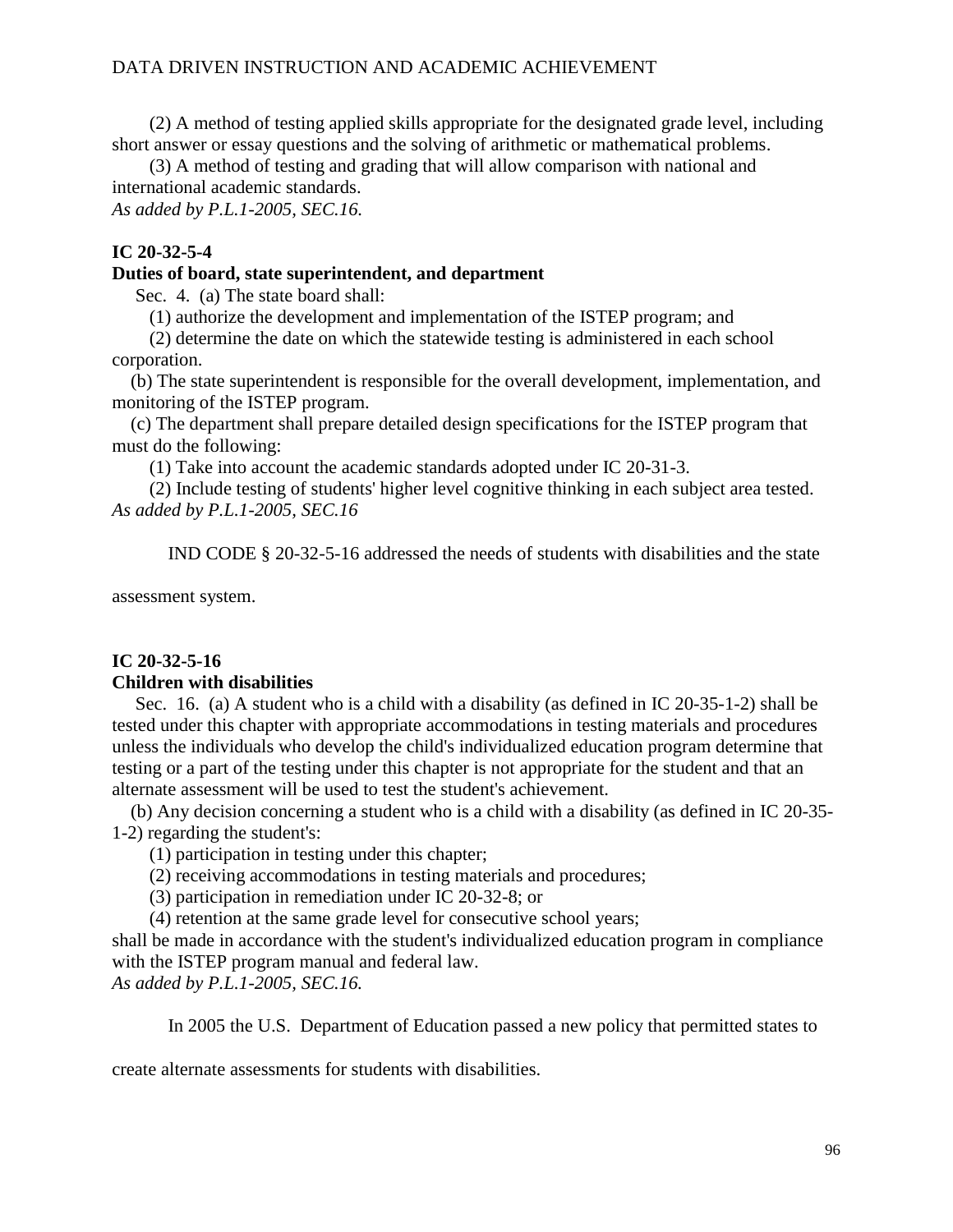The U.S. Department of Education recently announced a new policy with respect to students with persistent academic disabilities under the bipartisan No Child Left Behind (NCLB) education reform law.

**New Policy:** States may develop modified academic achievement standards and use alternate assessments based on those standards for students who have persistent academic disabilities and are served under the Individuals with Disabilities Education Act. States may include proficient scores from such assessments in making adequate yearly progress (AYP) decisions but those scores will be capped at 2% of the total tested population. This provision does not limit how many students may be assessed against modified achievement standards. Individualized education program (IEP) teams will make the decision about which individual students should take such an assessment.

**Continued Policy:** States may continue to use alternate assessments based on alternate achievement standards for students with the most significant cognitive disabilities. States may continue to include proficient scores from such assessments in making AYP decisions and those scores will still be capped at 1% of the total tested population. Proficiency for all other students above the 1% and 2% cap will be measured against grade-level achievement standards. IEP teams will continue making the decision about which individual students should take such an assessment. ("U.S. Department of Education," 2005, para. 2)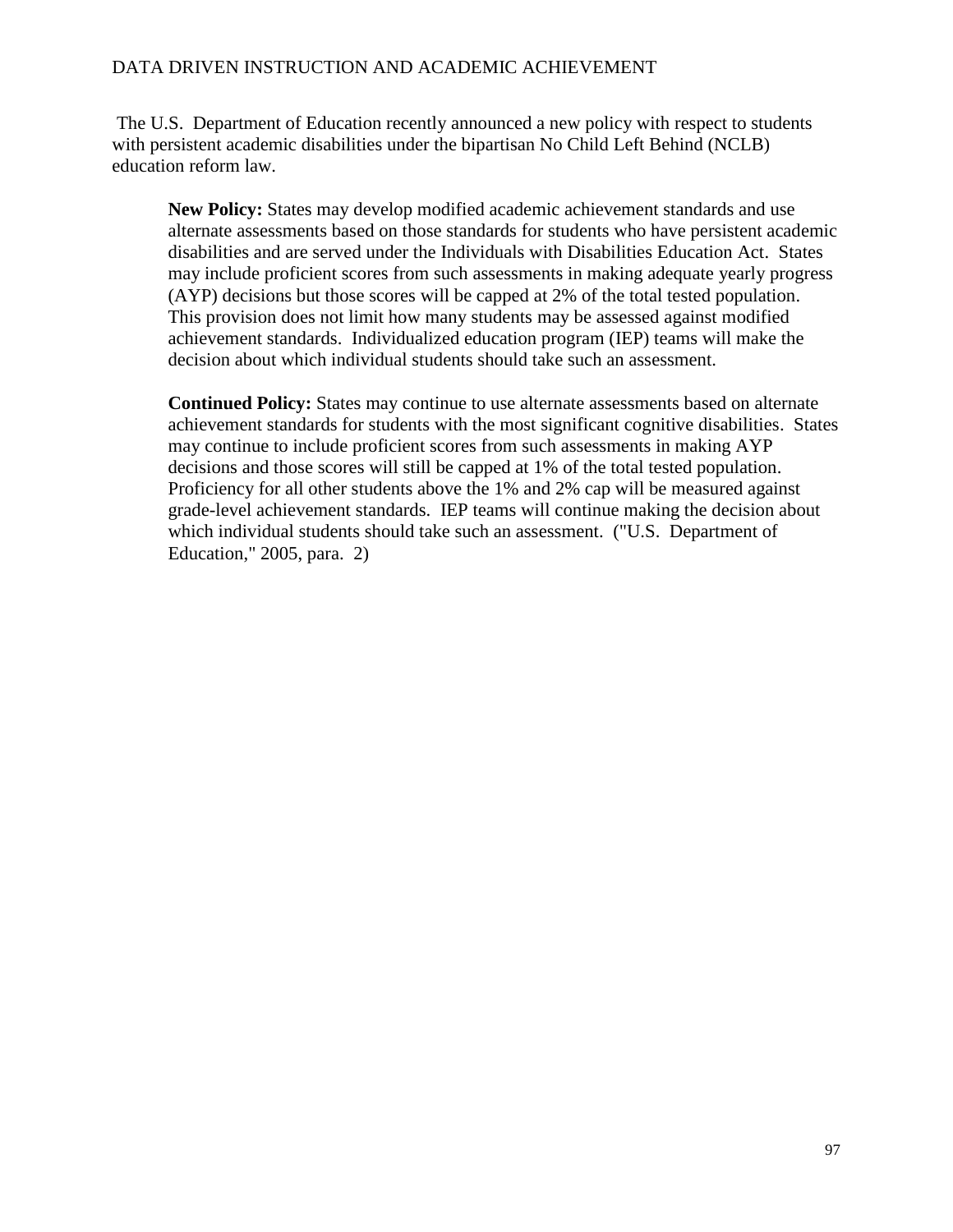## Appendix B

#### IC 20-32-5 Assessment Scoring

## **IC 20-32-5-5**

General language arts essay questions; scoring rubric; anchor paper

 Sec. 5. The department shall make general language arts essay scoring rubrics available to the public at least four (4) months before the administration of a test. An essay question, a scoring rubric, or an anchor paper used in the ISTEP program must not seek or compile information about a student's:

(1) personal attitudes;

(2) political views;

(3) religious beliefs;

(4) family relationships; or

(5) other matters listed in IC 20-30-5-17(b).

The ISTEP program citizens' review committee shall determine whether an essay question or a scoring rubric complies with this section.

*As added by P.L.1-2005, SEC.16. Amended by P.L.73-2011, SEC.18.*

### **IC 20-32-5-6**

### **Scoring of student responses**

Sec. 6. The scoring of student responses under an ISTEP program test:

 (1) must measure student achievement relative to the academic standards established by the state board;

(2) must adhere to scoring rubrics and anchor papers; and

 (3) may not reflect the scorer's judgment of the values expressed by a student in the student's responses.

*As added by P.L.1-2005, SEC.16.*

### **IC 20-32-5-7**

### **Reports of scores in mathematics and English/language arts**

Sec. 7. This subsection applies to reports of scores in mathematics and English/language arts. Reports must:

 (1) provide scores indicating student performance relative to each of the academic standards:

(A) established by the state board; and

(B) assessed by the test;

(2) be related to passing scores established by the state board; and

(3) contain the information listed in subdivisions (1) and (2) for the following levels:

(A) Individual student.

(B) Classroom.

(C) School.

(D) School corporation.

(E) Indiana.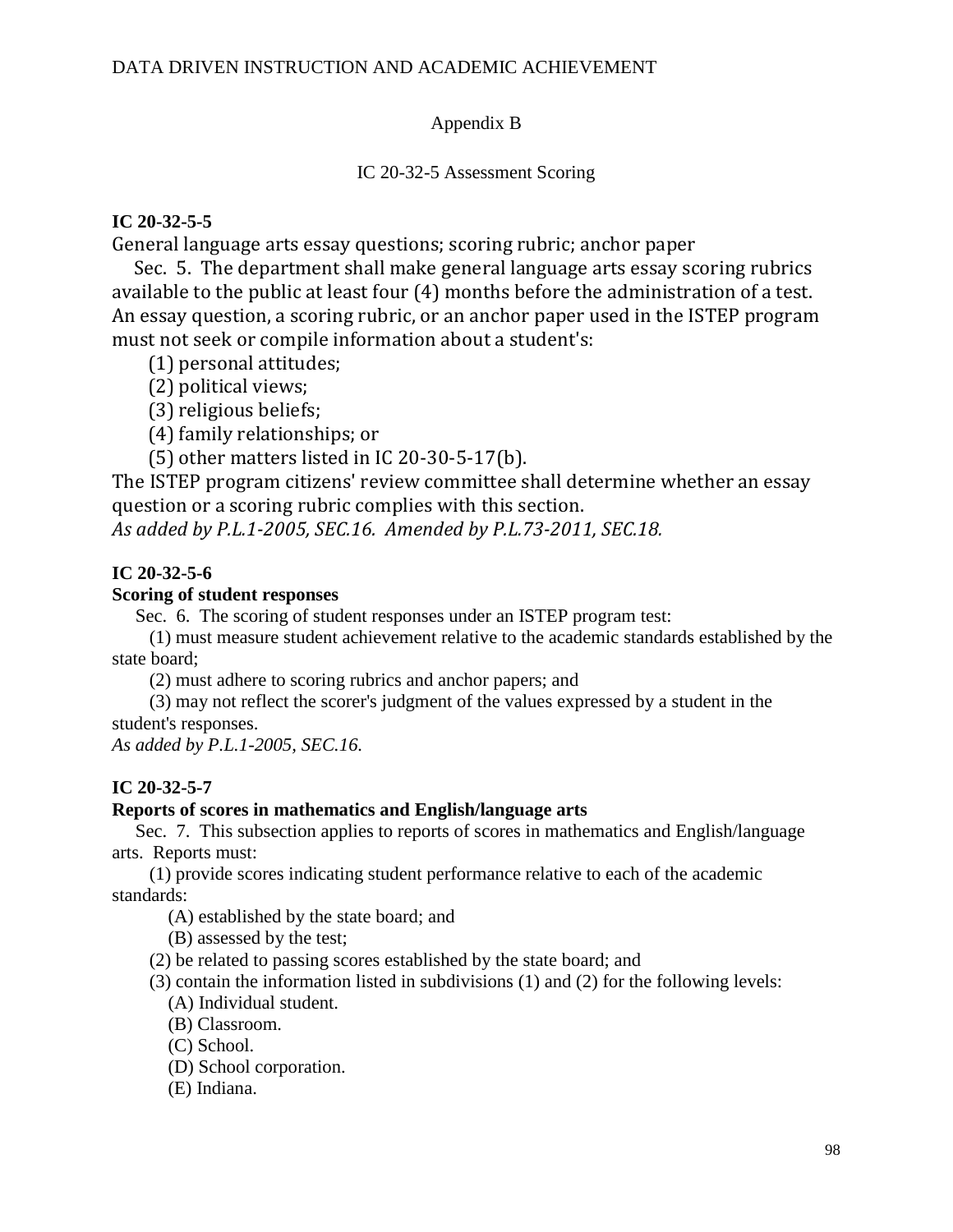*As added by P.L.1-2005, SEC.16.*

### **IC 20-32-5-8**

#### **Reports; guide for interpreting scores**

Sec. 8. Reports of student scores must be:

(1) returned to the school corporation that administered the test; and

(2) accompanied by a guide for interpreting scores.

*As added by P.L.1-2005, SEC.16.*

### **IC 20-32-5-9**

#### **Test scores; inspection; rescoring**

Sec. 9. (a) As used in this section, "ISTEP program test" includes any statewide assessment that a student is required to complete.

 (b) After reports of student scores are returned to a school corporation, the school corporation shall promptly do the following:

(1) Give each student and the student's parent the student's ISTEP program test scores.

(2) Make available for inspection to each student and the student's parent the following:

 (A) A copy of all questions that are not multiple choice or true and false and prompts used in assessing the student.

(B) A copy of the student's scored responses.

 (C) A copy of the anchor papers and scoring rubrics used to score the student's responses. A student's parent may request a rescoring of a student's responses to an ISTEP program test, including a student's essay.

 (c) A student's ISTEP program test scores may not be disclosed to the public. *As added by P.L.1-2005, SEC.16. Amended by P.L.286-2013, SEC.108.*

### **IC 20-32-5-11**

### **School corporation compilation of results**

Sec. 11. Each school corporation shall compile the total results of the ISTEP program tests in a manner that will permit evaluation of learning progress within the school corporation. The school corporation shall make the compilation of test results available for public inspection and shall provide that compilation to the parent of each student tested under the ISTEP program. *As added by P.L.1-2005, SEC.16.*

### **IC 20-32-5-12**

#### **Annual school corporation performance report**

Sec. 12. The department shall develop a format for the publication by school corporations in an annual performance report required by statute of appropriate academic information required by the department, including ISTEP program test scores, in a manner that a reasonable person can easily read and understand.

*As added by P.L.1-2005, SEC.16.*

### **IC 20-32-5-13**

### **School results**

Sec. 13. The school corporation shall provide the ISTEP program test results on a school by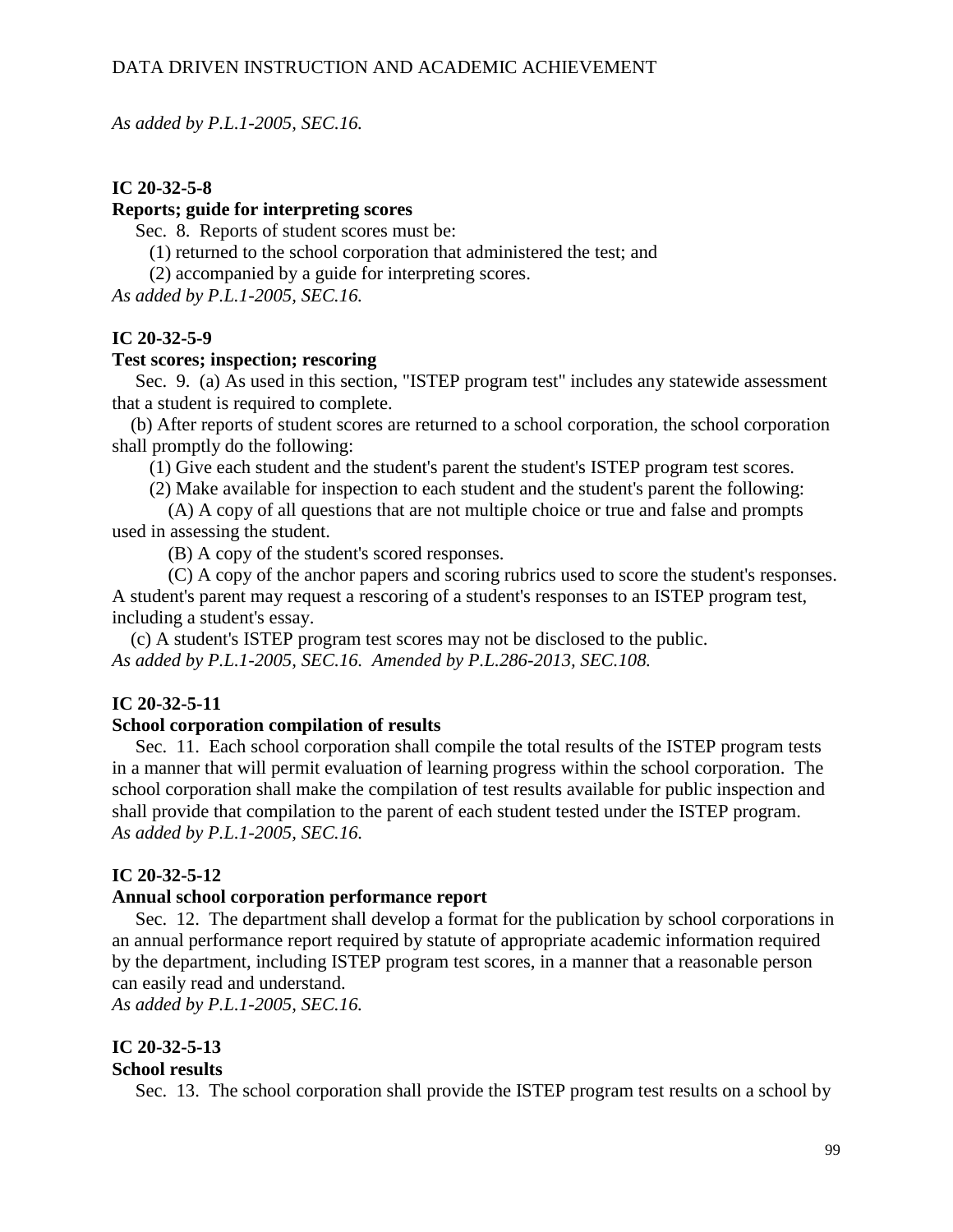school basis to the department upon request. *As added by P.L.1-2005, SEC.16.*

## **IC 20-32-5-14**

### **Student results; consent**

Sec. 14. Upon request by the commission for higher education, the department shall provide ISTEP program test results to the commission for those students for whom the commission under 20 U.S.C. 1232g has obtained consent. *As added by P.L.1-2005, SEC.16.*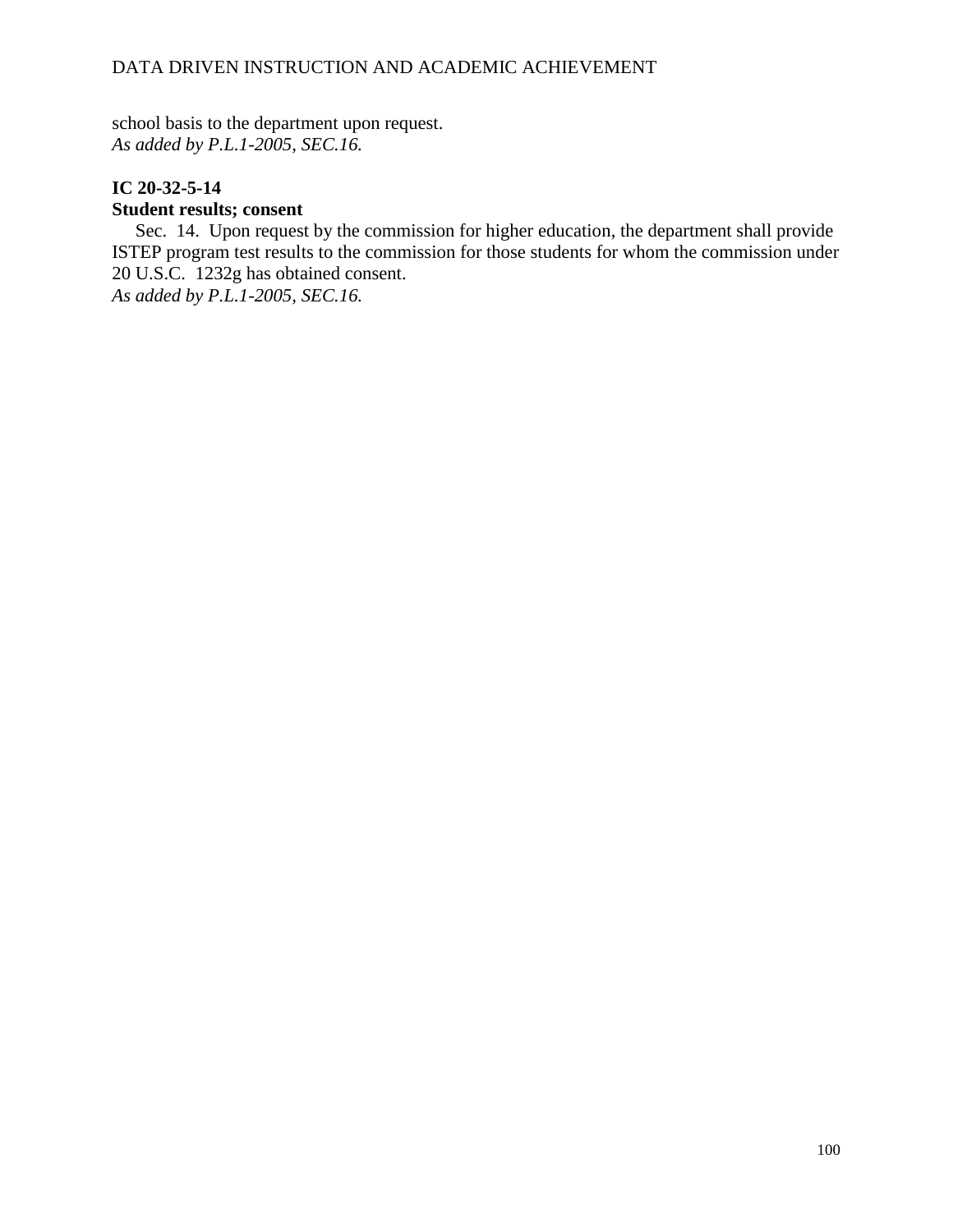## Appendix C

## Learning Log Meeting Agenda

Subject/Grade Level:

Date:

Meeting norms:

- All meetings will last 45 minutes.
- All teachers will attend meeting with their data.
- All teachers will be prepared for the below items.

Learning Log Protocol:

- 1. What re-teaching strategies did you use to remediate these strategies?
- 2. How did you assess the student's progress?
- 3. Discuss challenges/successes with the indicators for this window.
- 4. Point our lowest indicator in the data.
- 5. What is the story behind the data? What contributed to the high and low scores?
- 6. Highlight two specific students positive or negative.
- 7. "Strategy Share" each person shares a management, engagement, or instructional strategy that worked for each teacher during the window.
- 8. What are the strategies for re-teach/enrichment?
- 9. Looking ahead…how can we support each other?
- 10. Which students can you guarantee for the next assessment window?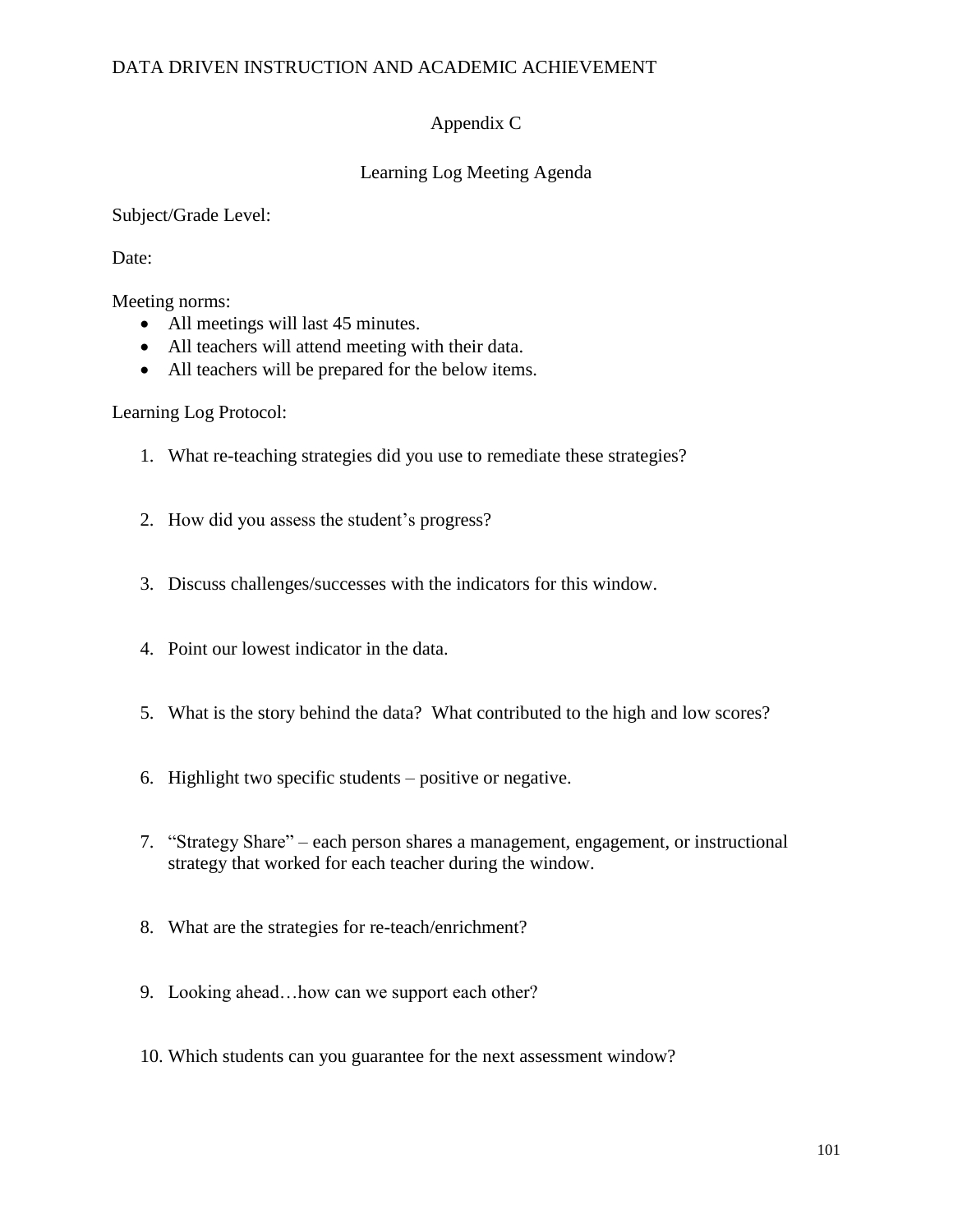### Appendix D

### First Administrative Interview

- 1. What is your comfort level with the 8-Step Process?
- 2. Explain how you disaggregate your student's data and produce a plan that addresses their deficiencies?
- 3. What role has data played in classroom instruction? Have you seen a direct correlation to the data and what takes place in the classroom? If so, please give an example.
- 4. What is your assessment of your teachers' abilities to interpret data?
- 5. What is your plan to develop data disaggregation skills in your new teachers?
- 6. What is the most useful student data that you have access to?
- 7. Do you have a plan to address deficiencies that are present across the board and if so, please provide the details of that plan?
- 8. Do you have a plan to address individual deficiencies and if so, please provide the details of that plan?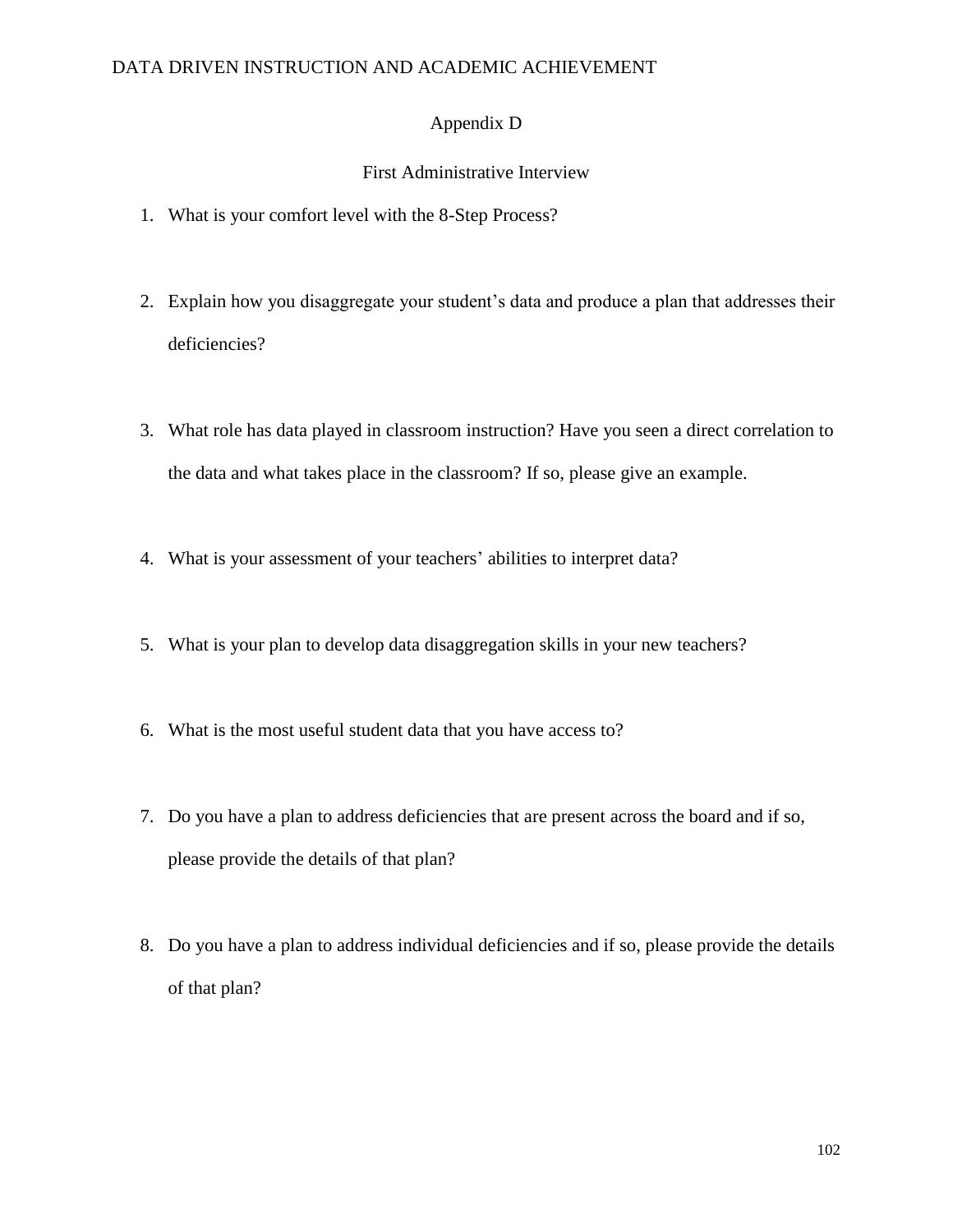### Appendix E

## Second Administrative Interview

- 1. Are your teachers using student achievement data affectively? If so, what evidence do you have to support this?
- 2. What are you doing to impact your new teacher's understanding of the 8-Step Process?
- 3. How are you monitoring those teachers who struggle with disaggregating data and what steps are you taking to help them better understand this process?
- 4. What evidence do you have that indicates your teachers using data in the classroom?
- 5. Do you have evidence of this practice that you can share?
- 6. How are your teachers measuring their student's progress and mastery of skills?
- 7. Do you have proof that the students are benefitting from this process?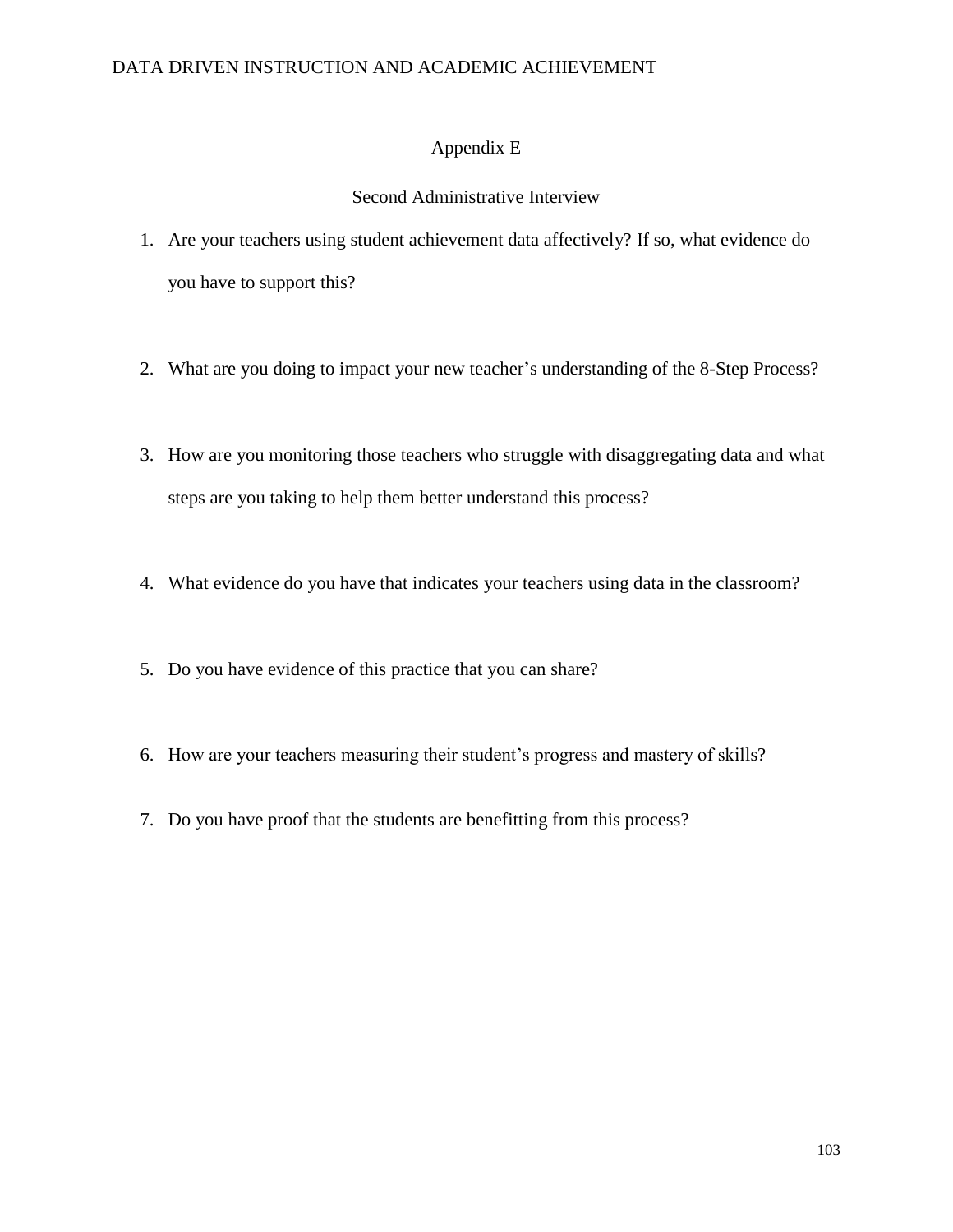## Appendix F:

## Third Administrative Interview

- 1. What evidence do you have that your teachers using student achievement data affectively?
- 2. How are your new teachers progressing is their understanding of the 8-Step Process?
- 3. Do you have evidence that your teachers who struggled with the disaggregation of data have improved in this area?
- 4. What have you done to ensure that your teachers using data in the classroom? Do you have evidence of this practice that you can share?
- 5. How are your teachers measuring their student's progress and mastery of skills?
- 6. Please provide evidence of the benefits your students are experiencing as a result of this process?
- 7. What will you do differently first semester of next year related to the 8-Step Process?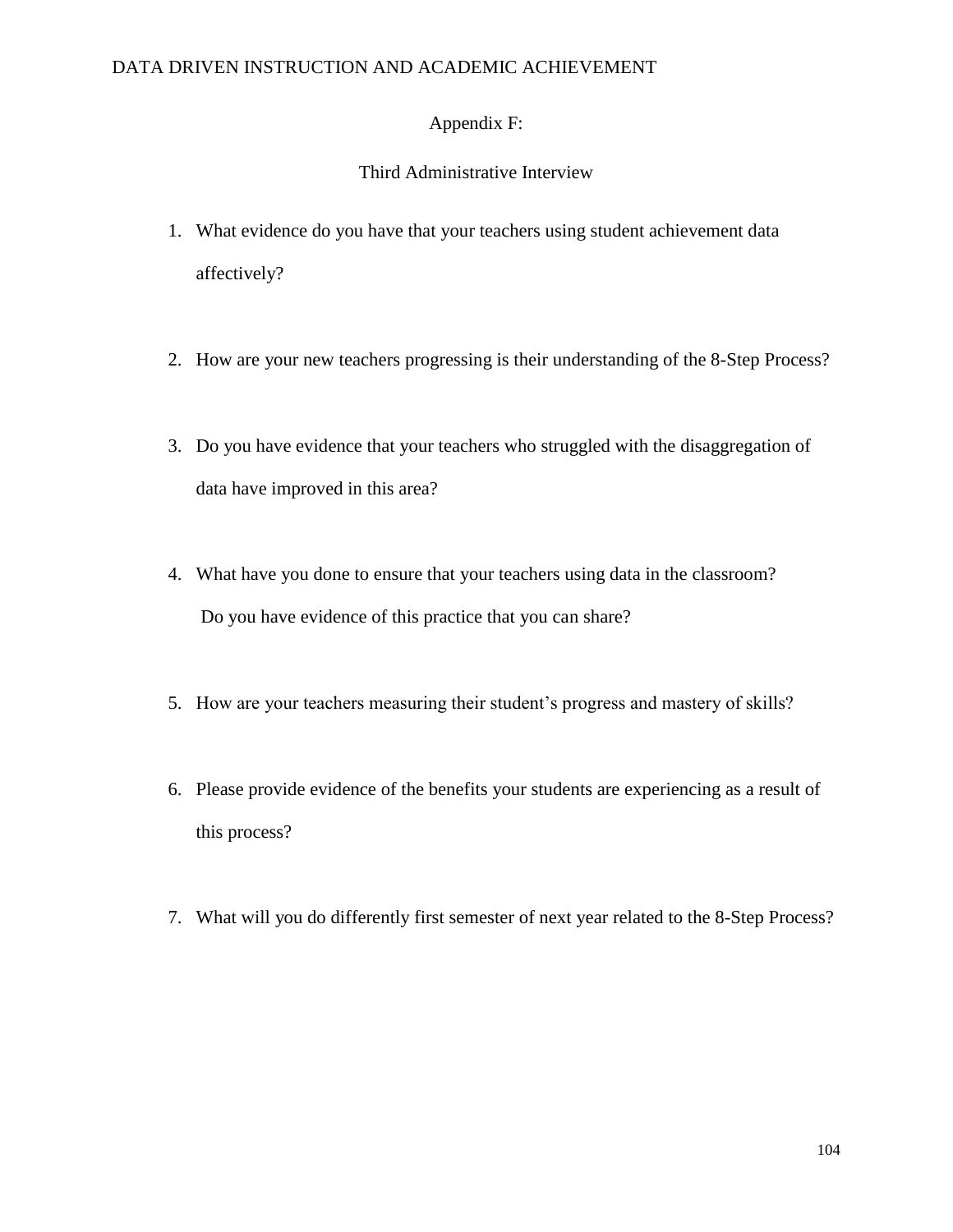## Appendix G

## IRB Forms

## **Recruitment Letters for Interviews**

Greetings Administrator,

My name is Todd Terrill and I am conducting research on the role of administrators in the data based decision-making process. I have observed the data-driven process in multiple schools and it seems that while each administrator must play an active role in this process, each has their own approach to the process. I am also interested in how each administrator addresses the barriers and concerns of this process. This research will consist of three interviews with you, observations of Leaning Log Meetings, and analyzing Learning Log Meeting documents. I will also be focusing on what the administrator does to help the teachers grow professionally throughout the process.

Please read the following consent form. If you decide to help me with this study, please sign the form and return it to me in one of three ways:

- 1. You may print, sign, scan, and send it the completed form in an email to tterrill@muncie.k12.in.us
- 2. You may print, sign, and return the completed form through school mail.
- 3. You may print, sign, and mail the completed form to:

Todd Terrill Muncie Community Schools 2501 N Oakwood Ave. Muncie, IN 47304

After I receive your consent to participate, I will contact you and arrange a meeting with you regarding the details of this process.

Thank you for your consideration,

Todd Terrill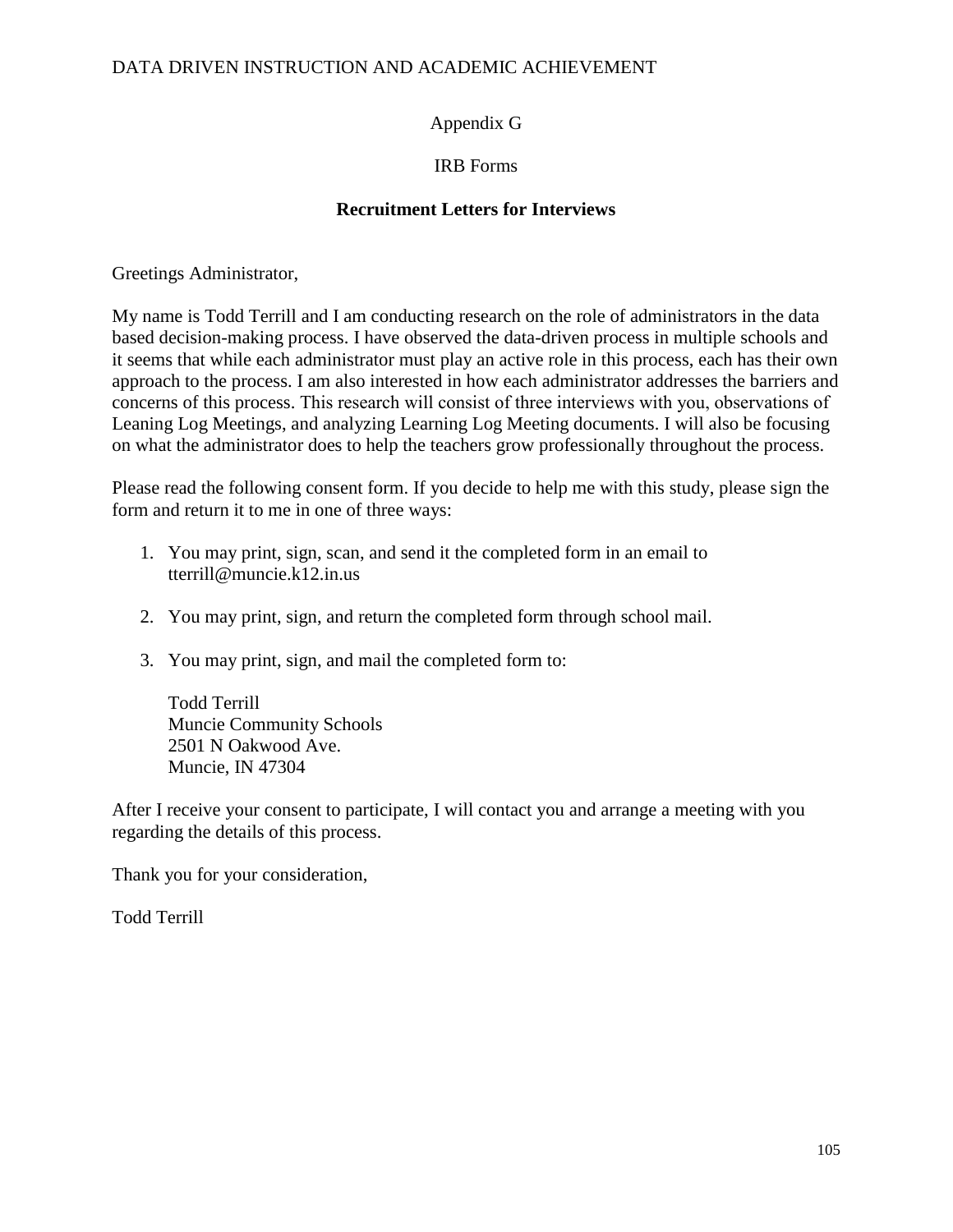# **Informed Consent Form for Administrative Participants**

## **Study Title The Administrator's Role in Data-driven Instruction Principal Investigator: Todd Terrill, Ball State University taterrill@bsu.edu 765-993-3505**

## **Study Purpose and Rationale**

I want to study the role of the building administrators in the process of implementing data-driven models in their schools. I have observed the data-driven process in multiple schools and it seems that while each administrator must play an active role in this process, each has their own approach to the process. I am also interested in how each administrator addresses the barriers and concerns of this process. Additionally, as I observe Leaning Log Meetings and analyze Learning Log Meeting documents, I will also be focusing on what the administrator does to help the teachers grow professionally throughout the process.

# **Inclusion/Exclusion Criteria**

- You have been selected to participate in this study because you are a secondary administrator at Muncie Central High School and you are responsible for conducting Learning Log Meetings.
- You must be 21 years or older to participate.
- Any administrator whom I am responsible for evaluating will be excluded from this study.

# **Participation Procedures and Duration**

If you agree to participate in the study, the primary investigator Todd Terrill will interview you three times throughout this school year, observe your Learning Log Meetings, analyze the teachers completed Learning Log Agendas, and analyze your summary Learning Log Meeting Agendas. This study will begin with your Learning Log Meetings this fall and conclude this spring.

# **Audio Tapes**

To ensure accuracy, interviews will be taped. Each interview is expected to last 45 minutes. Once the interview is concluded, a transcription of the interview will be coded and analyzed in terms of the themes that emerge. Only Todd Terrill will have access to the tape. The narrative transcripts will be stored on a password protected computer. Once transcribed, a pseudonym will be ascribed to the transcript so that no identifiable information will be attached to the comments. All recordings will be destroyed once transcription is complete. Do I have your permission to tape this interview?

My initials in the following box indicate my permission to audio tape the interview:

# **Data Confidentiality**

Your interview data will be assigned a pseudonym, so the data remains confidential. The researcher therefore protects participants' identities from being associated with the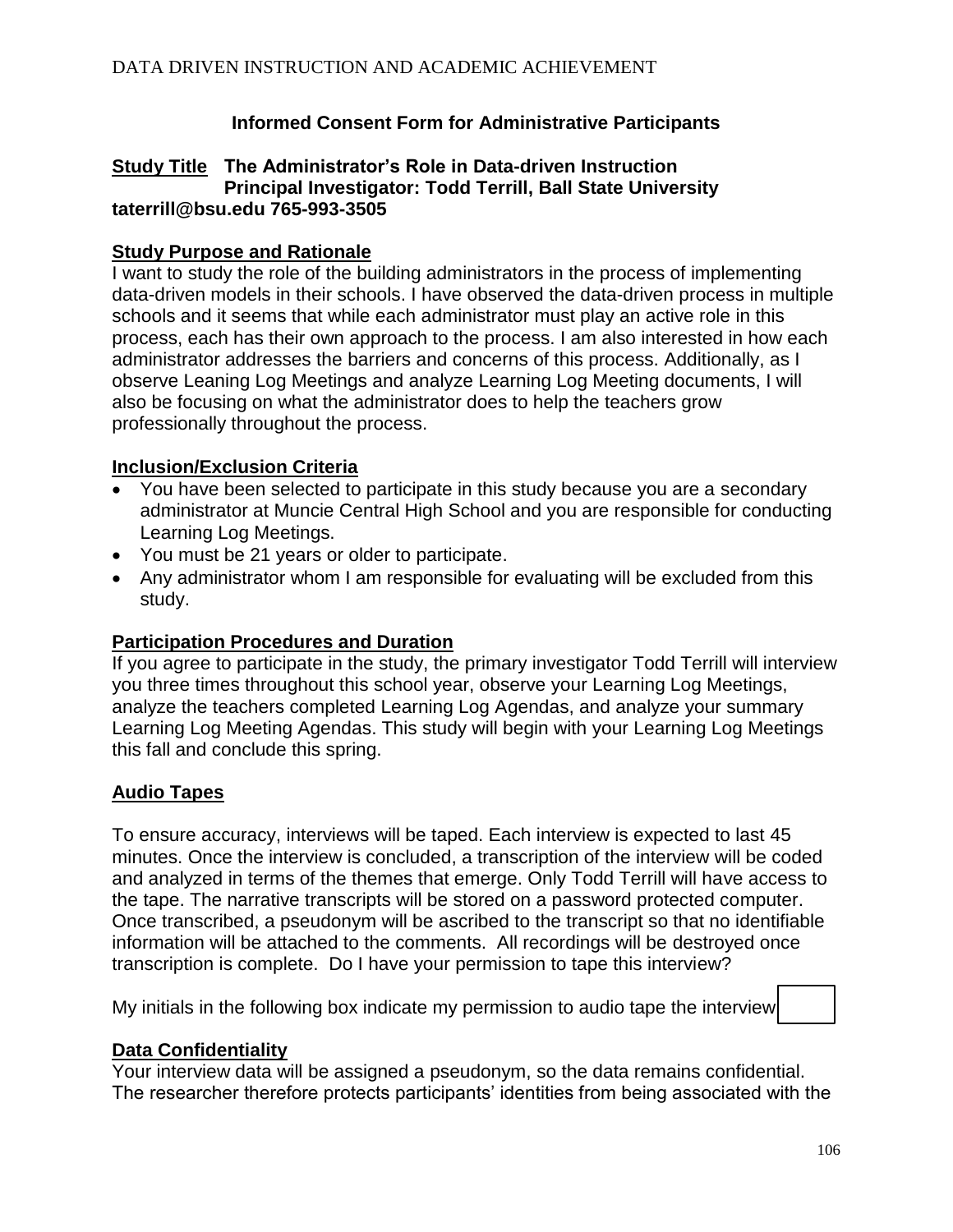data. Summary data that is shared with the school will be described aggregately as school-wide strengths and school-wide themes for possible improvement. No individual teachers or classrooms will be identifiable. The data will be kept for no more than three years (post completion).

## **Storage of Data**

During the research study, the list of teachers' names and their corresponding assigned codes will be locked in the researcher's file cabinet. After data analysis is completed, the list of teachers' names and their corresponding code will be shredded and then sent for trash collection. Only the principal investigator will have access to the data. Your interview data will be deleted when the study is completed.

## **Risks or Discomforts**

There are no anticipated risks for participating in this study.

## **Benefits**

The benefit to you and your school from your participation in this study will be focused attention placed on the fidelity of using data to drive instruction in your classrooms.

## **Voluntary Participation**

Your participation in this study is completely voluntary and your participation in this study will not affect your standing or employment within your school or School Corporation. Please feel free to ask any questions of the investigator before signing this form and at any time during the study.

## **IRB Contact Information**

For questions about your rights as a research subject, please contact Director, Office of Research Integrity, Ball State University, Muncie, IN 47306, (765) 285-5070, [irb@bsu.edu.](mailto:irb@bsu.edu)"

**Study Title:** The Administrator's Role in Data-Driven Instruction

**Principal Investigator:** Todd Terrill, Ball State University taterrill@bsu.edu 765-993- 3505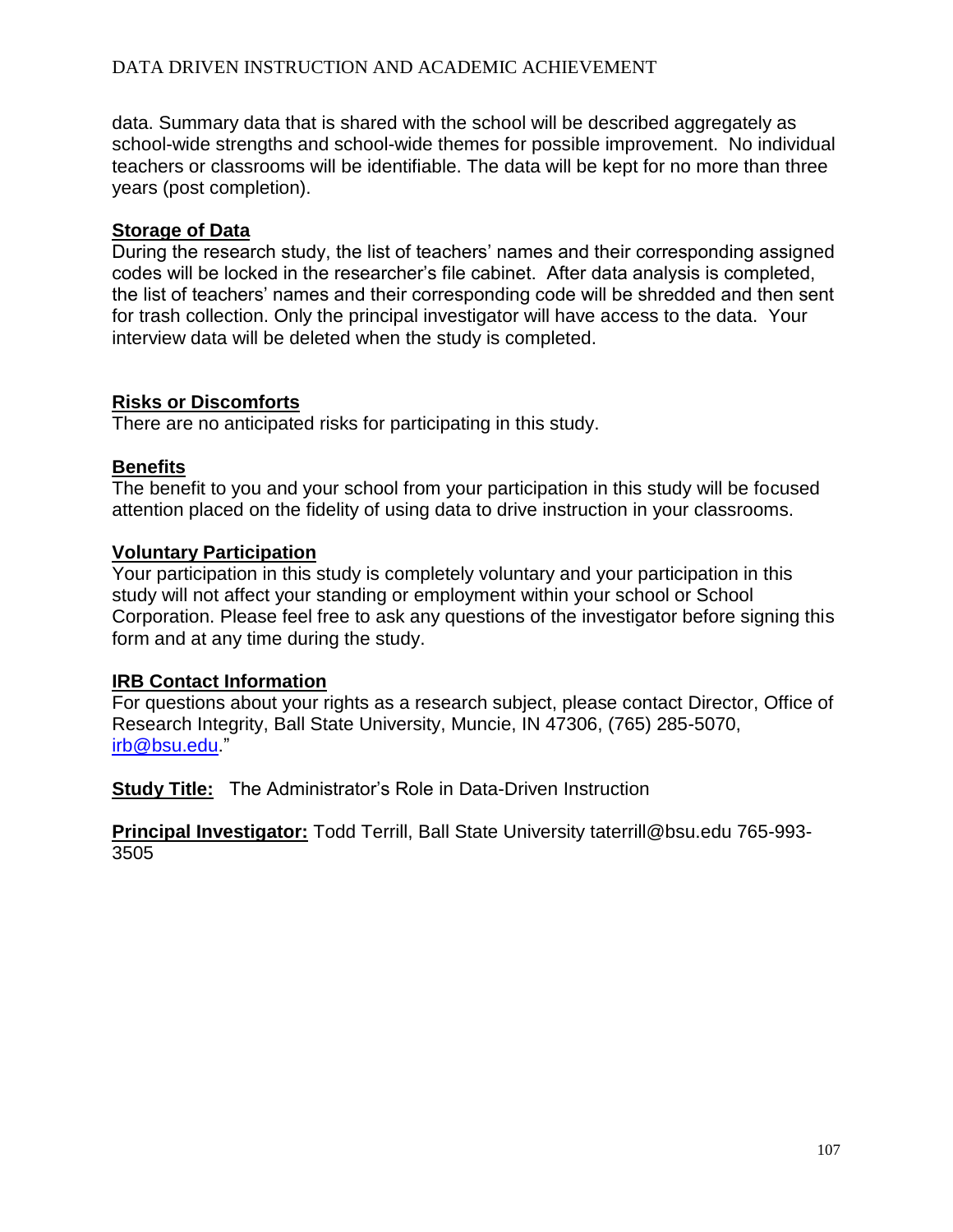# **Consent**

I, \_\_\_\_\_\_\_\_\_\_\_\_\_\_\_\_\_\_\_\_\_\_\_\_\_\_\_\_\_\_\_\_\_\_\_, agree to participate in this research project entitled, **"The Administrator's Role in Data-driven Decision Instruction"** I have had the study explained to me and my questions have been answered to my satisfaction. I have read the description of this project and give my consent to participate. I understand that I will receive a copy of this informed consent form to keep for future reference.

To the best of my knowledge, I meet the inclusion/exclusion criteria for participation (described on the previous page) in this study.

\_\_\_\_\_\_\_\_\_\_\_\_\_\_\_\_\_\_\_\_\_\_\_\_\_\_\_\_\_\_\_\_ \_\_\_\_\_\_\_\_\_\_\_\_\_\_\_\_\_

Participant's Signature Date

# **Researcher Contact Information**

Principal Investigator: Faculty Supervisor Todd Terrill, Graduate Student **Dr. Marilynn Quick** Department of Educational Leadership Department of Education Leadership Ball State University **Ball State University** Muncie, IN 47306 Muncie, IN 47306

Telephone: (765) 747-5345 Telephone: (765) 285-3287 Cell: (765) 993-3505 Email: mquick@bsu.edu Email: taterrill@bsu.edu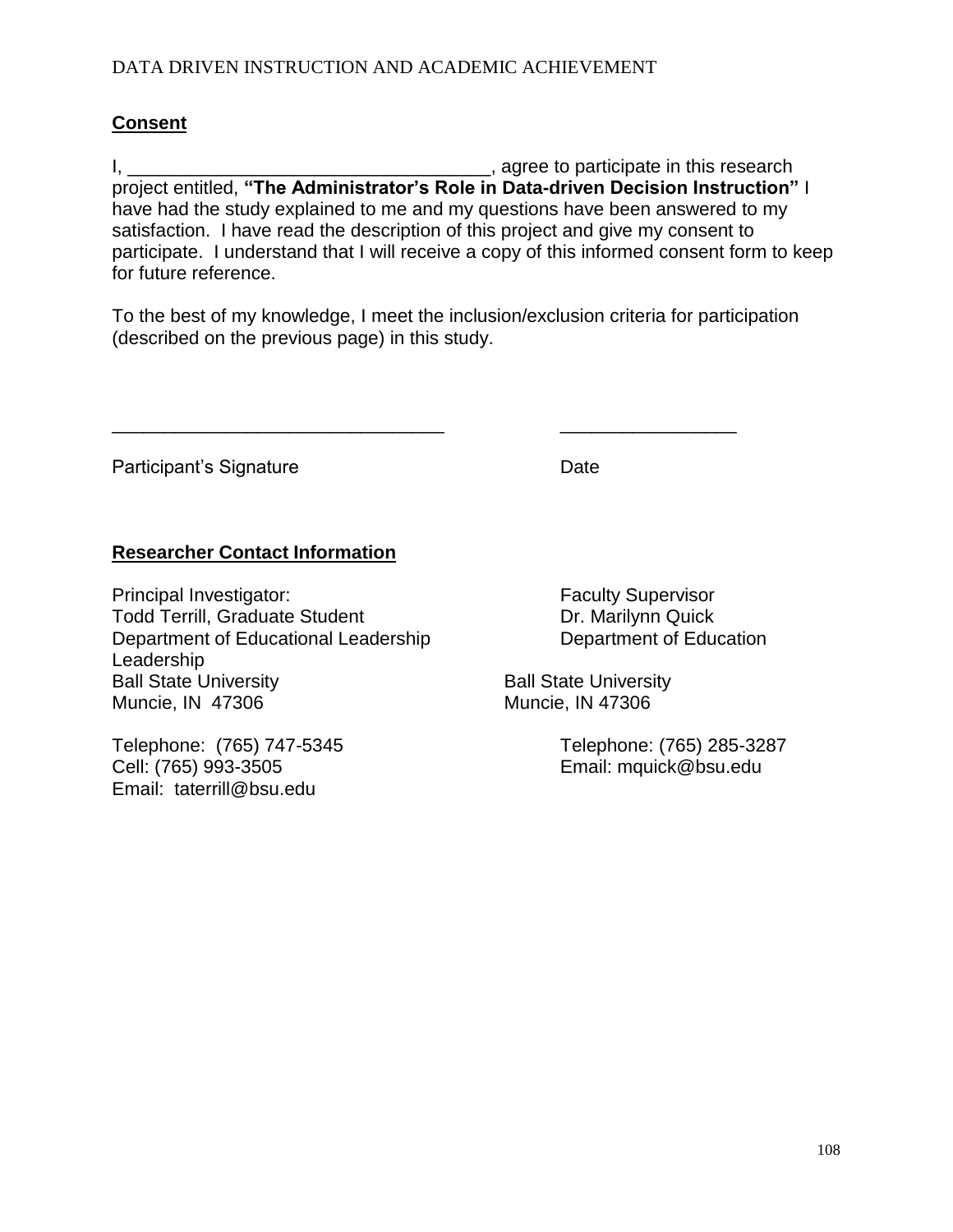# **Informed Consent Form for Teacher Participants**

#### **Study Title The Administrator's Role in Data-Driven Instruction Principal Investigator: Todd Terrill, Ball State University taterrill@bsu.edu 765-993-3505**

## **Study Purpose and Rationale**

I want to study the role of the building administrators in the process of implementing data-driven models in their schools. I have observed the data-driven process in multiple schools and it seems that while each administrator must play an active role in this process, each has their own approach to the process. I am also interested in how each administrator addresses the barriers and concerns of this process. Additionally, as I observe Leaning Log Meetings and analyze Learning Log Meeting documents, I will also be focusing on what the administrator does to help the teachers grow professionally throughout the process. While the information gathered for this research will be collected during regular working hours, all interpretation of the data collected will be completed outside of regular working hours.

## **Inclusion/Exclusion Criteria**

- You have been selected to participate in this study because you are a teacher of a state tested subject at Muncie Central High School and you participate in Learning Log Meetings.
- You must be 21 years or older to participate.
- Any teacher whom I am responsible for evaluating will be excluded from this study.

#### **Participation Procedures and Duration**

If you agree to participate in the study, the primary investigator Todd Terrill will analyze your completed Learning Log Agendas. This study will include the Learning Log Meetings this school year.

#### **Data Confidentiality**

Your data will be assigned a pseudonym, so the data remains confidential. The researcher therefore protects participants' identities from being associated with the data. Summary data that is shared with the school will be described aggregately as school-wide strengths and school-wide themes for possible improvement. No individual teachers or classrooms will be identifiable. The data will be kept for no more than three years (post completion).

#### **Storage of Data**

During the research study, the list of teachers' names and their corresponding assigned codes will be locked in the researcher's file cabinet. After data analysis is completed, the list of teachers' names and their corresponding code will be shredded and then sent for trash collection. Only the principal investigator will have access to the data. Your interview data will be deleted when the study is completed.

#### **Risks or Discomforts**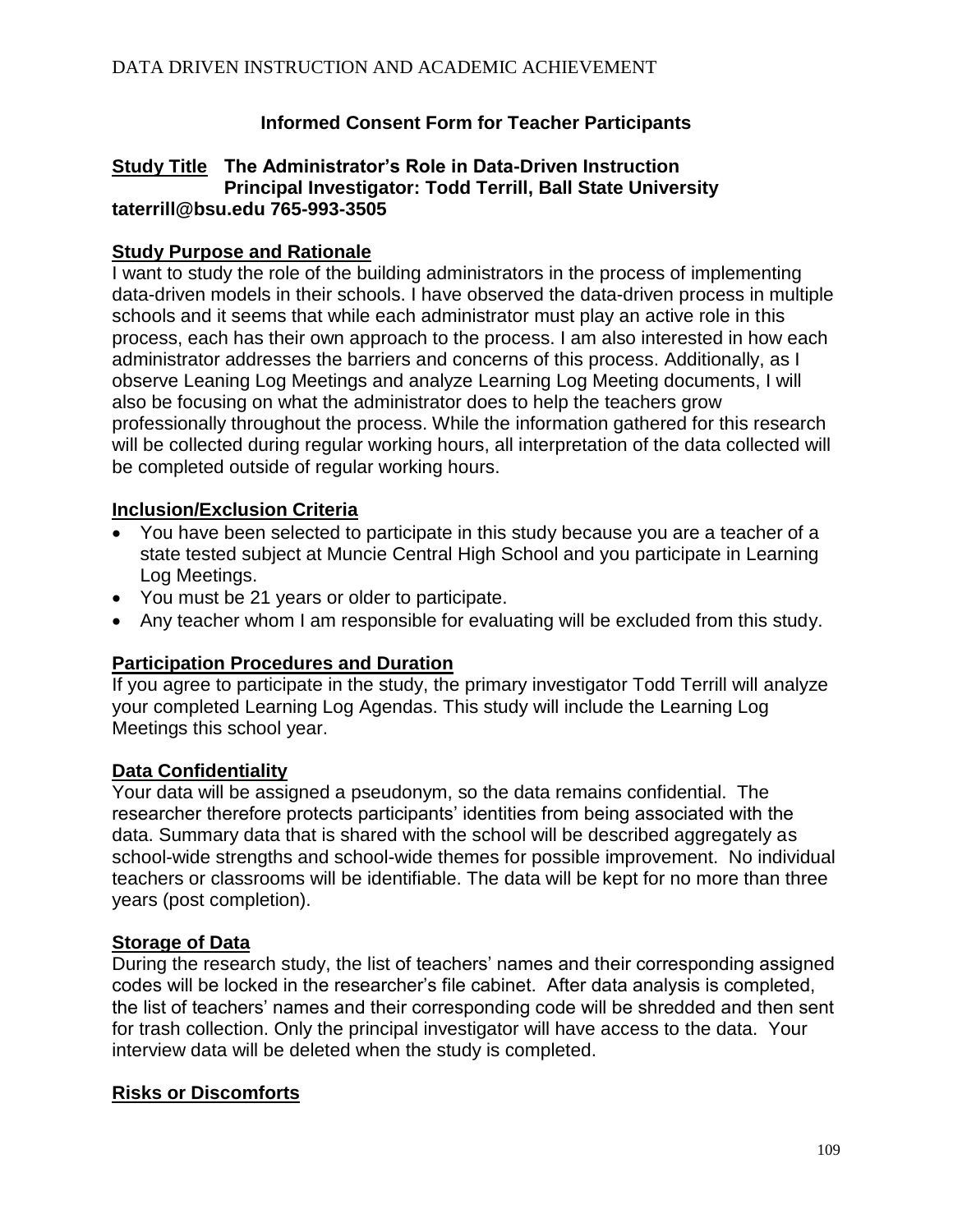There are no anticipated risks for participating in this study.

## **Benefits**

The benefit to you and your school from your participation in this study will be focused attention placed on the fidelity of using data to drive instruction in your classrooms.

## **Voluntary Participation**

Your participation in this study is completely voluntary and your participation in this study will not affect your standing or employment within your school or School Corporation. Please feel free to ask any questions of the investigator before signing this form and at any time during the study.

## **IRB Contact Information**

For questions about your rights as a research subject, please contact Director, Office of Research Integrity, Ball State University, Muncie, IN 47306, (765) 285-5070, [irb@bsu.edu.](mailto:irb@bsu.edu)"

**Study Title:** The Administrator's Role in Data-Driven Instruction

**Principal Investigator:** Todd Terrill, Ball State University taterrill@bsu.edu 765-993- 3505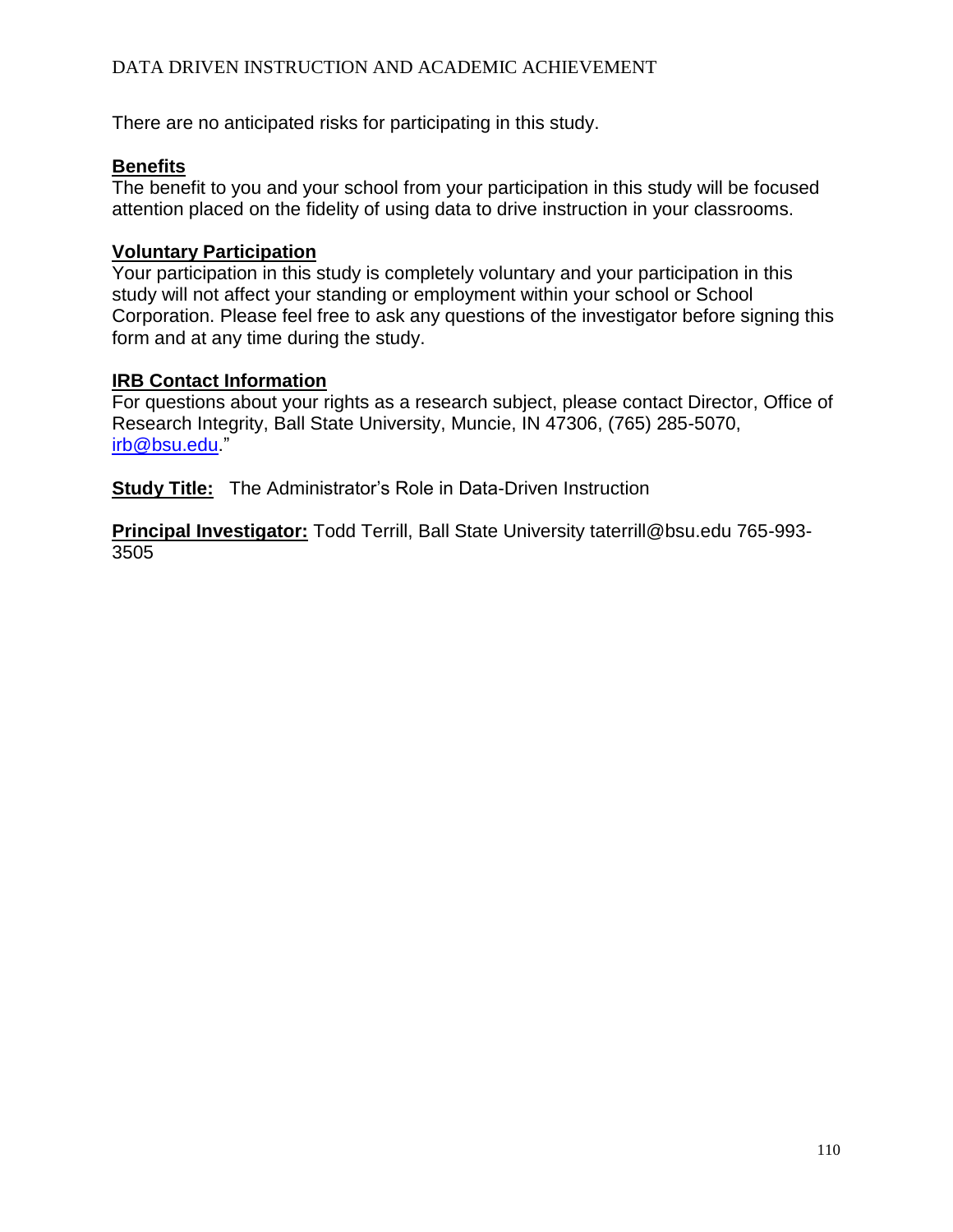# **Consent**

I, \_\_\_\_\_\_\_\_\_\_\_\_\_\_\_\_\_\_\_\_\_\_\_\_\_\_\_\_\_\_\_\_\_\_\_, agree to participate in this research project entitled, **"The Administrator's Role in Data-Driven Decision Instruction"** I have had the study explained to me and my questions have been answered to my satisfaction. I have read the description of this project and give my consent to participate. I understand that I will receive a copy of this informed consent form to keep for future reference.

To the best of my knowledge, I meet the inclusion/exclusion criteria for participation (described on the previous page) in this study.

\_\_\_\_\_\_\_\_\_\_\_\_\_\_\_\_\_\_\_\_\_\_\_\_\_\_\_\_\_\_\_\_ \_\_\_\_\_\_\_\_\_\_\_\_\_\_\_\_\_

Participant's Signature Date

## **Researcher Contact Information**

Principal Investigator: Faculty Supervisor Todd Terrill, Graduate Student Dr. Marilynn Quick Department of Educational Leadership Department of Education Leadership Ball State University **Ball State University** Muncie, IN 47306 Muncie, IN 47306

Telephone: (765) 747-5345 Telephone: (765) 285-3287 Cell: (765) 993-3505 Email: mquick@bsu.edu Email: taterrill@bsu.edu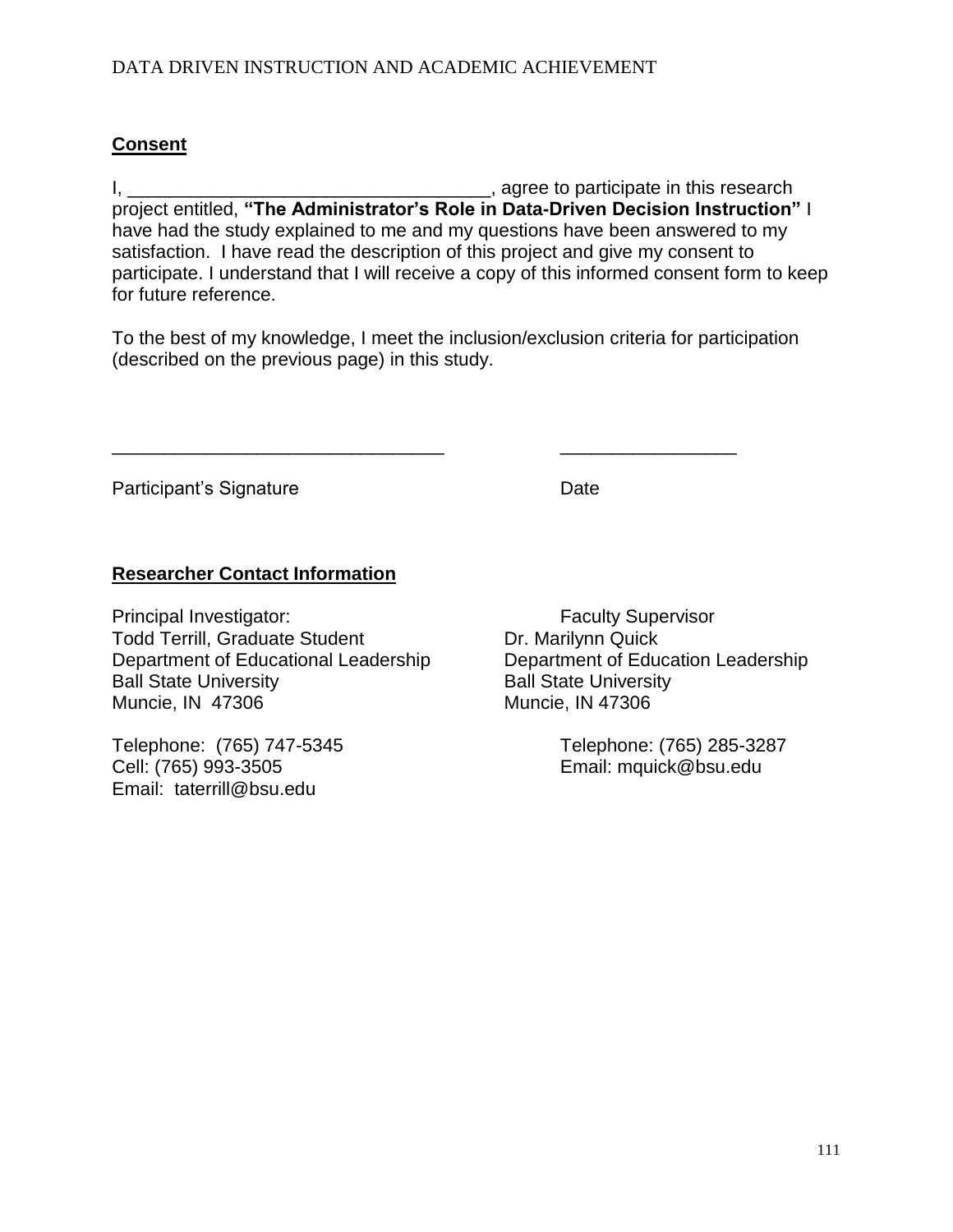

September 25, 2014

Ball State University School of Graduate Studies:

I have discussed with Todd Terrill his interest in observing our Learning Log Meetings and analyzing our Learning Log Meeting agendas as a part of his research project and dissertation. As the principal of Muncie Central High School, I fully support his efforts in this area and grant him permission to conduct this research.

If at any point Ball State University needs additional information, has further questions, or needs additional documentation from Muncie Central High School, please do not hesitate to contact my office.

Sincerely,

Tom Jarvis Principal Muncie Central High School